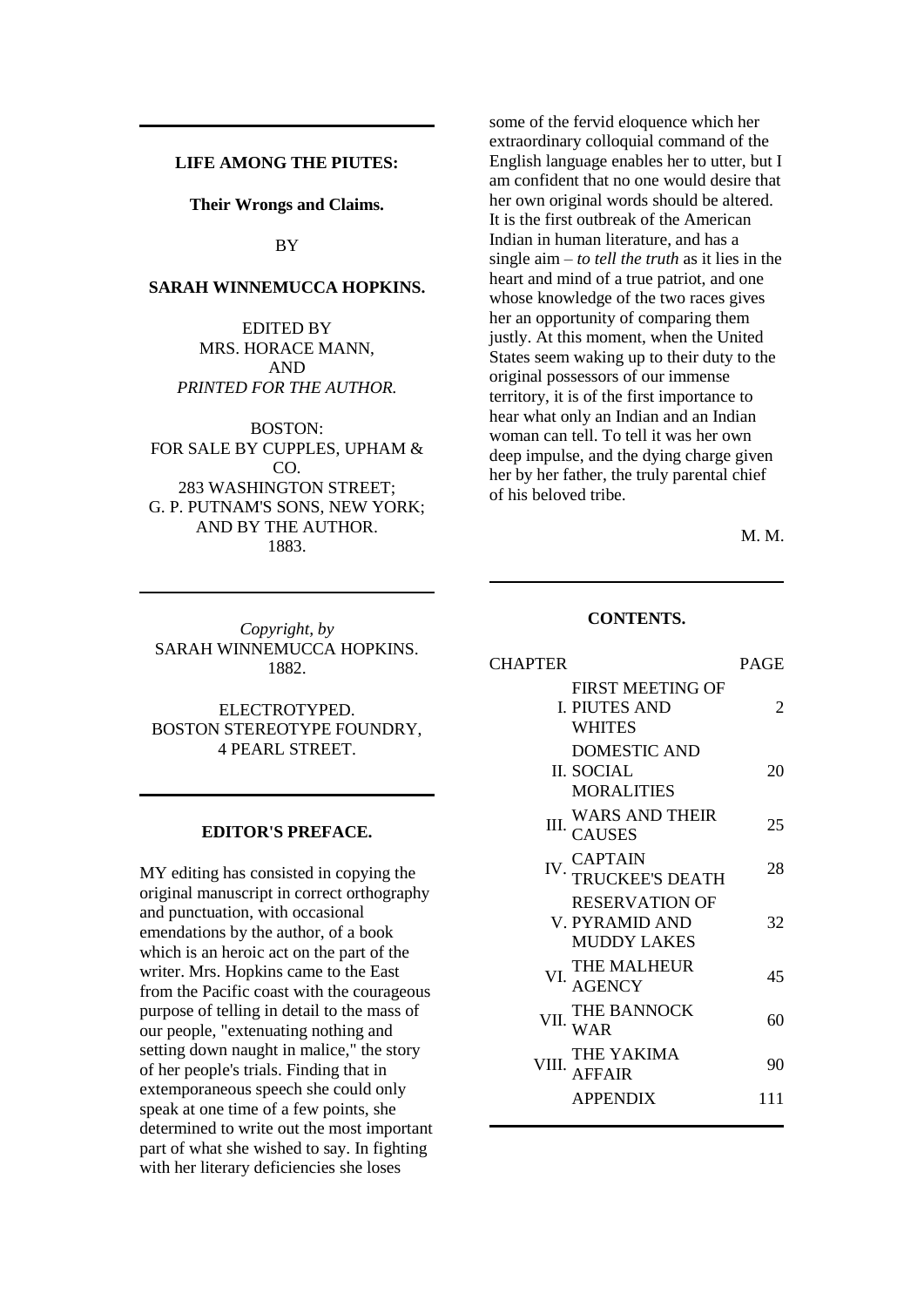#### **LIFE AMONG THE PIUTES.**

## **CHAPTER I.**

# **FIRST MEETING OF PIUTES AND WHITES.**

I WAS born somewhere near 1844, but am not sure of the precise time. I was a very small child when the first white people came into our country. They came like a lion, yes, like a roaring lion, and have continued so ever since, and I have never forgotten their first coming. My people were scattered at that time over nearly all the territory now known as Nevada. My grandfather was chief of the entire Piute nation, and was camped near Humboldt Lake, with a small portion of his tribe, when a party travelling eastward from California was seen coming. When the news was brought to my grandfather, he asked what they looked like? When told that they had hair on their faces, and were white, he jumped up and clasped his hands together, and cried aloud, –

"My white brothers, – my long-looked for white brothers have come at last!"

He immediately gathered some of his leading men, and went to the place where the party had gone into camp. Arriving near them, he was commanded to halt in a manner that was readily understood without an interpreter. Grandpa at once made signs of friendship by throwing down his robe and throwing up his arms to show them he had no weapons; but in vain, – they kept him at a distance. He knew not what to do. He had expected so much pleasure in welcoming his white brothers to the best in the land, that after looking at them sorrowfully for a little while, he came away quite unhappy. But he would not give them up so easily. He took some of his most trustworthy men and followed them day after day, camping near them at night, and travelling in sight of them by day, hoping in this way to gain their confidence. But he was disappointed, poor dear old soul!

I can imagine his feelings, for I have drank deeply from the same cup. When I think of my past life, and the bitter trials I have endured, I can scarcely believe I live, and yet I do; and, with the help of Him who notes the sparrow's fall, I mean to fight for my down-trodden race while life lasts.

Seeing they would not trust him, my grandfather left them, saying, "Perhaps they will come again next year." Then he summoned his whole people, and told them this tradition:–

"In the beginning of the world there were only four, two girls and two boys. Our forefather and mother were only two, and we are their children. You all know that a great while ago there was a happy family in this world. One girl and one boy were dark and the others were white. For a time they got along together without quarrelling, but soon they disagreed, and there was trouble. They were cross to one another and fought, and our parents were very much grieved. They prayed that their children might learn better, but it did not do any good; and afterwards the whole household was made so unhappy that the father and mother saw that they must separate their children; and then our father took the dark boy and girl, and the white boy and girl, and asked them, Why are you so cruel to each other? 'They hung down their heads, and would not speak. They were ashamed. He said to them, 'Have I not been kind to you all, and given you everything your hearts wished for? You do not have to hunt and kill your own game to live upon. You see, my dear children, I have power to call whatsoever kind of game we want to eat; and I also have the power to separate my dear children, if they are not good to each other.' So he separated his children by a word. He said, 'Depart from each other, you cruel children; – go across the mighty ocean and do not seek each other's lives.'

"So the light girl and boy disappeared by that one word, and their parents saw them no more, and they were grieved, although they knew their children were happy. And by-and-by the dark children grew into a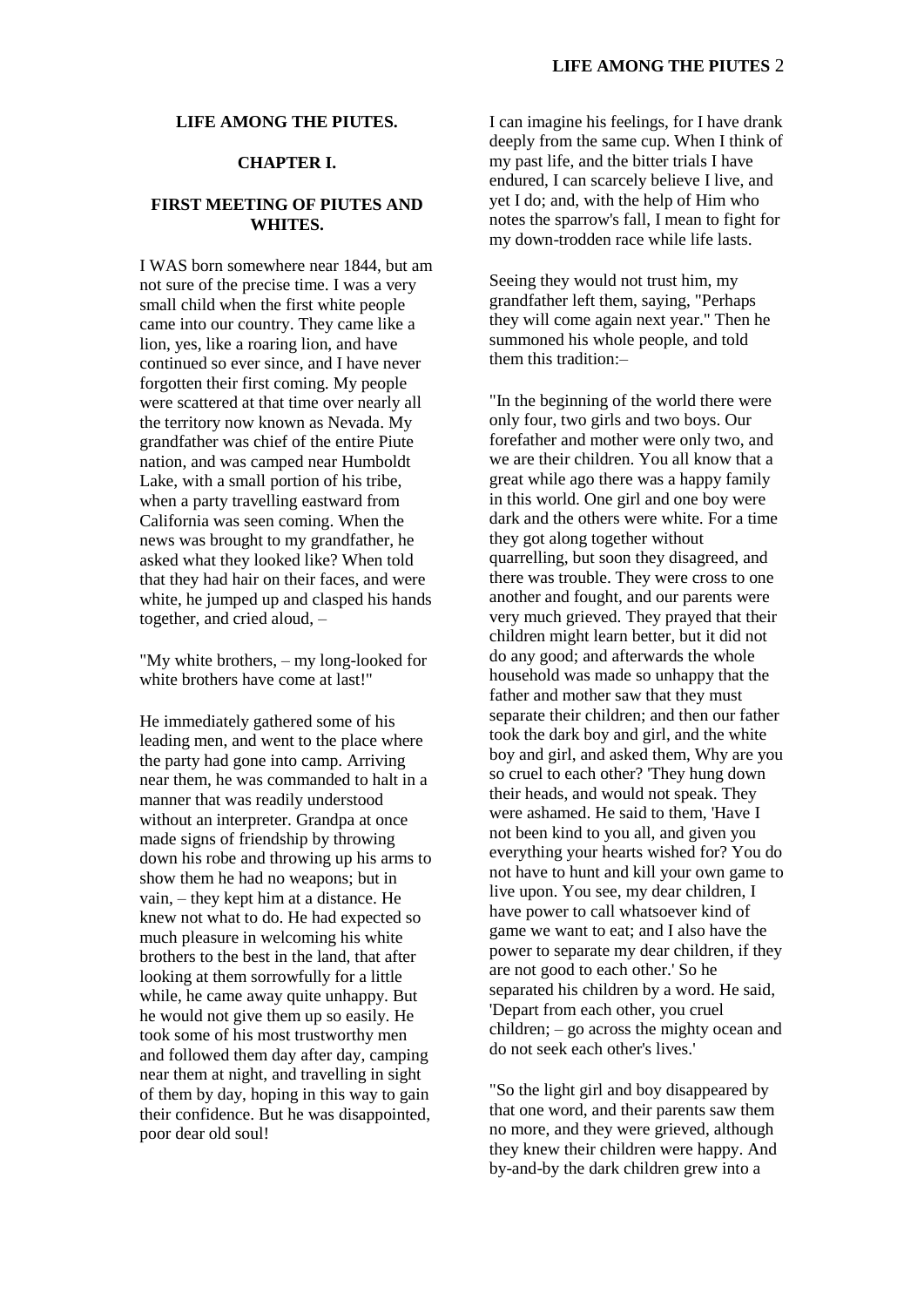large nation; and we believe it is the one we belong to, and that the nation that sprung from the white children will some time send some one to meet us and heal all the old trouble. Now, the white people we saw a few days ago must certainly be our white brothers, and I want to welcome them. I want to love them as I love all of you. But they would not let me; they were afraid. But they will come again, and I want you one and all to promise that. should I not live to welcome them myself, you will not hurt a hair on their heads, but welcome them as I tried to do."

How good of him to try and heal the wound, and how vain were his efforts! My people had never seen a white man, and yet they existed, and were a strong race. The people promised as he wished, and they all went back to their work.

The next year came a great emigration, and camped near Humboldt Lake. The name of the man in charge of the trains was Captain Johnson, and they stayed three days to rest their horses, as they had a long journey before them without water. During their stay my grandfather and some of his people called upon them, and they all shook hands, and when our white brothers were going away they gave my grandfather a white tin plate. Oh, what a time they had over that beautiful gift,  $-$  it was so bright! They say that after they left. my grandfather called for all his people to come together, and he then showed them the beautiful gift which he had received from his white brothers. Everybody was so pleased; nothing like it was ever seen in our country before. My grandfather thought so much of it that he bored holes in it and fastened it on his head, and wore it as his hat. He held it in as much admiration as my white sisters hold their diamond rings or a sealskin jacket. So that winter they talked of nothing but their white brothers. The following spring there came great news down the Humboldt River, saying that there were some more of the white brothers coming, and there was something among them that was burning all in a blaze. My grandfather asked them what it was like. They told him

it looked like a man; it had legs and hands and a head, but the head had quit burning, and it was left quite black. There was the greatest excitement among my people everywhere about the men in a blazing fire. They were excited because they did not know there were any people in the world but the two, – that is, the Indians and the whites; they thought that was all of us in the beginning of the world, and, of course, we did not know where the others had come from, and we don't know yet. Ha! ha! oh, what a laughable thing that was! It was two negroes wearing red shirts!

The third year more emigrants came, and that summer Captain Fremont, who is now General Fremont.

My grandfather met him, and they were soon friends. They met just where the railroad crosses Truckee River, now called Wadsworth, Nevada. Captain Fremont gave my grandfather the name of Captain Truckee, and he also called the river after him. Truckee is an Indian word, it means *all right*, or *very well*. A party of twelve of my people went to California with Captain Fremont. I do not know just how long they were gone.

During the time my grandfather was away in California, where he staid till after the Mexican war, there was a girl-baby born in our family. I can just remember it. It must have been in spring, because everything was green. I was away playing with some other children when my mother called me to come to her. So I ran to her. She then asked me to sit down, which I did. She then handed me some beautiful beads, and asked me if I would like to buy something with them. I said:–

"Yes, mother, – some pine nuts."

My mother said:–

"Would you like something else you can love and play with? Would you like to have a little sister?" I said, –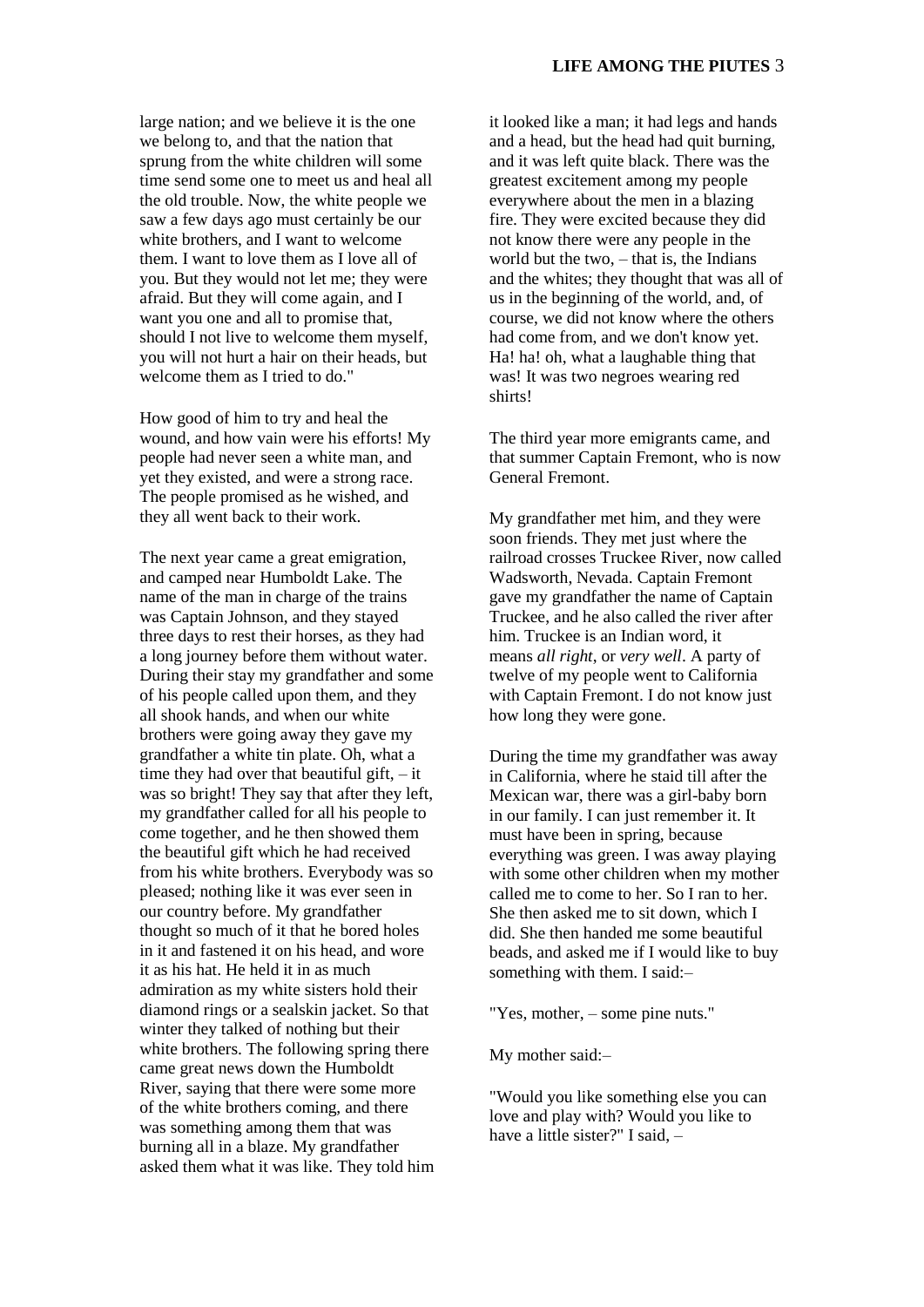## **LIFE AMONG THE PIUTES** 4

"Yes, dear mother, a little, little sister; not like my sister Mary, for she won't let me play with her. She leaves me and goes with big girls to play;" and then my mother wanted to know if I would give my pretty beads for the little sister.

Just then the baby let out such a cry it frightened me; and I jumped up and cried so that my mother took me in her arms, and said it was a little sister for me, and not to be afraid. This is all I can remember about it.

When my grandfather went to California he helped Captain Fremont fight the Mexicans. When he came back he told the people what a beautiful country California was. Only eleven returned home, one having died on the way back.

They spoke to their people in the English language, which was very strange to them all.

Captain Truckee, my grandfather, was very proud of it, indeed. They all brought guns with them. My grandfather would sit down with us for hours, and would say over and over again, "Goodee gun, goodee, goodee gun, heap shoot." They also brought some of the soldiers' clothes with all their brass buttons, and my people were very much astonished to see the clothes, and all that time they were peaceable toward their white brothers. They had learned to love them, and they hoped more of them would come. Then my people were less barbarous than they are nowadays.

That same fall, after my grandfather came home, he told my father to take charge of his people and hold the tribe, as he was going back to California with as many of his people as he could get to go with him. So my father took his place as Chief of the Piutes, and had it as long as he lived. Then my grandfather started back to California again with about thirty families. That same fall, very late, the emigrants kept coming. It was this time that our white brothers first came amongst us. They could not get over the mountains, so they had to live

with us. It was on Carson River, where the great Carson City stands now. You call my people bloodseeking. My people did not seek to kill them, nor did they steal their horses, – no, no, far from it. During the winter my people helped them. They gave them such as they had to eat. They did not hold out their hands and say:–

"You can't have anything to eat unless you pay me." No, – no such word was used by us savages at that time; and the persons I am speaking of are living yet; they could speak for us if they choose to do so.

The following spring, before my grandfather returned home, there was a great excitement among my people on account of fearful news coming from different tribes, that the people whom they called their white brothers were killing everybody that came in their way, and all the Indian tribes had gone into the mountains to save their lives. So my father told all his people to go into the mountains and hunt and lay up food for the coming winter. Then we all went into the mountains. There was a fearful story they told us children. Our mothers told us that the whites were killing everybody and eating them. So we were all afraid of them. Every dust that we could see blowing in the valleys we would say it was the white people. In the late fall my father told his people to go to the rivers and fish, and we all went to Humboldt River, and the women went to work gathering wild seed, which they grind between the rocks. The stones are round, big enough to hold in the hands. The women did this when they got back, and when they had gathered all they could they put it in one place and covered it with grass, and then over the grass mud. After it is covered it looks like an Indian wigwam.

Oh, what a fright we all got one morning to hear some white people were coming. Every one ran as best they could. My poor mother was left with my little sister and me. Oh, I never can forget it. My poor mother was carrying my little sister on her back, and trying to make me run; but I was so frightened I could not move my feet,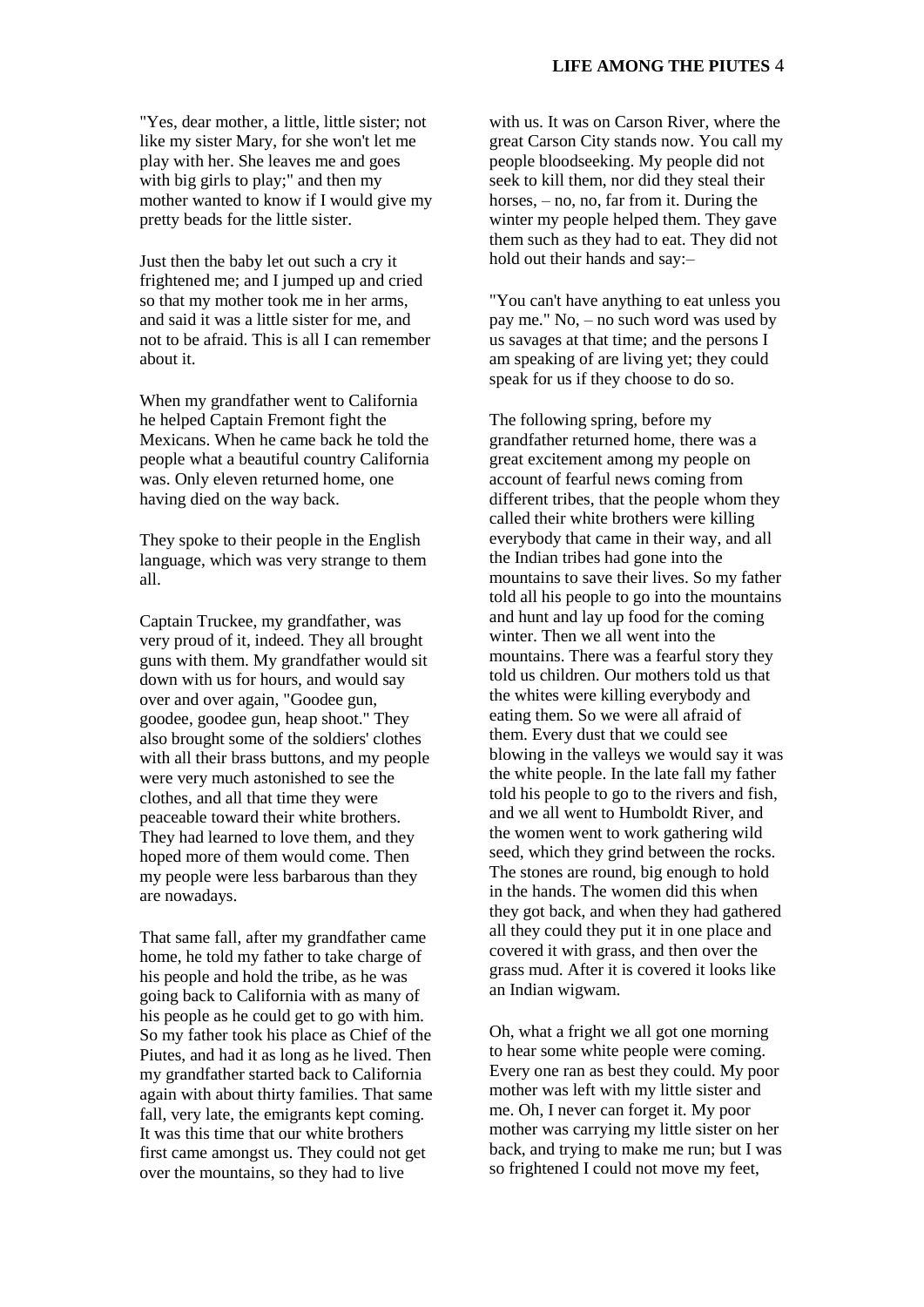and while my poor mother was trying to get me along my aunt overtook us, and she said to my mother: "Let us bury our girls, or we shall all be killed and eaten up." So they went to work and buried us, and told us if we heard any noise not to cry out, for if we did they would surely kill us and eat us. So our mothers buried me and my cousin, planted sage bushes over our faces to keep the sun from burning them, and there we were left all day.

Oh, can any one imagine my feelings *buried alive*, thinking every minute that I was to be unburied and eaten up by the people that my grandfather loved so much? With my heart throbbing, and not daring to breathe, we lay there all day. It seemed that the night would never come. Thanks be to God! the night came at last. Oh, how I cried and said: "Oh, father, have you forgotten me? Are you never coming for me?" I cried so I thought my very heartstrings would break.

At last we heard some whispering. We did not dare to whisper to each other, so we lay still. I could hear their footsteps coming nearer and nearer. I thought my heart was coming right out of my mouth. Then I heard my mother say, "'T is right here!" Oh, can any one in this world ever imagine what were my feelings when I was dug up by my poor mother and father? My cousin and I were once more happy in our mothers' and fathers' care, and we were taken to where all the rest were.

I was once buried alive; but my second burial shall be for ever, where no father or mother will come and dig me up. It shall not be with throbbing heart that I shall listen for coming footsteps. I shall be in the sweet rest of peace,  $- I$ , the chieftain's weary daughter.

Well, while we were in the mountains hiding, the people that my grandfather called our white brothers came along to where our winter supplies were. They set everything we had left on fire. It was a fearful sight. It was all we had for the winter, and it was all burnt during that night. My father took some of his men

during the night to try and save some of it, but they could not; it had burnt down before they got there.

These were the last white men that came along that fall. My people talked fearfully that winter about those they called our white brothers. My people said they had something like awful thunder and lightning, and with that they killed everything that came in their way.

This whole band of white people perished in the mountains, for it was too late to cross them. We could have saved them, only my people were afraid of them. We never knew who they were, or where they came from. So, poor things, they must have suffered fearfully, for they all starved there. The snow was too deep.

Early in the following spring, my father told all his people to go to the mountains, for there would be a great emigration that summer. He told them he had had a wonderful dream, and wanted to tell them all about it.

He said, "Within ten days come together at the sink of Carson, and I will tell you my dream."

The sub-chiefs went everywhere to tell their people what my father had told them to say; and when the time came we all went to the sink of Carson.

Just about noon, while we were on the way, a great many of our men came to meet us, all on their horses. Oh, what a beautiful song they sang for my father as they came near us! We passed them, and they followed us, and as we came near to the encampment, every man, woman, and child were out looking for us. They had a place all ready for us. Oh, how happy everybody was! One could hear laughter everywhere, and songs were sung by happy women and children.

My father stood up and told his people to be merry and happy for five days. It is a rule among our people always to have five days to settle anything. My father told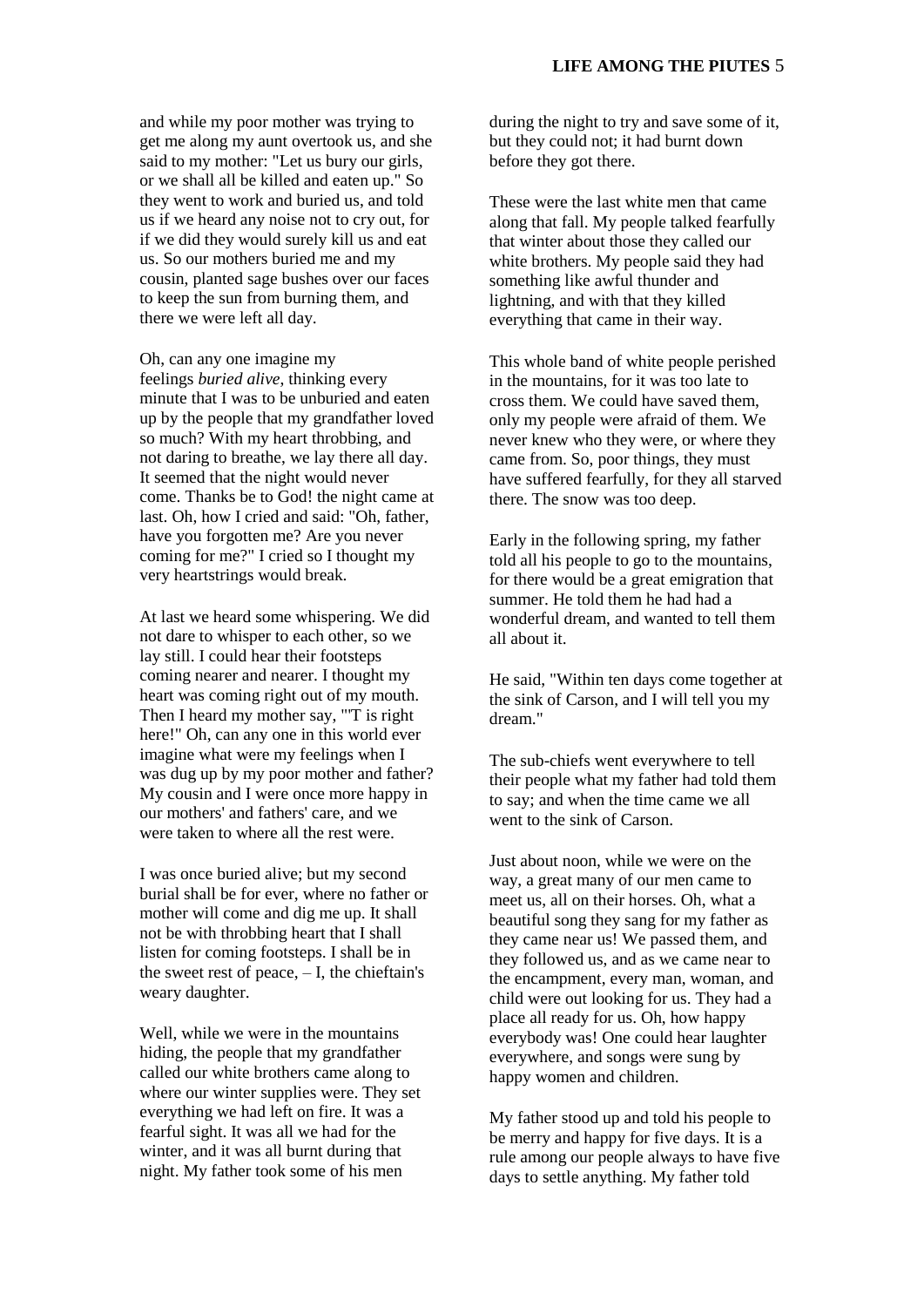them to dance at night, and that the men should hunt rabbits and fish, and some were to have games of football, or any kind of sport or playthings they wished, and the women could do the same, as they had nothing else to do. My people were so happy during the five days, – the women ran races, and the men ran races on foot and on horses.

My father got up very early one morning, and told his people the time had come, – that we could no longer be happy as of old, as the white people we called our brothers had brought a great trouble and sorrow among us already. He went on and said,–

"These white people must be a great nation, as they have houses that move. It is wonderful to see them move along. I fear we will suffer greatly by their coming to our country; they come for no good to us, although my father said they were our brothers, but they do not seem to think we are like them. What do you all think about it? Maybe I am wrong. My dear children, there is something telling me that I am not wrong, because I am sure they have minds like us, and think as we do; and I know that they were doing wrong when they set fire to our winter supplies. They surely knew it was our food."

And this was the first wrong done to us by our white brothers.

Now comes the end of our merrymaking.

Then my father told his people his fearful dream, as he called it. He said, –

"I dreamt this same thing three nights, – the very same. I saw the greatest emigration that has yet been through our country. I looked North and South and East and West, and saw nothing but dust, and I heard a great weeping. I saw women crying, and I also saw my men shot down by the white people. They were killing my people with something that made a great noise like thunder and lightning, and I saw the blood streaming from the mouths of my men that lay all around me. I saw it as

if it was real. Oh, my dear children! You may all think it is only a dream, – nevertheless, I feel that it will come to pass. And to avoid bloodshed, we must all go to the mountains during the summer, or till my father comes back from California. He will then tell us what to do. Let us keep away from the emigrant roads and stay in the mountains all summer. There are to be a great many pine-nuts this summer, and we can lay up great supplies for the coming winter, and if the emigrants don't come too early, we can take a run down and fish for a month, and lay up dried fish. I know we can dry a great many in a month, and young men can go into the valleys on hunting excursions, and kill as many rabbits as they can. In that way we can live in the mountains all summer and all winter too."

So ended my father's dream. During that day one could see old women getting together talking over what they had heard my father say. They said, –

"It is true what our great chief has said, for it was shown to him by a higher power. It is not a dream. Oh, it surely will come to pass. We shall no longer be a happy people, as we now are; we shall no longer go here and there as of old; we shall no longer build our big fires as a signal to our friends, for we shall always be afraid of being seen by those bad people."

"Surely they don't eat people?"

"Yes, they do eat people, because they ate each other up in the mountains last winter."

This was the talk among the old women during the day.

"Oh, how grieved we are! Oh, where will it end?"

That evening one of our doctors called for a council, and all the men gathered together in the council-tent to hear what their medicine man had to say, for we all believe our doctor is greater than any human being living. We do not call him a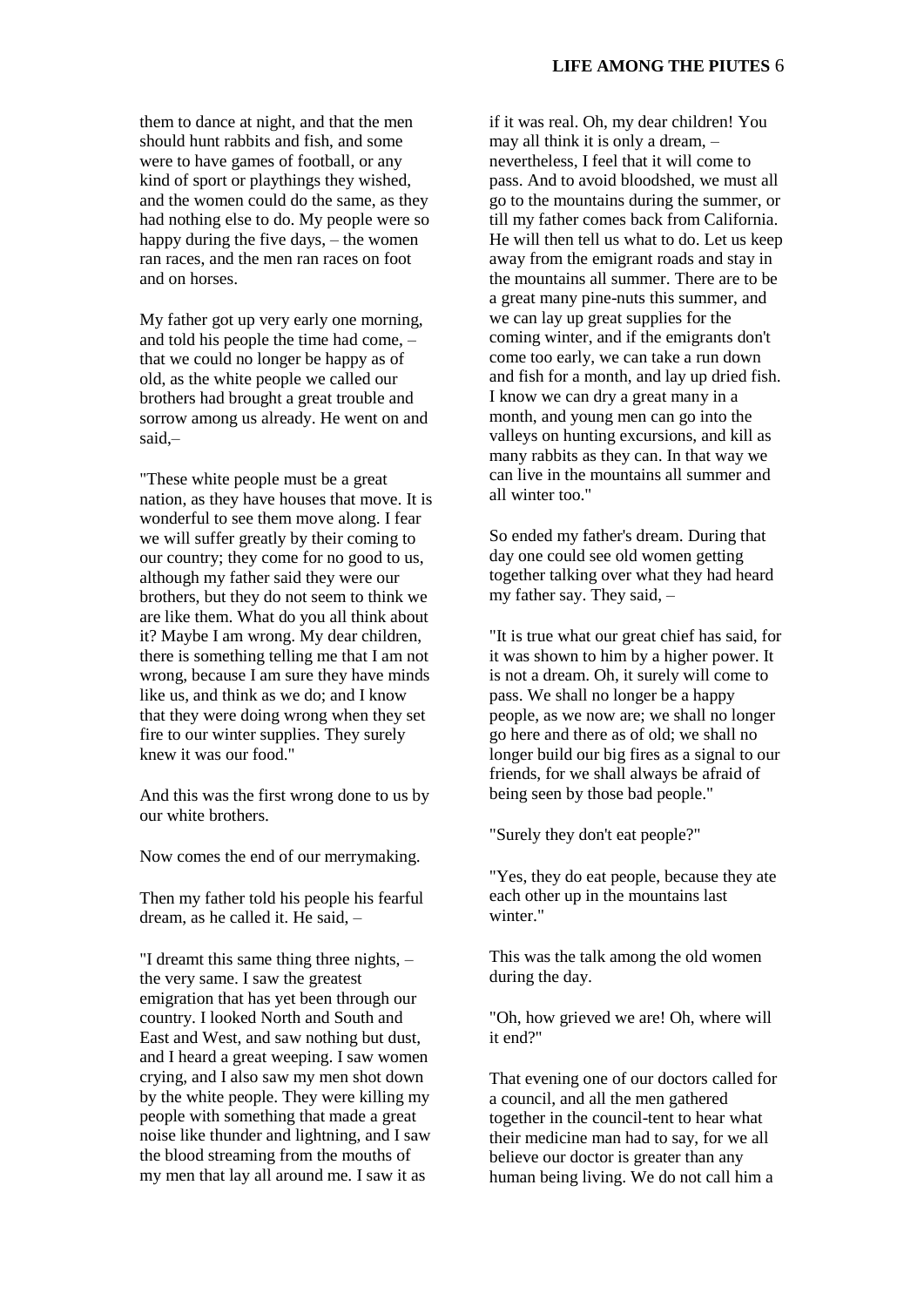medicine man because he gives medicine to the sick, as your doctors do. Our medicine man cures the sick by the laying on of hands, and we have doctresses as well as doctors. We believe that our doctors can communicate with holy spirits from heaven. We call heaven the Spirit Land.

Well, when all the men get together, of course there must be smoking the first thing. After the pipe has passed round five times to the right, it stops, and then he tells them to sing five songs. He is the leader in the song-singing. He sings heavenly songs, and he says he is singing with the angels. It is hard to describe these songs. They are all different, and he says the angels sing them to him.

Our doctors never sing war-songs, except at a war-dance, as they never go themselves on the war-path. While they were singing the last song, he said, –

"Now I am going into a trance. While I am in the trance you must smoke just as you did before; not a word must be spoken while I am in the trance."

About fifteen minutes after the smoking was over, he began to make a noise as if he was crying a great way off. The noise came nearer and nearer, until he breathed, and after he came to, he kept on crying. And then he prophesied, and told the people that my father's dream was true in one sense of the word, – that is, "Our people will not all die at the hands of our white brothers. They will kill a great many with their guns, but they will bring among us a fearful disease that will cause us to die by hundreds."

We all wept, for we believed this word came from heaven.

So ended our feast, and every family went to its own home in the pine-nut mountains, and remained there till the pine-nuts were ripe. They ripen about the last of June.

Late in that fall, there came news that my grandfather was on his way home. Then

my father took a great many of his men and went to meet his father, and there came back a runner, saying, that all our people must come together. It was said that my grandfather was bringing bad news. All our people came to receive their chieftain; all the old and young men and their wives went to meet him. One evening there came a man, saying that all the women who had little children should go to a high mountain. They wanted them to go because they brought white men's guns, and they made such a fearful noise, it might even kill some of the little children. My grandfather had lost one of his men while he was away.

So all the women that had little children went. My mother was among the rest; and every time the guns were heard by us, the children would scream. I thought, for one that my heart would surely break. So some of the women went down from the mountain and told them not to shoot any more, or their children would die with fright. When our mothers brought us down to our homes the nearer we came to the camp, the more I cried,–

"Oh, mother, mother, don't take us there!" I fought my mother, – I bit her. Then my father came, and took me in his arms and carried me to the camp. I put my head in his bosom, and would not look up for a long time. I heard my grandfather say,–

"So the young lady is ashamed because her sweetheart has come to see her. Come, dearest, that won't do after I have had such a hard time to come to see my sweetheart, that she should be ashamed to look at me."

Then he called my two brothers to him, and said to them, "Are you glad to see me?" And my brothers both told him that they were glad to see him. Then my grandfather said to them, –

"See that young lady; she does not love her sweetheart any more, does she? Well, I shall not live if she does not come and tell me she loves me. I shall take that gun, and I shall kill myself."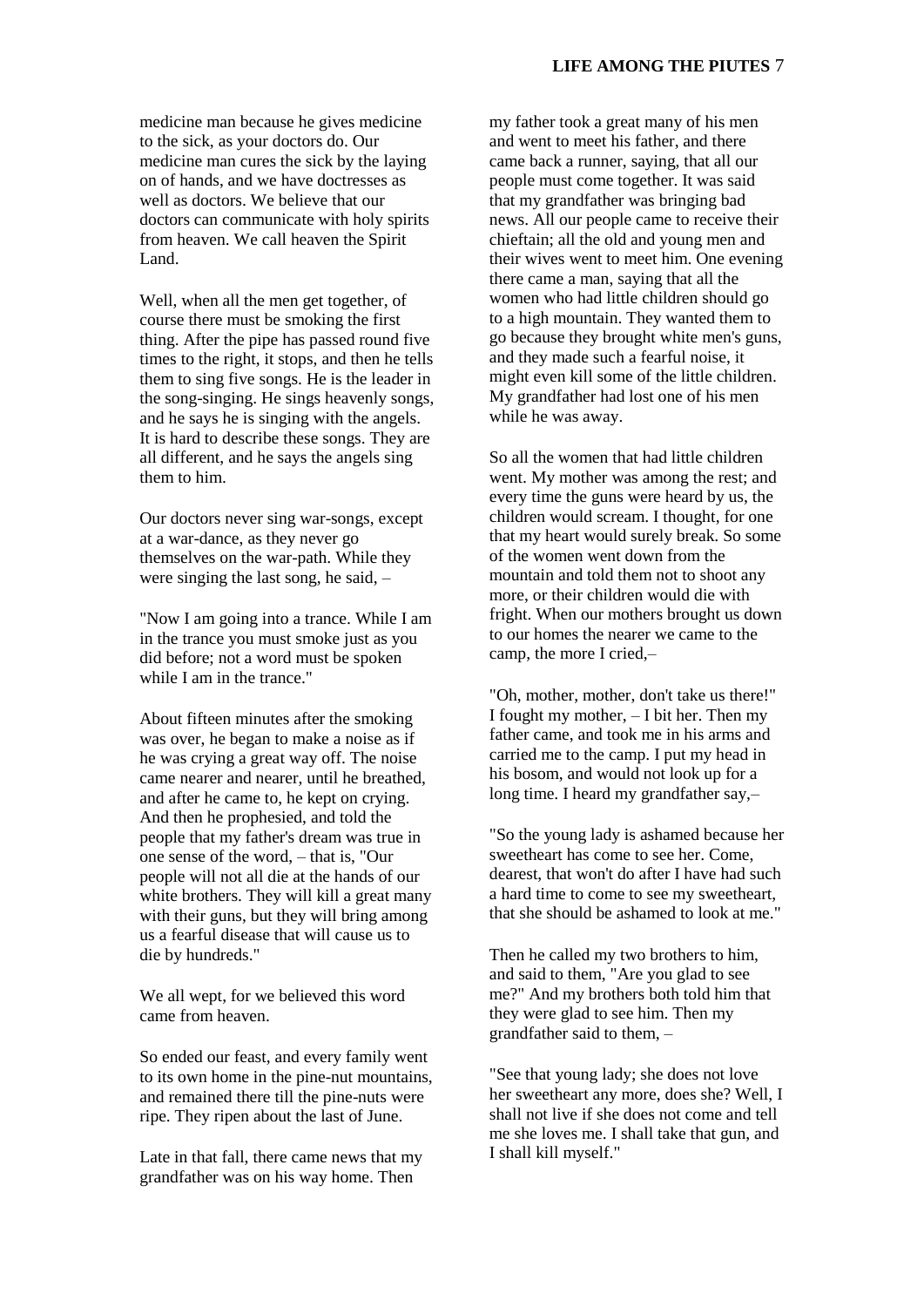That made me worse than ever, and I screamed and cried so hard that my mother had to take me away. So they kept weeping for the little one three or four days. I did not make up with my grandfather for a long time. He sat day after day, and night after night, telling his people about his white brothers. He told them that the whites were really their brothers, that they were very kind to everybody, especially to children; that they were always ready to give something to children. He told them what beautiful things their white brothers had, – what beautiful clothes they wore, and about the big houses that go on the mighty ocean, and travel faster than any horse in the world. His people asked him how big they were. "Well, as big as that hill you see there, and as high as the mountain over us."

"Oh, that is not possible, – it would sink, surely."

"It is every word truth, and that is nothing to what I am going to tell you. Our white brothers are a mighty nation, and have more wonderful things than that. They have a gun that can shoot a ball bigger than my head, that can go as far off as that mountain you see over there."

The mountain he spoke of at that time was about twenty miles across from where we were. People opened their eyes when my grandfather told of the many battles they had with the Mexicans, and about their killing so many of the Mexicans, and taking their big city away from them, and how mighty they were. These wonderful things were talked about all winter long. The funniest thing was that he would sing some of the soldier's roll-calls, and the air to the Star-spangled Banner, which everybody learned during the winter.

He then showed us a more wonderful thing than all the others that he had brought. It was a paper, which he said could talk to him. He took it out and he would talk to it, and talk with it. He said, "This can talk to all our white brothers, and our white sisters, and their children. Our white

brothers are beautiful, and our white sisters are beautiful, and their children are beautiful! He also said the paper can travel like the wind, and it can go and talk with their fathers and brothers and sisters, and come back to tell what they are doing, and whether they are well or sick."

After my grandfather told us this, our doctors and doctresses said,–

"If they can do this wonderful thing, they are not truly human, but pure spirits. None but heavenly spirits can do such wonderful things. We can communicate with the spirits, yet we cannot do wonderful things like them. Oh, our great chieftain, we are afraid your white brothers will yet make your people's hearts bleed. You see if they don't; for we can see it. Their blood is all around us, and the dead are lying all about us, and we cannot escape it. It will come. Then you will say our doctors and doctresses did know. Dance, sing, play, it will do no good; we cannot drive it away. They have already done the mischief, while you were away."

But this did not go far with my grandfather. He kept talking to his people about the good white people, and told them all to get ready to go with him to California the following spring.

Very late that fall, my grandfather and my father and a great many more went down to the Humboldt River to fish. They brought back a great many fish, which we were very glad to get; for none of our people had been down to fish the whole summer.

When they came back, they brought us more news. They said there were some white people living at the Humboldt sink. They were the first ones my father had seen face to face. He said they were not like "humans." They were more like owls than any thing else. They had hair on their faces, and had white eyes, and looked beautiful[.](http://digital.library.upenn.edu/women/winnemucca/piutes/piutes.html#20-1) $\frac{1}{1}$ 

I tell you we children had to be very good, indeed, during the winter; for we were told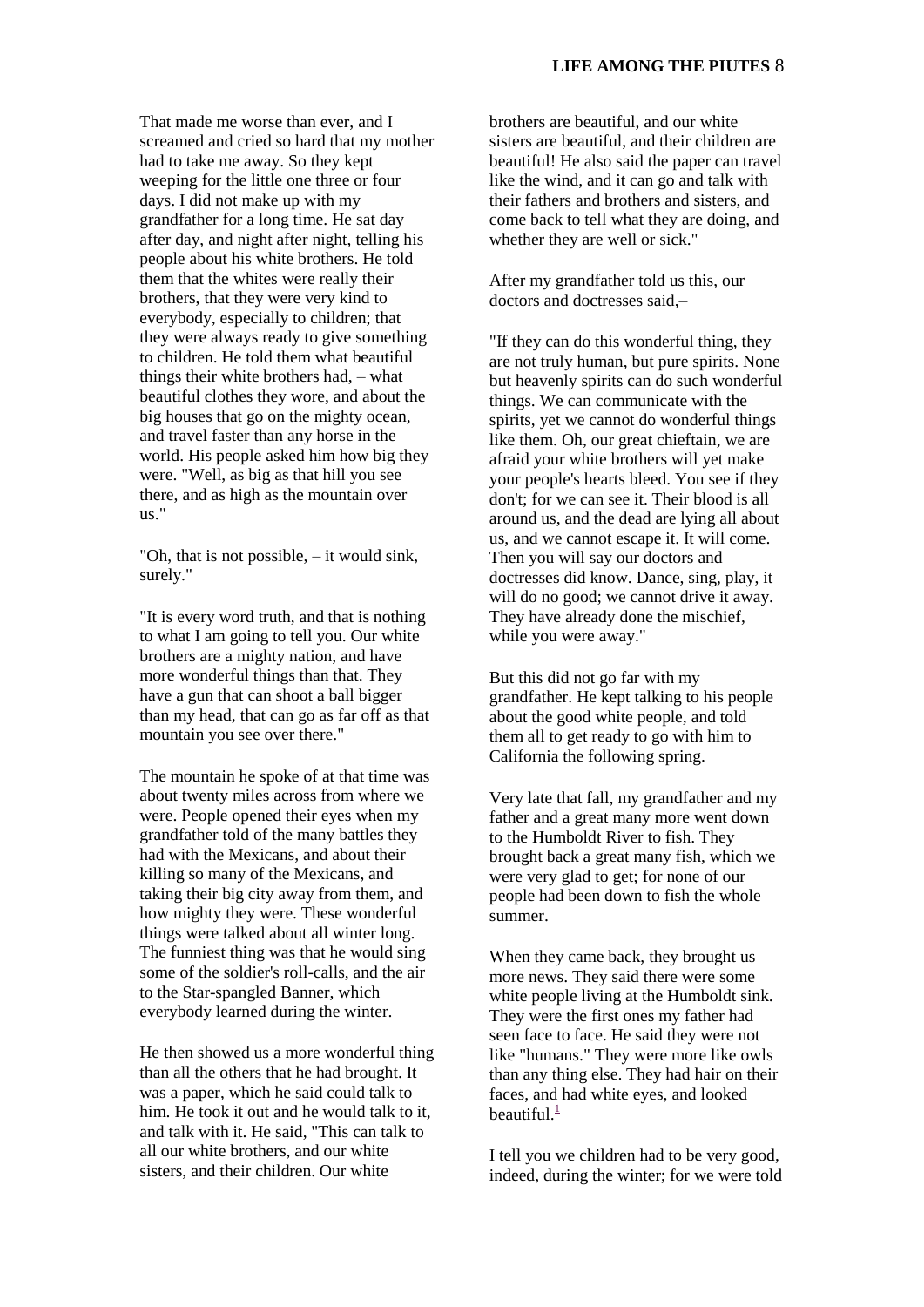that if we were not good they would come and eat us up. We remained there all winter; the next spring the emigrants came as usual, and my father and grandfather and uncles, and many more went down on the Humboldt River on fishing excursions. While they were thus fishing, their white brothers came upon them and fired on them, and killed one of my uncles, and wounded another. Nine more were wounded, and five died afterwards. My other uncle got well again, and is living yet. Oh, that was a fearful thing, indeed!

After all these things had happened, my grandfather still stood up for his white brothers.

Our people had council after council, to get my grandfather to give his consent that they should go and kill those white men who were at the sink of Humboldt. No; they could do nothing of the kind while he lived. He told his people that his word was more to him than his son's life, or any one else's life either.

"Dear children," he said, "think of your own words to me; – you promised. You want me to say to you, Go and kill those that are at the sink of Humboldt. After your promise, how dare you to ask me to let your hearts be stained with the blood of those who are innocent of the deed that has been done to us by others? Is not my dear beloved son laid alongside of your dead, and you say I stand up for their lives. Yes, it is very hard, indeed; but, nevertheless, I know and you know that those men who live at the sink are not the ones that killed our men."

While my grandfather was talking, he wept, and men, women, and children, were all weeping. One could hardly hear him talking.

After he was through talking, came the saddest part. The widow of my uncle who was killed, and my mother and father all had long hair. They cut off their hair, and also cut long gashes in their arms and legs, and they were all bleeding as if they would die with the loss of blood. This continued

for several days, for this is the way we mourn for our dead. When the woman's husband dies, she is first to cut off her hair, and then she braids it and puts it across his breast; then his mother and sisters, his father and brothers and all his kinsfolk cut their hair. The widow is to remain unmarried until her hair is the same length as before, and her face is not to be washed all that time, and she is to use no kind of paint, nor to make any merriment with other women until the day is set for her to do so by her father-in-law, or if she has no father-in-law, by her mother-inlaw, and then she is at liberty to go where she pleases. The widower is at liberty when his wife dies; but he mourns for her in the same way, by cutting his hair off.

It was late that fall when my grandfather prevailed with his people to go with him to California. It was this time that my mother accompanied him. Everything had been got ready to start on our journey. My dear father was to be left behind. How my poor mother begged to stay with her husband! But my grandfather told her that she could come back in the spring to see her husband; so we started for California, leaving my poor papa behind. All my kinsfolk went with us but one aunt and her children.

The first night found us camped at the sink of Carson, and the second night we camped on Carson River. The third day, as we were travelling along the river, some of our men who were ahead, came back and said there were some of our white brothers' houses ahead of us. So my grandfather told us all to stop where we were while he went to see them. He was not gone long, and when he came back he brought some hard bread which they gave him. He told us that was their food, and he gave us all some to taste. That was the first I ever tasted.

Then my grandfather once more told his people that his paper talked for him, and he said,–

"Just as long as I live and have that paper which my white brothers' great chieftain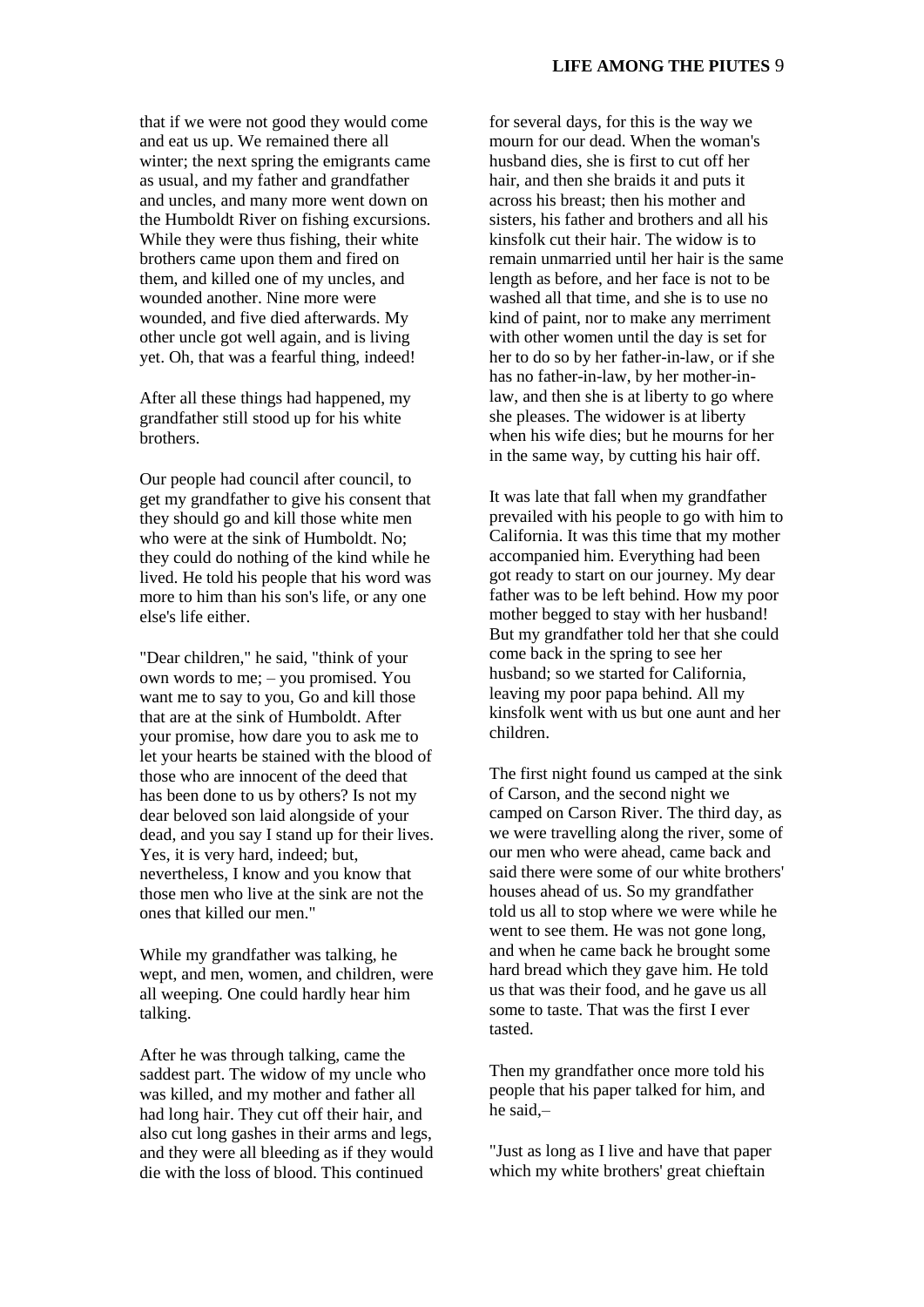has given me, I shall stand by them, come what will." He held the paper up towards heaven and kissed it, as if it was really a person. "Oh, if I should lose this," he said, "we shall all be lost. So, children, get your horses ready, and we will go on, and we will camp with them to-night, or by them. for I have a sweetheart along who is dying for fear of my white brothers." He meant me; for I was always crying and hiding under somebody's robes, for we had no blankets then.

Well, we went on; but we did not camp with them, because my poor mother and brothers and sisters told my grandfather that I was sick with crying for fright, and for him not to camp too close to them. The women were speaking two words for themselves and one for me, for they were just as afraid as I was. I had seen my brother Natchez crying when the men came back, and said there were white men ahead of us. So my grandfather did as my mother wished him to do, and we went on by them; but I did not know it, as I had my head covered while we were passing their camp. I was riding behind my older brother, and we went on and camped quite a long way from them that night.

So we travelled on to California, but did not see any more of our white brothers till we got to the head of Carson River, about fifteen miles above where great Carson City now stands.

"Now give me the baby." It was my babysister that grandpa took from my mother, and I peeped from under my mother's fur, and I saw some one take my little sister. Then I cried out, –

"Oh, my sister! Don't let them take her away."

And once more my poor grandfather told his people that his white brothers and sisters were very kind to children. I stopped crying, and looked at them again. Then I saw them give my brother and sister something white. My mother asked her father what it was, and he said it was *Pe-har-be*, which means sugar. Just

then one of the women came to my mother with some in her hand, and grandpa said:–

"Take it, my child."

Then I held out my hand without looking. That was the first gift I ever got from a white person, which made my heart very glad.

When they went away, my grandfather called me to him, and said I must not be afraid of the white people, for they are very good. I told him that they looked so very bad I could not help it.

We travelled with them at that time two days, and the third day we all camped together where some white people were living in large white houses. My grandpa went to one of the houses, and when he came back he said his white brothers wanted him to come and get some beef and hard bread. So he took four men with him to get it, and they gave him four boxes of hard bread and a whole side of beef, and the next morning we got our horses ready to go on again. There was some kind of a fight, – that is, the captain of the train was whipping negroes who were driving his team. That made my poor grandfather feel very badly. He went to the captain, and told him he would not travel with him. He came back and said to his people that he would not travel with his white brothers any farther. We travelled two days without seeing any more of my grandfather's white brothers. At last we came to a very large encampment of white people, and they ran out of their wagons, or wood-houses, as we called them, and gathered round us. I was riding behind my brother. I was so afraid, I told him to put his robe over me, but he did not do so. I scratched him and bit him on his back, and then my poor grandfather rode up to the tents where they were, and he was asked to stay there all night with them. After grandpa had talked awhile, he said to his people that he would camp with his brothers. So he did. Oh, what nice things we all got from my grandpa's white brothers! Our men got red shirts, and our women got calico for dresses. Oh, what a pretty dress my sister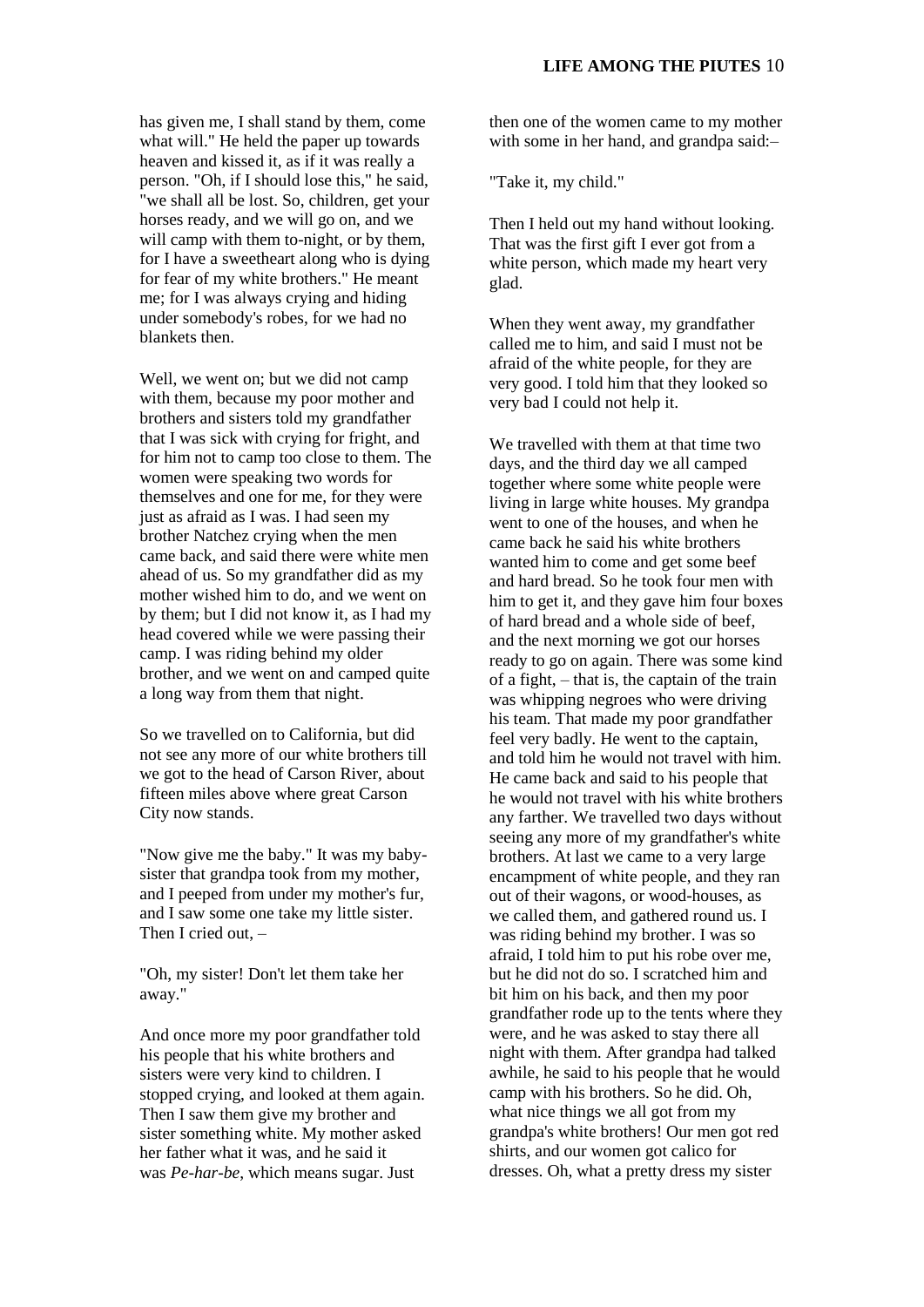got! I did not get anything, because I hid all the time. I was hiding under some robes. No one knew where I was. After all the white people were gone, I heard my poor mother cry out:–

"Oh, where is my little girl? Oh, father, can it be that the white people have carried her away? Oh, father, go and find her, – go, go, and find her!" And I also heard my brothers and sister cry. Yet I said nothing, because they had not called me to get some of the pretty things. When they began to cry, I began crawling out, and then my grandfather scolded me, and told me that his brothers loved good children, but not bad ones like me. How I did cry, and wished that I had staid at home with my father! I went to sleep crying.

I did not forget what had happened. There was a house near where we camped. My grandfather went down to the house with some of his men, and pretty soon we saw them coming back. They were carrying large boxes, and we were all looking at them. My mother said there were two white men coming with them.

"Oh, mother, what shall I do? Hide me!"

I just danced round like a wild one, which I was. I was behind my mother. When they were coming nearer, I heard my grandpa say,–

"Make a place for them to sit down."

Just then, I peeped round my mother to see them. I gave one scream, and said,–

"Oh, mother, the owls!"

I only saw their big white eyes, and I thought their faces were all hair. My mother said,–

"I wish you would send your brothers away, for my child will die."

I imagined I could see their big white eyes all night long. They were the first ones I had ever seen in my life.

We went on the next day, and passed some more of our white brothers' houses, as we called their wagons at that time. We camped on the Sanvada mountains and spent the night. My grandfather said everything that was good about the white people to me. At last we were camped upon the summit, and it snowed very hard all night, and in the morning my grandfather told his people to hurry and get their horses, and travel on, for fear we might get snowed into the mountains. That night we overtook some emigrants who were camped there to rest their oxen. This time I watched my grandfather to see what he would do. He said, "I am going to show them my rag friend again." As he rode up to one of their tents, three white men came out to him; then they took him to a large tent. Quite a number of white men came out to him. I saw him take out the paper he called his rag friend and give it to one of the men who stood looking at it; then he looked up and came toward him and held out his hand to my grandfather, and then the rest of the white men did the same all round. Then the little children and the women did the same, and I saw the little ones running to their tents and back again with something in their hands, and they were giving it to each man. The next morning I could not eat, and said to my mother,–

"Let us go back to father – let us not go with grandpa, for he is bad." My poor mother said, "We can 't go alone; we would all be killed if we go, for we have no rag friend as father has. And dear, you must be good, and grandpa will love you just as well as ever. You must do what he tells you to do."

Oh, how badly I did feel! I held my two hands over my face, and was crying as if my heart would break.

"My dear, don 't cry; here comes grandpa."

I heard him say,–

"Well, well, is my sweetheart never going to stop crying? Come, dear, I have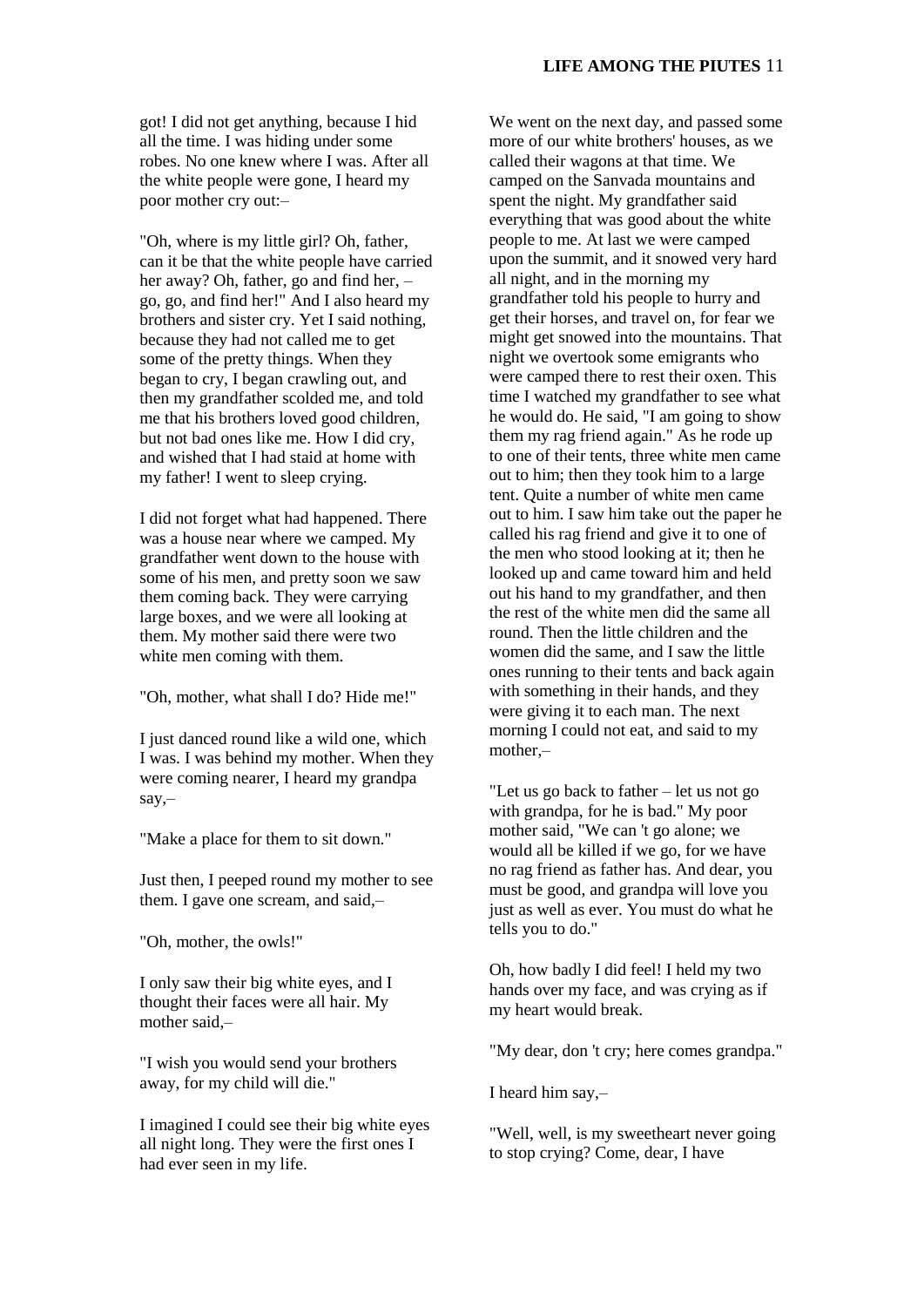## **LIFE AMONG THE PIUTES** 12

something for my baby; come and see what it is."

So I went to him with my head down, not because I was afraid he would whip me, – no – no, for Indians do not whip their children. Oh, how happy I was when he told me he would give me something very beautiful. It was a little cup, and it made me very glad, indeed; and he told me it was to drink water out of, not to wear. He said,–

"I am going to tell you what I did with a beautiful gift I received from my white brothers. It was of the same kind, only it was flat and round, and it was as bright as your cup is now."

He said to his wife, "Give me my bright hat;" and she did so.

"You see I used to wear it on my head, because my white brother did not tell me what it was for." Then he began to laugh, and he laughed so long! then he stopped and said, "it was not to wear, but to eat out of, and I have made myself a fool by wearing it as a hat. Oh, how my brothers did laugh at me because I wore it at our first fight with Mexicans in Mexico. Now, dearest children, I do not want you to think my brothers laughed at me to make fun of me; no – no – it was because I wore the tin plate for a hat, that 's all."

He also said they had much prettier things than this to eat out of. He went on and told us never to take anything belonging to them or lying outside of his white brothers' houses. "They hang their clothes out of doors after washing them; but they are not thrown away, and for fear some of you might think so and take them, I tell you about it. Therefore, never take anything unless they give it to you; then they will love you."

So I kept thinking over what he said to me about the good white people, and saying to myself, "I will make friends with them when we come into California."

When we came to Sacramento valley (it is a very beautiful valley), my grandfather said to his people that a great many of his white brothers were there, and he knew a great many of them; but we would not go there, – we would go on to Stockton. There he had a very good brother, who had a very big house, made of red stone; it was so high that it would tire any one to go up to some of the rooms. My uncle, my mother's brother, asked him how many rooms were up there? My grandpa said,–

"We have to climb up three times to get to the top." They all laughed, as much as to say my grandpa lied. He said, "You will not laugh when I show you what wonderful things my white brothers can do. I will tell you something more wonderful than that. My brother has a big house that runs on the river, and it whistles and makes a beautiful noise, and it has a bell on it which makes a beautiful noise also." My uncle asked again how big it was.

"Oh, you will see for yourself; we will get there to-morrow night. We will stop there ten days, and you can see for yourselves, and then you will know, my brothers, that what I have told you is true."

After travelling all day we went into camp for the night. We had been there but a little while, and there came a great many men on horseback, and camped near us. I ran to my mother and said I was sleepy, and wanted to go to bed. I did so because I did not want to see them, and I knew grandpa would have them come to see us. I heard him say he was going to see them. I lay down quietly for a little while, and then got up and looked round to see if my brother was going too. There was no one but my mother and little sister. They had all gone to see them.

"Lie down, dear," my mother said.

I did so, but I did not sleep for a long time, for I was thinking about the house that runs on the water. I wondered what it was like. I kept saying to myself, "Oh, I wish it was to-morrow now." I heard mother say,–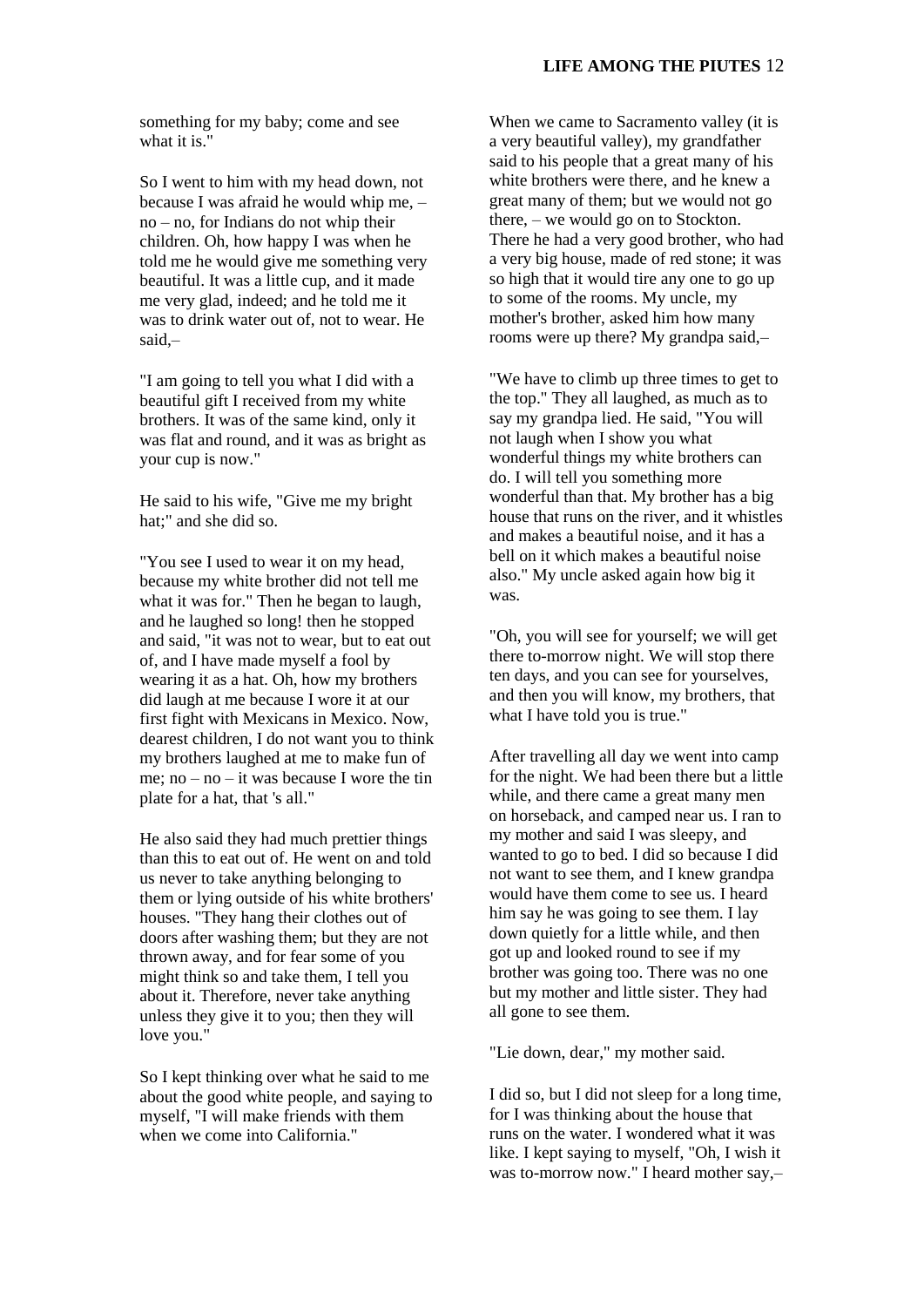"They are coming." Pretty soon I heard grandpa say, "They are not my brothers." Mother said, "Who are they?"

"They are what my brothers call Mexicans. They are the people we fought; if they knew who I was they would kill me, but they shall not know. I am not going to show them my rag friend, for fear my rag friend will tell of me."

Oh my! oh my! That made me worse than ever. I cried, so that one could have heard my poor heart beat. Oh, how I wished I was back with my father again! All the children were not afraid of the white people – only me. My brothers would go everywhere with grandpa. I would not have been so afraid of them if I had not been told by my own father and grandmamma that the white people would kill little children and eat them.

Everything was all right, and the next day we went on our journey, and after a whole day's journey we came within a mile of the town. The sun was almost down when grandpa stopped and said, –

"Now, one and all, listen as you go on. You will hear the water-house bell ring."

So we did, and pretty soon we heard the prettiest noise we had ever heard in all our life-time. It became dark before we got to the town, but we could see something like stars away ahead of us. Oh, how I wished I had staid with my father in our own country. I cried out, saying, –

"Oh, mother, I am so afraid. I cannot go to the white people. They are so much like the owls with their big white eyes. I cannot make friends with them."

I kept crying until we came nearer the town, and camped for the night. My grandpa said to his men,–

"Unsaddle your horses while I go and see my friend."

He came back in a few moments, and said:–

"Turn your horses into the corral, and now we will go to bed without making any fire."

So we did, and I for one was glad. But although very tired I could not sleep, for grandpa kept telling us that at daybreak we would hear the water-house's whistle. The next morning my mother waked me, and I got up and looked round me. I found no one but mother.

"Oh, where is sister, mother?"

"Oh, she has gone with the rest to see the water-house."

"Mother, did you hear it whistle?"

"Yes, we all heard it, and it made such a fearful noise! The one that whistled has gone on. But another came in just like it, and made just such a noise. Your brother was here awhile ago. He said the waterhouse had many looking-glasses all round it, and when it came in it was so tired, it breathed so hard, it made us almost deaf."

"Say, mother, let us go and see."

But mother said, –

"No, your brother said there were so many white people that one can hardly get along. We will wait until your grandpa comes, and hear what they all say. A'n't you hungry, my child?"

I said, "Yes."

"Your brother brought something that tastes like sugar."

It was cake, and I ate so much it made me sick.

I was sick all day and night, and the next day I had the chills. Oh, I was very, very sick; my poor mother thought I would die. I heard her say to grandpa one day,–

"The sugar-bread was poisoned which your white brother gave us to eat, and it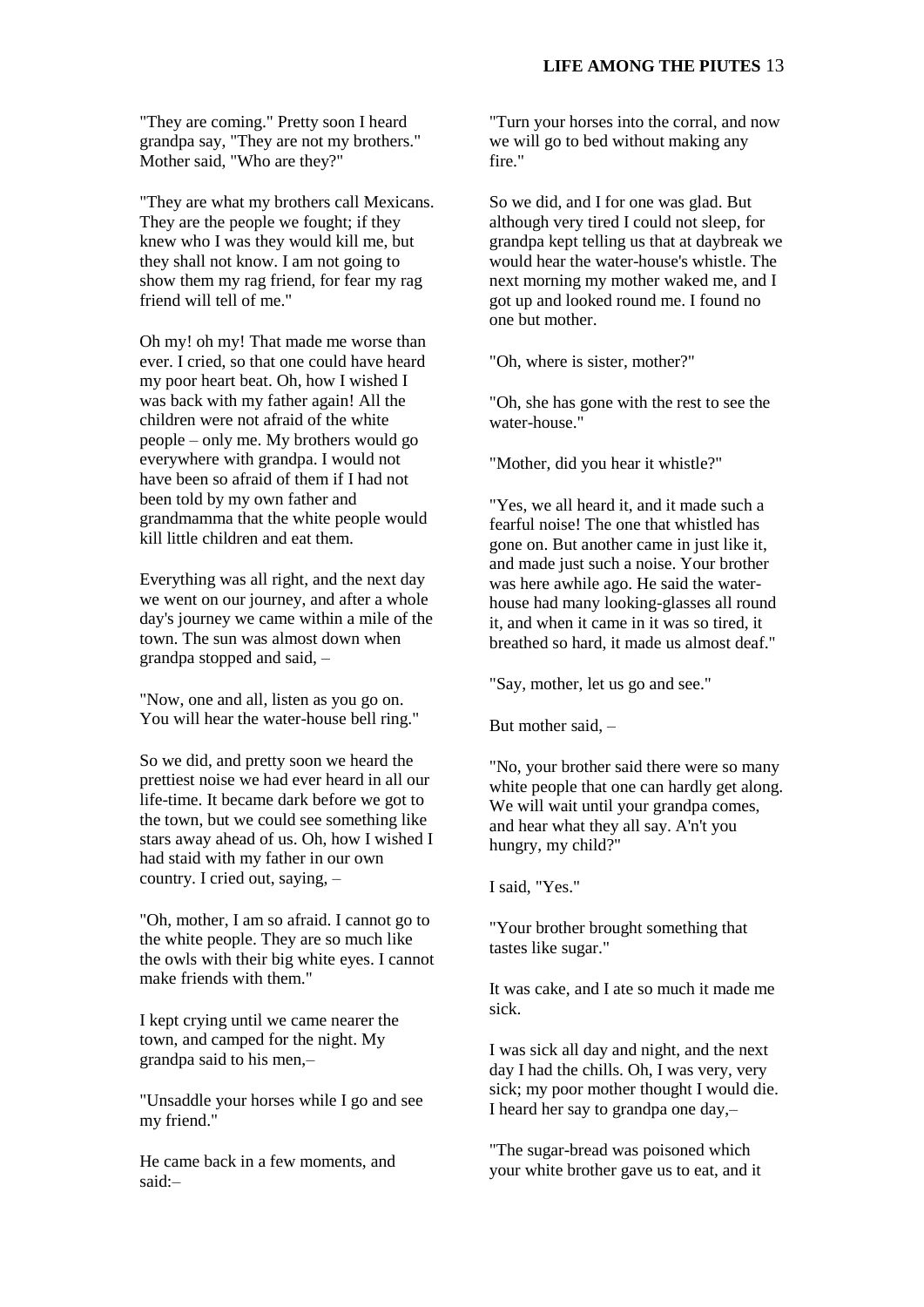has made my poor little girl so sick that I am afraid she will die." My poor mother and brothers and sisters were crying; mother had me in her arms. My grandpa came and took me in his arms and said to me, –

"Open your eyes, dear, and see your grandpa!" I did as he told me, because I had not forgotten what mother had said to me, to do whatever he told me to do, and then he would love me. The reason I had not opened my eyes was because my head ached so badly that it hurt me so I shut them again. My poor mother cried the more, and all our people gathered around us and began to cry. My mother said to grandpa,–

"Can there be anything done for her?"

"Dear daughter," he said, "I am sorry you have such bad hearts against my white brothers. I have eaten some sugar-bread, and so have you, and all the rest of us, and we did not get sick. Dear daughter, you should have blessed the strange food before you gave it to your child to eat; maybe this is why she is sick."

It is a law among us that all strange food is blessed before eaten, and also clothing of any kind that is given to us by any one, Indians or white people, must be blessed before worn. So all my people came together and prayed over me, but it was all in vain. I do not know how long I was sick, but very long. I was indeed poisoned, not by the bread I had eaten, but by poison oak. My face swelled so that I could not see for a long time, but I could hear everything. At last some one came that had a voice like an angel. I really thought it must be an angel, for I had been taught by my father that an angel comes to watch the sick one and take the soul to the spirit land. I kept thinking it must be so, and I learned words from the angel (as I thought it). I could not see, for my eyes were swollen shut. These were the words, "Poor little girl, it is too bad!" It was said so often by the pretty sweet voice, I would say it over and over when I was suffering so badly, and would cry out, "Poor little

girl, it is too bad!" At last I began to get well, and I could hear my grandpa say the same words.

Then I began to see a little, and the first thing I asked my mother, was, "What was the angel saying to me?" Oh, how frightened my poor mother was! She cried  $out. -$ 

"Oh, father, come here! My little girl is talking to the angels, – she is dying."

My sister and brothers ran to her, crying, and for the first time since I was sick I cried out, "Oh, don't, don't cry! I am getting well, – indeed I am. Stop crying, and give me something to eat. I was only asking you what the angel meant by saying 'Poor little girl, it is too bad!'"

"Oh," says grandpa, "it is the good white woman; I mean my white sister, who comes here to see you. She has made you well. She put some medicine on your face, and has made you see. Ain't you glad to see?"

I said, "Can I see her now?"

"Yes, she will come pretty soon; she comes every day to see you."

Then my mother came with something for me to eat, but I said, "Wait, grandpa, tell me more about the good woman."

He said, "My dear child, she is truly an angel, and she has come every day to see you. You will love her, I know."

"Dear grandpa, will she come pretty soon? I want to see her."

Grandpa said, "I will go and get her. You won't be afraid, will you?"

So my grandpa went. I tried my best to eat, but I could not, it was so hard.

My sister said, "They are coming."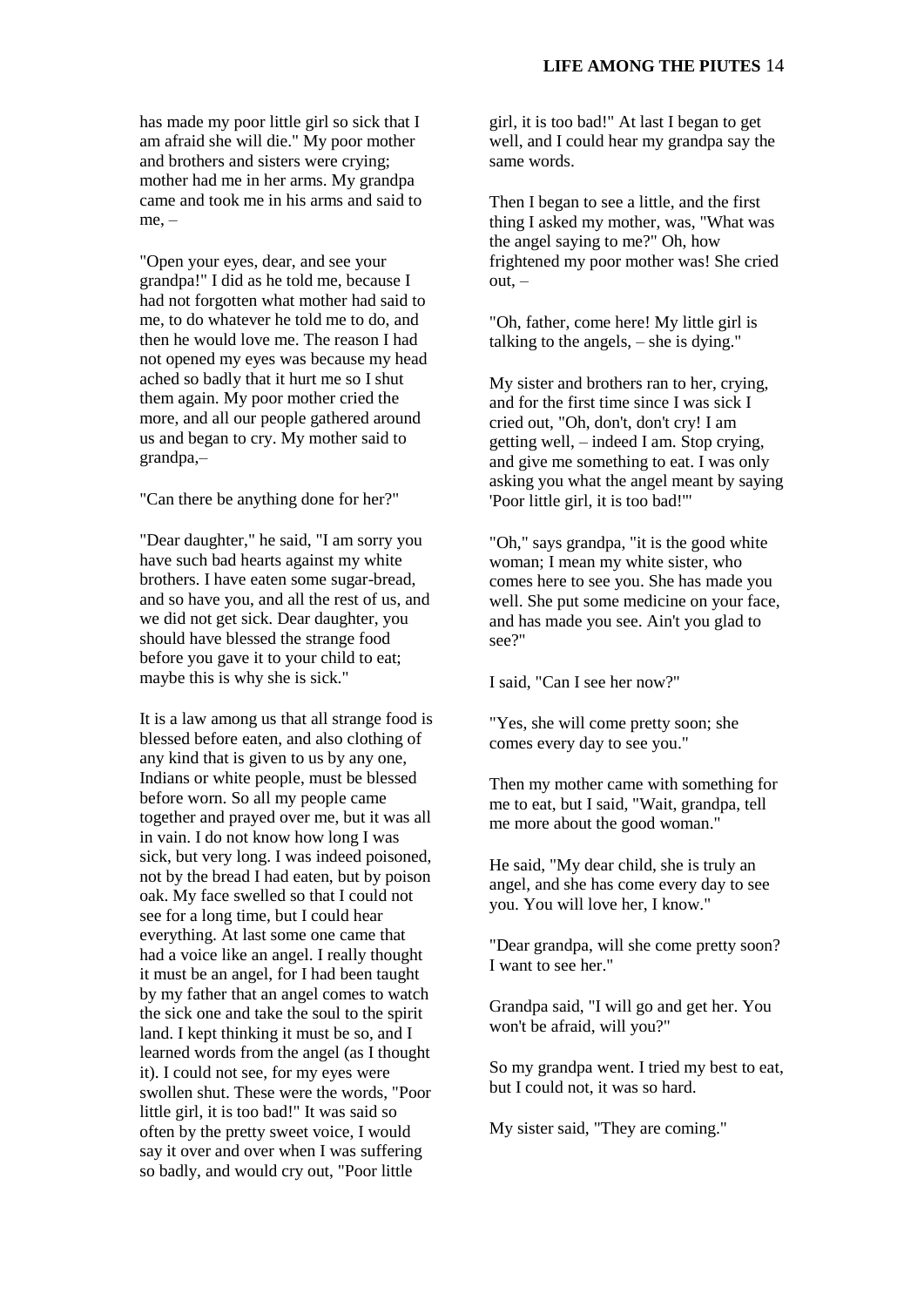I said, "Mother, fix my eyes so I can see the angel. Has it wings, mother?"

Mother said, "You will see for yourself."

Just then they came, and grandpa said, "Here she is." The first thing she did she put her beautiful white hand on my forehead. I looked at her; she was, indeed, a beautiful angel. She said the same words as before. I asked my grandpa what she was saying. Then he told me what she meant by it. I began to get well very fast, and this sweet angel came every day and brought me something nice to eat; and oh, what pretty dresses she brought me. When she brought the dresses she talked to my grandpa a long time, and she cried, and after she went away he said to my mother, –

"The dresses which my white sister gave my child were her dead child's clothes, so they should be burned." I began to cry, because I did not want them burned. He said to me,–

"Do n't cry, my child; you will get nicer ones than these if you learn to love my white sister."

Of course the clothes were burned, and after I got well my grandpa took great delight in taking us all to see his white brothers and sisters, and I knew what he meant when he said "my little girls;" I knew he meant me and sister, and he also would say "my little boys," when he was talking about my brothers.

He would say, pointing to my brother, "my Natchez;"  $2$  he always said this. So the white people called one of my brothers Natchez, and he has had that name to this day.

So I came to love the white people. We left Stockton and went on farther to a place called San Joaquin River. It took us only one day to go there. We only crossed that river at that time.

One of my grandpa's friends was named Scott, and the other Bonsal. After we got there, his friend killed beef for him and his people. We stayed there some time. Then grandpa told us that he had taken charge of Mr. Scott's cattle and horses, and he was going to take them all up to the mountains to take care of them for his brothers. He wanted my uncles and their families and my mother and her two sons and three daughters to stay where they were; that is, he told his dear daughter that he wanted her two sons to take care of a few horses and cows that would be left. My mother began to cry, and said,–

"Oh, father, don't leave us here! My children might get sick, and there would be no one to speak for us; or something else might happen." He again said, "I don't think my brothers will do anything that is wrong to you and your children." Then my mother asked my grandfather if he would take my sister with him. My poor mother felt that her daughter was unsafe, for she was young and very good-looking.

"I would like to take her along," he said, "but I want her to learn how to work and cook. Scott and Bonsal say they will take the very best care of you and the children. It is not as if I was going to leave you here really alone; your brothers will be with you." So we staid. Two men owned the ferry, and they had a great deal of money. So my brothers took care of their horses and cows all winter, and they paid them well for their work. But, oh, what trouble we had for a while! The men whom my grandpa called his brothers would come into our camp and ask my mother to give our sister to them. They would come in at night, and we would all scream and cry; but that would not stop them. My sister, and mother, and my uncles all cried and said, "Oh, why did we come? Oh, we shall surely all be killed some night." My uncles and brothers would not dare to say a word, for fear they would be shot down. So we used to go away every night after dark and hide, and come back to our camp every morning. One night we were getting ready to go, and there came five men. The fire was out; we could see two men come into the tent and shut off the postles outside. My uncles and my brothers made such a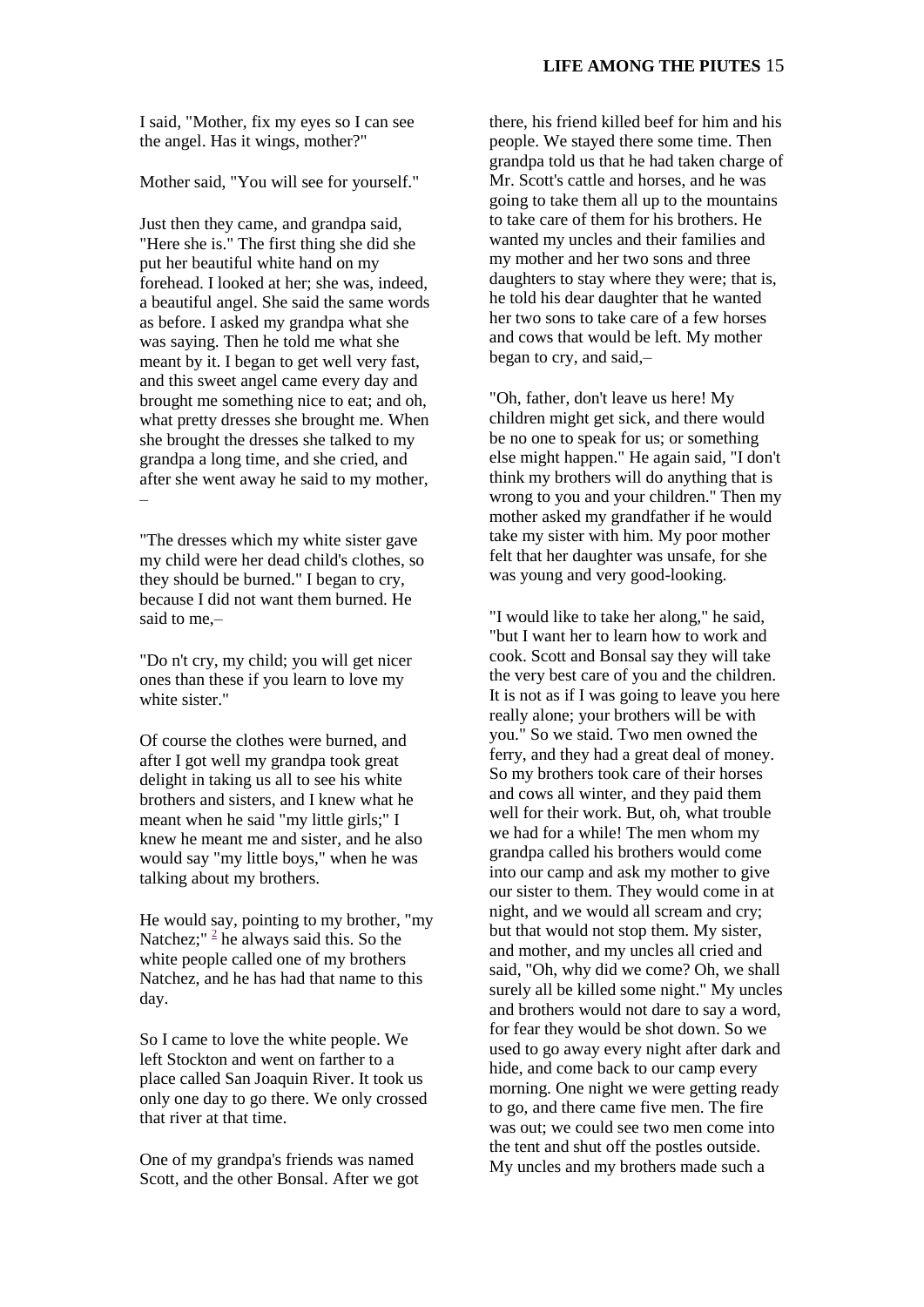noise! I don't know what happened; when I woke I asked my mother if they had killed my sister. She said, "We are all safe here. Don't cry."

"Where are we, mother?"

"We are in a boarding-house."

"Are my uncles killed?"

"No, dear, they are all near here too."

I said, "Sister, where are you? I want to come to you." She said, "Come on."

I laid down, but I could not sleep. I could hear my poor sister's heart beat. Early the next morning we got up and went down stairs, for it was upstairs where we slept. There were a great many in the room. When we came down, my mother said, "We will go outside."

My sister said, "There is no outlet to the house. We can't get out."

Mother looked round and said, "No, we cannot get out." I as usual began to cry. My poor sister! I ran to her, I saw tears in her eyes. I heard some one speak close to my mother. I looked round and saw Mr. Scott holding the door open. Mother said, "Children, come."

He went out with us and pointed to our camp, and shook his head, and motioned to mother to go into a little house where they were cooking. He took my hand in his, and said the same words that I had learned, "Poor little girl." I could see by his looks that he pitied me, so I was not afraid of him. We went in and sat down on the floor. Oh, what pretty things met my eyes. I was looking all round the room, and I saw beautiful white cups, and every beautiful thing on something high and long, and around it some things that were red.

I said to my sister, "Do you know what those are?" for she had been to the house before with my brothers. She said, "That high thing is what they use when eating,

and the white cups are what they drink hot water from, and the red things you see is what they sit upon when they are eating." There was one now near us, and I thought if I could sit upon it I should be so happy! I said to my mother, "Can I sit on that one?" She said, "No, they would whip you." I did not say any more, but sat looking at the beautiful red chair. By-andby the white woman went out, and I wished in my heart I could go and sit upon it while she was gone. Then she came in with her little child in her arms. As she came in she went right to the very chair I wanted to sit in so badly, and set her child in it. I looked up to my mother, and said, "Will she get a whipping?"

"No, dear, it belongs to her father."

So I said no more. Pretty soon a man came in. She said something to him, and he went out, and in a little while they all came in and sat round that high thing, as I called it. That was the table. It was all very strange to me, and they were drinking the hot water as they ate. I thought it was indeed hot water. After they got through, they all went out again, but Mr. Scott staid and talked to the woman and the man a long time. Then the woman fixed five places and the men went out and brought in my brothers, and kept talking to them. My brother said, "Come and sit here, and you, sister, sit there." But as soon as I sat down in the beautiful chair I began to look at the pretty picture on the back of the chair. "Dear, sit nice and eat, or the white woman will whip you," my mother said. I was quiet, but did not eat much. I tasted the black hot water; I did not like it. It was coffee that we called hot water. After we had done, brother said, "Mother, come outside; I want to talk to you." So we all went out. Brother said, "Mother, Mr. Scott wants us all to stay here. He says you and sister are to wash dishes, and learn all kinds of work. We are to stay here all the time and sleep upstairs, and the white woman is going to teach my sister how to sew. I think, dear mother, we had better stay, because grandpa said so, and our father Scott will take good care of us. He is going up into the mountains to see how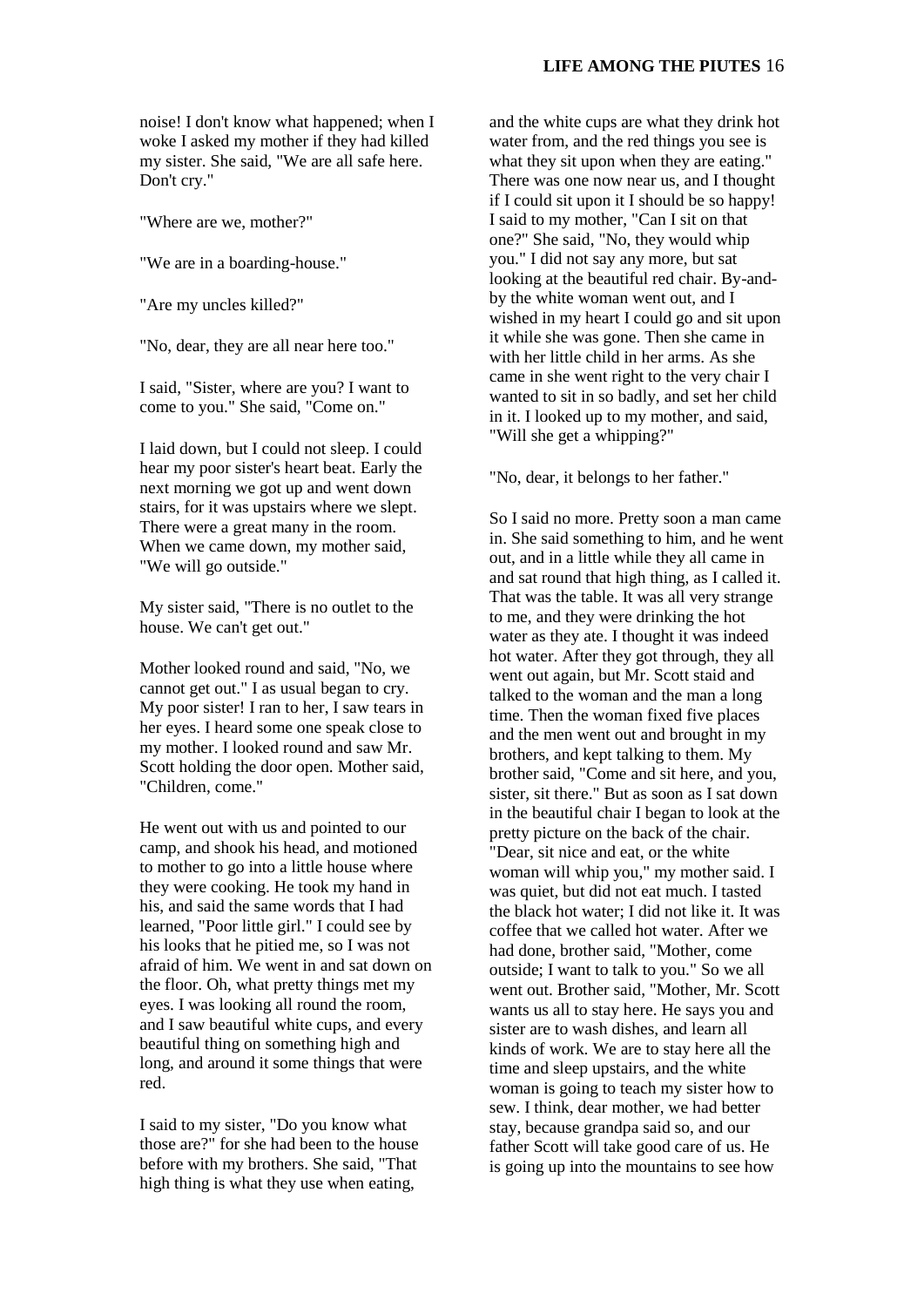grandpa is getting along, and he says he will take my uncles with him." All the time brother was talking, my mother and sister were crying. I did not cry, for I wanted to stay so that I could sit in the beautiful red chairs. Mother said,–

"Dear son, you know if we stay here sister will be taken from us by the bad white man. I would rather see her die than see her heart full of fear every night."

"Yes, dear mother, we love our dear sister, and if you say so we will go to papa."

"Yes, dear son, let us go and tell him what his white brothers are doing to us."

"Then I will go and tell Mr. Scott we want to go to our papa." He was gone some time, and at last came back.

"Mother," he says, "we can't go, – that is, brother and I must stay; – but you and sister can go if you wish to."

"Oh no, my dear children, how can I go and leave you here? Oh, how can that bad man keep you from going? You are not his children. How dare he say you cannot go with your mother? He is not your father: he is nothing but a bad white man, and he dares to say you cannot go. Your own father did not say you should not come with me. Oh, had my dear husband said those words I would not have been here to-day, and see my dear children suffer from day to day. Oh, if your father only knew how his children were suffering, I know he would kill that white man who tried to take your sister. I cannot see for my life why my father calls them his white brothers. They are not people; they have no thought, no mind, no love. They are beasts, or they would know I, a lone woman, am here with them. They tried to take my girl from me and abuse her before my eyes and yours too, and oh, you must go too."

"Oh, mother, here he comes!"

My mother got up. She held out her two hands to him, and cried out,  $-$ 

"Oh, good father, don't keep my children from me. If you have a heart in you, give them back to me. Let me take them to their good father, where they can be cared for."

We all cried to see our poor mother pleading for us. Mother held on to him until he gave some signs of letting her sons go with her; then he nodded his head, – they might go. My poor mother's crying was turned into joy, and we were all glad. The wagon was got ready, – we were to ride in it. Oh, how I jumped about because I was going to ride in it! I ran up to sister, and said,–

"Ain't you glad we are going to ride in that beautiful red house?" I called it house. My sister said, –

"Not I, dear sister, for I hate everything that belongs to the white dogs. I would rather walk all the way; oh, I hate them so badly!"

When everything was got ready, we got into the red house, as we called the wagon. I soon got tired of riding in the red house and went to sleep. Nothing happened during the day, and after awhile mother told us not to say a word about why we left, for grandpa might get mad with us. So we got to our people, and grandpa ran out to meet us. We were all glad to see him. The white man staid all night, and went home the next day. After he left us my grandpa called my brothers to him.

"Now, my dear little boys, I have something to tell you that will make you happy. Our good father (he did not say my white brother, but he said our good father) has left something with me to give you, and he also told me that he had given you some money for your work. He says you are all good boys, and he likes you very much; and he told me to give you three horses apiece, which makes six in all, and he wants you and your brother to go back and to go on with the same work, and he will pay you well for it. He is to come back in three days; then if you want to go with him you can."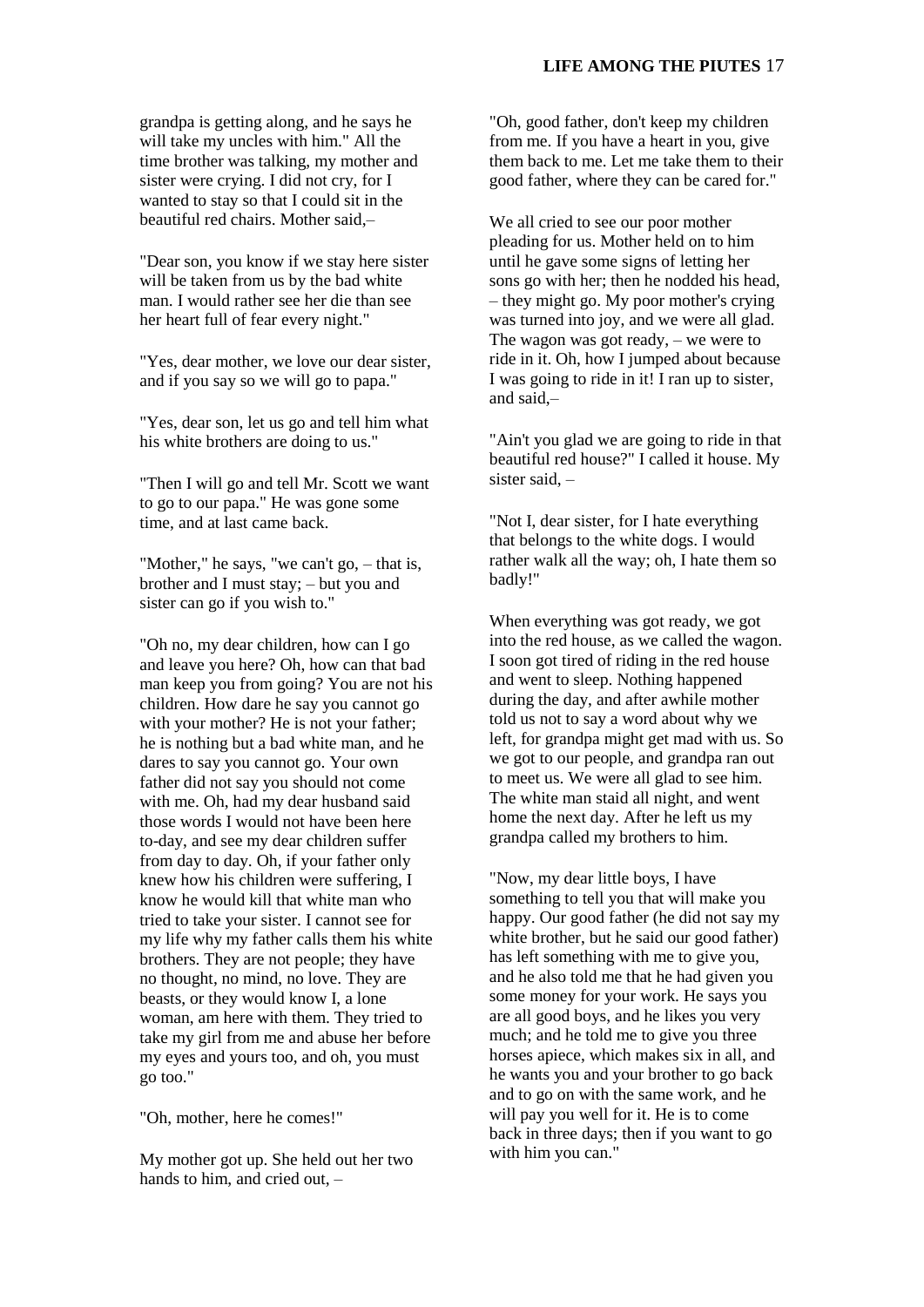Brother said, "Will mother and sisters go too?"

"No, they will stay with me." My brothers were so happy over their horses.

Now, my dear reader, there is no word so endearing as the word father, and that is why we call all good people father or mother; no matter who it is, – negro, white man, or Indian, and the same with the women. Grandpa talked to my mother a long time, but I did not hear what he said to her, as I went off to play with the other children. But the first thing I knew the white man came and staid four days. Then all the horses were got up, and he saw them all, and the cattle also. I could see my poor mother and sister crying now and then, but I did not know what for. So one morning the man was going away, and I saw mother getting my brothers' horses ready too. I ran to my mother, and said, "Mother, what makes you cry so?" Grandpa was talking to her. He said, "They will not be hurt; they will have quite a number of horses by the time we are ready to go back to our home again."

I knew then that my brothers were going back with this man. Oh, then I began to cry, and said everything that was bad to them. I threw myself down upon the ground.

"Oh, brothers, I will never see them any more. They will kill them, I know. Oh, you naughty, naughty grandpa, you want my poor brothers to be killed by the bad men. You don't know what they do to us. Oh, mother, run, – bring them back again!"

Oh, how we missed our brothers for a long time. We did not see them for a long time, but the men came now and then. They never brought my brothers with them. After they went away, grandpa would come in with his rag friend in hand and say to mother, "My friend here says my boys are all right, not sick."

My mother said, "Father, why can you not have them come and see us sometimes?"

"Dear daughter, we will get ready to go home. It is time now that the snow is off the mountains. In ten days more we will go, and we will get the children as we go by."

Oh, how happy everybody was! Everybody was singing here and there, getting beautiful dresses made, and before we started we had a thanksgiving dance. The day we were to start we partook of the first gathering of food for that summer. So that morning everybody prayed, and sang songs, and danced, and ate before starting. It was all so nice, and everybody was so happy because they were going to see their dear country and the dear ones at home. Grandpa took all the horses belonging to the white men. After we got home the horses were put into the corral for all night, and the two white men counted their horses the next morning. They gave my grandpa eight horses for his work, and two or three horses each to some of the people. To my two brothers they gave sixteen horses and some money, and after we all got our horses, grandpa said to his people, –

"Now, my children, you see that what I have told you about my white brothers is true. You see we have not worked very much, and they have given us all horses. Don't you see they are good people?"

All that time, neither my uncles nor my mother had told what the white men did while we were left all alone.

So the day was set for starting. It was to be in five days. We had been there three days when we saw the very men who were so bad to us. Yes, they were talking to grandpa. Mother said to sister, –

"They are talking about us. You see they are looking this way."

Sister said, "Oh, mother, I hope grandpa will not do such a wicked thing as to give me to those bad men."

Oh, how my heart beat! I saw grandpa shake his head, and he looked mad with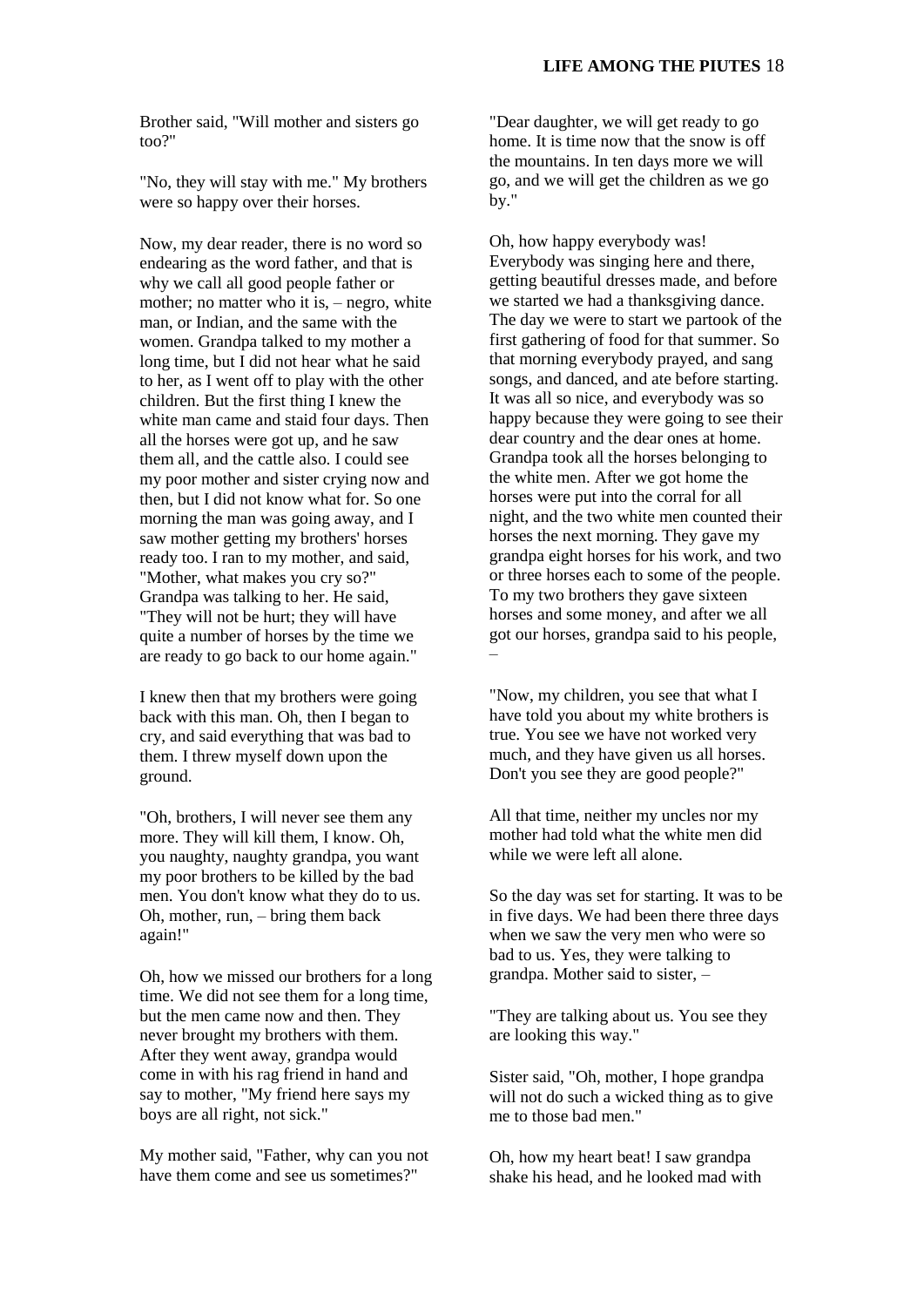them. He came away and left them standing there. From that day my grandma took my sister under her care, and we got along nicely.

Then we started for our home, and after travelling some time we arrived at the head of Carson River. There we met some of our people, and they told us some very bad news, indeed, which made us all cry. They said almost all the tribe had died off, and if one of a family got sick it was a sure thing that the whole family would die. He said the white men had poisoned the Humboldt River, and our people had drank the water and died off. Grandpa said, –

"Is my son dead?"

"No, he has been in the mountains all the time, and all who have been there are all right."

The men said a great many of our relations had died off.

We staid there all night, and the next day our hair was all cut off. My sister and my mother had such beautiful hair!

So grandpa said to the man,–

"Go and tell our people we are coming. Send them to each other, and tell my son to come to meet us."

So we went on our journey, and after travelling three days more we came to a place called Genoa, on the west side of Carson River, at the very place where I had first seen a white man. A saw-mill and a grist-mill were there, and five more houses. We camped in the very same place where we did before. We staid there a long time waiting for my father to come to meet us. At last my cousin rode into our camp one evening, and said my father was coming with many of his people. We heard them as they came nearer and nearer; they were all crying, and then we cried too, and as they got off their horses they fell into each other's arms, like so many little children, and cried as if their hearts would break, and told what they had

suffered since we went away, and how our people had died off. As soon as one would get sick he would drink water and die right off. Every one of them was in mourning also, and they talked over the sad things which had happened to them during the time we were away. One and all said that the river must have been poisoned by the white people, because that they had prayed, and our spirit-doctors had tried to cure the sick; they too died while they were trying to cure them. After they had told grandpa all, he got angry and said, –

"My dear children, I am heartily sorry to hear your sad story; but I cannot and will not believe my white brothers would do such a thing. Oh, my dear children, do not think so badly of our white fathers, for if they had poisoned the river, why, my dear children, they too would have died when they drank of the water. It is this, my dear children, it must be some fearful disease or sickness unknown to us, and therefore, my dear children, don't blame our brothers. The whole tribe have called me their father, and I have loved you all as my dear children, and those who have died are happy in the Spirit-land, though we mourn their loss here on earth. I know my grandchildren and daughters and brothers are in that happy bright Spirit-land, and I shall soon see them there. Some of you may live a long time yet, and don't let your hearts work against your white fathers; if you do, you will not get along. You see they are already here in our land; here they are all along the river, and we must let our brothers live with us. We cannot tell them to go away. I know your good hearts. I know you won't say *kill them.* Surely you all know that they are human. Their lives are just as dear to them as ours to us. It is a very sad thing indeed to have to lose so many of our dear ones; but maybe it was to be. We can do nothing but mourn for their loss." He went on to say,–

"My dear children, you all know the tradition says: 'Weep not for your dead; but sing and be joyful, for the soul is happy in the Spirit-land.' But it is natural for man or woman to weep, because it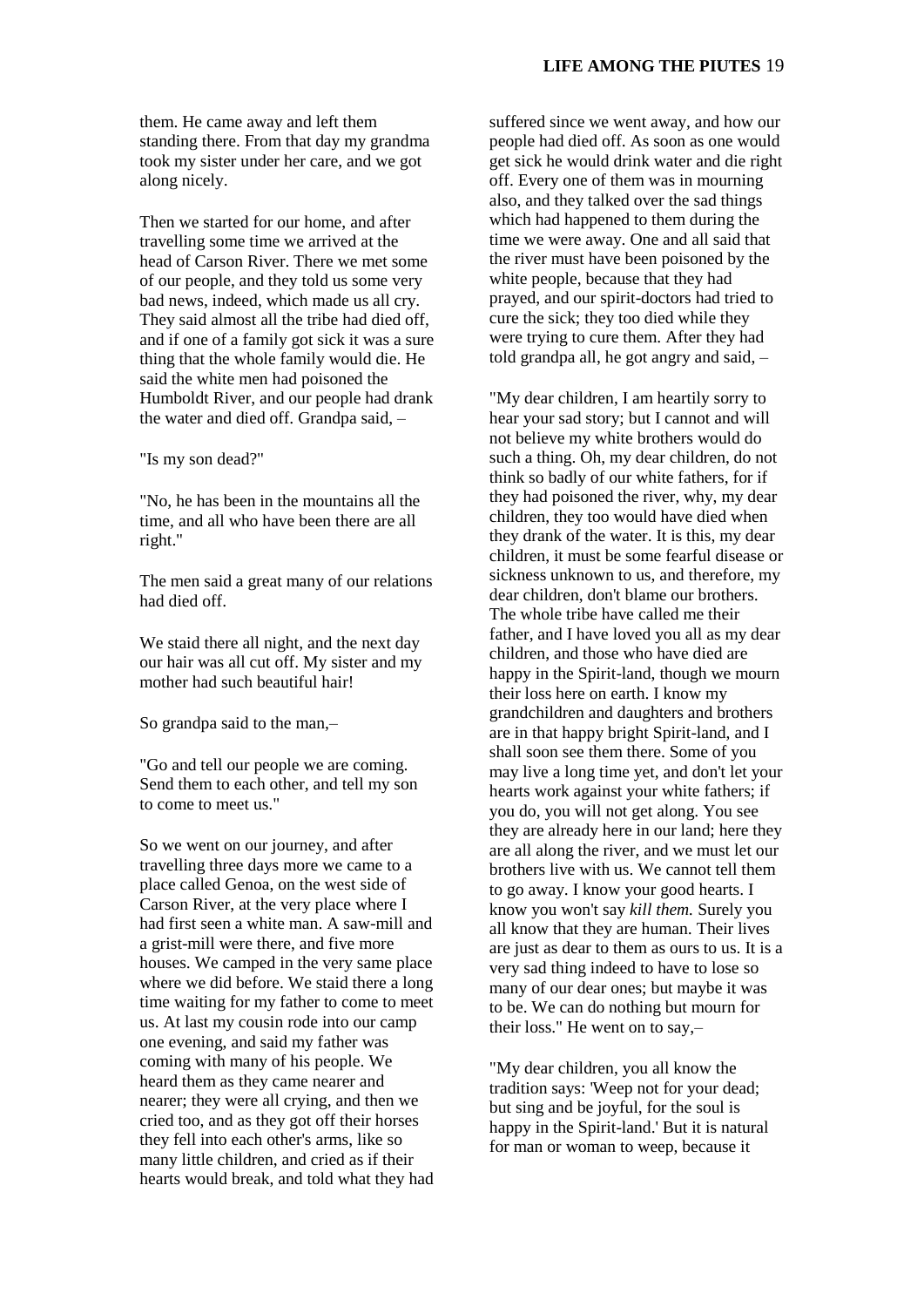relieves our hearts to weep together, and we all feel better afterwards."

Every one hung their heads while grandpa talked on. Now and then one could hear some of them cry out, just as the Methodists cry out at their meetings; and grandpa said a great many beautiful things to his people. He talked so long, I for one wished he would stop, so I could go and throw myself into my father's arms, and tell him what the white people were. At last he stopped, and we all ran to our father and threw our arms around his neck, and cried for joy; and then mother came with little sister. Papa took her in his arms, and mother put her hand in his bosom, and we all wept together, because mother had lost two sisters, and their husbands, and all their children but one girl; and thus passed away the day. Grandpa had gone off during our meeting with father, and prayer was offered, and every one washed their face, and were waiting for something else. Pretty soon grandpa came, and said: "This is my friend," holding up his paper in his hand. "Does it look as if it could talk and ask for anything? Yet it does. It can ask for something to eat for me and my people. Yet, it is nothing but a rag. Oh, wonderful things my white brothers can do. I have taken it down to them, and it has asked for sacks of flour for us to eat. Come, we will go and get them." So the men went down and got the flour. Grandpa took his son down to see the white men, and by-and-by we saw them coming back. They had given my father a red blanket and a red shirt.

### **CHAPTER II.**

# **DOMESTIC AND SOCIAL MORALITIES.**

OUR children are very carefully taught to be good. Their parents tell them stories, traditions of old times, even of the first mother of the human race; and love stories, stories of giants, and fables; and when they ask if these last stories are true, they answer, "Oh, it is only coyote," which means that they are make-believe stories. Coyote is the name of a mean, crafty little animal, half wolf, half dog, and stands for everything low. It is the greatest term of reproach one Indian has for another. Indians do not swear, – they have no words for swearing till they learn them of white men. The worst they call each is bad or coyote; but they are very sincere with one another, and if they think each other in the wrong they say so.

We are taught to love everybody. We don't need to be taught to love our fathers and mothers. We love them without being told to. Our tenth cousin is as near to us as our first cousin; and we don't marry into our relations. Our young women are not allowed to talk to any young man that is not their cousin, except at the festive dances, when both are dressed in their best clothes, adorned with beads, feathers or shells, and stand alternately in the ring and take hold of hands. These are very pleasant occasions to all the young people.

Many years ago, when my people were happier than they are now, they used to celebrate the Festival of Flowers in the spring. I have been to three of them only in the course of my life.

Oh, with what eagerness we girls used to watch every spring for the time when we could meet with our hearts' delight, the young men, whom in civilized life you call beaux. We would all go in company to see if the flowers we were named for were yet in bloom, for almost all the girls are named for flowers. We talked about them in our wigwams, as if we were the flowers, saying, "Oh, I saw myself to-day in full bloom!" We would talk all the evening in this way in our families with such delight, and such beautiful thoughts of the happy day when we should meet with those who admired us and would help us to sing our flower-songs which we made up as we sang. But we were always sorry for those that were not named after some flower, because we knew they could not join in the flower-songs like ourselves, who were named for flowers of all kinds.  $\frac{3}{2}$  $\frac{3}{2}$  $\frac{3}{2}$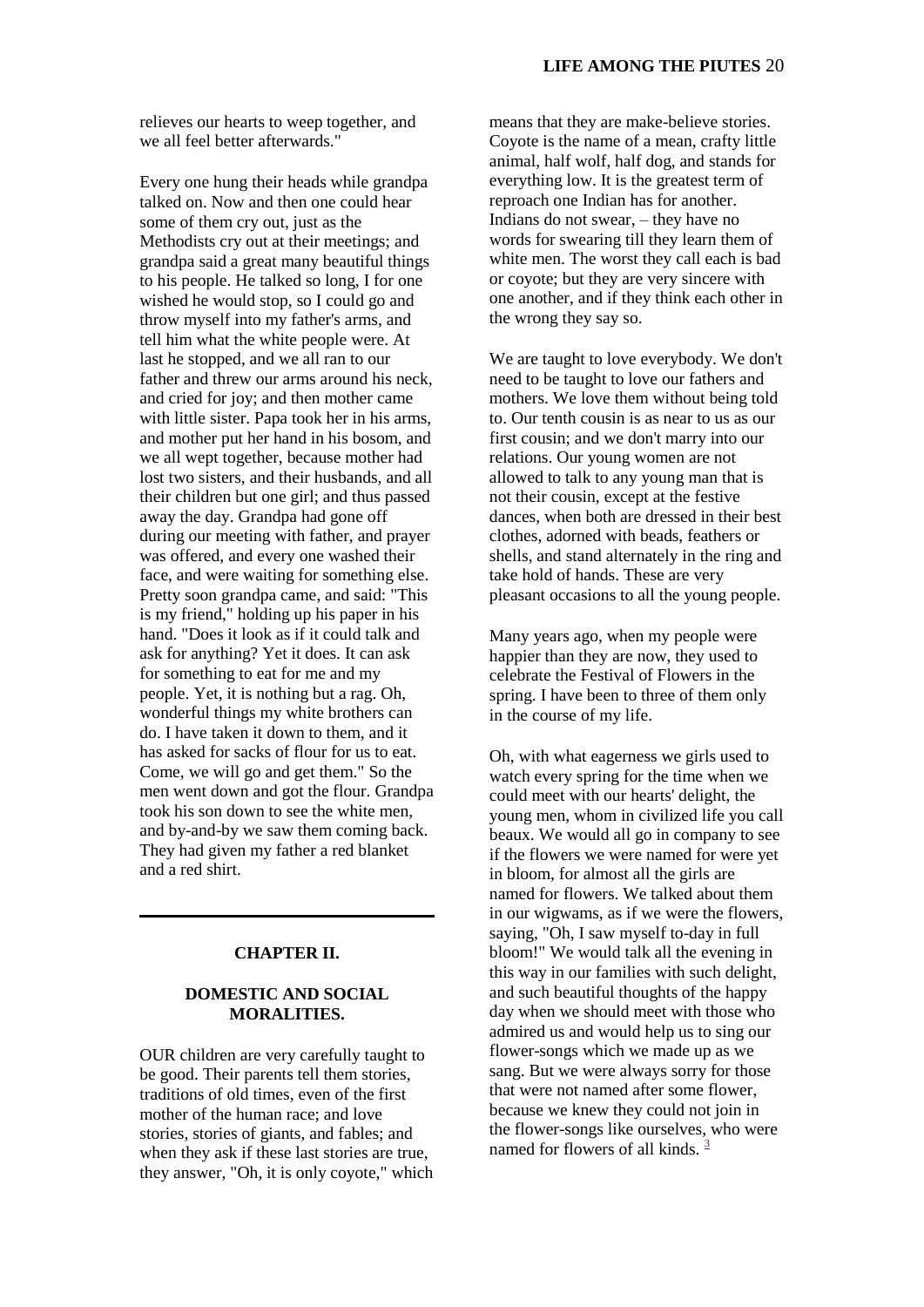At last one evening came a beautiful voice, which made every girl's heart throb with happiness. It was the chief, and every one hushed to hear what he said to-day.

"My dear daughters, we are told that you have seen yourselves in the hills and in the valleys, in full bloom. Five days from today your festival day will come. I know every young man's heart stops beating while I am talking. I know how it was with me many years ago. I used to wish the Flower Festival would come every day. Dear young men and young women, you are saying, 'Why put it off five days?' But you all know that is our rule. It gives you time to think, and to show your sweetheart your flower."

All the girls who have flower-names dance along together, and those who have not go together also. Our fathers and mothers and grandfathers and grandmothers make a place for us where we can dance. Each one gathers the flower she is named for, and then all weave them into wreaths and crowns and scarfs, and dress up in them.

Some girls are named for rocks and are called rock-girls, and they find some pretty rocks which they carry; each one such a rock as she is named for, or whatever she is named for. If she cannot, she can take a branch of sage-brush, or a bunch of ryegrass, which have no flower.

They all go marching along, each girl in turn singing of herself; but she is not a girl any more, – she is a flower singing. She sings of herself, and her sweetheart, dancing along by her side, helps her sing the song she makes.

I will repeat what we say of ourselves. "I, Sarah Winnemucca, am a shell-flower, such as I wear on my dress. My name is Thocmetony. I am so beautiful! Who will come and dance with me while I am so beautiful? Oh, come and be happy with me! I shall be beautiful while the earth lasts. Somebody will always admire me; and who will come and be happy with me in the Spirit-land? I shall be beautiful forever there. Yes, I shall be more

beautiful than my shell-flower, my Thocmetony! Then, come, oh come, and dance and be happy with me!" The young men sing with us as they dance beside us.

Our parents are waiting for us somewhere to welcome us home. And then we praise the sage-brush and the rye-grass that have no flower, and the pretty rocks that some are named for; and then we present our beautiful flowers to these companions who could carry none. And so all are happy; and that closes the beautiful day.

My people have been so unhappy for a long time they wish now to *disincrease*, instead of multiply. The mothers are afraid to have more children, for fear they shall have daughters, who are not safe even in their mother's presence.

The grandmothers have the special care of the daughters just before and after they come to womanhood. The girls are not allowed to get married until they have come to womanhood; and that period is recognized as a very sacred thing, and is the subject of a festival, and has peculiar customs. The young woman is set apart under the care of two of her friends, somewhat older, and a little wigwam, called a teepee, just big enough for the three, is made for them, to which they retire. She goes through certain labors which are thought to be strengthening, and these last twenty-five days. Every day, three times a day, she must gather, and pile up as high as she can, five stacks of wood. This makes fifteen stacks a day. At the end of every five days the attendants take her to a river to bathe. She fasts from all flesh-meat during these twenty-five days, and continues to do this for five days in every month all her life. At the end of the twenty-five days she returns to the family lodge, and gives all her clothing to her attendants in payment for their care. Sometimes the wardrobe is quite extensive.

It is thus publicly known that there is another marriageable woman, and any young man interested in her, or wishing to form an alliance, comes forward. But the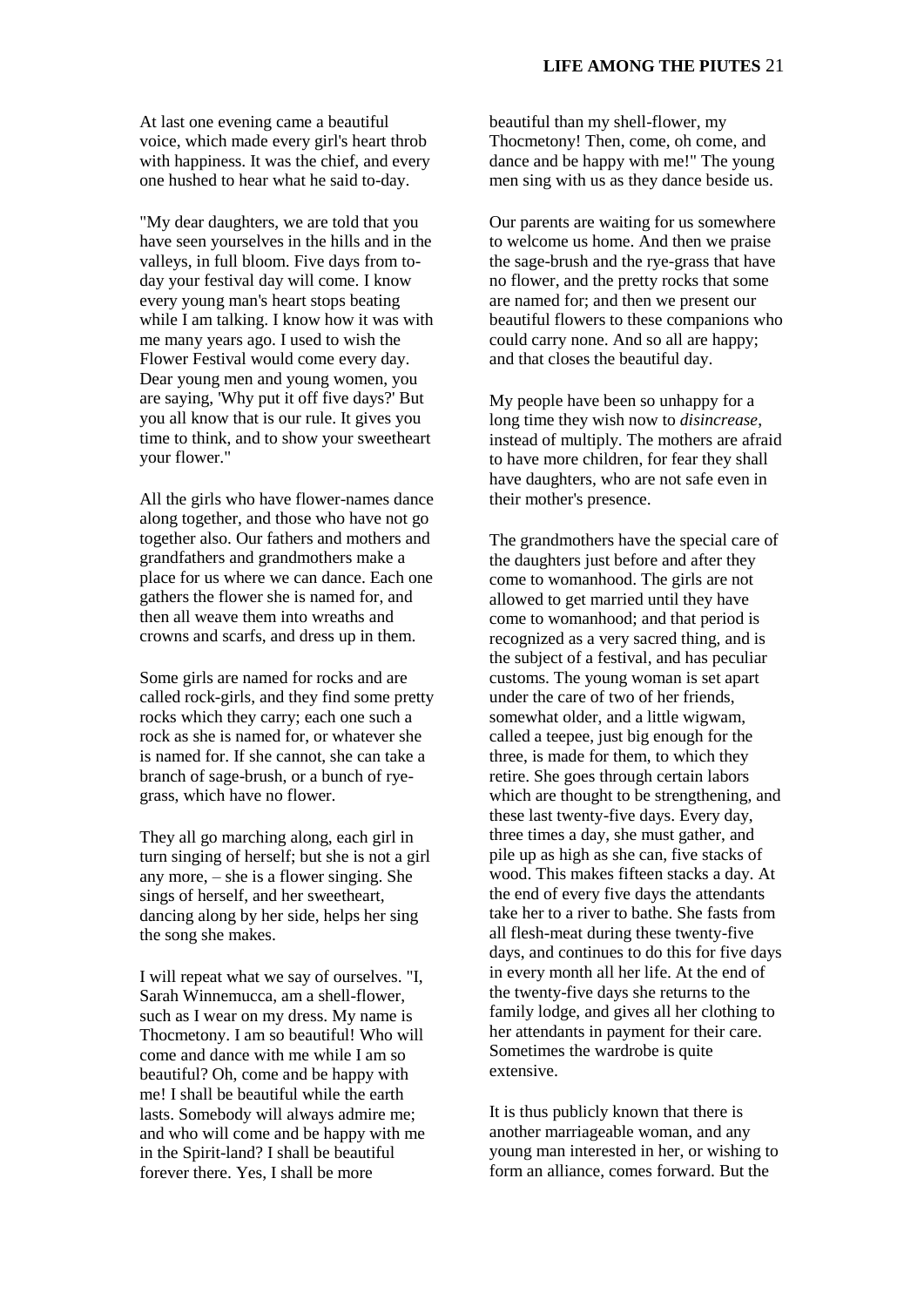courting is very different from the courting of the white people. He never speaks to her, or visits the family, but endeavors to attract her attention by showing his horsemanship, etc. As he knows that she sleeps next to her grandmother in the lodge, he enters in full dress after the family has retired for the night, and seats himself at her feet. If she is not awake, her grandmother wakes her. He does not speak to either young woman or grandmother, but when the young woman wishes him to go away, she rises and goes and lies down by the side of her mother. He then leaves as silently as he came in. This goes on sometimes for a year or longer, if the young woman has not made up her mind. She is never forced by her parents to marry against her wishes. When she knows her own mind, she makes a confidant of her grandmother, and then the young man is summoned by the father of the girl, who asks him in her presence, if he really loves his daughter, and reminds him, if he says he does, of all the duties of a husband. He then asks his daughter the same question, and sets before her minutely all her duties. And these duties are not slight. She is to dress the game, prepare the food, clean the buckskins, make his moccasins, dress his hair, bring all the wood, – in short, do all the household work. She promises to "be himself," and she fulfils her promise. Then he is invited to a feast and all his relatives with him. But after the betrothal, a teepee is erected for the presents that pour in from both sides.

At the wedding feast, all the food is prepared in baskets. The young woman sits by the young man, and hands him the basket of food prepared for him with her own hands. He does not take it with his right hand; but seizes her wrist, and takes it with the left hand. This constitutes the marriage ceremony, and the father pronounces them man and wife. They go to a wigwam of their own, where they live till the first child is born. This event also is celebrated. Both father and mother fast from all flesh, and the father goes through the labor of piling the wood for twentyfive days, and assumes all his wife's household work during that time. If he

does not do his part in the care of the child, he is considered an outcast. Every five days his child's basket is changed for a new one, and the five are all carefully put away at the end of the days, the last one containing the navel-string, carefully wrapped up, and all are put up into a tree, and the child put into a new and ornamented basket. All this respect shown to the mother and child makes the parents feel their responsibility, and makes the tie between parents and children very strong. The young mothers often get together and exchange their experiences about the attentions of their husbands; and inquire of each other if the fathers did their duty to their children, and were careful of their wives' health. When they are married they give away all the clothing they have ever worn, and dress themselves anew. The poor people have the same ceremonies, but do not make a feast of it, for want of means.

Our boys are introduced to manhood by their hunting of deer and mountain-sheep. Before they are fifteen or sixteen, they hunt only small game, like rabbits, hares, fowls, etc. They never eat what they kill themselves, but only what their father or elder brothers kill. When a boy becomes strong enough to use larger bows made of sinew, and arrows that are ornamented with eagle-feathers, for the first time, he kills game that is large, a deer or an antelope, or a mountain-sheep. Then he brings home the hide, and his father cuts it into a long coil which is wound into a loop, and the boy takes his quiver and throws it on his back as if he was going on a hunt, and takes his bow and arrows in his hand. Then his father throws the loop over him, and he jumps through it. This he does five times. Now for the first time he eats the flesh of the animal he has killed, and from that time he eats whatever he kills but he has always been faithful to his parents' command not to eat what he has killed before. He can now do whatever he likes, for now he is a man, and no longer considered a boy. If there is a war he can go to it; but the Piutes, and other tribes west of the Rocky Mountains, are not fond of going to war. I never saw a war-dance but once. It is always the whites that begin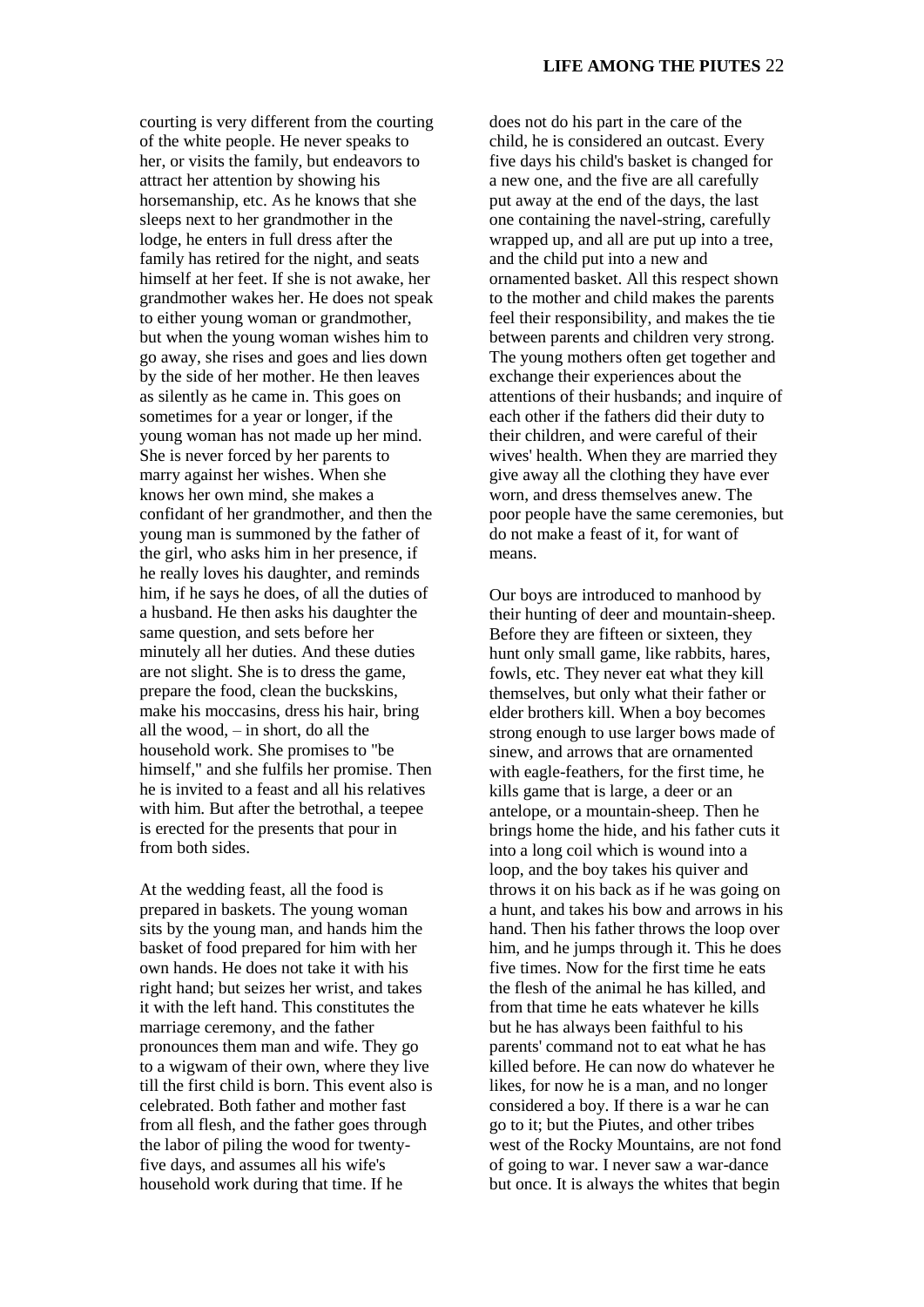the wars, for their own selfish purposes. The government does not take care to send the good men; there are a plenty who would take pains to see and understand the chiefs and learn their characters, and their good will to the whites. But the whites have not waited to find out how good the Indians were, and what ideas they had of God, just like those of Jesus, who called him Father, just as my people do, and told men to do to others as they would be done by, just as my people teach their children to do. My people teach their children never to make fun of any one, no matter how they look. If you see your brother or sister doing something wrong, look away, or go away from them. If you make fun of bad persons, you make yourself beneath them. Be kind to all, both poor and rich, and feed all that come to your wigwam, and your name can be spoken of by every one far and near. In this way you will make many friends for yourself. Be kind both to bad and good, for you don't know your own heart. This is the way my people teach their children. It was handed down from father to son for many generations. I never in my life saw our children rude as I have seen white children and grown people in the streets[.](http://digital.library.upenn.edu/women/winnemucca/piutes/piutes.html#51-1) $\frac{4}{3}$ 

The chief's tent is the largest tent, and it is the council-tent, where every one goes who wants advice. In the evenings the head men go there to discuss everything, for the chiefs do not rule like tyrants; they discuss everything with their people, as a father would in his family. Often they sit up all night. They discuss the doings of all, if they need to be advised. If a boy is not doing well they talk that over, and if the women are interested they can share in the talks. If there is not room enough inside, they all go out of doors, and make a great circle. The men are in the inner circle, for there would be too much smoke for the women inside. The men never talk without smoking first. The women sit behind them in another circle, and if the children wish to hear, they can be there too. The women know as much as the men do, and their advice is often asked. We have a republic as well as you. The council-tent is our Congress, and anybody can speak who has anything to say, women and all. They are

always interested in what their husbands are doing and thinking about. And they take some part even in the wars. They are always near at hand when fighting is going on, ready to snatch their husbands up and carry them off if wounded or killed. One splendid woman that my brother Lee married after his first wife died, went out into the battle-field after her uncle was killed, and went into the front ranks and cheered the men on. Her uncle's horse was dressed in a splendid robe made of eagles' feathers and she snatched it off and swung it in the face of the enemy, who always carry off everything they find, as much as to say, "You can't have that – I have it safe"; and she staid and took her uncle's place, as brave as any of the men. It means something when the women promise their fathers to make their husbands *themselves*. They faithfully keep with them in all the dangers they can share. They not only take care of their children together, but they do everything together; and when they grow blind, which I am sorry to say is very common, for the smoke they live in destroys their eyes at last, they take sweet care of one another. Marriage is a sweet thing when people love each other. If women could go into your Congress I think justice would soon be done to the Indians. I can't tell about all Indians; but I know my own people are kind to everybody that does not do them harm; but they will not be imposed upon, and when people are too bad they rise up and resist them. This seems to me all right. It is different from being revengeful. There is nothing cruel about our people. They never scalped a human being.

The chiefs do not live in idleness. They work with their people, and they are always poor for the following reason. It is the custom with my people to be very hospitable. When people visit them in their tents, they always set before them the best food they have, and if there is not enough for themselves they go without.

The chief's tent is the one always looked for when visitors come, and sometimes many come the same day. But they are all well received. I have often felt sorry for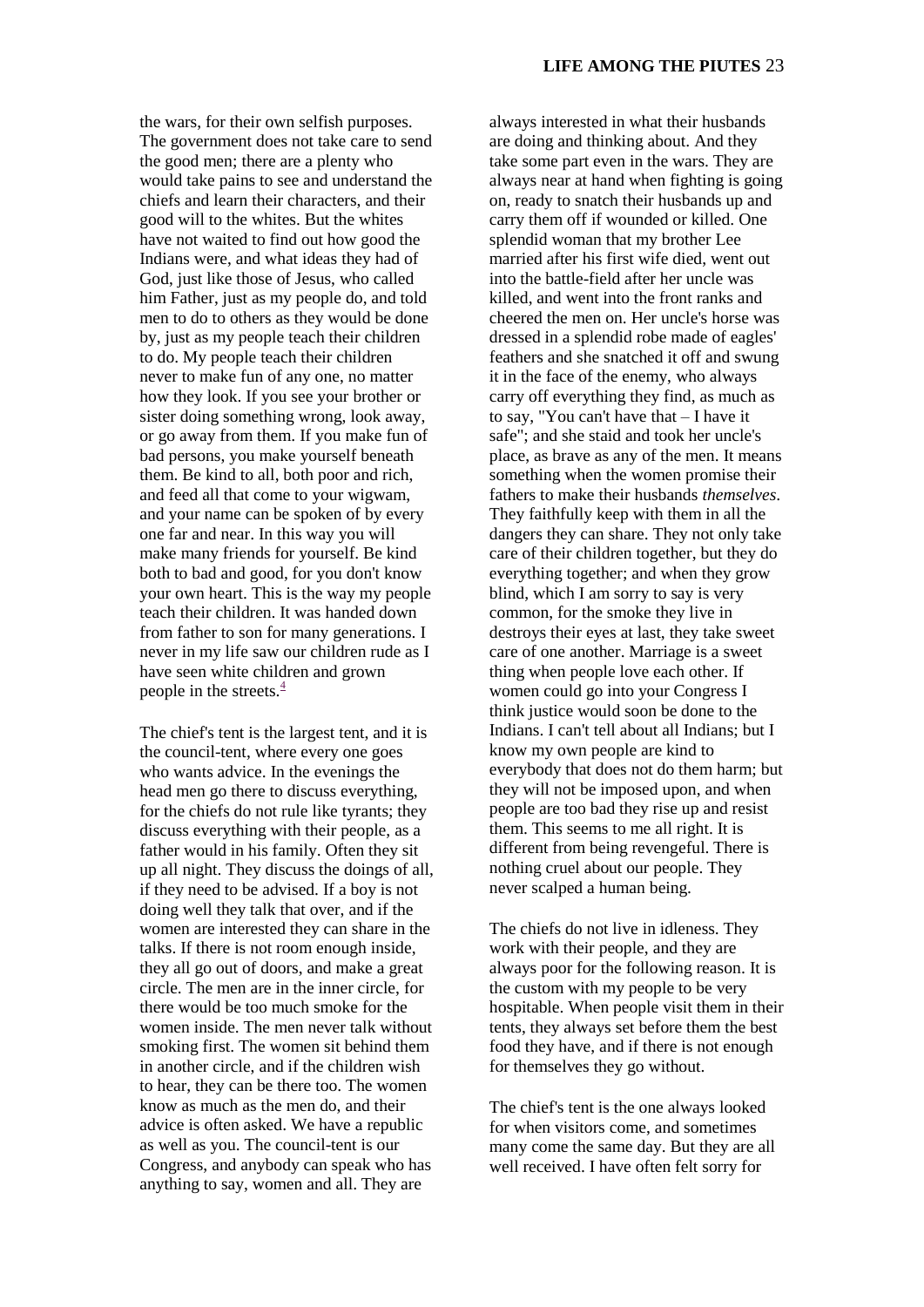my brother, who is now the chief, when I saw him go without food for this reason. He would say, "We will wait and eat afterwards what is left." Perhaps little would be left, and when the agents did not give supplies and rations, he would have to go hungry.

At the council, one is always appointed to repeat at the time everything that is said on both sides, so that there may be no misunderstanding, and one person at least is present from every lodge, and after it is over, he goes and repeats what is decided upon at the door of the lodge, so all may be understood. For there is never any quarrelling in the tribe, only friendly counsels. The sub-chiefs are appointed by the great chief for special duties. There is no quarrelling about that, for neither subchief or great chief has any salary. It is this which makes the tribe so united and attached to each other, and makes it so dreadful to be parted. They would rather all die at once than be parted. They believe that in the Spirit-land those that die still watch over those that are living. When I was a child in California, I heard the Methodist minister say that everybody that did wrong was burned in hell forever. I was so frightened it made me very sick. He said the blessed ones in heaven looked down and saw their friends burning and could not help them. I wanted to be unborn, and cried so that my mother and the others told me it was not so, that it was only here that people did wrong and were in the hell that it made, and that those that were in the Spirit-land saw us here and were sorry for us. But we should go to them when we died, where there was never any wrong-doing, and so no hell. That is our religion.

My people capture antelopes by charming them, but only some of the people are charmers. My father was one of them, and once I went with him on an antelope hunt.

The antelopes move in herds in the winter, and as late in the spring as April. At this time there was said to be a large herd in a certain place, and my father told all his people to come together in ten days to go

with him in his hunt. He told them to bring their wives with them, but no small children. When they came, at the end of ten days, he chose two men, who he said were to be his messengers to the antelopes. They were to have two large torches made of sage-brush bark, and after he had found a place for his camp, he marked out a circle around which the wigwams were to be placed, putting his own in the middle of the western side, and leaving an opening directly opposite in the middle of the eastern side, which was towards the antelopes.

The people who were with him in the camp then made another circle to the east of the one where their wigwams were, and made six mounds of sage-brush and stones on the sides of it, with a space of a hundred yards or more from one mound to the next one, but with no fence between the mounds. These mounds were made high, so that they could be seen from far off.

The women and boys and old men who were in the camp, and who were working on the mounds, were told to be very careful not to drop anything and not to stumble over a sage-brush root, or a stone, or anything, and not to have any accident, but to do everything perfectly and to keep thinking about the antelopes all the time, and not to let their thoughts go away to anything else. It took five days to charm the antelopes, and if anybody had an accident he must tell of it.

Every morning early, when the bright morning star could be seen, the people sat around the opening to the circle, with my father sitting in the middle of the opening, and my father lighted his pipe and passed it to his right, and the pipe went round the circle five times. And at night they did the same thing.

After they had smoked the pipe, my father took a kind of drum, which is used in this charming, and made music with it. This is the only kind of musical instrument which my people have, and it is only used for this antelope-charming. It is made of a hide of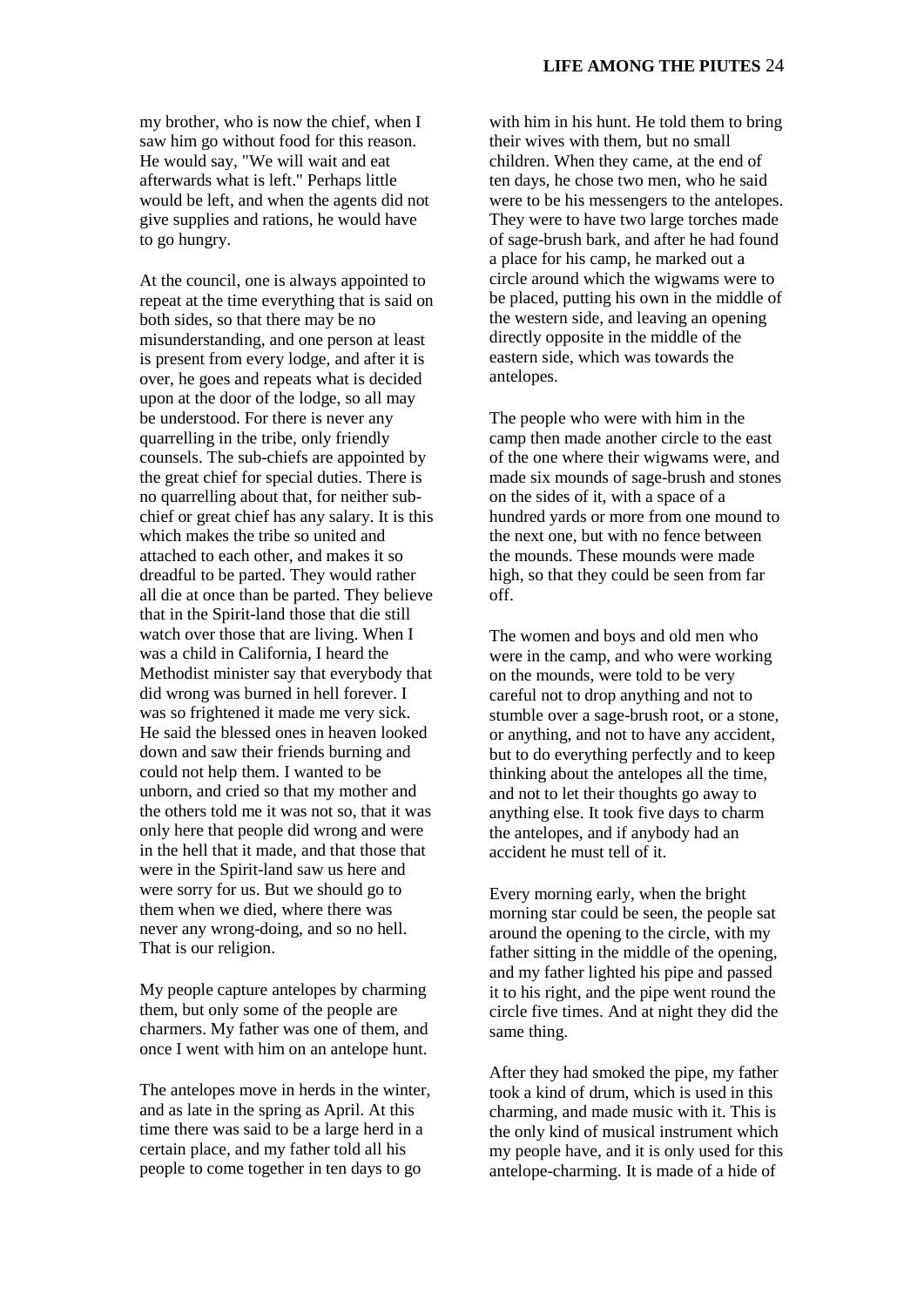some large animal, stuffed with grass, so as to make it sound hollow, and then wound around tightly from one end to the other with a cord as large as my finger. One end of this instrument is large, and it tapers down to the other end, which is small, so that it makes a different sound on the different parts. My father took a stick and rubbed this stick from one end of the instrument to the other, making a penetrating, vibrating sound, that could be heard afar off, and he sang, and all his people sang with him.

After that the two men who were messengers went out to see the antelopes. They carried their torches in their right hands, and one of them carried a pipe in his left hand. They started from my father's wigwam and went straight across the camp to the opening; then they crossed, and one went around the second circle to the right and the other went to the left, till they met on the other side of the circle. Then they crossed again, and one went round the herd of antelopes one way and the other went round the other way, but they did not let the antelopes see them. When they met on the other side of the herd of antelopes, they stopped and smoked the pipe, and then they crossed, and each man came back on the track of the other to the camp, and told my father what they saw and what the antelopes were doing.

This was done every day for five days, and after the first day all the men and women and boys followed the messengers, and went around the circle they were to enter. On the fifth day the antelopes were charmed, and the whole herd followed the tracks of my people and entered the circle where the mounds were, coming in at the entrance, bowing and tossing their heads, and looking sleepy and under a powerful spell. They ran round and round inside the circle just as if there was a fence all around it and they could not get out, and they staid there until my people had killed every one. But if anybody had dropped anything, or had stumbled and had not told about it, then when the antelopes came to the place where he had done that, they

threw off the spell and rushed wildly out of the circle at that place.

My brother can charm horses in the same way.

The Indian children amuse themselves a great deal by modelling in mud. They make herds of animals, which are modelled exceedingly well, and after setting them up, shoot at them with their little bows and arrows. They also string beads of different colors and show natural good taste.

### **CHAPTER III.**

#### **WARS AND THEIR CAUSES.**

I WILL now stop writing about myself and family and tribe customs, and tell about the wars, and the causes of the wars. I will jump over about six years. My sister and I were living at this time in Genoa with Major Ormsbey's family, who took us as playmates for their little girl. While with them we learned the English language very fast, for they were very kind to us. This was in the year 1858, I think; I am not sure. In that year our white brothers had their houses all along Carson River. There were twenty-one houses there in our country. I know all the names of the people that lived in them. One man who was on the upper part of Carson River was Mr. Olds; the next man by the name of Palmer had a family. The third one, by the name of Job, also had a family. Another family was named Walters; another man, whose name was Dr. Daggett, had no family; nor had the next one, whose name was Van Sickle. The next one had more than one family; he had two wives, and his name was Thornton. The man who lived in the next house had still more wives. There were two brothers; one had three wives, and the other five. Their name was Reuse. The next man was named Nott, and had no family. The next house had three brothers, named Sides, with no families. The next was named Gilbert, and had no family. The next was named Alridge, and had a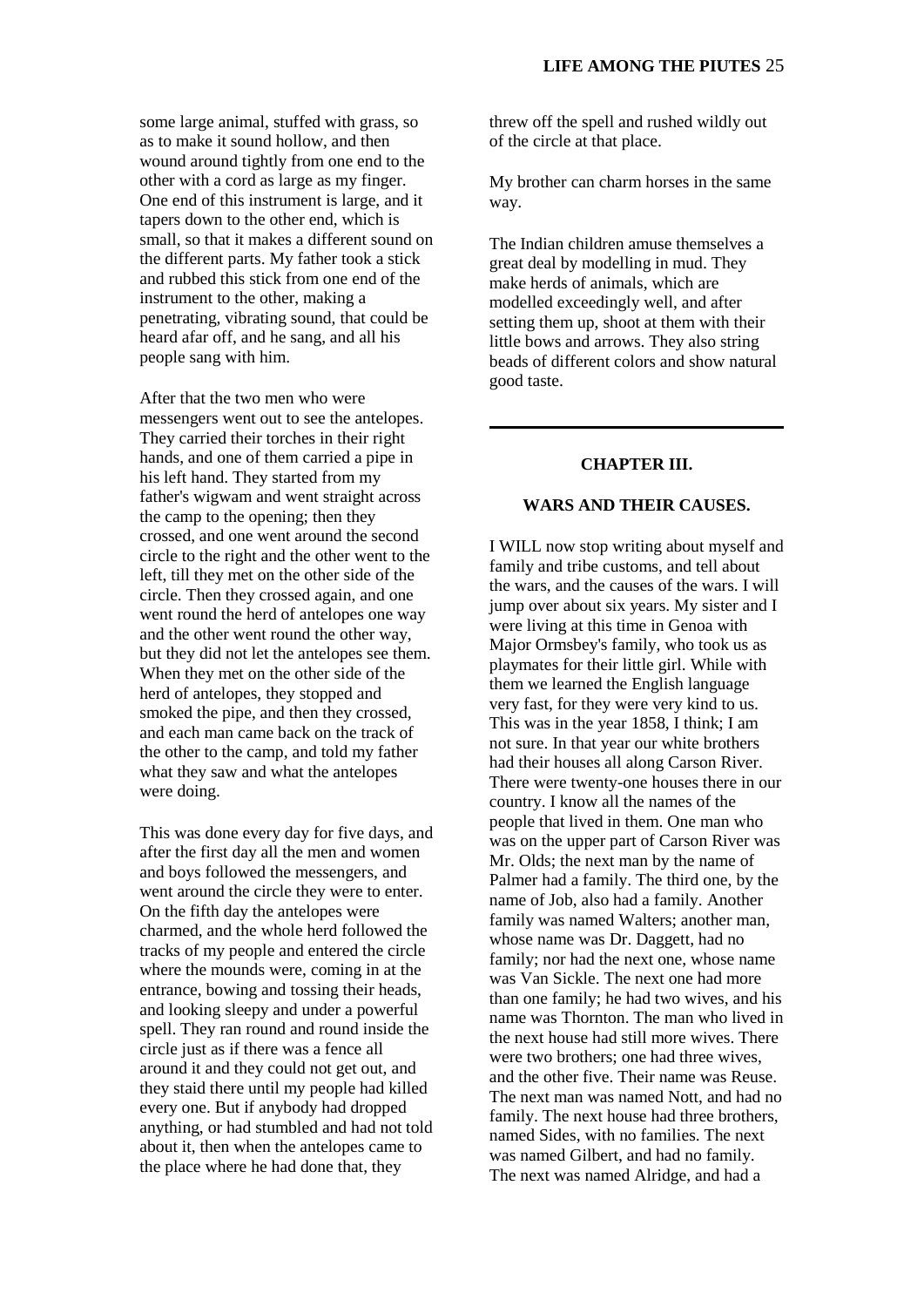family. Then came our friend, Major Ormsbey. Next came Adams and brothers, who had no wives. Then Jones and family, Miller and family; Brown, with no family; Elsey, with no family; Mr. Ellis and family; Williams brothers, no family; Mr. Cole and family; Mr. Black and family at Humboldt Lake. All these white people were loved by my people; we lived there together, and were as happy as could be. There was no stealing, no one lost their cattle or horses; my people had not learned to steal. We lived that way in peace for another year; our white brothers gave my people guns for their horses in the way of trading; yet my people never said, "We want you to give us something for our land." Now, there were a great many of our white brothers everywhere through our country, and mines or farms here and there. The Mormons came in a great many wagons and settled down in Carson Valley, where now stands the great Carson City, as it is called. The following year, 1859, we were yet living with Major Ormsbey, and mother and father were down at Pyramid Lake with all our people, so sister and I were all alone there with our dear good friend, Major Ormsbey.

Late that fall there happened a very sad thing, indeed. A white man who was dearly beloved by my people started for California to get provisions for the winter, as they all did every winter. Mr. McMullen took a great deal of money to lay in large supplies, for they had a store about thirty miles down Carson River. Two of them, MacWilliams and McMullen, went off the same night, and camped in the mountains. Some one came in the night and killed them both, and after they had shot them with guns or pistols, they placed arrows in the wounds to make it appear as if Indians had killed them. The next day news came in that Indians had killed John McMullen. They were asked how they knew that Indians had killed him, and they answered,  $-$ 

"We know, because it was done with arrows."

That same afternoon thirty men went to get the dead bodies of the two men. They brought them in, and the arrows too. Of course everybody said it was the Indians that killed them. My brother, Natchez, and our cousin, who was called young Winnemucca, and one hundred others were sent for. In two days' time they came. My brother was then peace-chief. Major Ormsbey asked if he knew what tribe of Indians those arrows belonged to. My cousin told his white brothers the arrows belonged to the Washoes. So our good father Major Ormsbey said to my brother, –

"Will you help us to get the Washoe chief to come in and give up the men who killed the two white men?" My brothers said they would help to find the men that killed poor John McMullen. So that evening my people had what they call a war-dance, the first one I had ever seen. A great many white men and women came to see them. and Lizzie Ormsbey kept saying, "Where is Natchez?" He was dressed up so we did not know him. The white people staid until it was all over, and when it was all over the Major called his men and said, –

"We will sing the Star-spangled Banner."

It was not a bit like the way my grandfather used to sing it, and that was the first time I had heard it sung by the white people.

My cousin was the war-chief. He sent five men to bring in the Washoe chief. The next morning they came in with about ten Washoes. As soon as they came in the white men gathered round them. Major Ormsbey showed the arrows, and asked them if they knew them. The Washoe chief, who is called Jam, said, "You ask me if these are my people's arrows. I say yes." Major Ormsbey said, –

"That is enough." He said to my brother Natchez, –

"Tell Captain Jam that his people have killed two men, and he must bring the men and all the money, and they shall not be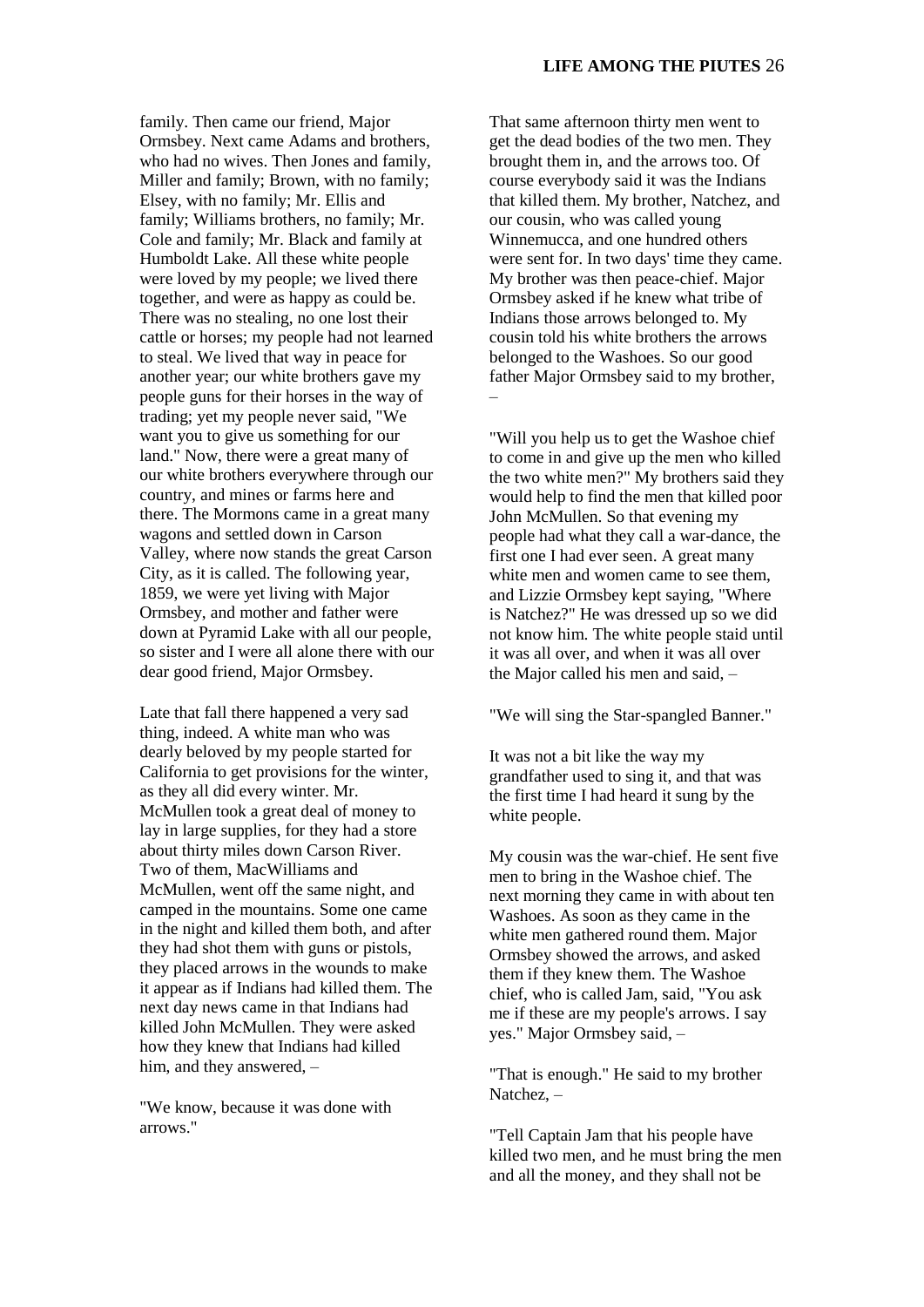hurt, and all will be right." The Washoe chief said, –

"I know my people have not killed the men, because none of my men have been away; we are all at Pine-nut Valley, and I do not know what to think of the sad thing that has happened."

"But here are your arrows, and you cannot say anything," said my cousin, the warchief. "We will give you ten days to bring the men who killed our two white brothers, and if you do not we shall have to fight you, for they have been so kind to us all. Who could have the heart to kill them? Now go and bring in the men."

Poor, poor Washoes, they went away with very sad hearts. After they left brother talked with all his men, and asked them what they thought about it. They all said it was very strange, indeed; time would tell whether they killed them or not. Six days after, the Washoe chief came in with three prisoners. One of the prisoners had a wife, the other two had none, but their mothers came with them. The white men gathered round them and put handcuffs on them to lock them up in a small house for the night. Next morning all the white people came to see them. Some said, "Hang the red devils right off," and the white boys threw stones at them, and used most shameful language to them. At about three o'clock in the afternoon came thirty-one white men, all with guns on their shoulders, and as they marched along my brother and cousin ran to meet them. One Washoe woman began to scream, "Oh, they have come to kill them!" How they did cry! One could hear the poor things miles away. My brother went to them and told them not to cry.

"Oh, dear chieftain, they did not kill the white men, – indeed they did not. They have not been away from our camp for over a month. None of our men were away, and our chief has given these three young men because they have no fathers." One of the young girls said, –

"You who are the mighty chieftain, save my poor brother, for he is all mother and I have to hunt for us. Oh, believe us. He is as innocent as you are. Oh, tell your white brothers that what we tell you is true as the sun rises and sets;" and one woman ran to my cousin, the war-chief, and threw herself down at his feet and cried out, "Oh, you are going to have my poor husband killed. We were married this winter, and I have been with him constantly since we were married. Oh, Good Spirit, come! Oh, come into the hearts of this people. Oh, whisper in their hearts that they may not kill my poor husband! Oh, good chief, talk for him. Our cruel chief has given my husband to you because he is afraid that all of us will be killed by you," and she raised up her head and said to the Washoe chief, "You have given my innocent blood to save your people." Then my brother said to the Washoes, "These white men have come to take the three Washoe men who killed John McMullen and MacWilliams to California to put them in jail."

Just then one of the women cried out, "Look there, they have taken them out. See, they are taking them away." We were all looking after them, and before brother got near them the three prisoners broke and ran. Of course they were shot. Two were wounded, and the third ran back with his hands up. But all of them died.

Oh, such a scene I never thought I should see! At daybreak all the Washoes ran to where they were killed. The wife of the young man threw herself down on his dead body. Such weeping was enough to make the very mountains weep to see them. They would take the dead bodies in their arms, and they were all bloody themselves. I ran to Mrs. Ormsbey crying. I thought my poor heart would break. I said to her, "I believe those Washoe women. They say their men are all innocent. They say they were not away from their camp for a long time, and how could they have been the men that killed the white men?" I told her all I had heard the women say, and I said I believed them. Mrs. Ormsbey said, –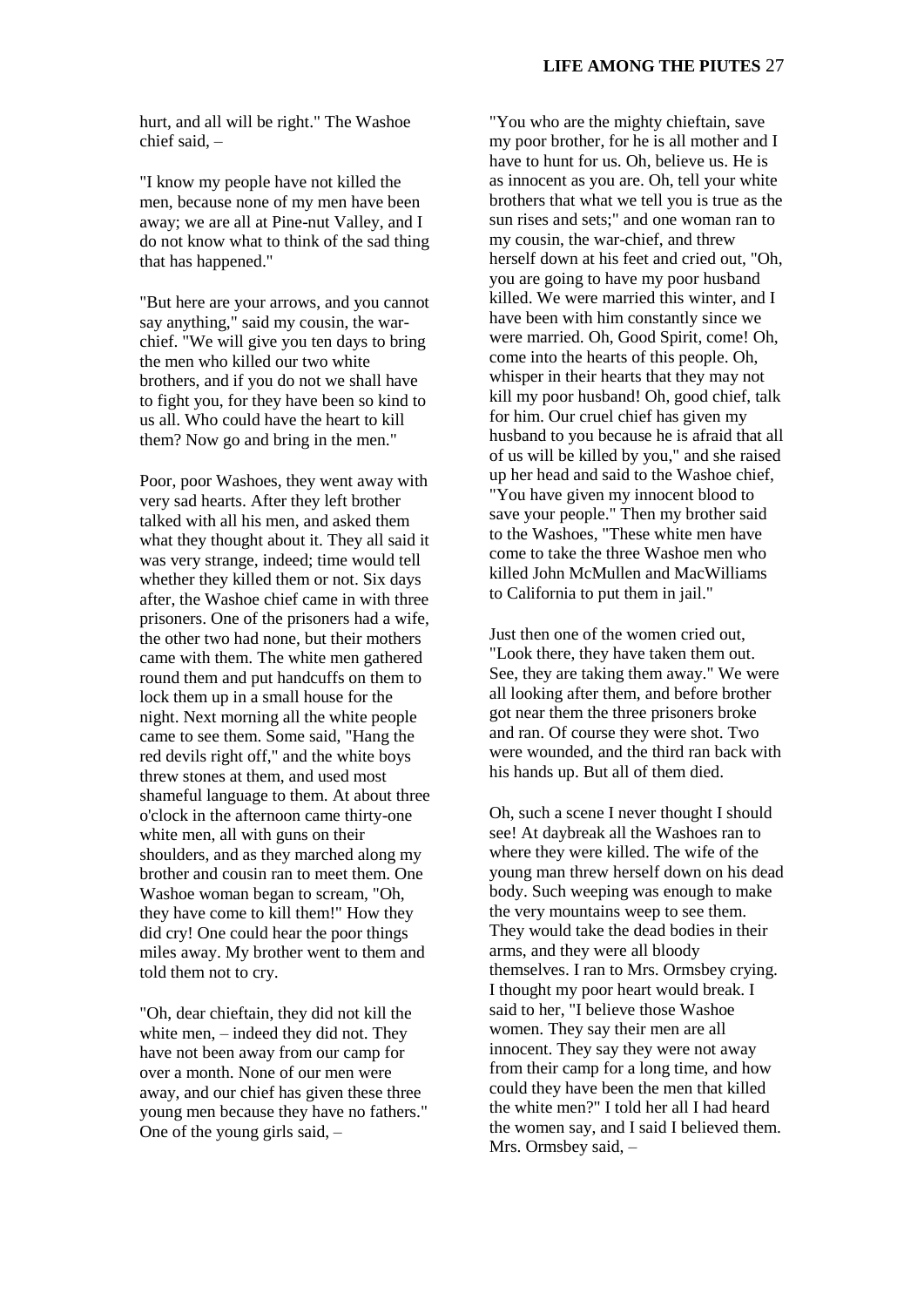"How came the Washoe arrows there? and the chief himself has brought them to us, and my husband knows what he is doing."

I ran back to see what they were going to do with the dead bodies, as I had heard my people say that the Washoes were like the Digger Indians, who burn their dead. When I got there the Washoe chief was talking to my brother. I did not know what he said before I came, but I know from what I heard that he had been making confession. He said, pointing down to the men that were innocently killed, –

"It is true what the women say,  $-$  it is I who have killed them. Their blood is on my hands. I know their spirits will haunt me, and give me bad luck while I live."

This was what the Washoe chief said to my brother. The one that was wounded also died, and the sister and the mother it was dreadful to see. The mother cried out, –

"Oh, may the Good Spirit send the same curse upon you! You may all live to see the day when you will suffer at the hands of your white brothers, as you call them." She said to her girl, –

"My child, you have no brother now, – no one to love you, no one to come with game and say, 'Here, sister, here is game for you.' You are left all alone. Oh, my sweet son,  $-$  gone, gone!"

This was the first trouble the poor Washoes had with white people, and the only one they ever did have with them.

So the day passed away, and the two dead Washoes were taken away, and their bodies were burned. That is their custom. The other was taken to California. My poor little sister made herself sick she cried so much that day.

Two days afterwards Major Ormsbey sent his men home; so he did my cousin, who is called young Winnemucca, and brother staid longer for us, because we had been with Major Ormsbey a long time, and we

could talk very well. My poor little sister was so very sick it was two weeks before we could go to our mother. When we got home it was winter. There was so much snow that we staid in the mountains where now stands the great city called Virginia City. It was then our Pine-nut mountains. Some time during the winter the Washoe chief came and told us that the white men who killed McMullen and MacWilliams were caught. My brother Natchez said, –

"Oh, have they been caught?" "Yes, that is what Major Ormsbey said; so did all the others." The Washoe chief went on and said, "I have come to ask you to pay me for the loss of the two men. The white men have brought back the other men, and they say that they have hung two men." My brother told the Washoe chief that his people had nothing to do with what the white people had done. "It is you who ought to pay the poor mother and sister and wife of your own tribe, because you gave them up yourself, therefore you must not blame us. We only did our duty, and we all know that the white men did nothing to us, and we did no more than what they would do for us." Next day my brother went to see for himself. He gave the Washoe chief a horse to go with him, for the poor Washoes had never owned a horse in their lives. Ten men went with my brother.

### **CHAPTER IV.**

## **CAPTAIN TRUCKEE'S DEATH.**

MY grandfather was very sick at that time. My brother was away two days and my grandfather was very low, so they had to send to him to come back. As soon as he came, word was sent everywhere that their mighty chief was dying. In two days' time we could see the signal-fires of death on every mountain-top. My brother came back and told his people that it was true that their own white brothers had killed the men for their money. The way they were found out was this: They were playing cards for the money, and one of the men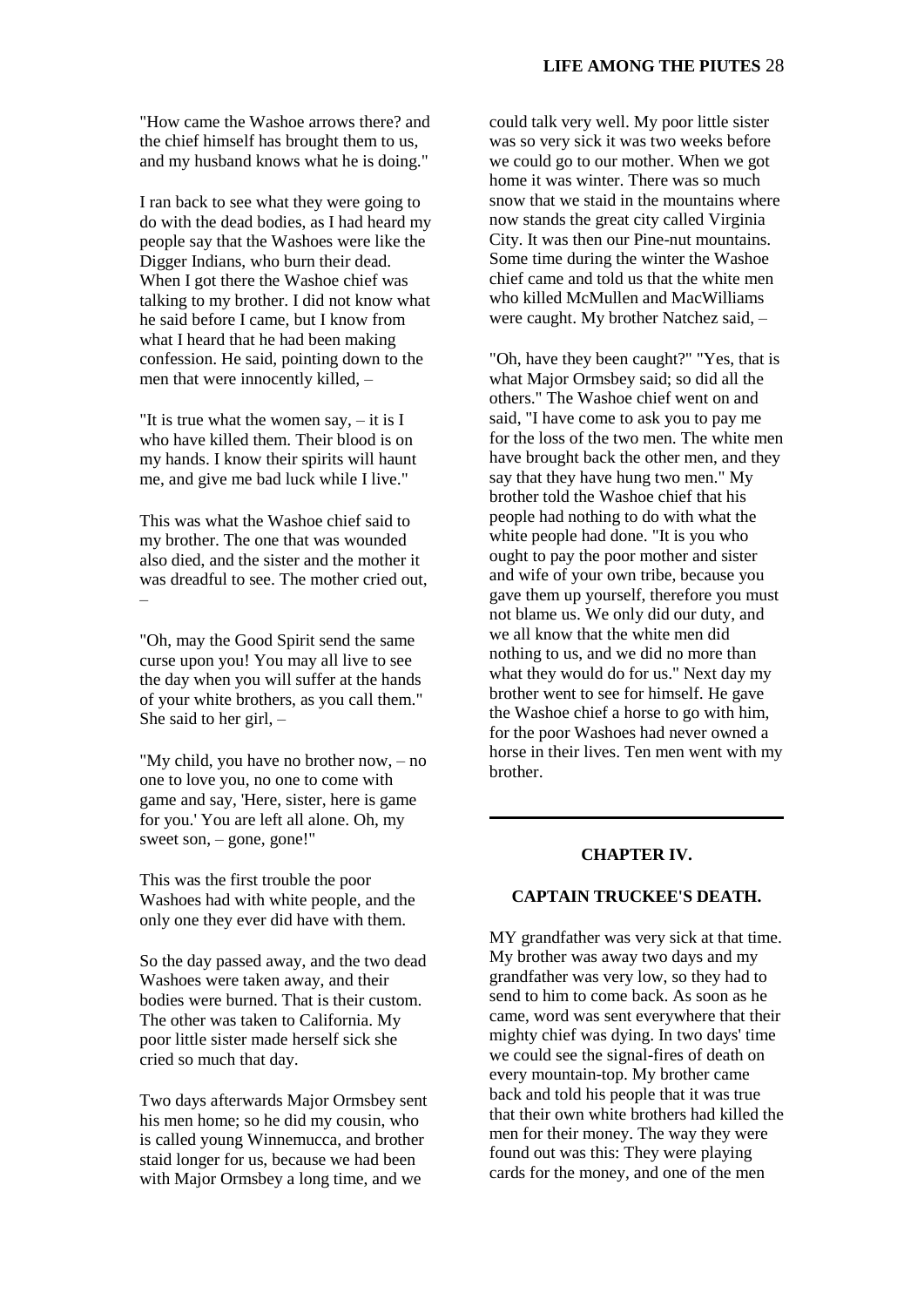lost his. There were five of them. They were almost fighting about the money, and two men who were out hunting heard them, and went near enough to hear all. One of the men went to town to bring some one to arrest them, and the other staid to watch them. The one that lost his money said:–

"If you won't give me back my money I will tell of you. Are you going to give me back my money or not?"

They all swore at him, and told him if he did not stop talking they would shoot him. Then the sheriffs came and took them and all the money they had. Two of the men told how they got the Washoe arrows and placed them in the wounds, as if the Indians had killed them. This is what brother told his people; he said, "This is what our white brothers told me to say to you."

Our people gathered from far and near, for my poor, poor grandpa was going very fast. His beloved people were watching him. It was the most solemn thing that I ever saw, before or since. Now he sent for a dear beloved white brother of his, named Snyder. My brother went for him. When he came my poor, dear grandfather called him to his bedside and said to him:–

"I am now going to die. I have always loved you as if you were my dear son; and one thing I want you to do for me."

He said to my father: "Raise me up; I want to see my children."

My father raised him up, and while he was looking around him his eyes fell on me and my sisters. He just looked at us, and he said to the white man:–

"You see there are my two little girls and there is my big girl, and there are my two boys. They are my sons' children, and the two little girls I want you to take to California, to Mr. Bonsal and Mr. Scott. They will send them to school to 'the sisters,' at San José. Tell them this is my last request to them. I shall soon die. I

shall never see them in person; they have promised to teach my two little girls when they become large enough." He looked up and said, "Will you promise to do this for me?"

The white man took my grandfather's hand and promised to do as he asked. My grandfather then bade him good-by, and said, "I want to talk to my own people." When he was gone he looked at my father and told him what he must do, as he was to be head chief of the Piute nation. He cautioned him to be a good father, as he had always been, and, after talking awhile, he broke down. We all cried. He remained in that way all night and every one watched him. Next morning about ten o'clock, a great many of our people came. The doctor was called to lay hands on him, and try to bring him to; but all efforts were in vain, so nothing could be done but watch him, which was done all day. Night came on, and still the watch was kept up. At midnight, which was told by the seven stars reaching the same place the sun reaches at midday, he turned and twisted without opening his eyes. The doctor said, "He is dying – he will open his eyes in a minute." Ten minutes passed, when he opened his eyes in his usual bright and beautiful way, and his first words were:–

"Son, where are you? Come and raise me up – let me sit up."

My father raised him up. Then he called mother, saying:–

"Bring all the children." Mother awoke my sister. I was not asleep, small as I was. I lay awake, watching for fear he would die while I was asleep. We gathered around him. He looked around to see if there were any others but his family present. He saw the white man, the same one that had promised to take care of his little girls. He pointed to his feet when we gathered round him and motioned for him to cover them and he did so. Then he said:–

"I've only a minute to spare. I'm so tired; I shall soon be happy. Now, son, I hope you will live to see as much as I have, and to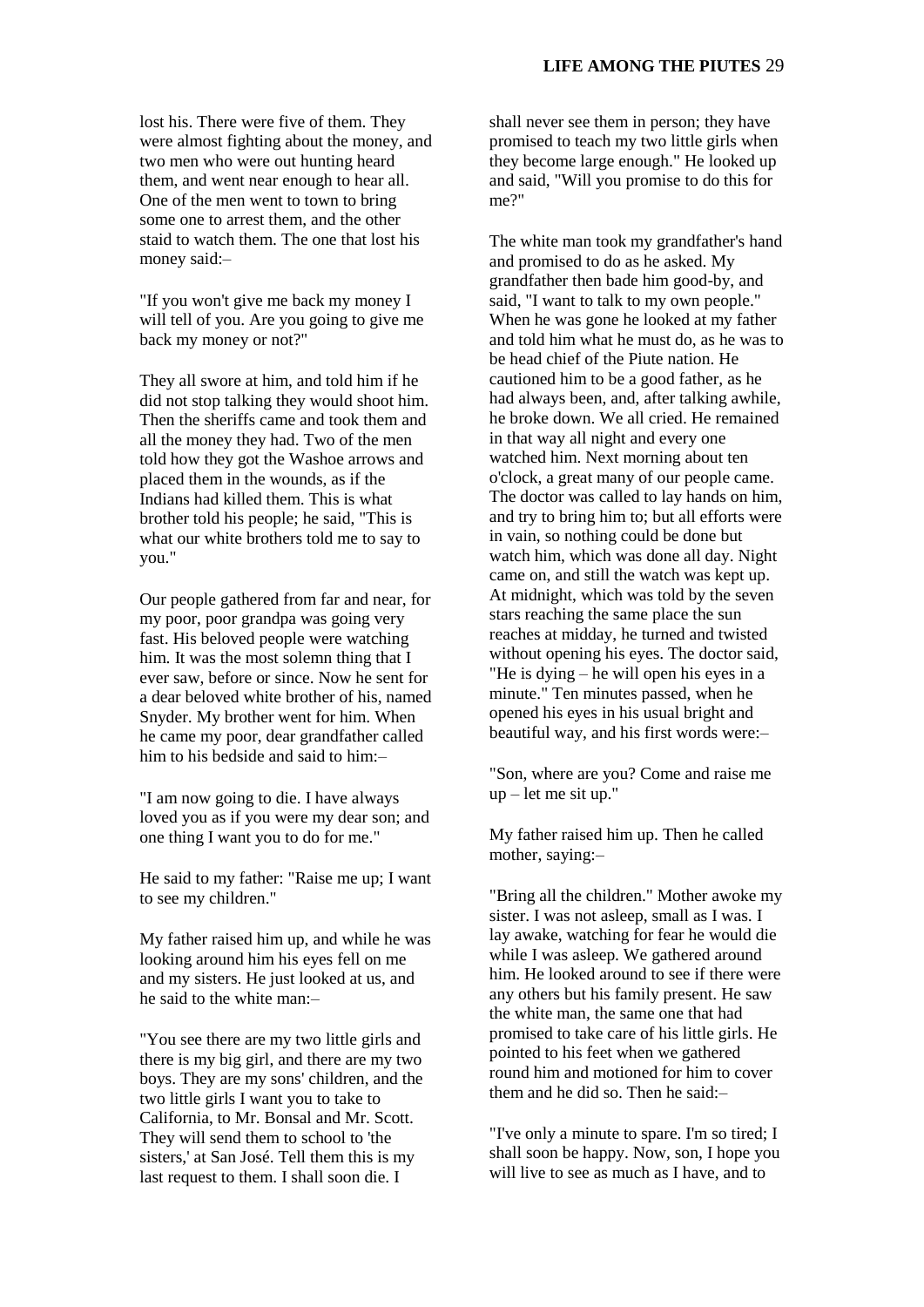know as much as I do. And if you live as I have you will some day come to me. Do your duty as I have done to your people and to your white brothers." He paused, closed his eyes, and stretched out. My poor mother, thinking he was dead, threw herself upon his bosom, but was aroused by the doctor's saying, "Hold on, – the spirit has not left the body." My mother rose up, and of course, all of us were crying, "Poor grandpa! Poor grandpa!" Then he recovered himself again, and, opening his eyes, said:–

"Don't throw away my white rag-friend; place it on my breast when you bury me." He then looked at his wife as if he wanted to say something, but his voice failed. Then the doctor said, "He has spoken his last words, he has given his last look, his spirit is gone; watch his lips, – he will speak as he enters the Spirit-land"; and so he did, at least he seemed to. His lips moved as if he was whispering. We were then told by the doctor that he was in heaven, and we all knew he was. No one who knew him would doubt it. But how can I describe the scene that followed? Some of you, dear reader, can imagine. Every one threw themselves upon his body, and their cries could be heard for many a mile. I crept up to him. I could hardly believe he would never speak to me again. I knelt beside him, and took his dear old face in my hands, and looked at him quite a while. I could not speak. I felt the world growing cold; everything seemed dark. The great light had gone out. I had father, mother, brothers, and sisters; it seemed I would rather lose all of them than my poor grandpa. I was only a simple child, yet I knew what a great man he was. I mean great in principle. I knew how necessary it was for our good that he should live. I think if he had put out his hands and asked me to go with him, I would gladly have folded myself in his arms. And now, after long years of toil and trouble, I think if our great Father had seen fit to call me with him, I could have died with a better opinion of the world.

In regard to the doctor's saying, "He will speak as he enters the Spirit-land," I wish to say it is the belief of my people that the spirit speaks as it goes in. They say if a child has a mother or a father in the Spiritland, he will cry as his soul enters.

Such a scene I never had seen before. Everybody would take his dead body in their arms and weep. Poor papa kept his body two days. Now came the burial. Everything he had was put into the grave with him. His body was put into blankets when it was ready to be put into the grave, and after he was buried, six of his horses were killed. Now, my dear readers, I do not want you to think that we do this thing because we think the dead use what we put in; or, if we kill horses at any one's death that they will use them in the Spirit-land. No, no; but it is the last respect we pay our dead.

In the spring of 1860, my sister and I were taken to San José, California. Brother Natchez and five other men went with us. On our arrival we were placed in the "Sisters' School" by Mr. Bonsal and Mr. Scott. We were only there a little while, say three weeks, when complaints were made to the sisters by wealthy parents about Indians being in school with their children. The sisters then wrote to our friends to come and take us away, and so they did, – at least, Mr. Scott did. He kept us a week, and sent word to brother Natchez to come for us, but no one could come, and he sent word for Mr. Scott to put us on the stage and send us back. We arrived at home all right, and shortly after, the war of 1860 began in this way:–

Two little girls about twelve years old went out in the woods to dig roots, and did not come back, and so their parents went in search of them, and not finding them, all my people who were there came to their help, and very thoroughly searched, and found trails which led up to the house of two traders named Williams, on Carson River, near by the Indian camp. But these men said they had not seen the children, and told my people to come into the house and search it; and this they did, as they thought, thoroughly. After a few days they sorrowfully gave up all search, and their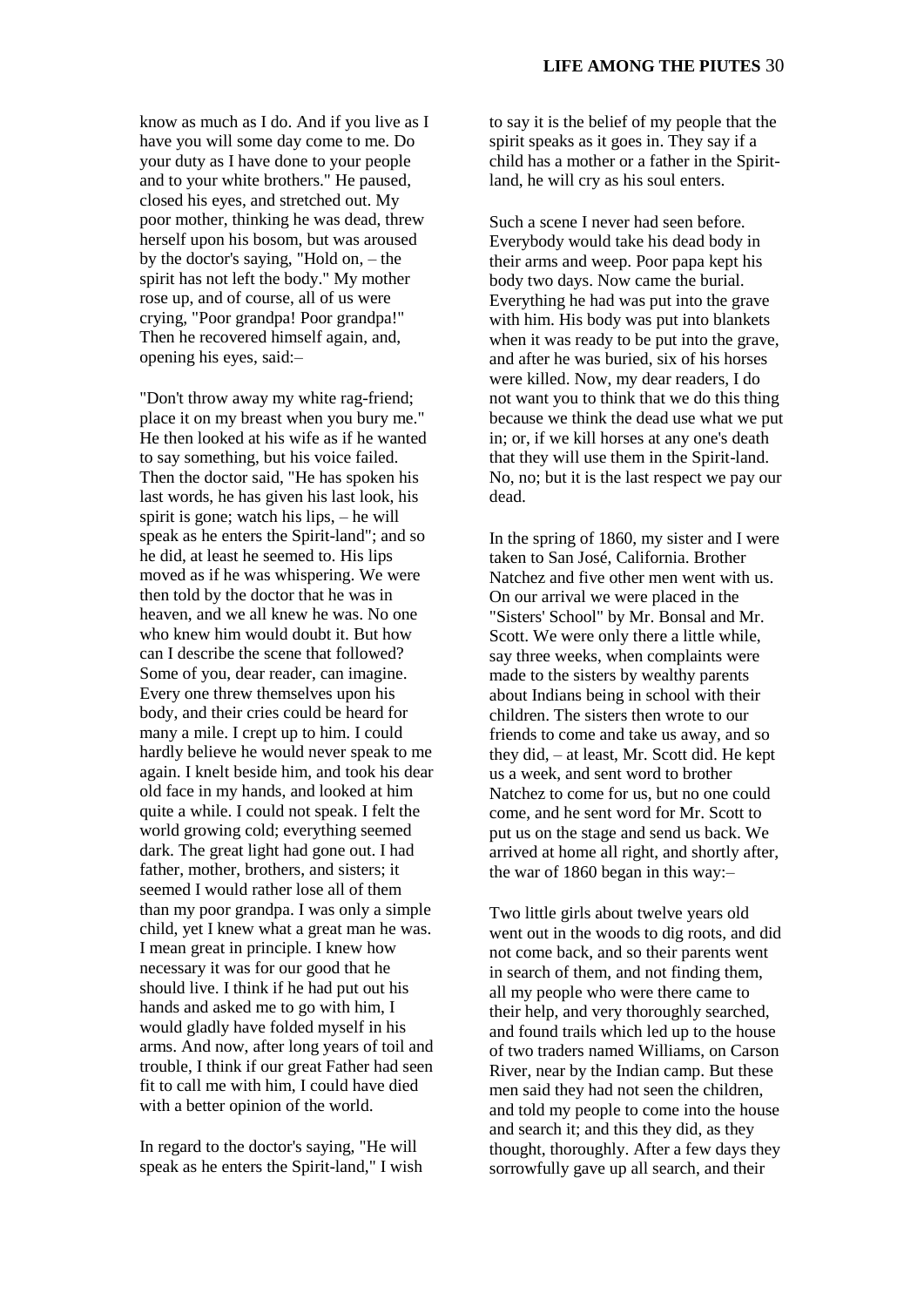relations had nearly given them up for dead, when one morning an Indian rode up to the cabin of the Williamses. In those days the settlers did not hesitate to sell us guns and ammunition whenever we could buy, so these brothers proposed to buy the Indian's horse as soon as he rode up. They offered him a gun, five cans of powder, five boxes of caps, five bars of lead, and after some talk the trade was made. The men took the horse, put him in the stable and closed the door, then went into the house to give him the gun, etc. They gave him the gun, powder, and caps, but would not give him the lead, and because he would not take a part, he gave back what he had taken from them, and went out to the barn to take his horse. Then they set their dog upon him. When bitten by the dog he began halloing, and to his surprise he heard children's voices answer him, and he knew at once it was the lost children. He made for his camp as fast as he could, and told what had happened, and what he had heard. Brother Natchez and ethers went straight to the cabin of the Williams brothers. The father demanded the children. They denied having them, and after talking quite awhile denied it again, when all at once the brother of the children knocked one of the Williamses down with his gun, and raised his gun to strike the other, but before he could do so, one of the Williams brothers stooped down and raised a trap-door, on which he had been standing. This was a surprise to my people, who had never seen anything of the kind. The father first peeped down, but could see nothing; then he went down and found his children lying on a little bed with their mouths tied up with rags. He tore the rags away and brought them up. When my people saw their condition, they at once killed both brothers and set fire to the house. Three days after the news was spread as usual. "The bloodthirsty savages had murdered two innocent, hard-working, industrious, kind-hearted settlers;" and word was sent to California for some army soldiers to demand the murderers of the Williamses. As no army soldiers were there just then, Major Ormsbey collected one hundred and sixty volunteers. and came up, and without asking or listening to any explanation demanded the men. But

my people would not give them up, and when the volunteers fired on my people, they flew to arms to defend the father and brother, as any human beings would do in such a case, and ought to do. And so the war began. It lasted about three months, and after a few precious ones of my people, and at least a hundred white men had been killed (amongst them our dear friend, Major Ormsbey, who had been so hasty), a peace was made. My brother had tried to save Major Ormsbey's life. He met him in the fight, and as he was ahead of the other Indians, Major Ormsbey threw down his arms, and implored him not to kill him. There was not a moment to be lost. My brother said, –

"Drop down as if dead when I shoot, and I will fire over you;" but in the hurry and agitation he still stood pleading, and was killed by another man's shot.

Some other friends of my brother, Judge Broomfield and servant, and a Spaniard lived in a small cabin about twelve miles off. They were not fighting against us, and my brother defended their lives and risked his own. He stood at their cabin door, and beat back the assailants with a club, and succeeded in driving them off. But my uncle and cousins were so angry with him for saving white men's lives that they whipped him with a horsewhip. We all knew my uncle loved us. He was always kind to us; but I never could love him again as I had done after he whipped my brother, – my noble, patient brother, who bore his uncle no ill-will, but was satisfied that he had saved the lives of his friends.

Brave deeds don't always get rewarded in this world.

There was another occasion when my brother saved the life of his friend, Mr. Seth Cook, of San Francisco, and of six others; but as I do not remember all the particulars I will not attempt to relate it. Mr. Cook had often given my brother valuable assistance, and he is still living, and can tell the story of his escape from death himself.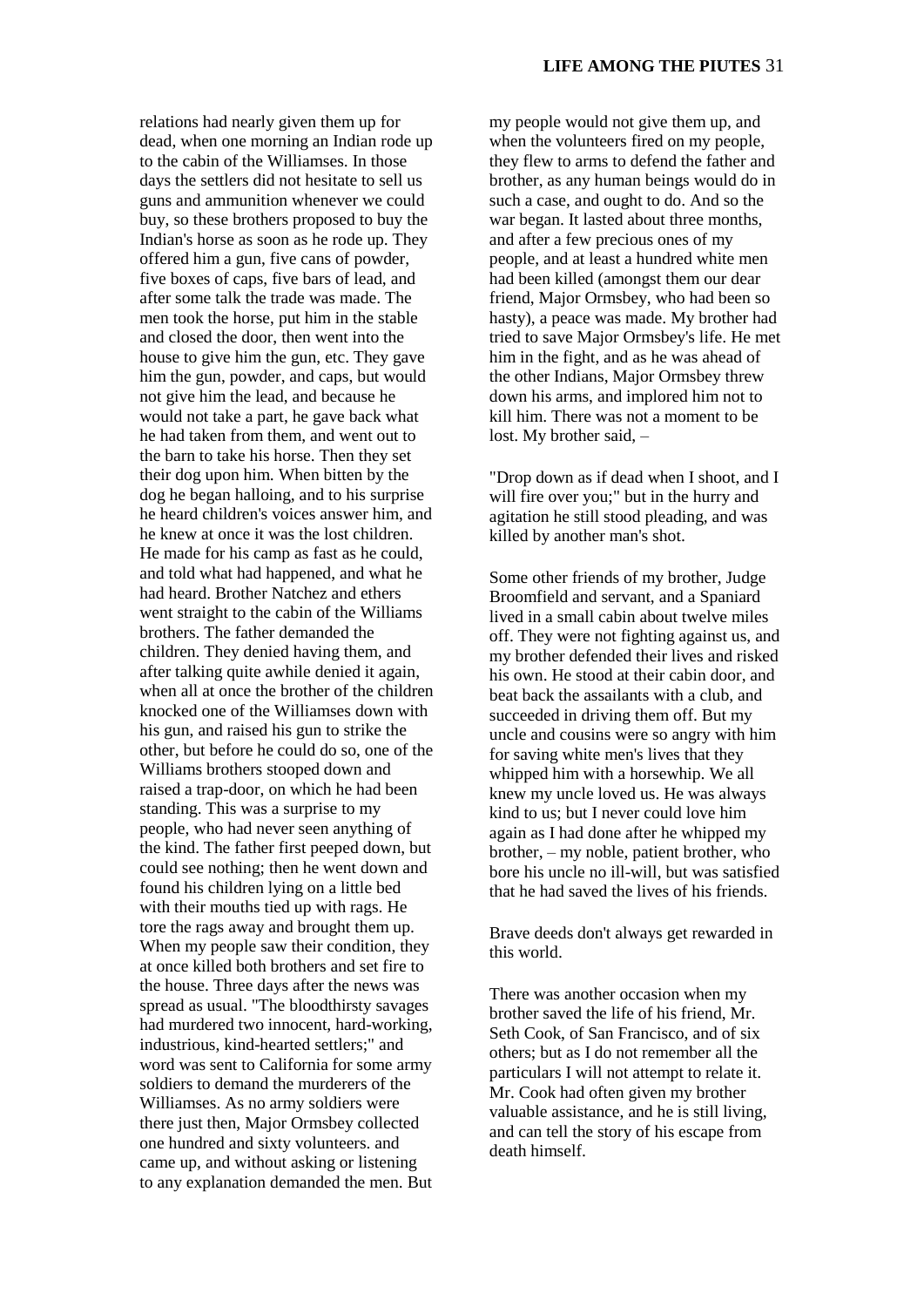The regular troops at last reached the ground, and after fighting a little while raised a flag of truce, which was responded to by my brother, and peace was made, and a treaty giving the Pyramid Lake Reservation to my people. I have no way of telling any of the particulars. The reservation was given to us in 1860, and we were to get large supplies as long as we were peaceful; but though there were thirteen agents there in the course of twenty-three years, I never knew of any issue after that first year.

Among the traditions of our people is one of a small tribe of barbarians who used to live along the Humboldt River. It was many hundred years ago. They used to waylay my people and kill and eat them. They would dig large holes in our trails at night, and if any of our people travelled at night, which they did, for they were afraid of these barbarous people, they would oftentimes fall into these holes. That tribe would even eat their own dead – yes, they would even come and dig up our dead after they were buried, and would carry them off and eat them. Now and then they would come and make war on my people. They would fight, and as fast as they killed one another on either side, the women would carry off those who were killed. My people say they were very brave. When they were fighting they would jump up in the air after the arrows that went over their heads, and shoot the same arrows back again. My people took some of them into their families, but they could not make them like themselves. So at last they made war on them. This war lasted a long time. Their number was about twenty-six hundred (2600). The war lasted some three years. My people killed them in great numbers, and what few were left went into the thick bush. My people set the bush on fire. This was right above Humboldt Lake. Then they went to work and made tuly or bulrush boats, and went into Humboldt Lake. They could not live there very long without fire. They were nearly starving. My people were watching them all round the lake, and would kill them as fast as they would come on land. At last one night they all landed on the east side of the lake, and went into a cave near the mountains. It

was a most horrible place, for my people watched at the mouth of the cave, and would kill them as they came out to get water. My people would ask them if they would be like us, and not eat people like coyotes or beasts. They talked the same language, but they would not give up. At last my people were tired, and they went to work and gathered wood, and began to fill up the mouth of the cave. Then the poor fools began to pull the wood inside till the cave was full. At last my people set it on fire; at the same time they cried out to them, "Will you give up and be like men, and not eat people like beasts? Say quick – we will put out the fire." No answer came from them. My people said they thought the cave must be very deep or far into the mountain. They had never seen the cave nor known it was there until then. They called out to them as loud as they could, "Will you give up? Say so, or you will all die." But no answer came. Then they all left the place. In ten days some went back to see if the fire had gone out. They went back to my third or fifth great-grandfather and told him they must all be dead, there was such a horrible smell. This tribe was called people-eaters, and after my people had killed them all, the people round us called us *Say-do-carah*. It means conqueror; it also means "enemy." I do not know how we came by the name of Piutes. It is not an Indian word. I think it is misinterpreted. Sometimes we are called Pine-nut eaters, for we are the only tribe that lives in the country where Pine-nuts grow. My people say that the tribe we exterminated had reddish hair. I have some of their hair, which has been handed down from father to son. I have a dress which has been in our family a great many years, trimmed with this reddish hair. I am going to wear it some time when I lecture. It is called the mourning dress, and no one has such a dress but my family.

#### **CHAPTER V.**

# **RESERVATION OF PYRAMID AND MUDDY LAKES.**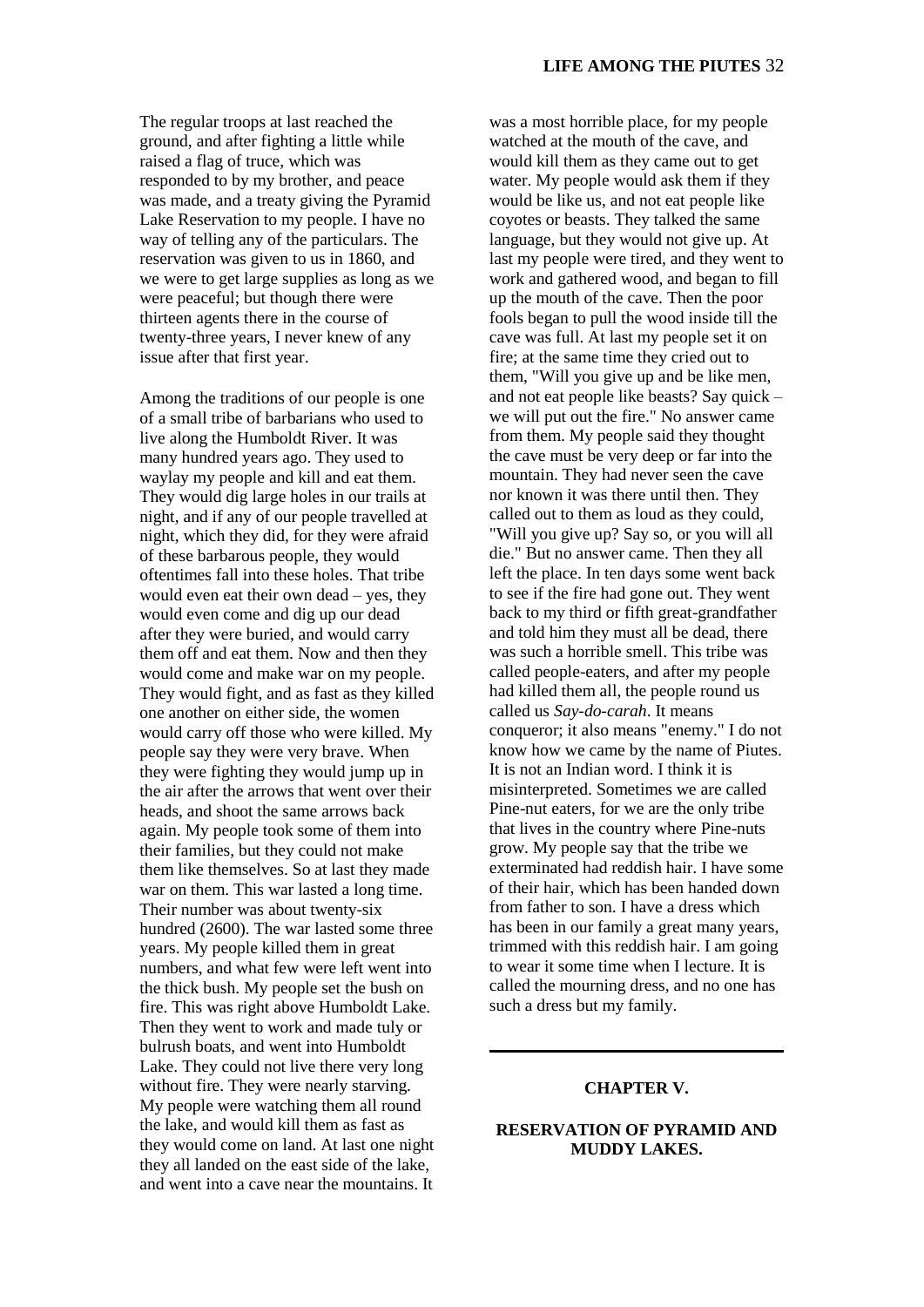THIS reservation, given in 1860, was at first sixty miles long and fifteen wide. The line is where the railroad now crosses the river, and it takes in two beautiful lakes, one called Pyramid Lake, and the one on the eastern side, Muddy Lake. No white people lived there at the time it was given us. We Piutes have always lived on the river, because out of those two lakes we caught beautiful mountain trout, weighing from two to twenty-five pounds each, which would give us a good income if we had it all, as at first. Since the railroad ran through in 1867, the white people have taken all the best part of the reservation from us, and one of the lakes also.

The first work that my people did on the reservation was to dig a ditch, to put up a grist-mill and saw-mill. Commencing where the railroad now crosses at Wadsworth, they dug about a mile; but the saw-mill and grist-mill were never seen or heard of by my people, though the printed report in the United States statutes, which my husband found lately in the Boston Athenæum, says twenty-five thousand dollars was appropriated to build them. Where did it go? The report says these mills were sold for the benefit of the Indians who were to be paid in lumber for houses, but no stick of lumber have they ever received. My people do not own any timber land now. The white people are using the ditch which my people made to irrigate their land. This is the way we are treated by our white brothers. Is it that the government is cheated by its own agents who make these reports?

In 1864-5 there was a governor by the name of Nye. There were no whites living on the reservation at that time, and there was not any agent as yet. My people were living there and fishing, as they had always done. Some white men came down from Virginia City to fish. My people went up to Carson City to tell Governor Nye that some white men were fishing on their reservation. He sent down some soldiers to drive them away. Mr. Nye is the only governor who ever helped my people, – I mean that protected them when they called on him in this way. In 1865 we

had another trouble with our white brothers. It was early in the spring, and we were then living at Dayton, Nevada, when a company of soldiers came through the place and stopped and spoke to some of my people, and said, "You have been stealing cattle from the white people at Harney Lake." They said also that they would kill everything that came in their way, men, women, and children. The captain's name was Wells. The place where they were going to is about three hundred miles away. The days after they left were very sad hours, indeed. Oh, dear readers, these soldiers had gone only sixty miles away to Muddy Lake, where my people were then living and fishing, and doing nothing to any one. The soldiers rode up to their encampment and fired into it, and killed almost all the people that were there. Oh, it is a fearful thing to tell, but it must be told. Yes, it must be told by me. It was all old men, women and children that were killed; for my father had all the young men with him, at the sink of Carson on a hunting excursion, or they would have been killed too. After the soldiers had killed all but some little children and babies still tied up in their baskets, the soldiers took them also, and set the camp on fire and threw them into the flames to see them burn alive. I had one baby brother killed there. My sister jumped on father's best horse and ran away. As she ran, the soldiers ran after her; but, thanks be to the Good Father in the Spirit-land, my dear sister got away. This almost killed my poor papa. Yet my people kept peaceful.

That same summer another of my men was killed on the reservation. His name was Truckee John. He was an uncle of mine, and was killed by a man named Flamens, who claimed to have had a brother killed in the war of 1860, but of course that had nothing to do with my uncle. About two weeks after this, two white men were killed over at Walker Lake by some of my people, and of course soldiers were sent for from California, and a great many companies came. They went after my people all over Nevada. Reports were made everywhere throughout the whole country by the white settlers, that the red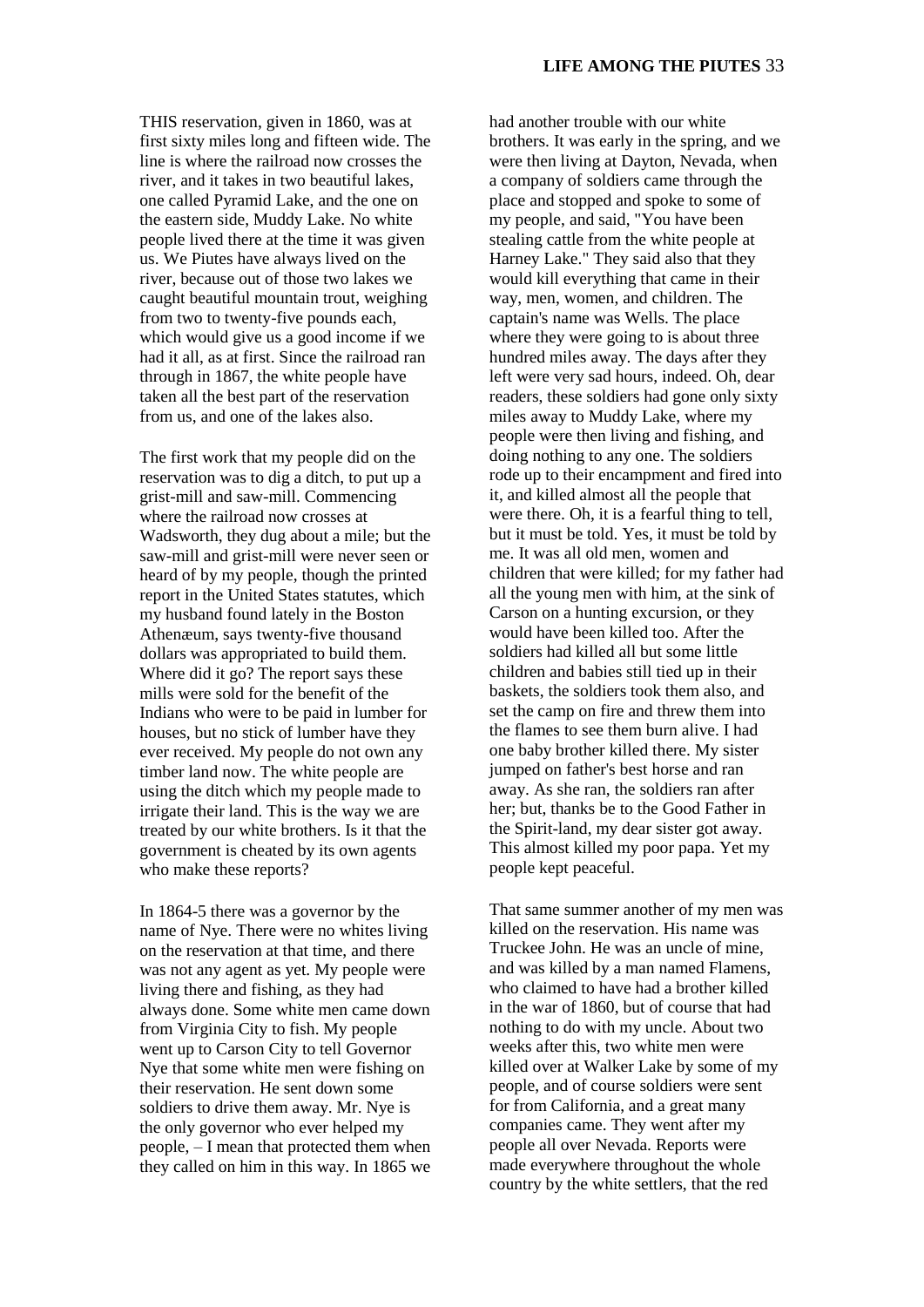devils were killing their cattle, and by this lying of the white settlers the trail began which is marked by the blood of my people from hill to hill and from valley to valley. The soldiers followed after my people in this way for one year, and the Queen's River Piutes were brought into Fort Churchill, Nevada, and in that campaign poor General McDermit was killed. These reports were only made by those white settlers so that they could sell their grain, which they could not get rid of in any other way. The only way the cattlemen and farmers get to make money is to start an Indian war, so that the troops may come and buy their beef, cattle, horses, and grain. The settlers get fat by it.

During this time my poor mother and sister died, and we were left all alone, with only father. The two Indians were taken who had killed the two white men over at Walker Lake. It was said they killed those two white men because the soldiers had killed their fathers at Muddy Lake, but they had no right to say so. They had no proof.

I will tell you the doings of the agents in that agency. The first six who came I did not know. In 1866, after my poor mother and sister Mary died, I came down from Virginia City to live with my brother Natchez, while there were some white men living on the agency. They had a great many cattle on the reservation at the time. My people did not know how to work as yet. The agent was living there, and had a store of dry goods which he sold to my people. I staid with my brother all winter, and got along very poorly, for we had nothing to eat half of the time. Sometimes we would go to the agent's house and he would get my sister-in law to wash some clothes, and then he would give us some flour to take home.

In the month of May the agent sold an Indian man some powder. He crossed the river, when he was met by one of the agent's men, who shot him dead on the spot, because he had the powder. My brother and I did not know what to do. All our people were wild with excitement.

Brother and I thought he did wrong to sell the powder to one of our men, knowing it was against the law. Our people said they would go and kill him.

Brother said to me, "What shall we do?" I said, "We will go and tell them all to go away this very night." So we put saddles on our horses, and away we went to tell the agent what our people had said. The river was very high; when crossing it my horse fell down in the river, and I got very wet. Brother jumped off his horse, and helped me on again. We went up to the house, and I said to him, –

"Mr. Newgent, go away, quick! My people are coming here to kill all of you, and tell all who are on the river to go too, for they will surely come and kill them all." He said, "I am not afraid of them, – they will be glad to stop before they do anything. We have a good many guns." He called to his men, saying, "Get your guns ready; we will show the damned red devils how to fight." Brother said again to him, "We would like to have you go; please do not get us into any more trouble." He told my brother and me to go away. We did so. As soon as we got to our home, my brother got all his people together, and told them to get ten young men and go and watch the crossing of the river, and if any one tried to cross, to catch him. "If there is more than one kill them if you can; by so doing we will save ourselves, for you know if we allowed our people to kill the white men we should all be killed here. It is better that we should kill some of our own men than to be all killed here."

About midnight my brother called his people together again. They all came running. Brother said to them, "I had a dream, and it is true that our people who were coming to kill the agent and his men are not going to kill them, but they are going to the Deep Wells, and the deed is already done." The place he spoke of is about thirty miles from the place where we were then, near Virginia City, Nevada. He said, "I see only one dead; one is not dead, but he will die. I see a great many horses taken by them. It is only a dream, but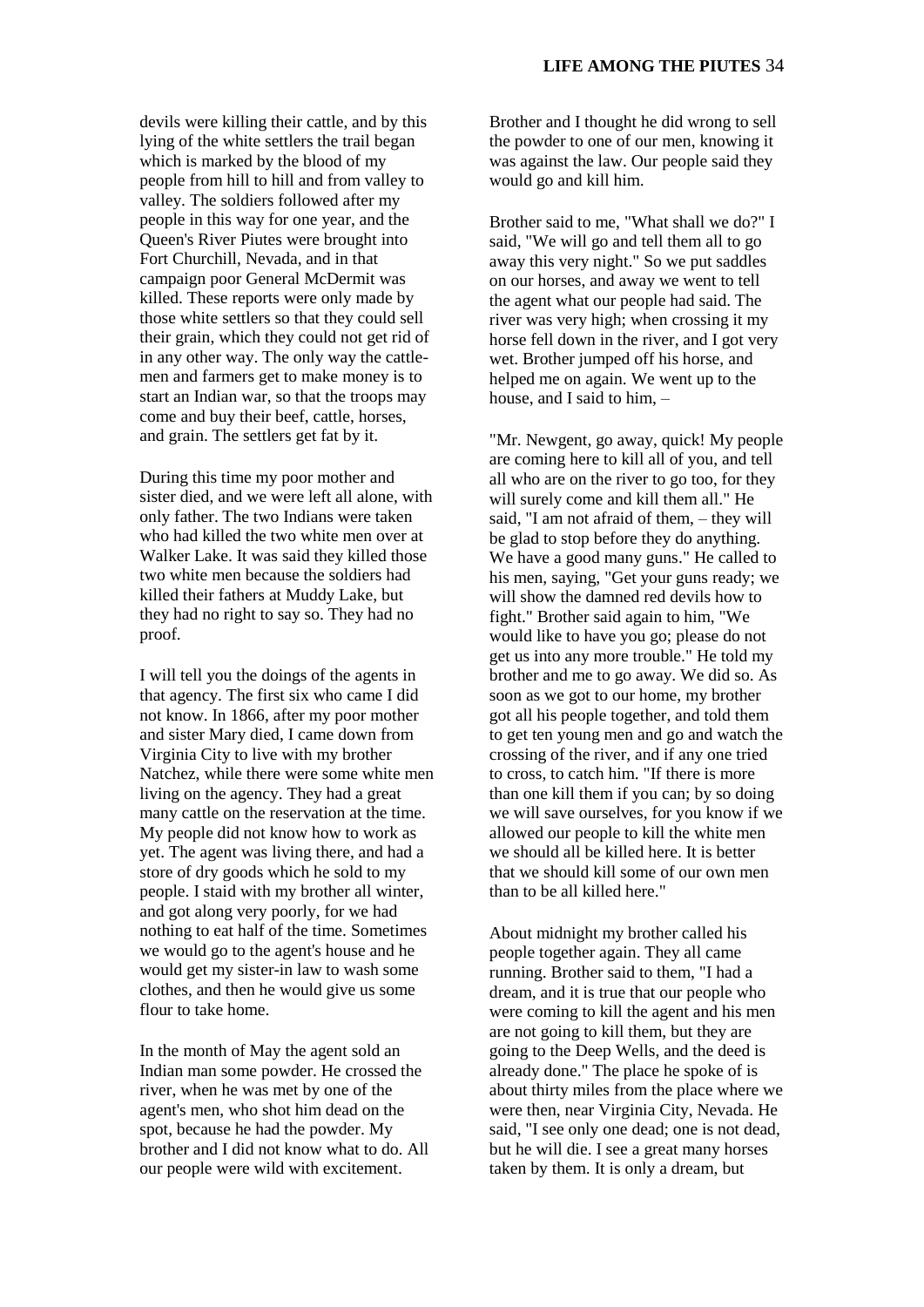nevertheless, it is true. Get your horses; we will go after them. We must do it or we will all be in trouble."

So brother took thirty of his men to go and head them off, if they could. After he went away, I heard one of the men say, "I wonder if what our chief said is true!" Just then some one was seen coming. He gave an alarm of danger at hand. Every one jumped to their guns. I jumped on a horse, barebacked, to go and meet him, and my men did likewise. When we met him my first word was, "What is it?" He said, "We shall all die this very day." "Why?" said I. "Oh, somebody has killed a white man and another is almost dead." "Where are they?" said I. "At the Deep Wells." One of the men said, "Did you see them?" He said, "Yes, and that is not all; our agent has gone to get soldiers to come and kill us all." I said, "Where did you see him?" "Half way to the soldiers."

Just then we heard another alarm. We all turned our heads towards the noise. We saw another of our men coming as if he was running for his dear life. We all ran to meet him. He too said, "We shall all be killed." He told the same thing about one dead man and one almost dead. So we returned to the camp again.

The sub-chief sent out spies to watch and come in to tell us in time to meet our enemies. In this way passed the day. Newgent, our agent, had left his house at daybreak to go to the fort to see some of the officers there. He rode up to the house, got off his horse, and went in to tell them about the trouble he had on the agency. A fearful thing met his eyes. One man was really dead, and the other almost dead. He asked what was the matter. The man answered, "Three Indians came here last night and shot us, and they thought they had killed both of us. They have taken all our things away, and they swore at us in good English language that the agent had their brother killed." Poor man, he did not know that he was talking to the very devil that had made all the trouble. Very late that evening, two of our men came as

before. They brought me a letter; these were the words:-

"MISS SARAH WINNEMUCCA, – Your agent tells us very bad things about your people's killing two of our men. I want you and your brother Natchez to meet me at your place to-night. I want to talk to you and your brother

# Signed, CAPTAIN JEROME *Company M, 8th Cavalry.*"

It took me some time to read it, as I was very poor, indeed, at reading writing; and I assure you, my dear readers, I am not much better now. After reading it four or more times, I knew what it said. I did not know what to do, as brother had not returned. I had no ink to write with. My people all gathered round me waiting for me to tell them something. I did not say anything. They could not wait any longer. They asked me what the paper said. I said, "The soldiers are coming; the officer wants me and my brother to see them at our place." At that time, brother and I had a place on the reservation.

They said, "Oh, it is too bad that he went off this morning; you and he might be the means of saving us. Can you speak to them on paper?" I said, "I have nothing to write with. I have no ink. I have no pen." They said, "Oh, take a stick, – take anything. Until you talk on that paper we will not believe you can talk on paper."

I said, "Make me a stick with a sharp point, and bring me some fish's blood." They did as I told them, and then I wrote, saying, –

"HON. SIR, – My brother is not here. I am looking for him every minute. We will go as soon as he comes in. If he comes tonight, we will come some time during the night.

Yours, S. W."

I sent the same man back with the letter. He had not been gone long when my brother came in with his men. Everybody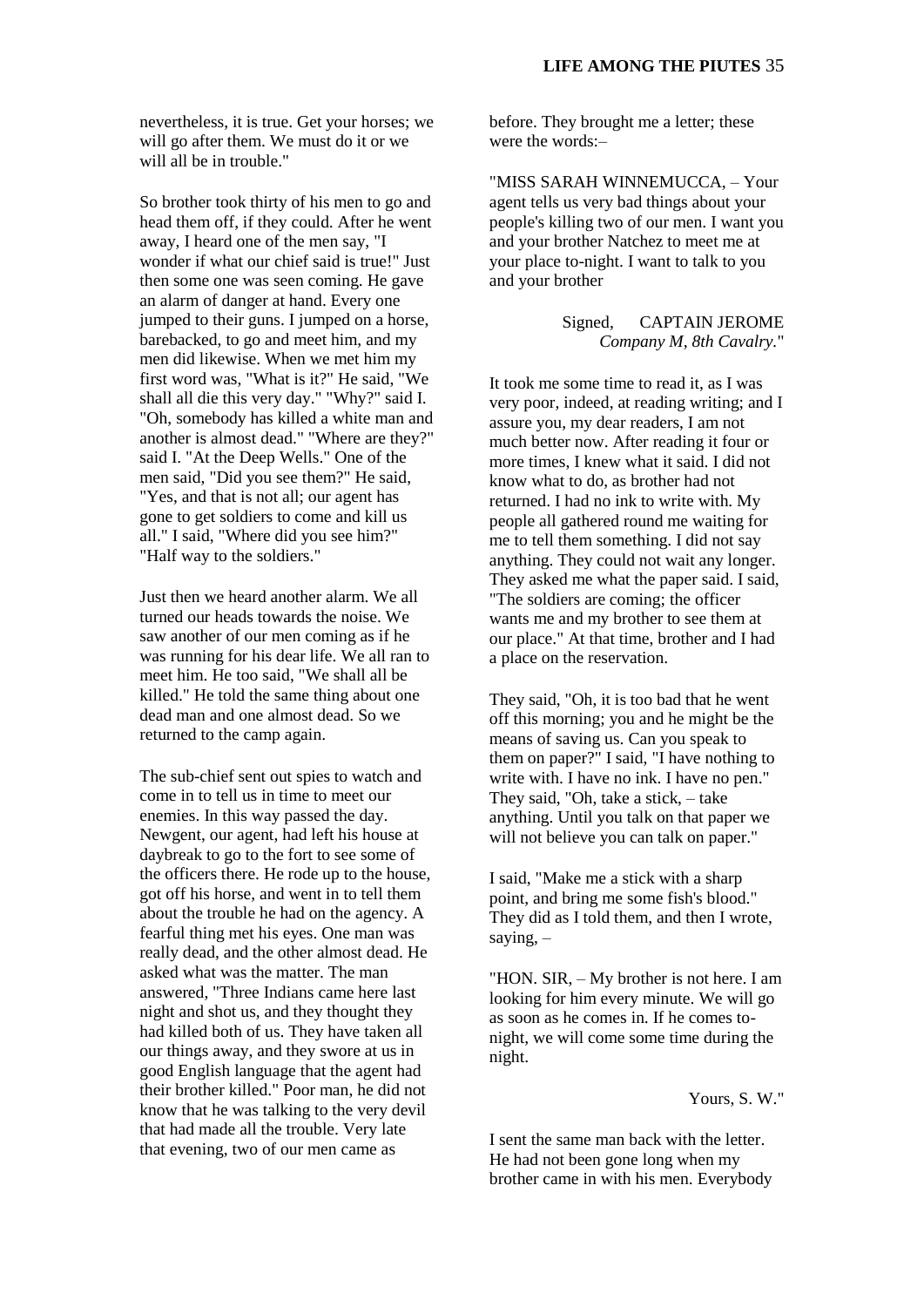ran to him and told him his dream had come true. Some of the men who were with brother said, "We knew it was true before we got here. We saw the horses' tracks, so it is nothing strange to us." Then I told him that the agent had a company of soldiers waiting for him and me at our place. Brother asked when Newgent went for them. "Early in the morning," I guessed, "and your dream, dear brother, was true. Mr. Coffman and his man are killed." "Oh, sister, do not fool with your brother."

I said, "Indeed, indeed, it is so." Everybody cried out, "It is every word of it true."

"Get us fresh horses," said he, "and we will go and see them. Wife, get me something to eat before I go. I want twenty men to go with me and my sister. Dear sister, did you send them word that we would come as soon as I came home?" "Yes brother." We were soon on the road to see the soldiers. We went like the wind, never stopping until we got there. The officer met us. I told him everything from the first beginning of the trouble. I told him that the agent sold some powder to an Indian, and that his own men had killed the Indian. I told him how brother and I went to him and asked him and his men to go away, as we had heard that our people were going to kill him. I told him that he talked bad to brother and me, because we went to tell him of it. I told this to the officer right before the agent. The agent did not have anything to say, and then the officer asked my brother what he knew about it, and if he had seen anything during that day. He asked:–

"How many head of horses do you think they have?" "I don't know – a good many." "Well, how many do you think?" "Maybe sixty, or more."

I think the officer did not speak to the agent while we were there. We did not stay long, because I was afraid of the soldiers, although the officer asked us to stop all night. I said, "Brother, we will go back." The officer said, "We will come

down to-morrow, and have another talk with your sister." So off we went.

Many of our people did not sleep that night. Brother called all his people together at one place. He told them the soldiers were their friends, and not to be afraid of them, because if they had come to fight with them they would have brought more with them. He told our people there were only a few. So we watched for their coming the next morning. At last they came, and camped alongside of brother's camp. The first thing he did was to tell us not to be afraid. If we wanted protection the officer would send for his company to come down from Carochel. We said our people were very much afraid of the soldiers. He asked us what we had to eat. We told him we had nothing just then, but we hoped the fish would soon run up the river, so that we might catch some. He saw that we had nothing at all. He said he would go up to the Fort and tell the commanding officer about us. So he took two men with him, and left the rest with us. Two days afterwards a soldier came in and told brother that the captain had three wagons of provisions for him and his people. Oh, how glad we were, for we were very poorly off for want of something to eat. That was the first provision I had ever seen issued to my people! The agent came to the officer, and said, "If you want to issue beef to the Indians, I have some cattle I can sell you." The officer told him "to be off." Five days after, five soldiers came down from the Fort with a letter for the captain. After he read the letter, he called brother and me to him, and said:–

"I have got a letter from the commanding officer at the Fort, asking me if your father is here with you." Brother told him he had not been with us for a long time. I was crying, and I told him father had not been in since the soldiers killed my little brother. I told him that he sent word to us some six months ago that he had gone to live in the mountains, and to die there. I was crying all the while I was talking to him. My people were frightened; they did not know what I was saying. Our men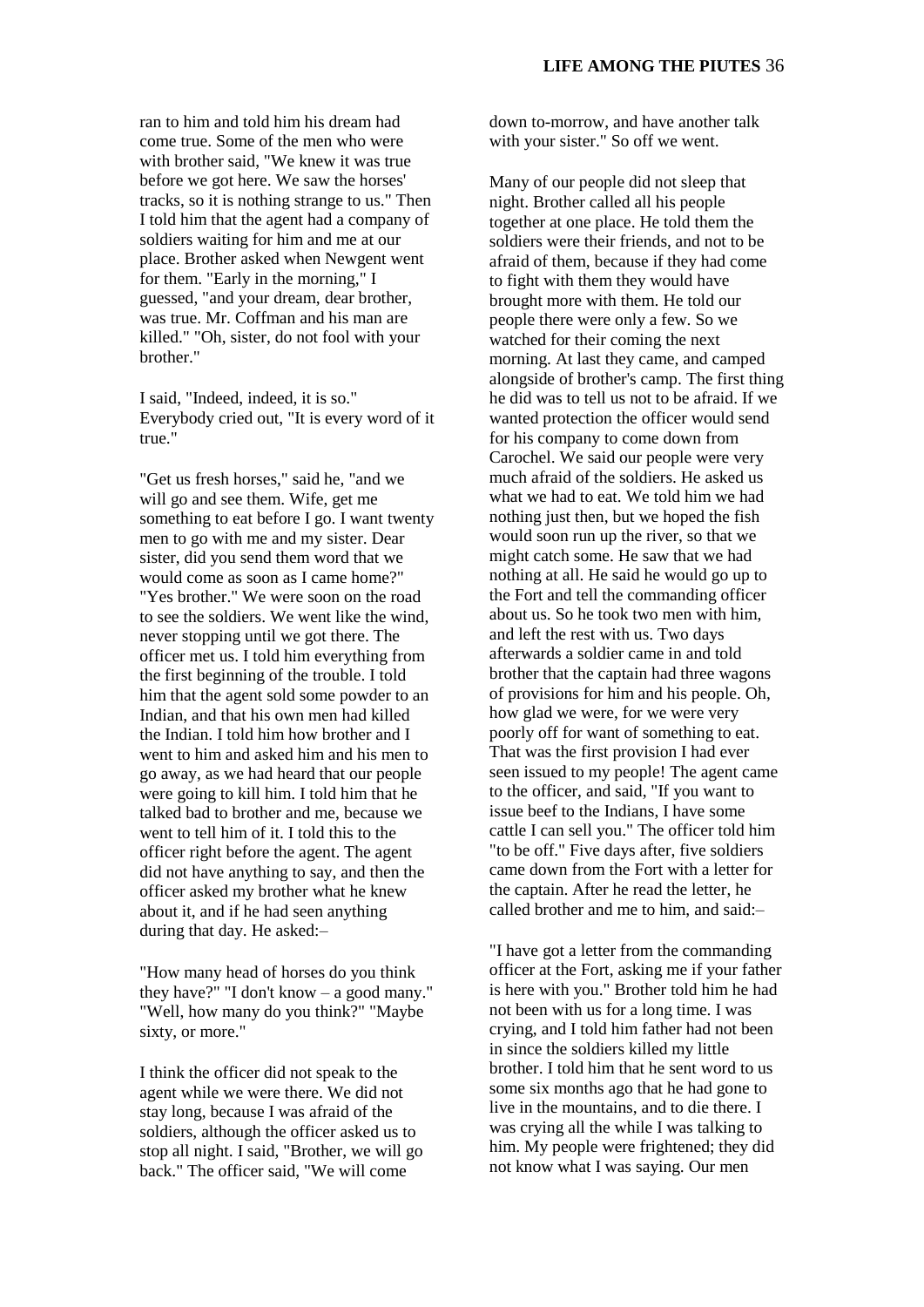gathered all round us. They asked brother what was the matter. He told them what the officer said to me.

"Sarah, don't cry, you and your brother shall go with me, and we will get your father here. If he will come in he will be cared for by the officers of the army. The commanding officer says you are to go with me to Camp McDermitt, and you can get your father and all your people to come into the army post, where you can be fed. Now, if you will go, we will start by the first of July. Brother asked me what I thought about it. "Dear brother," I said, "I will do whatever you say. If you say so, we will go and get our father if we can. We can try it." Brother told all to his people. Some said:–

"Maybe they will kill him. You and your sister know what liars the white people are, and if you go and get him and he is killed by the soldiers, his blood will be on you." Brother said:–

"I believe what the officers say, and if father comes in they will take good care of us." They said, "Well, it is your father, and you two know best what to do. If anything happens to him, you will have no one to blame but yourselves." Brother said, "What has my father done to the white people that they should harm him? Because white people are bad that is no reason why the soldiers should be bad, too."

(Brother and my people always say "the white people," just as if the soldiers were not white, too.) So we told the captain that we would go with him.

Now, dear readers, this is the way all the Indian agents get rich. The first thing they do is to start a store; the next thing is to take in cattle men, and cattle men pay the agent one dollar a head. In this way they get rich very soon, so that they can have their gold-headed canes, with their names engraved on them. The one I am now speaking of is only a sub-agent. He told me the head agent was living in Carson City, and he paid him fifteen hundred

dollars a year for the use of the reservation. Yet, he has fine horses and cattle and sheep, and is very rich. The subagent was a minister; his name was Balcom. He did not stay very long, because a man named Batemann hired some Indians to go and scare him away from the reservation, that he might take his place. The leader of these Indians was named Dave. He was interpreter at the Pyramid Lake Reservation. So Batemann got the minister away, and then he got rich in the same way.

While Batemann was agent, I was asked to act as interpreter to the Shoshones by a man called Captain Dodge, agent for the Shoshone Indians. He was going to issue clothing to them at a place called Battle Mountain. My brother Natchez went all about to summon the people there. I told Colonel Dodge all about our agent at Pyramid Lake Reservation. He said he would go to see him, which he did. It took three days for the people to come up. Oh, such an issue! It was enough to make a doll laugh. A family numbering eight persons got two blankets, three shirts, no dress-goods. Some got a fishhook and line; some got one and a half yards of flannel, blue and red; the largest issue was to families that camped together, numbering twenty-three persons: four blankets, three pieces of red flannel, and some of blue, three shirts, three hooks and lines, two kettles. It was the saddest affair I ever saw. There were ready-made clothes of all kinds, hats, shoes, and shawls, and farming utensils of all kinds. Bales upon bales of clothing were sent away to Salt Lake City. After the issue, the things were all to be put into one place. Holy songs were offered up to the Great Spirit Father. The things were blessed before they were to be worn, and all the young men put the blankets round them and danced. In the morning some of the men went round with only one leg dressed in flannel, which made all the white people laugh. At this issue our agent, Mr. Batemann, gave the Shoshones one ton of flour before this new agent, which made me very angry, and I talked to him before Colonel Dodge. I said, "You come up here to show off before this man. Go and bring some flour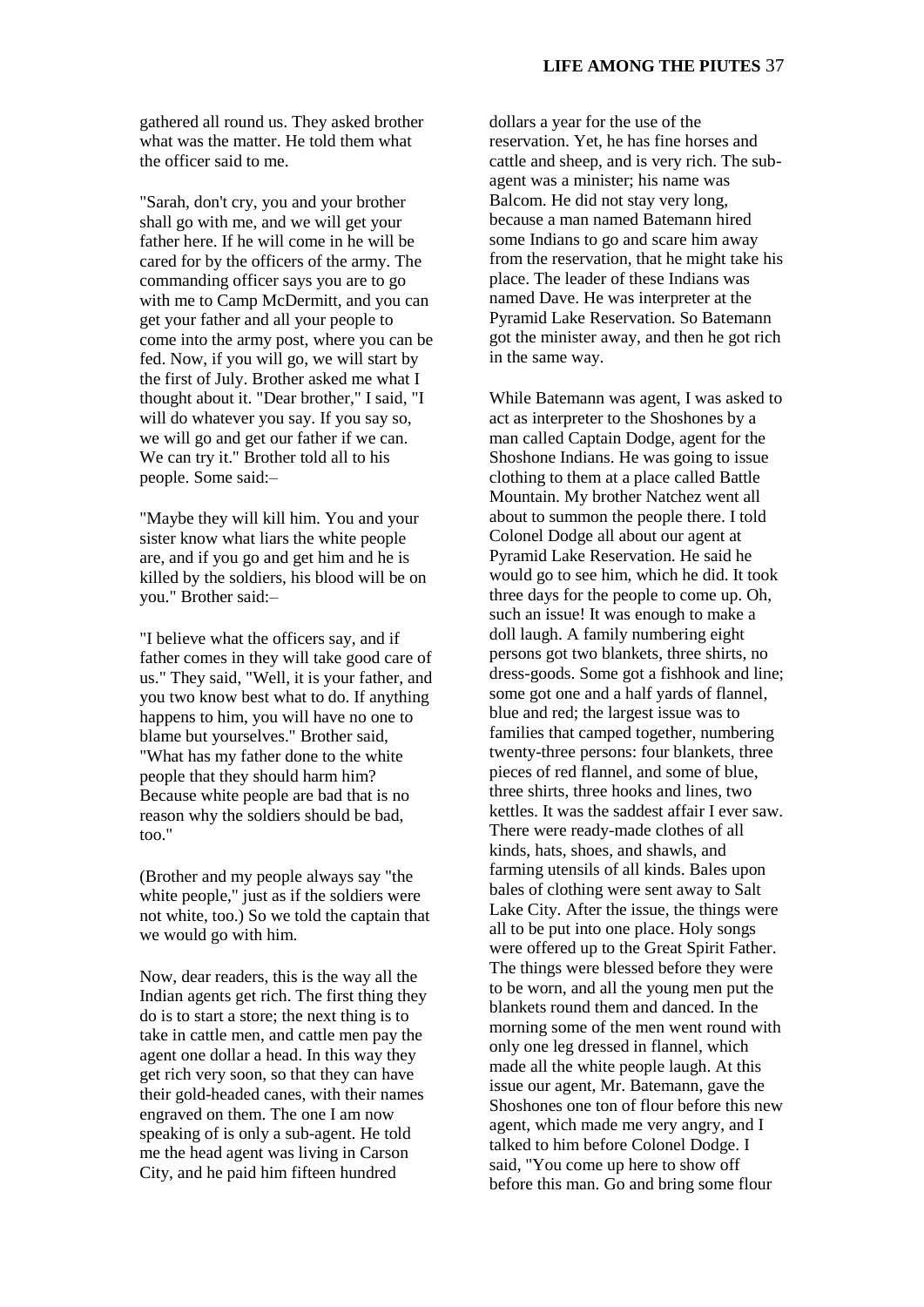to my people on Humboldt River, who are starving, the people over whom you are agent. For shame that you who talk three times a day to the Great Father in Spiritland should act so to my people." This man called himself a Christian, too.

Then came another agent by the name of Spencer. He was a better one than we had ever had. He issued some blankets to some old men and women and blind people, and gave brother some pieces of land to work upon. He then gave my people wagons, – about ten altogether; and he had his daughter brought as a teacher, at the rate of fifty dollars a month. But he soon died, and then came our present agent. He was not married at the time, but he very soon learned that there was money to be made, so he went back and got married. Of course he put his wife in as teacher. Mr. MacMasters, for that is his name, has his own method of making my people divide the produce. If they raise five sacks of grain, they give one sack for the Big Father in Washington; if they have only three sacks, they still have to send one. Every fourth load of hay goes to the Big Father at Washington, yet he does not give my people the seed. The head-farmer, who is called Mushrush, never shows my people how to work. This is why they said, "Why does the Big Father want us to pay him when he does not give us the seed? We have to pay for the seed ourselves." Both the agent and farmer told my people they would have to pay it or the Big Father would take away their wagons. So my people talked it over and said, "We will pay it." Later they got up a paper, which the agent and the farmer wanted my people to sign. The sub-chief would not put his hand to the pen. He said to the agent, –

"I have been working for so many years, and I have never received anything as yet. You say it is supplies you are sending me and my people; but I am sick and tired of lies, and I won't sign any paper." Of course our agent, Mr. MacMasters, told him to leave the reservation. His wagon was taken from him. At this my people sent me down to San Francisco to tell the

commanding officer. I did so. I gave Gen. McDowell a full account of the doings, and he reported him to the authorities. The following spring my poor brother Natchez went to the agent and asked him to help him to a plough, and to give him a set of harness. He told my brother to go away. "You and your sister," he said, "talk about me all the time. I don't want you and your sister here." At this my poor brother got angry and said to him, "This is my reservation, not yours. I am going to stay here just as long as I like. My poor father and I never got so much as an old rag from any agent that ever came here." At this our minister got angry, and telegraphed to the soldiers to come and take brother and carry him to the Acotrass Islands. He wrote a letter, saying all my people wanted him to send my brother away where they could never see him any more. After he had written it, he called up all the head men of our people, and told them he had written to their father in Washington for good clothing for them, and wished them to sign the paper. Of course, they did not know any better; they put their names to the paper, and signed their chief away! So the soldiers came and took brother to San Francisco, Cal. Brother was only there a little while when two white men whose lives he had saved went and took him out and sent him home, and wrote to our minister agent. Of course I knew not what was in the letter.

Dear reader, I must tell a little more about my poor people, and what we suffer at the hands of our white brothers. Since the war of 1860 there have been one hundred and three (103) of my people murdered, and our reservations taken from us; and yet we, who are called blood-seeking savages, are keeping our promises to the government. Oh, my dear good Christian people, how long are you going to stand by and see us suffer at your hands? Oh, dear friends, you are wrong when you say it will take two or three generations to civilize my people. No! I say it will not take that long if you will only take interest in teaching us; and, on the other hand, we shall never be civilized in the way you wish us to be if you keep on sending us such agents as have been sent to us year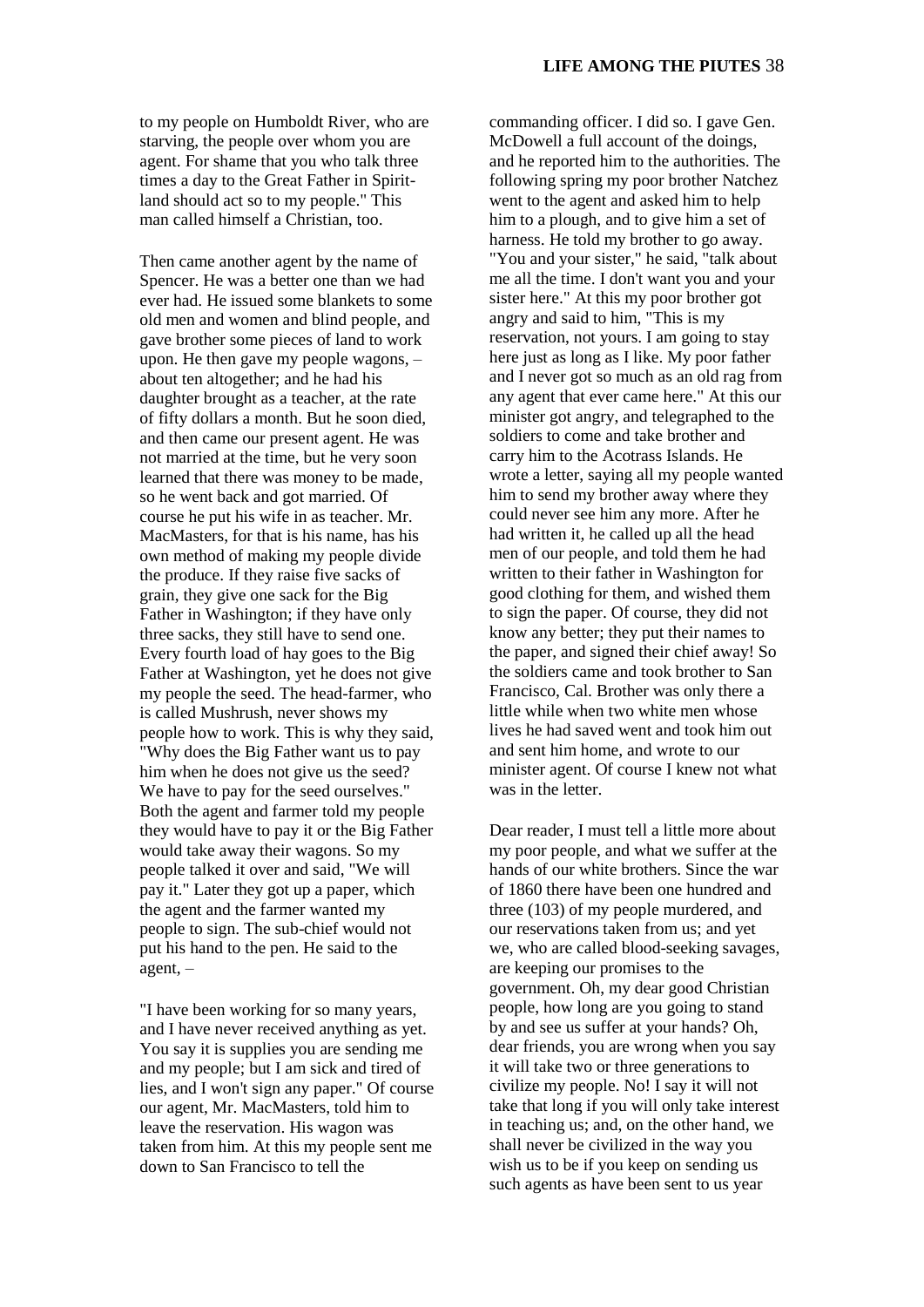after year, who do nothing but fill their pockets, and the pockets of their wives and sisters, who are always put in as teachers, and paid from fifty to sixty dollars per month, and yet they do not teach. The farmer is generally his cousin, his pay is nine hundred dollars (\$900) a year, and his brother is a clerk. I do not know his name. The blacksmith and carpenter have from five hundred to eleven hundred dollars per year. I got this from their own statements. I saw a discharged agent while I was on my way here, who told me all the agents had to pay so much to the Secretary of the Interior, who had to make up what he paid to the agents. This I know to be a true confession, or the Secretary of the Interior and all the government officers would see into the doings of these Christian agents. Year after year they have been told of their wrong-doings by different tribes of Indians. Yet it goes on, just the same as if they did not know it.

When I went to Carson City in 1870, to see about my people's affairs, I was sent by the officials from one to another. At last we went to San Francisco to see General Schofield, and he sent me back to see Senator Jones. So brother and I went to where he was living in Gold Hill. I told him how my people were treated by the agents. He said, "I will see to it." He then put into my hands twenty dollars, which I took gratefully, for we were always poor, and brother and I went away. I have never seen or heard from him since.

I can give you one example to show how easily the Indians are influenced by those they respect and believe in. In 1868 many of my people were at Camp C. F. Smith, taking care of themselves, but under many difficulties, and very destitute. There was no game in that region of any kind, except now and then a hare. They had no land to cultivate, but were living upon anything they could do or gather. Some citizens wrote to Col. McElroy, who was at that time commanding officer at Camp McDermitt, that the Indians were starving, and they were afraid there might be some outbreak, or depredations, and asking him to have them taken to his post. I was

interpreter at Camp McDermitt at that time. Five hundred of my people, men, women and children, were already there. There were four hundred at Camp C. F. Smith. Col. McElroy asked me how many companies of soldiers it would take to escort them. I told him none; that he and I could escort them, or my brother Lee and I. He could not believe me at first; but I told him I knew my people, and he and I, with one servant, went for them.

I went into council with my people. My brother Lee, who was there, and I sat up all night talking with them, and telling them what we wished them to do. We Indians never try to rule our people without explaining everything to them. When they understand and consent, we have no more trouble.

Some of the interpreters are very ignorant, and don't understand English enough to know all that is said. This often makes trouble. Then I am sorry to say these Indian interpreters, who are often halfbreeds, easily get corrupted, and can be hired by the agents to do or say anything. I know this, for some of them are my relatives. My people are very reasonable and want to understand everything, and be sure that there is fair play.

For one thing, they said they had so many children they would find it hard to carry them sixty-five miles. Did I think Col. McElroy would let them have some wagons? I said I would ask him. He said "yes;" and he furnished fifteen wagons, which transported the women and children comfortably in two days, and the men had their horses. The recruits who were watching the buildings at Camp C. F. Smith (for there was not a large force there) furnished rations for the two days, and Col. McElroy was to replenish them from Camp McDermitt.

There were now nine hundred in all at Camp McDermitt. Every head of a family was furnished with a good tent of the requisite size for his family, such tents as are used by the soldiers; and every morning, at five o'clock, rations for the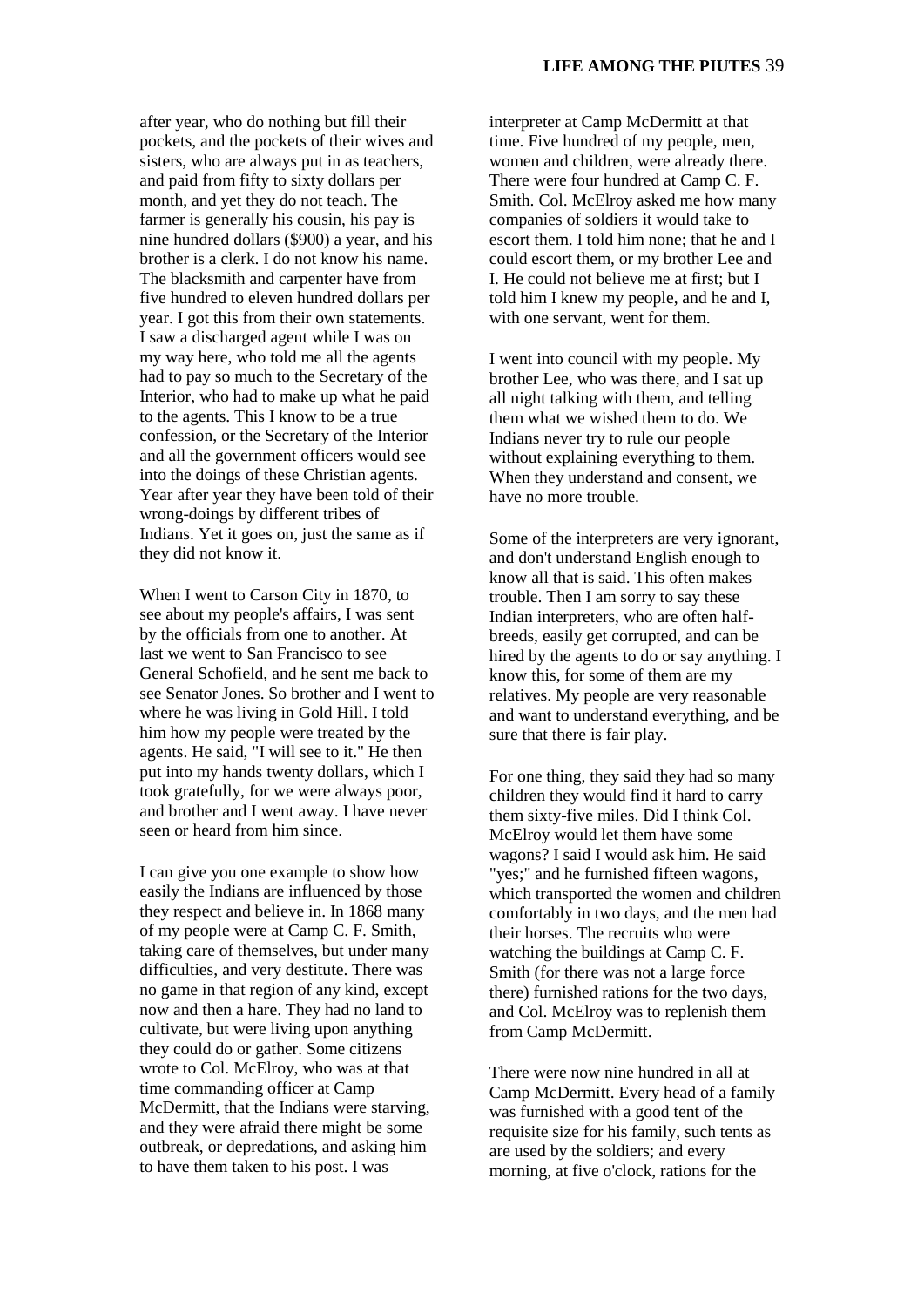day were issued. A pound and a half of meat was given to every grown person, and good bread, – for they actually baked good bread for them, – and once a month coffee, rice, sugar, salt, pepper, and beans were issued. Each woman came to me every day with her basket, and her number on a tag, fastened to a leather thong tied round her neck, and told the size of her family and took what she needed from me; and everything was recorded, for that is the way things are done in soldiers' camps. Every one had enough. My father was with us at that time. He told my people in council one day that he thought it was an imposition to be living entirely on the soldier-fathers, when we could do something to support ourselves. He wanted them to go on hunting excursions in the summer, and bring in dried venison, rabbits, and what other game they could find; and the women to go out and gather grass-seed, and dig roots and do what they could toward the supplies of the next winter. I told Col. McElroy what my father had said to his people, and he told them to go to the sutler's store and get what ammunition they wanted and bring him the record of it, and he would see that it was paid for. My father knew that the army gave this support for the Indians as prisoners out of its own supplies. My people had enough, I said; they had more than enough, and by being prudent about their rations they could save and sell enough to get calicoes and other necessary things for the women and children; for these things are not found in army supplies. It is this generosity and this kind care and order and discipline that make me like the care of the army for my people.

Col. McElroy belonged to Company M, Eighth Cavalry. He had my people in charge three years, and was then ordered to New Mexico; but before he could go, he died in San Francisco. He was the first officer I ever worked for as interpreter.

Can you wonder, dear readers, that I like to have my people taken care of by the army? It is said that I am working in the interest of the army, and as if they wanted all this care. It is not so; but they know

more about the Indians than any citizens do, and are always friendly. Nobody really knows Indians who cheat them and treat them badly. They may be very peaceloving people, but that would make saints sin. They are the most sociable people in the world in their own camps; but they are shut up to white people, because they are so often wronged by them.

I remained at Camp McDermitt after Col. McElroy's death. They thought it best to buy a large herd of cattle for beef for the soldiers and my people, and for a time they hired some of the Indians for herdsmen; but this proved too expensive, and they were discharged from that service, which was given to some soldiers. One night the whole herd was stolen and driven off. The greatest search was made for them, but all in vain. It seemed as if they had vanished. But at last, the commanding officer thought the Indians, who knew how to track a trail, would do better at such business than white men, who do not know how to find a trail of anything. My brother Lee was staying with me then, and he and five other men undertook to find the cattle. They were gone five days, and at the end of the time came back and said they were found. They had traced them to a deep cañon, and they were driven by one single man. One man had stolen and driven away all those cattle. My people had come back to get soldiers to go with them to capture him. So he was arrested, and brought back to the post with all the cattle. It was truly comical to think of it. I was very glad my people were successful, for it would surely have been believed that some Indians, if not mine, had driven those cattle off.

The last time sister and I were on a visit to our people at our old home, just before I was married, we stopped with a white lady named Nichols, at Wadsworth, Nevada, on Pyramid Lake Reservation, the headfarmer named Mushrush, and the subagent at Walker River Reservation in Nevada. Some one tried to break through our bedroom door, and my sister cried out to them, saying, "Get away from that door or I will shoot!" At my sister's words they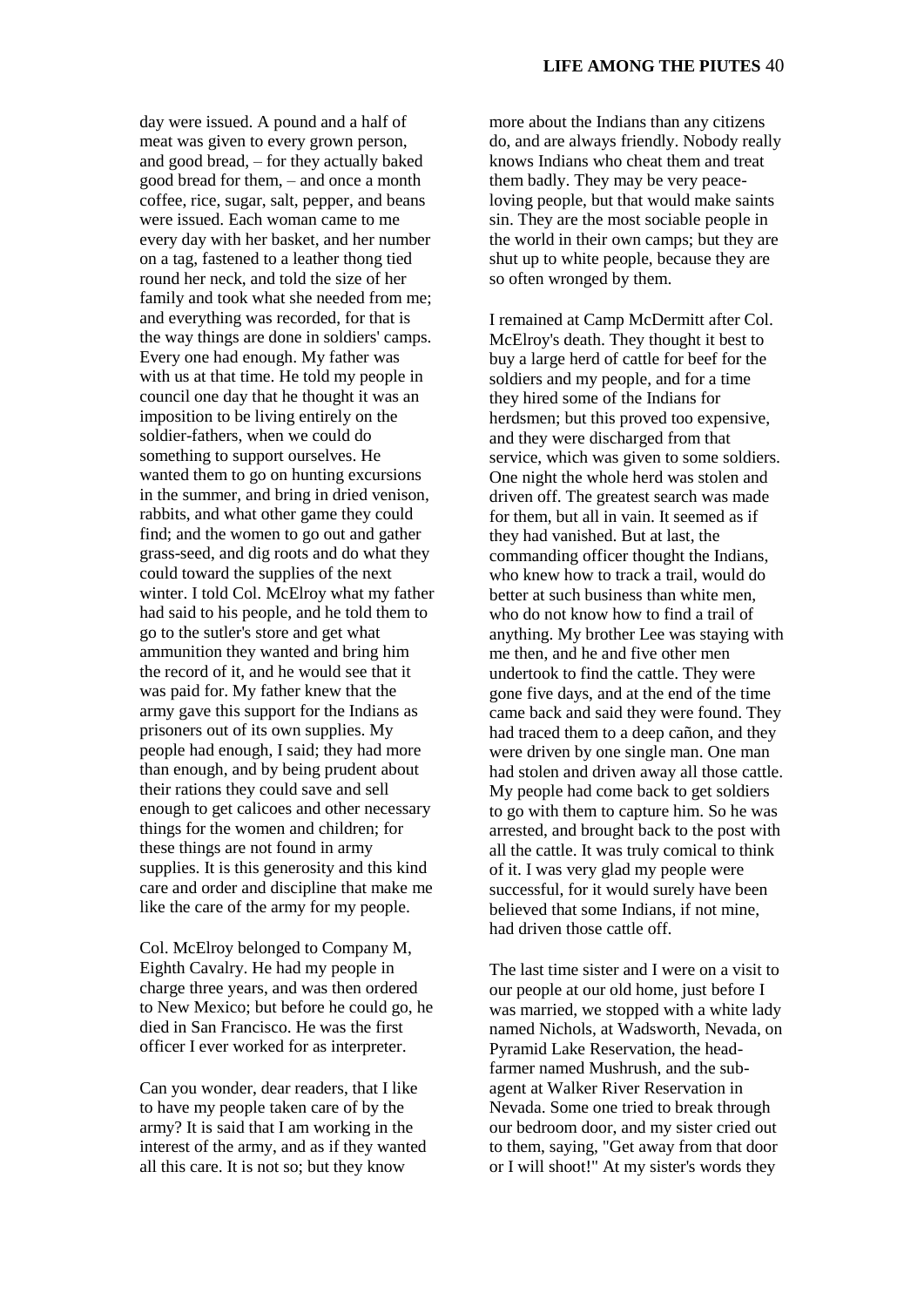went away. The name of the sub-agent is Louis Veviers, who has been with my people about eight years. All my people call him dog, because there is nothing too bad for him to say to them. After I was married, I went to let my people see my husband. While we were there we staid with my brother Tom. On New Year's evening we heard a great noise coming towards the house. They were trying to make a noise like my people who had just lost a son, and were crying. They were mocking them as they came on. There were four men, – the doctor, the carpenter, the blacksmith, and one of their friends. My brother's wife gave them some pinenuts. By-and-by one of them gave my husband a bottle of fire-water, and asked him to pass it round. My husband replied, "Pass it round yourselves." They said, "Give some to your brother-in-law." My husband said, "Give it to him yourself." This is the kind of people, dear reader, that the government sends to teach us at Pyramid Lake Reservation.

My people wanted to cut the hay, but they were not allowed to sell it until within five years. My cousin, Captain Bill, and his brother, had borrowed some seed by promising to divide the wheat after harvest, which they did; and then the farmer, who never showed them how to sow their grain, came to Bill, and said, "You must pay me for the use of the government land." "What for?" said Bill.

"Well, that's what the Big Father in Washington says." Then Bill said, "Take it all." After Mr. Mushrush took his unjust share, my poor cousin had only three sacks left for himself. Our present agent made my people give every third sack of grain, and the same of everything else. Every third load of hay is given. My people asked why, as he had not given them seed for planting, nor did the farmer help them. They did not see why they should pay so much, but the agent told them that was the order from Washington. They refused to pay it. The agent told them they must pay it or he would take their wagons away. They went home to talk it over that night. However, Jim, the sub-chief, told his

people that the white men had been stealing from them for a long time, "and now I am going to steal from them this very night. I am going to have my family hide away half of my grain. I have sixty sacks of wheat and twenty-six of potatoes. As for the hay-cart I don't care. What do you think of me for talking so to you? I see I can't keep up with the white people. They think it right to steal all they can while they are with us. And I am going to do another thing; I am going to quit signing any paper, for I don't know what I have been signing all these twenty-two years." My cousin Captain Bill, and his brother, said, "We will keep all our grain, and if he wants the wagon he can take it." Then all the rest of the men said, "We will do the same as our chief, and what is left he can have." Some of them said, "We have only a little, and what shall we do?" The next morning they went to the agent's house to see if he had changed his mind, but he told them that was the law. Bill told him that he might go and get his wagon. "I bought my seed and paid my own money for it, and you did not help me." The agent replied, "If you won't do what the government orders, you must leave the reservation." Jim, the sub-chief, said, "You may take all I have, leave my people theirs, and I will go away into the mountains, and there I will live and die." But the agent would not hear to it, and they all had to pay their share. My brother Torn said, "If we don't pay it we shall have to leave the reservation."

The agent thought it necessary to make a show of some kind, and this is the way he did it. There are unprincipled men in all tribes, as I suppose there are among all people, and the agent found one for his work. He is known as "Captain Dave." His Indian name is Numana. The plan made and carried out was this: Captain Dave was furnished with money, and appointed captain of police, a useless office, for Indians could not arrest either an Indian or a white man. They really were nothing but private servants to the agent. But this was promised to Captain Dave, provided he and six others would go to San Francisco, and do what the agent wanted them to do.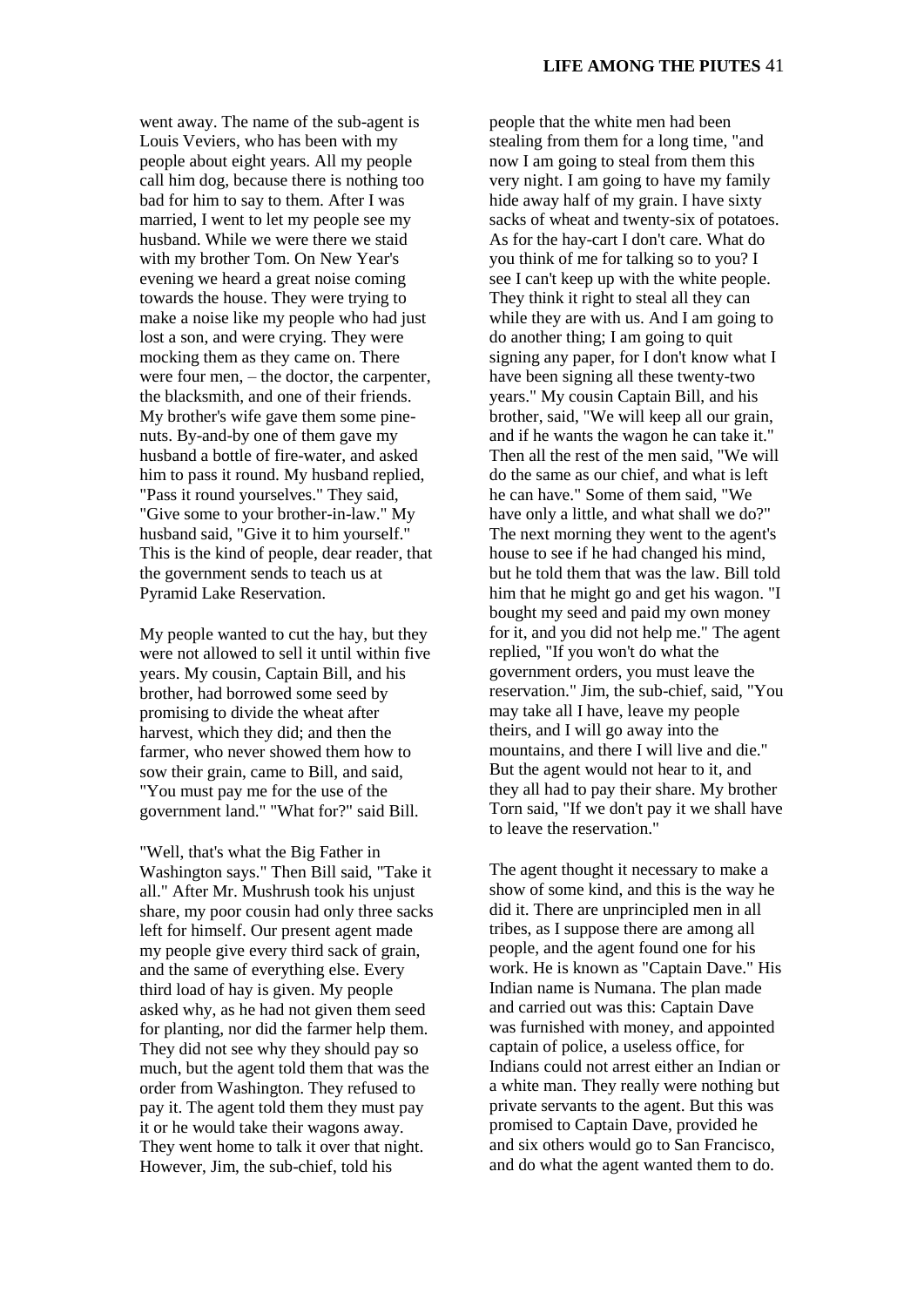They were furnished with a drawing of a bridge that had been built, and told to go to the newspaper offices in San Francisco, and say beautiful things of the agent and his men. Every reasonable person will see by reading this paper, which was published in a newspaper, that the most intelligent Indian could not have given such a description of a bridge without he had been furnished with a memorandum of it:–

### "CAPTAIN DAVE AND

THE RESERVATION. – Numana, better known as Captain Dave, one of the leading men of the Piute nation, called on us yesterday, and showed us several papers, among which was a letter of recommendation from Governor Kinkead, and an appointment from the Indian Commissioner as captain of the Indian police at Pyramid Reservation. Dave is a very intelligent Indian, and gave us the following facts connected with the Piutes and their doings: He and his body-guard of six Piutes have just returned from a trip to San Francisco, where they spent the holidays pleasantly. He had in his possession a very good cut of the bridge at the reservation and its dimensions, which are, length one hundred and sixty-five feet, width twenty feet, height fifteen feet above low-water mark. A flume crossing the river on the bridge which carries the water from their irrigating ditch on the east side of the river to the other measures as follows: length twelve hundred feet, width six feet, height above ground on trestle eight to fifteen feet. He showed us by a rough sketch the course of the river at the reservation, the position of the dam, and the route of the ditch, which is not finished as yet. The dam is so constructed as to allow a channel (whereby the fish can run up) about ten feet wide and three or four feet deep. From the head of the ditch to the bridge is about one and a quarter miles, from the bridge to the Reservation House, about two miles. The ditch, when completed, will measure four miles and will irrigate a large area of land. The Indians are not working now, but are

devoting their time to fishing. Agent McMasters is well-liked by the Indians, and he has a system of dealing with them which they fully understand and appreciate. Mrs. McMasters has charge of the school, and teaches some thirty Indian children, many of them being apt scholars, and all seeming to like to attend school.

"Mr. Mushrush, the farmer, is giving perfect satisfaction, showing the Indians how to work, and does n't simply order, but takes a hand himself, which Dave says pleases them.

"They intend to farm on a larger scale next year than at any time before. Mr. McMasters' method in dividing the produce is stated by Captain Dave to be in this way. The Indian raises five sacks of grain, he retains four, and gives the government one. If he has four loads of hay he gives one of them to the government. This is given by the Indians to help feed the government stock, which is kept at work hauling stone, lumber, wood, etc., etc. Dave is very desirous of having the Piutes in all parts of Nevada notified to come to the reservation, and help build it up. He claims that in one year's time they will have room and work for them, and they can come there and build a home. He is also very anxious that the whiskey traffic among them be stopped, and to that end asks that the officers in every town will see that a drunken Indian be punished as severely as possibly. This, he claims, is a terrible curse among them, and is gaining ground."

No newspaper in San Francisco would publish this statement, and they were obliged to have it done in Reno, Nevada, in a paper the civilized world knows nothing of. I will only speak now of the character of "Captain Dave." I said Mr. Batemann hired an Indian to frighten Mr. Balcom away. That Indian was this very "Captain Dave." I have known him many years, and have always been ashamed of him as a Piute. Twenty years ago I knew him to blow a young girl's brains out because she refused to marry him, and his behavior ever since has been in keeping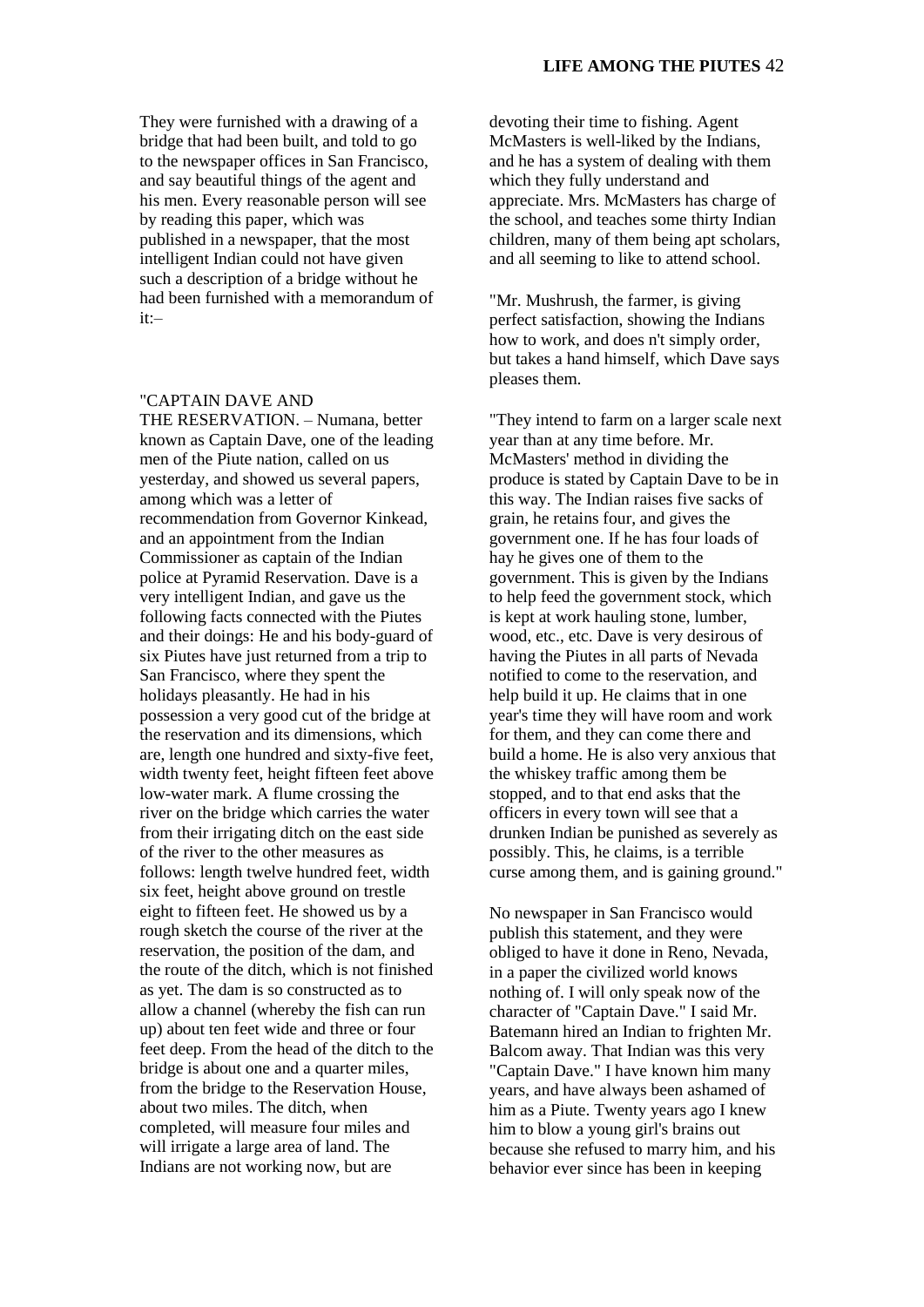with that. It is no secret among my people that he exposes his wife to bad white men for money. He is not a "leading man." No man can be a leading man among Indians, unless he is honorable and brave. Dave is neither. On the contrary, he has no character whatever, and could always be hired to do a wicked thing. He is my own cousin.

Mr. Mushrush, the farmer spoken of in the printed article, does all his farming *in the bar-room at Wadsworth*. We have a store at this agency kept by Mr. Eugene Griswold. He is the man who always gets the beef contracts. It may be in another man's name sometimes, but it is all the same. It has always been a mystery to me what this beef contract is for. If they mean it for a license to sell beef, why don't they say so? I defy them to find a man, woman, or child outside their ring who has ever received a pound of meat of any kind from them. I have a brother who lives on the agency, and he has never got an ounce of meat that he has not paid for. The contractors, Griswold, McMasters, etc., really keep a butcher's shop, but call it a beef contract. Those that have money can come up and buy. Those that have none stand back and cry, often with hunger.

All this refers to the Pyramid Lake Agency. The contractors call it the "Nevada Agency."

Brother and I started for Camp McDermitt, Nevada, at the time set, along with company M, First Cavalry. It took us twenty-eight days to reach Camp McDermitt. Nothing happened during our journey. We reached the camp late in the evening. Brother and I did not see anybody until the next day. After we had something to eat in the morning the commanding officer, Major Seward, sent for us to come to his office. We did so. He was a very nice man. He said to brother, "Are you tired?" Brother said, "Not much. I guess my sister is." He said to me, "You find it pretty hard travelling, don't you." I answered, "It is pretty hard, it is so very warm." He said to my brother Natchez, "Do you think you can find your father, or

don't you think you can get him and his people to come to this place? I would like to have him come, so he can be taken care of. He is too old to be out in this bad country. If Gen. Crook should find him and his people, he might make him some trouble. The white settlers are talking very badly through the whole country, and they have sent for Gen. Crook to come and kill all the Indians that are not on some reservation. I am afraid to have your father out there. Natchez, if you can bring him in, I will feed him and his people, and will give them clothes, such as the soldiers wear. I will be his friend and fight for him if he and his people are good." I said, "Colonel, my good papa has never done anything unkind to the white people yet, and the soldiers came to Muddy Lake and killed a great many of our people there without our doing any bad thing to them. They killed my little brother. This is what drove my poor papa away; we have not seen him for two years." Brother then said, "Yes, colonel, it is too bad the way the white people say all the time that Indians are bad, and that they have bad hearts, and that their hearts are very black. Colonel, if you will give me your heart and hand, I will go and try to get my father to come to you."

"Yes, Natchez, I will do everything I have told you. I will send one company of cavalry with you. Your sister can stay here, and talk for those that are already here. She shall be my interpreter, and I will pay her sixty-five dollars per month, and I will pay you five dollars a day while you are away."

Brother said, "Colonel, I don't want to have any soldiers go with me. I will go all alone, because my people will think I have brought soldiers to fight them. For fear they will think so, I will go alone. I will find my father sooner by going alone; for I will make the son's signal-fire as I go along, and my father will know it is I who is coming to see him (the signal-fires are like so many telegraphs of many kinds and orders), and he will come to meet me. And colonel, you will take good care of my sister. See that no soldiers talk to her, and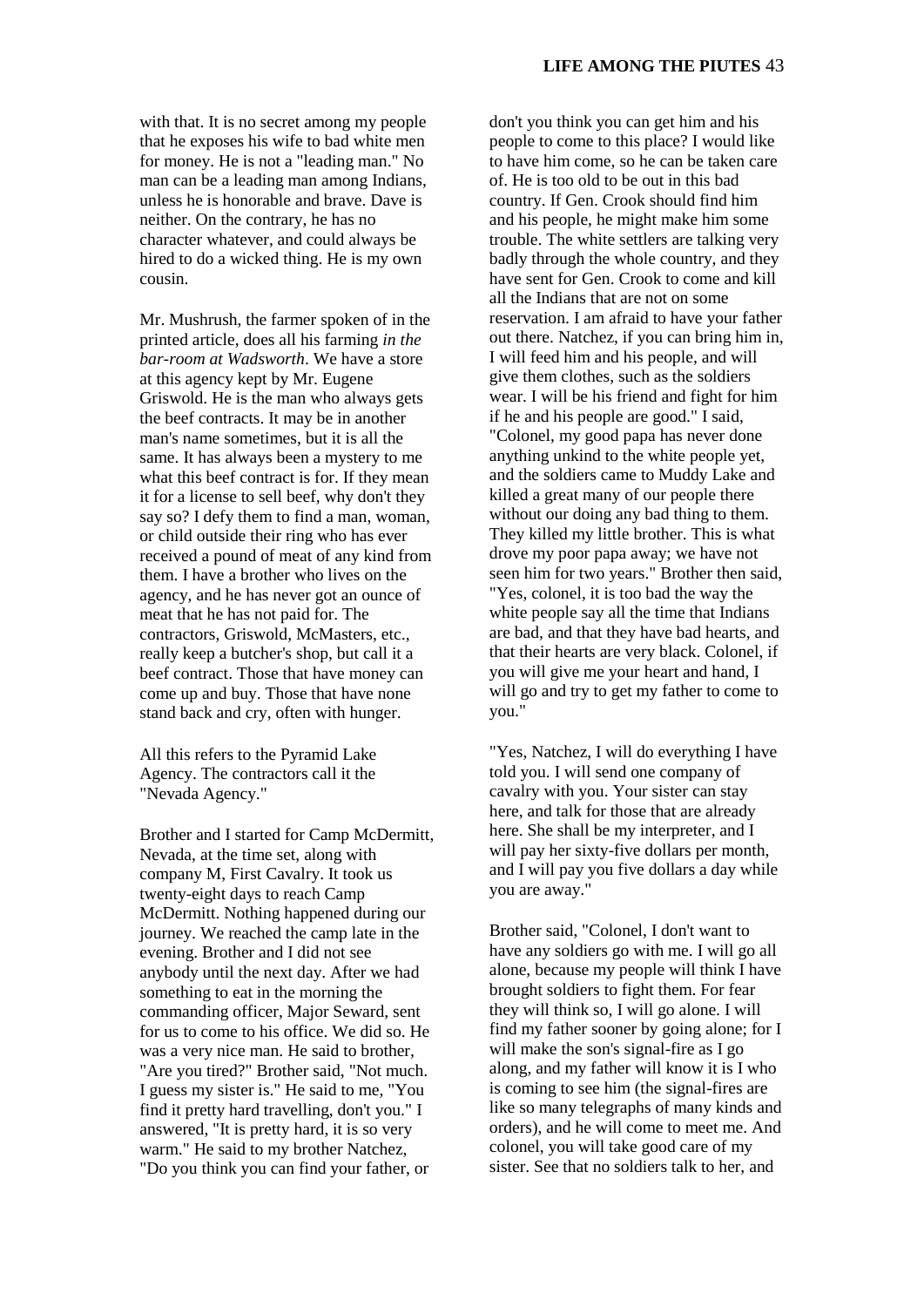colonel, I want you to give me a paper to tell the white people I meet who I am, so they will not kill me. You know, colonel, the white men like to kill us Indians."

The colonel said, "All right, Natchez, I will give you a paper."

So the talk ended. My brother was to go in the morning. The colonel said, "We will go now and see the prisoners. I have twenty-five Queen's River Piutes here already." As we walked along he said, –

"They are very good Indians. They are always ready to do whatever I tell them to do that is in the line of work. You will see that I have given them such clothes as I give my soldiers, but the women and children I can't do much for, because the government does not give me anything for them. But we will see what can be done for them after your father comes in, and when your sister gets rested, she may be able to do something for them." We got to the camp at last. They all ran out of their tents to see us. The men ran to brother, saying, "My brother, oh, my brother!" They threw their arms round him, calling him many endearing words. Then they would throw their robes down on the ground for him to sit upon. They had not said a word to me until my brother told them I was his sister. Then they held out their hands to me, saying, "Our sister, we are glad to see you too. Oh, how kind of you to come and see us so far away." Then the women came to me crying, and said the same, "Our sister, we are glad to see you. Oh, how kind of you to come and see us so far away." It is the way we savages do when we meet each other; we cry with joy and gladness. We told the officer to go, – we would come back soon. We would be ready at seven o'clock. Our people said many beautiful things about their black-clothes fathers. They should have said blue-clothes. They said, "We are getting plenty to eat, and we men get nice clothes to wear, and we do very little work for the clothes. All the work we do is only child's play. We would do more if they would only ask us to. We are as happy as we can be." Brother said, "I am so glad,

my people, to hear you say so, because I was going to leave my poor sister here all alone with the soldiers. I was afraid they might abuse her." Then some of the women said to me, "Oh, dear, you can stay with us; we will make you a nice place." I said, "Oh, brother, why can't I stay here with our own people? I will be so happy here with the girls."

"Oh, yes! Stay here with us, we will have such a good time."

Brother told them he was going to see his father, and try to get him to come and live there with them.

They all said, "How nice that will be!"

Some of the old men said, "Oh, if he could only forget the wrong that the white men did to him. But of course he cannot forget it. Oh, it is hard how the white people are treating us. We cannot help it, we have to stand it like a little mouse under a cat's paws. They like to see us suffer, and they laugh at us when we weep; but our soldierfathers are good; we will go with you to get your father. We can tell him how kind the soldiers are to us." While the talk was going on, a soldier came and said that the commanding officer wanted us. Brother told the commanding officer he wanted five men to go with him in the morning. I was afraid. I said to brother, "Can't I stay here while you go and see what he wants with us?" He went up. It was lunch time. After lunch brother told the commanding officer that he had heard something good about him and his men. He answered, "I am glad of it." Brother told him he would take five men with him to speak for him. "I think I shall have no trouble," he said, "in getting my father to come." The officer said, "All right, Natchez; you want six horses, then." So next morning very early they started out and left me alone. I felt so badly, and I cried so much, that my eyes were all swelled up. I could not eat anything. After my brother had gone, I went to the commanding officer, and said, "Colonel, I am here all alone with so many men, I am afraid. I want your protection. I want you to protect me against your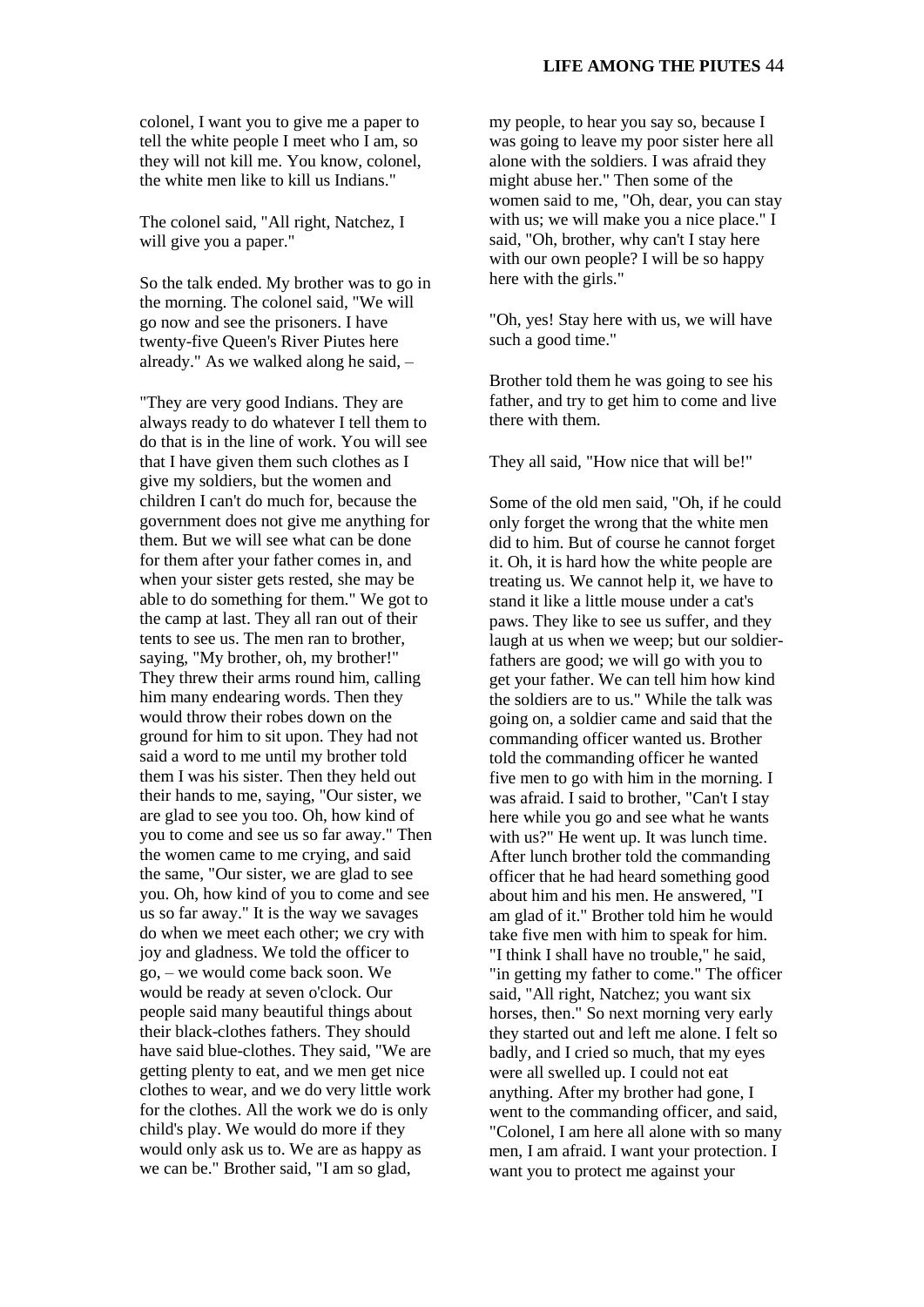soldiers, and I want you to protect my people also; that is, I want you to give your orders to your soldiers not to go to my people's camp at any time, and also issue the same order to the citizens." Accordingly the order was issued, and posted here and there, and the result was that we lived in peace. Soon after this my brother found and persuaded my father and four hundred and ninety of my people to come into Camp McDermitt. On their arrival they were kindly received by the commanding officer. Clothing such as the soldiers wear was given to them, and rations were also issued, – good bread, coffee, sugar, salt, pepper, pork, beef, and beans. So we lived quietly for two years. One night a man named Joe Lindsey crawled into our camp. It was reported by one of my men to the commanding officer, who had him arrested and confined that night, and the next day he was released with the understanding that he would leave the reservation. Nothing of importance occurred for three weeks, when a soldier who had been fishing, and having drank more than was good for him, staggered through our camp, and although he troubled no one he was corrected and tied up by the thumbs all day, and then placed in the guard-house all night. I tell this to show what is done to any one who violates the orders given by officers of the army. The following winter the man Lindsey came back with the express purpose of killing the Indian who reported him. He met him in the post-traders' store. There were several white men in the store at the time. The Indian could not understand English, so did not know that they were planning to kill him. After some talk, Lindsey said, "I'll bet the whiskey for the crowd that I can shoot his eye out." Some one took the bet, and without any more delay, he turned round and shot him just below the eye. He then coolly pulled out his knife and scalped him and put the scalp in his pocket, got on the stage and went to Winnemucca, eighty-five miles; then went from saloon to saloon calling for drinks, and offering to pay for them with a scalp of a good Indian – a dead one. His partner put the body of the unfortunate Indian in the trader's buggy, and tried to hide it; but the beautiful white snow was too pure to

hide the cowardly deed. His blood could be seen for miles and miles, and so we tracked them and brought the body back; and such a time as I had to keep my people quiet! Early the next morning the warriors assembled, determined to begin a war to the death. I talked and reasoned for hours, and at last persuaded them to go to their camps. Every effort was made by the commanding officer, Major Seward, to bring those "hard-working, honest, and kind-hearted settlers" to trial, but in vain. All that could be done was done. Their den was broken up, and shortly after this very gang had the audacity to put in a bill of damages against the government, because the commanding officer had their cabin torn down and moved away.

### **CHAPTER VI.**

#### **THE MALHEUR AGENCY.**

IN 1875 I was in Camp Harney, Oregon, to see my father. It was in May. I had not been there but a little while when my brother Lee came from the Malheur Agency, bringing me a letter from the agent, Mr. Parrish, inviting me to come to Malheur Agency, and act as his interpreter to my people. After I read the letter, I told my father I should not like to go there; but my brother Lee would not hear to my refusing. Then I asked my father if he would go with me. He said, "Yes, dear child, I will go with you." So we got ready very early one morning, for we wished to make it in one day. It was fifty miles east of Camp Harney. We travelled all day, and got to the Malheur Agency late. Mr. Parrish was very glad to see us. He gave me a very nice little room to live in, and said he would pay me forty dollars per month to talk for him. I took that offer, for I had no other way of making a living for myself. The army had no more prisoners, and therefore they could not give me a place to interpret for them, so I went to work. My people, who had been under the other agent's care, did not know how to work. This reservation in Oregon was set apart for my people in 1867. I am quite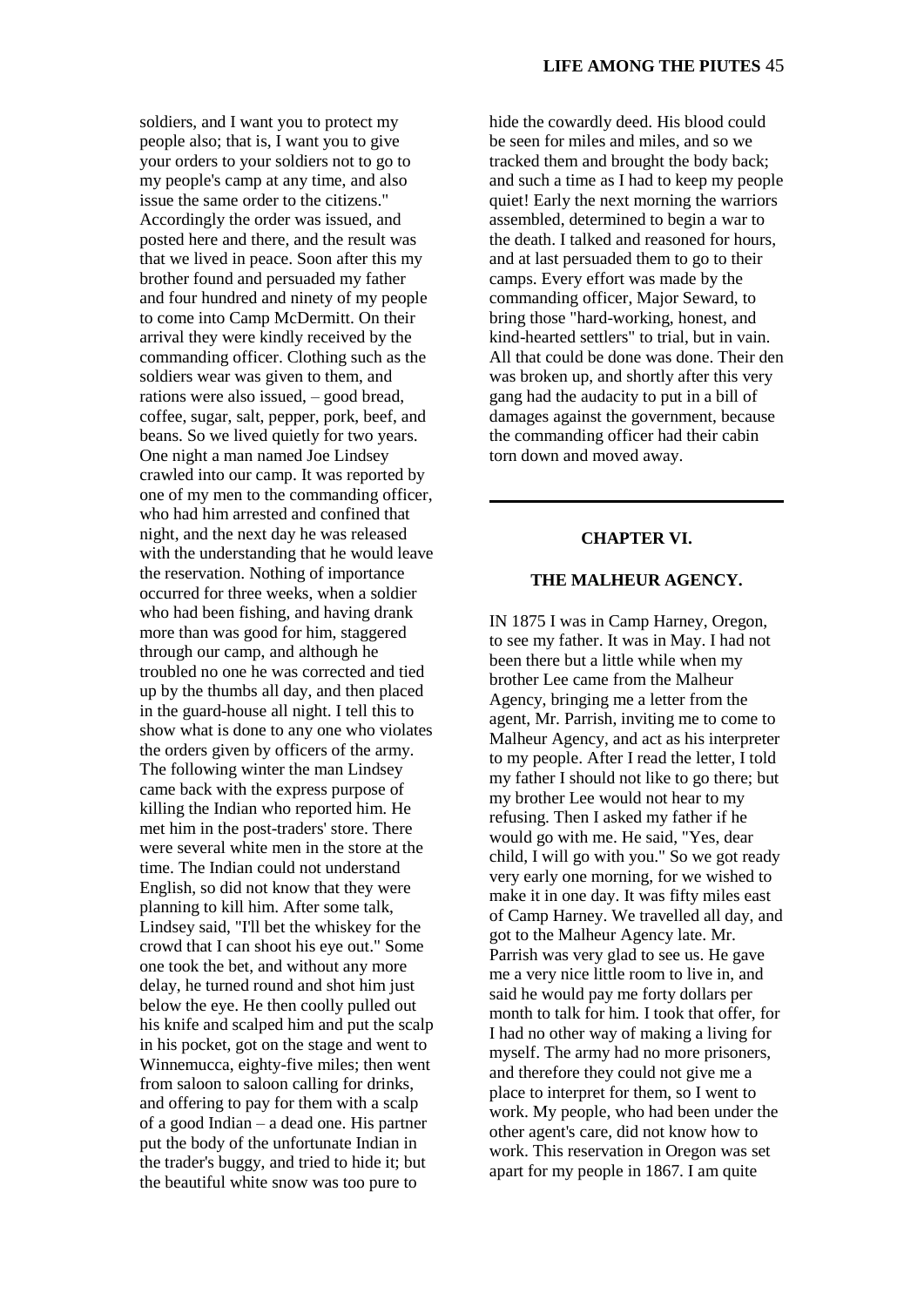sure there had been one agent before Mr. Parrish, and that he went to stealing too badly. His interpreter, my cousin, whose name is Jarry, reported his doings to the officers at Fort Harney, in Oregon. So Col. Otis sent some of his soldiers under a lieutenant, with directions to go there and stay and watch him. They had not been there but a month or two when the lieutenant went to the agent, and said, "I want to buy some clothes for my men." So the agent sold him and his men some flannel shirts at the rate of three dollars apiece! This was reported to the Commissioner of Indian Affairs. So you see the soldiers are our friends at all times. After the agent was discharged, Mr. Parrish came to take care of my people, and then my poor cousin Jarry was taken sick with sore eyes, and my brother Natchez sent him to San Francisco, to be under a doctor's care. So Mr. Sam Parrish had no interpreter at the time he sent for me. Then he and I called my people to his office, and he began to talk to them about work. First he said, –

"Now you are my children. I have come here to do you good. I have not come here to do nothing; I have no time to throw away. I have come to show you how to work, and work we must. I am not like the man who has just left you. I can't kneel down and pray for sugar and flour and potatoes to rain down, as he did. I am a bad man; but I will try and do my duty, and teach you all how to work, so you can do for yourselves by-and-by. We must work while the government is helping us, and learn to help ourselves. The first thing I want you to do is to make a dam and then dig a ditch. That is to irrigate the land. Some of you can dig the ditch, some can build the dam, some can go to the woods and cut rails to build fences. I want you all to work while the government is helping us, for the government is not always going to help us. Do all you can until you get helped, and all you raise is your own to do with as you like. The reservation is all yours. The government has given it all to you and your children. I will do more. I will build a school-house, and my brother's wife will teach your children how to read like the white children. I want three young

men to learn to be blacksmiths, and three to learn to be carpenters. I want to teach you all to do like white people. You see the poor white man has no one to help him. He gets some land and he works it as best he can. Now you see the government is good to you. It gives you land for nothing, and will give you more – that is, it will give you clothes, and a store, and I want you, chiefs of the Piutes, to ask all your people to come here to make homes for themselves. Send out your men everywhere, and have them come to this place. This is the best place for you all, and as soon as we get started, I will write to your father in Washington, to send us a mill to grind our grain. We will raise a little something this summer. We can plant some potatoes and turnips and watermelons. We will not plant wheat, because we have no mill; but we can raise barley and oats."

My father said to his people, "What do you all think of what this man, our new father, says?"

The sub-chief, Egan, said: "For my part I think it is very good, if he will only carry it out. There has been so much said that has never been fulfilled by our other agent. But we have no other way only to do what we are told to do. Oytes, you have your men."

"I have my men, and our father Winnemucca has his," said Oytes. "I am not going to work. I and my men have our own work to do, – that is, to hunt for our children. You all know we don't get enough to eat."

Of course I told Mr. Parrish everything each of the subchiefs said, and so did my father.

Mr. Parrish said, "All right, Oytes, – you can do just as you like." My father got up and said:

"My son Natchez says if we do not do as we are told by the white people, we will not get along at all. My children are talking for you all, and they tell us just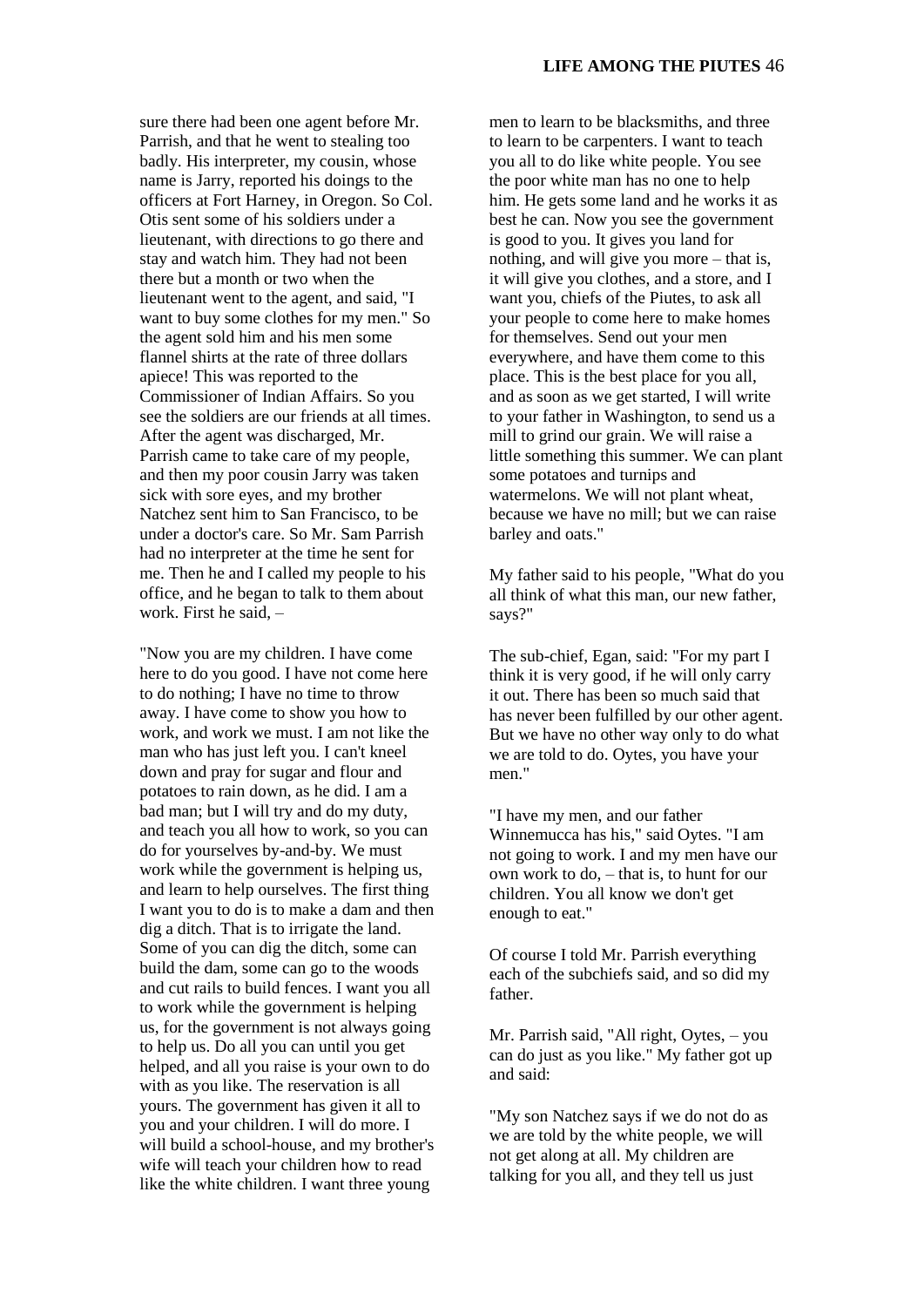what our white fathers say. We will all work at whatever our white father says we must work at."

Egan said, "Yes, we will work. I and my men will go into the timber and cut rails."

My father said, "I will take the rest of the men to go to work upon the ditch."

One of the men belonging to Oytes, said, "We will work; let this man go." He meant Oytes, who was always getting us into trouble. So my people went to work with good heart, both old men and young women and children. We were as happy as could be. They worked five days, when Mr. Parrish told me to go and call them in. I did as he told me, and they all came in. He told me to tell them how glad he was to see them so willing to do as he had told them. He said, "I don't like to see the old men and the women work, and they must not do it. The men are too old, and the women must not work in the field like the men. They can work in another way. They can cook for their husbands, and have their meals ready at noon and at supper and early in the morning." But the old men would not mind; they worked on with the rest of the men. My people got flour, and beef, and sometimes beans. As for myself, I had to pay for my board, as I was making a great deal of money; that is, I was making forty dollars a month. At that time I only paid fifteen dollars a month. The ditch was getting finished. It was two and a half miles long and ten feet wide, and they were getting it through nicely. They were only six weeks at it. This is quite a contrast to our Pyramid Lake Reservation. They only got three miles of ditch on that reservation, which is twenty-three years old. They have been building a dam and a ditch all this time. There have been twelve different agents there during that time, who taught them nothing. When my people had finished the work Mr. Parrish gave them to do at the Malheur, he sent for Egan to come in with his men. They came two days after. The next day Mr. Parrish sent for all the rest to come. They did so, and after they had sat down and smoked, he said to me, –

"Sarah, you may tell your people that I am glad to see them so willing to work; your other agent told me that you would not work, that you were lazy." My father broke out laughing; they all laughed and said: "What can they expect from women who have never been taught to work?" Our father, Parrish, went on talking, and said: "All my people say that you won't work; but I will show them that you can work as well as anybody, and if you go on as we have started, maybe the Big Father at Washington will now give us a mill to grind our corn. Do all you can, and I know government will help you. I will do all I can while I am with you. I am going to have a school-house put up right away, so that your children can go to school, and, after you have cut your hay, you can go out hunting a little while and get some buckskins; I know you would like that."

My father said to his people, "Now, don't you think this is the best father we ever had in all our lives?" One and all of them said: "Yes, and we are all ready to do what he wants us to." So they all went to him and shook his hands, and his brother's hands, too, Charley Parrish, and he has a lovely wife. Mrs. Parrish is dearly beloved by my people and myself. She is a beautiful lady as well as a good one. Oh, if they had staid with us for five or six years, my poor people would not have suffered so much, and those who have been frozen to death would be living to-day.

Now we wanted a road, because our flour must be hauled here for the winter. My people went to work with good heart; in this way we lived for five months. We were happy and contented. In the month of September we had some visitors. They were Columbia River Indians, and they came to trade with my people every summer. They said, "We come to trade with you for your furs and your buckskins. We will give you horses for them."

My people said they would ask their father before they would trade with them. The Columbia River Indians were angry at this, and went off. These Indians knew the value of the furs. They did not want our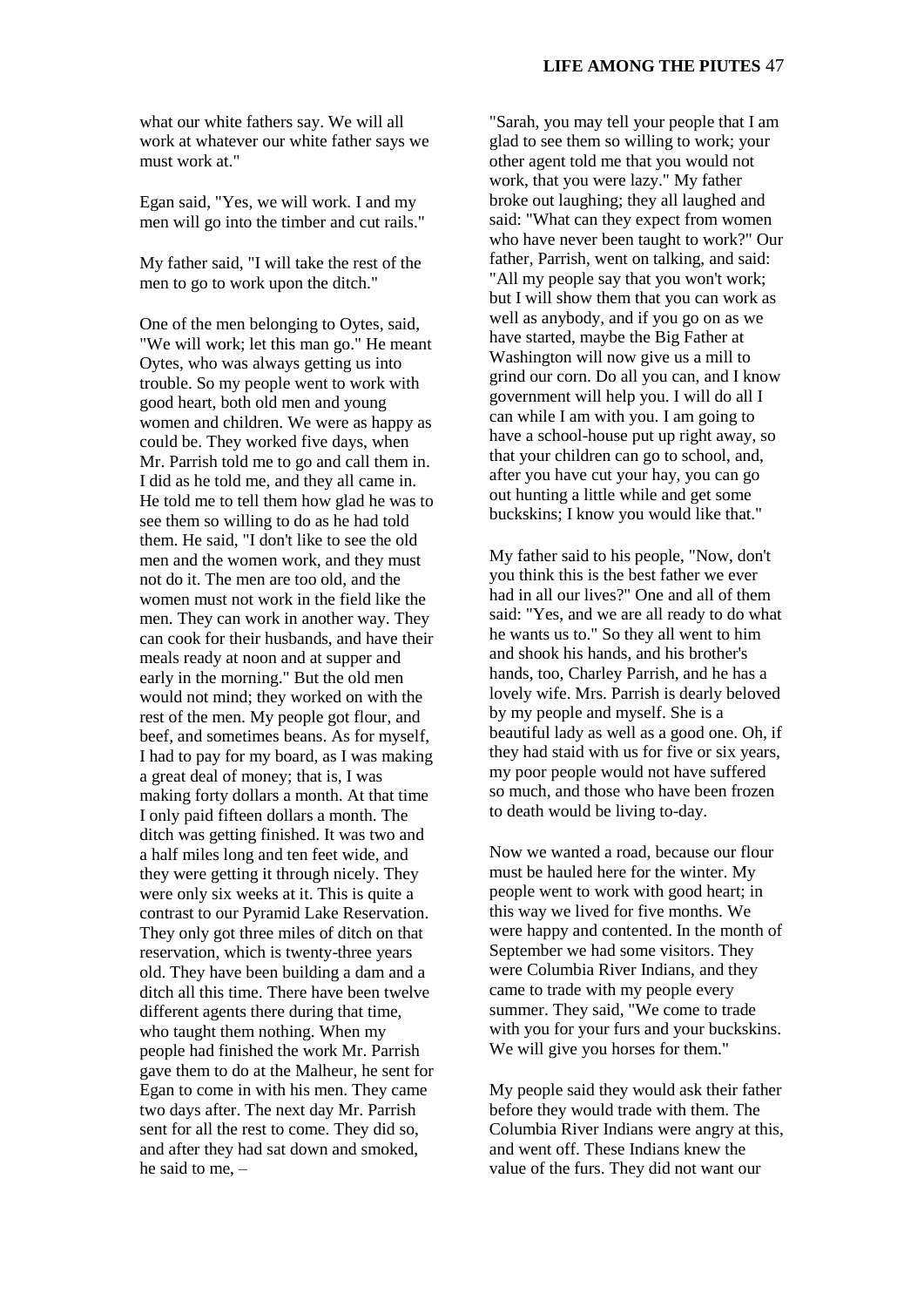white father to know about their trading with us. The Indian who said he would not work (Oytes) went off with them, and they stopped about thirty miles away. Then the Columbia River Indians gave Oytes three horses, telling him to come back, and get some of his men to come and trade with them; they would wait there for them. So Oytes came back, and told our people to go with him to the Columbia River Indians and trade. He said: "Take everything; your furs, and blankets, and buckskins, too."

My father and Sub-chief Egan came to me and said: "We have come to tell our father, Parrish, what Oytes is doing. He wants us to go to those bad Indians and trade with them." Egan said, "Yes, they are our enemies, and we must not have them coming here, for they will bring us trouble. We are afraid of Oytes; he is a very bad man." I told Mr. Parrish everything that father and Egan had said about Oytes. Our good white father said the same thing as my father did. He said the Columbia River Indians were always making trouble, and it was best that they should never come to the reservation at all. Father and Egan said, "Our good father, we are afraid of Oytes, because he says he can make us all die here. Last winter we had some kind of sickness, and a great many of our children died. He said it was he who was making us sick, and he told us to pay him, or else we would all die. Every one of us paid him, but a great many died anyhow."

"Well, I will talk to Oytes; you must not be afraid of him; I will see to him," Mr. Parrish said.

He told Egan to tell Oytes to come over, but while my father and Egan were talking with our agent, Oytes took thirty men off with him to the Columbia River Indians.

Everything went along very nicely, and Oytes came back with his men about twenty-one days afterwards. Our agent sent for them all to come to him. After my people gathered together, he got up and said:–

"Now, my children, I am glad that you have been so obedient. You have all done well but one, and I am sorry for him, but I think he will be good also. I know he will be ashamed of himself by-and-by."

"I want the men who cut the hay to come and stand on one side." They did so, six in number. "Now these that cut grain." There were ten of them. "Now there are two stacks of hay. How many stacked the small stack?" "Two." "And the big stack?" "Four." "All right. The small stack will be mine. I have two horses, and I will pay you for that stack. The big one is yours. There are six horses and two mules that work for you, and if it is a hard winter you can feed your ponies, too. And I will also pay for part of the grain. I want you all to understand me. The two horses are mine, and the six horses and two mules are yours. The government has given them to you. That is why I will pay you for what you cut, and the money I give for the grain I will give to your two chiefs; that is, to your father Winnemucca, and to Egan." He stopped and asked, "Is that all right?" My people, one and all, said, "Yes, all right." He then asked the two men how many days they took to cut and stack the hay. The men said eight days. "Very well, I will pay you one dollar a day. Now I want to tell you something more. If you work for me or any of my men, we are to pay you for it. If you cut or pile wood, we will pay you for it. If I send you to Canyon City for myself or my men, you shall be paid for it."

He asked them if they liked his law. They all got up and said, "Truckee, Truckee." That means very well, very well. Then he paid eight dollars apiece to the two men for the hay, and gave my father twenty dollars and the same to Egan. He then said, "How many of you want to go out hunting?" They said, "We would all like to go."

"Well, you can go, and don't stay too long, because your potatoes will be ready to be dug." So he gave each man a can of powder and some lead and caps, and also to each one a sack of flour. Oh, how happy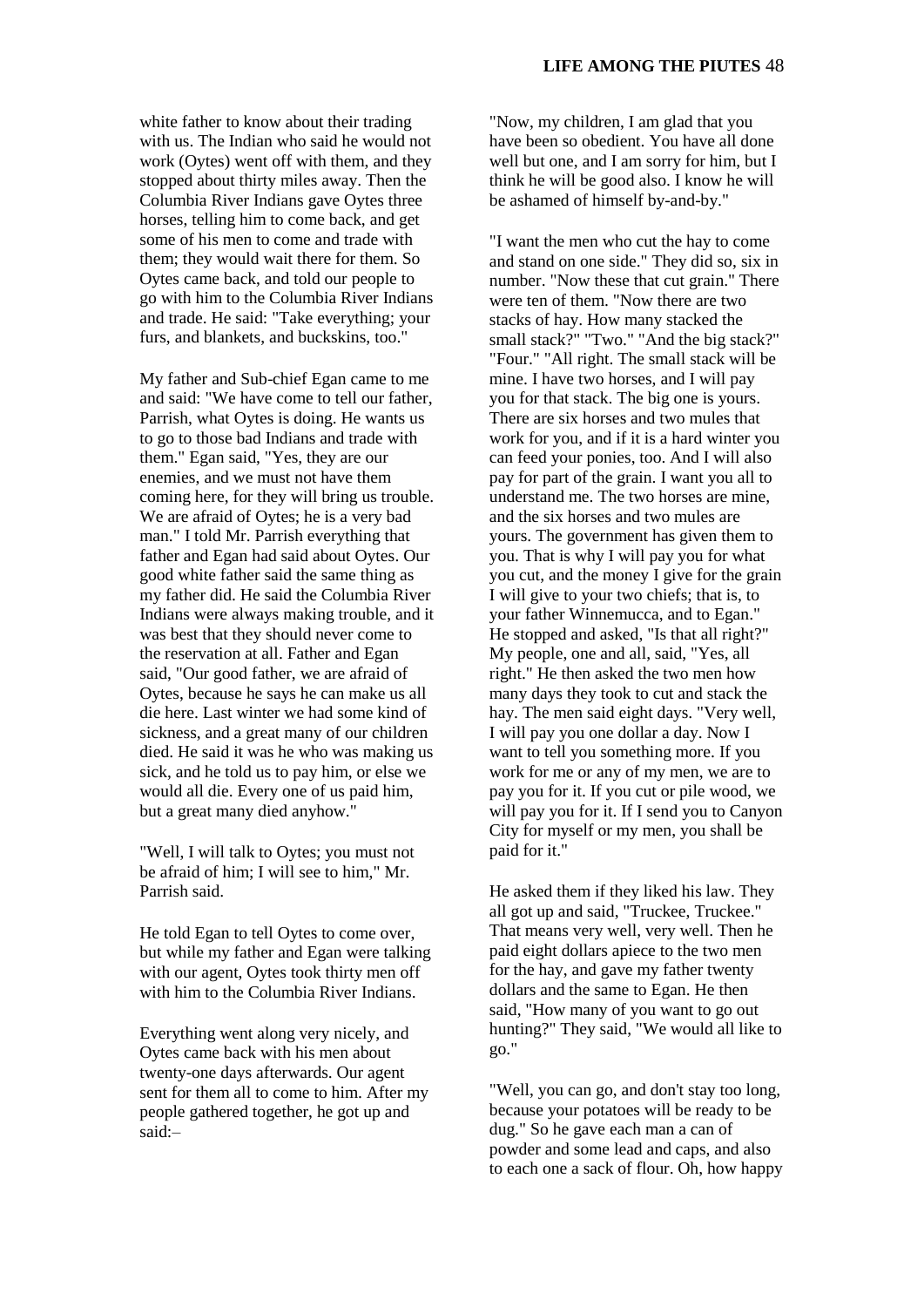my people were! That night we all got together and had a dance. We were not so happy before for a long time. All the young people went on the hunt, and the old staid and drew their rations right along. The carpenter went on with the school-house till he had to stop on account of having no lumber to go on with. At last my people came in with their ponies laden with dried venison. My father did not come in. He sent word by Egan to me that he would go to Pyramid Lake Reservation to see the rest of our people there. So I was left all alone. I felt very badly because he went away. I was afraid of Oytes, I don't know why. Oytes did not get any powder to go hunting with. Some of his men gave him some after they all got in. Mr. Parrish told me to tell all my people to come next day to get their rations. While I was there, talking to Egan, Oytes came and said, "I want you to talk to your father, as you call him. Tell him I and my men are going to live with our brothers; that is, the Columbia River Indians. I cannot call that white man my father. My father was black, like myself, and you are all white but me, and, therefore, tell him I quit my country."

I said to Egan, "I will go." Egan said, "I will go with you." When we had got over the river we looked back and saw Oytes coming. I said to Egan, "I am so afraid of that man." "Oh," he said, "he is nobody. Don't you mind him. If he can make you afraid of him that is all he wants, but if you are not afraid of him he will be one of the best men you ever saw. We will tell our agent what he said to us." Oytes came riding fast, and overtook us. "You are our good teacher; don't you think our agent has treated me badly, and do you blame me for wanting to go away?" I said, "Oytes, I have lived a long time with the white people, and I know what they do. They are people who are very kind to any one who is ready to do whatever they wish. You see the agent is kind to all but you. Why, can you tell me?" I said to him. He said, "I don't know." "You want me to tell you?" He would not say, and I would not tell him until he said he knew why. We got off our horses and went in to talk with our agent. I told him everything that Oytes had said. Our good white father said to Oytes, "I am

heartily sorry that you have such a bad heart. Let me tell you, Oytes, if you want to get your young men into trouble, you can. I have not come here to make you do what you don't want to do. I came to tell you all that government is willing to do for you, and if you will not do it I cannot help you. I have men here to teach you all how to work, and now you wart to take your men away with those bad Columbia River Indians. They are just like you. They don't want to work like other people. Now the sooner you go the better. I don't want to say anything more to you. Go, now."

After he was gone, Mr. Parrish said to Egan, "You will all get your rations, and day after to-morrow is Sunday. On Monday I want you all to come here. We will dig our potatoes, and some of you must make a place to put them in." On Monday came men, women, and children, and they went to work to dig potatoes, and everything was put away for winter. They were told to come and get their potatoes whenever they wanted to, and soon my people were called again. This time women and children were to come too. What a beautiful time we had all day long issuing clothing to all, – ten yards of calico to every woman, ten yards of flannel for underwear, and unbleached muslin also to every woman. Pantaloon goods were given to the boys, handkerchiefs, shoes, stockings, shawls, and blankets. Men got shirts, pants, hats, looking-glasses and shoes; some red shirts, some got red blankets, some white. They got whatever color they liked. It was the prettiest issue I had ever seen in my life, or have seen since. Everybody got something but two, – one man and one woman. He would look at me and smile, but he did not say anything till it was all over. Mr. Parrish did not say anything to him. Everybody was gone but Oytes and myself. He came to me and said, "You and I are two black ones. We have not white fathers' lips." I said, "No, we are two bad ones. Bad ones don't need any pity from any one." He laughed and went away. That same night my cousin came over and said, "Oytes is coming over to kill our agent. We have said everything to him; we have given him our blankets, but that won't do. What will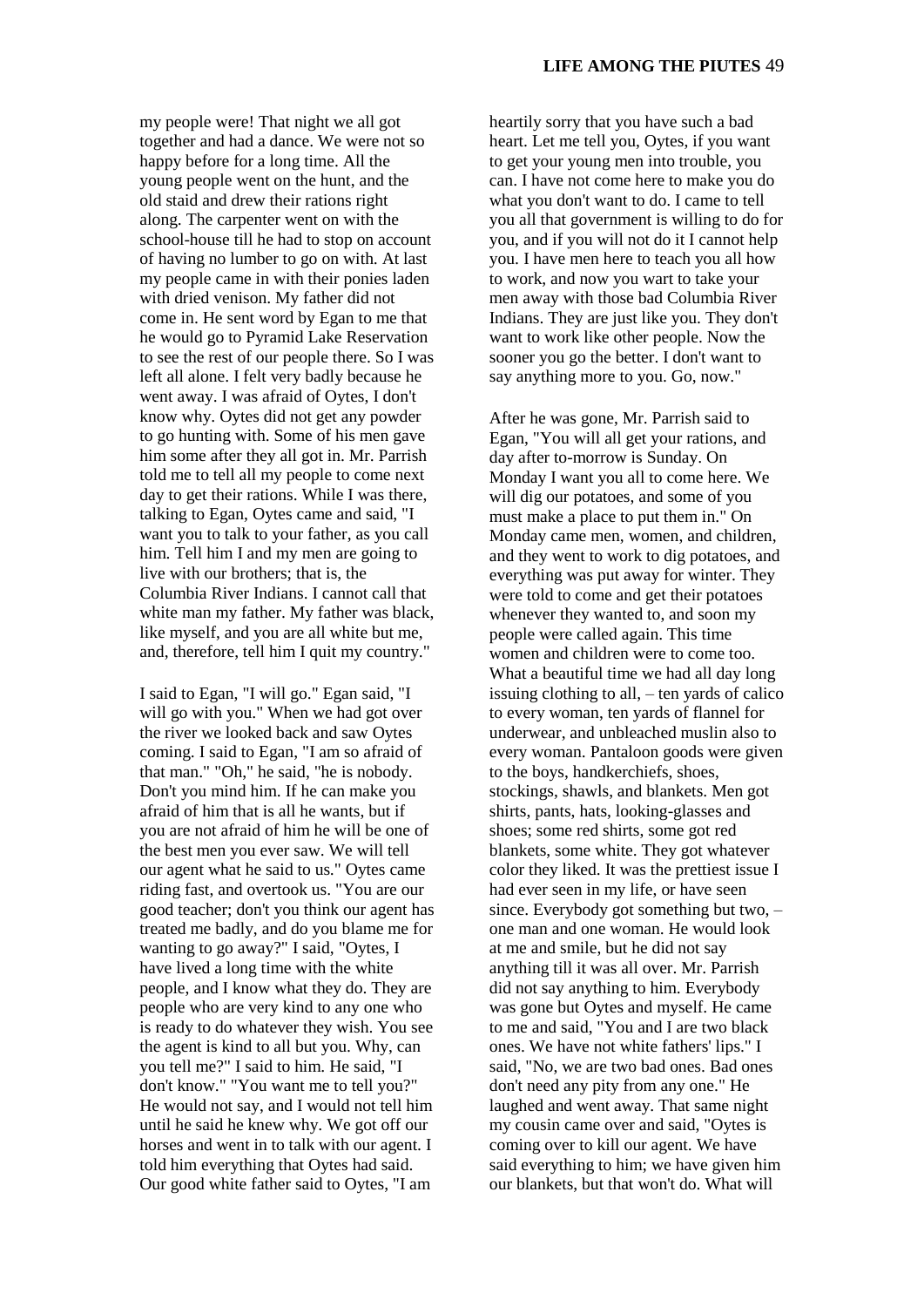we do?" I said, "We will tell Mr. Parrish." So I ran and told him, and he told his brother and all his men, six altogether, and three women, the doctor's wife, C. W. Parrish's wife, and her servant girl, and three children, twelve white persons, among seven hundred Indians to come. Our good agent sent for Oytes to come over the next morning. Egan brought him, and Mr. Parrish said to him, "Oytes, I have three hundred dollars. If you will let me shoot at you, if my bolt won't go through your body the money is yours. You say bolts cannot kill you." Our agent shook him, and Oytes cried out, "Oh, my good father, don't kill me. Oh, I am so bad. Oh, I will do everything you say. I never will say no to anything you will say. I will do just as my men are doing. I will not go away if you will forgive me." Our agent said, "All right, Oytes; don't let me hear any more of your talk, do you hear? You shall not fool with me, and don't say any more to your own people." "No, good father, I will not say anything more." So they shook hands, and were good friends afterwards. Our good agent gave him a red blanket, and red shirts and hat, and pants and shoes. He gave him everything he could think of, and told him to give back all the things belonging to his people. So we got along happily afterwards, and Oytes was the first one to be ready with his men when our agent wanted work done. We were all good friends, and our agent liked my people, and my people loved him. All his men were good men. My people did some work during the winter. There were three miles of a ditch to make, and they all worked on it. There was only half a mile to be finished, when a very long letter came one day, and Mr. Parrish called all the men to come in the evening. He told us that we had two hundred and ninety-two enemies in Canyon City. He said the name of the captain of these men was Judge Curry. This man wanted the west end of our reservation, and our Big Father in Washington wanted to know what we thought about it. "These white men," he said, "have talked to your Father in Washington, saying that you are lazy, and will not work." Leggins and Egan said, "Our Father, you are here to talk for us.

Tell our Big Father that we don't want to give up any of our reservation. We want it all. The Pyramid Lake Reservation is too small for us all, and the white people have already taken all the best part of it. We cannot all live there, and in case they take it all we can have this to live on. There are a great many of our people, and we do not want to give up any of our land. Another thing, we do not want to have white people near us. We do not want to go where they are, and we don't want them to come near us. We know what they are, and what they would do to our women and our daughters." Our white father told us he would write and tell all we said to our Big Father in Washington, so we lived along happy all winter. At last our school-house was done, and my people were told that it was ready, and for the little children to come to school. It was the first day of May, 1876, Mrs. Parrish was to be teacher, and I was to help her, and get the same pay for teaching the children English. I had given up my position as interpreter to my cousin Jarry, because he was almost blind. I asked Mr. Parrish to give it to him, because he had a wife and daughter, and no way of making a living for them. So Mr. Parrish sent for him to come and take my place.

On the first of May Mrs. Parrish and I opened the school. She had her organ at the school-house, and played and sang songs, which my people liked very much. The school-house was full, and the windows were thrown open, so that the women could hear too. All the white people were there to sing for them. I was told to tell the children to sing. All of them started to sing as well as they could. Oh, how happy we were! We had three hundred and five boys, twenty-three young men, sixty-nine girls, and nineteen young women. They learned very fast, and were glad to come to school. Oh, I cannot tell or express how happy we were! Mrs. Parrish, the dear, lovely lady, was very kind to the children. We all called her our white lily mother.

We had not been teaching but about three weeks when very bad news came. Our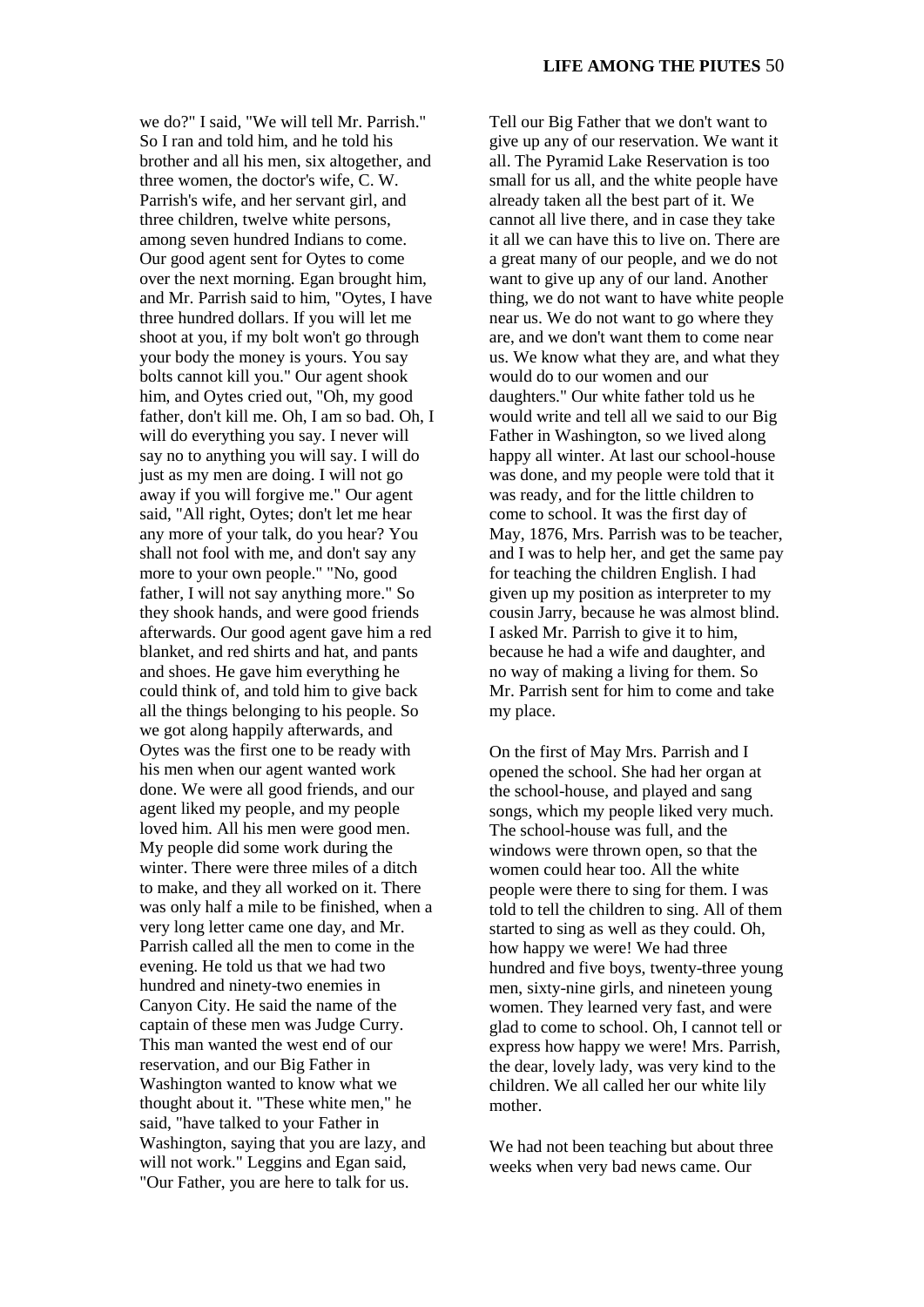white father, Parrish, told me to tell all the people to come to the school-house. They all came with sad faces, because I had already told them that our white father was going away to leave us. Then he told us that he had received a letter from our Big Father in Washington, saying another man was to come in his place, – a better man than he. "I am sorry to leave you," he said, "because I know I can make a good home for you. The man who is coming here to take care of you all is a good man. He can teach you better things than I, and maybe he will do more than I can. You must do just as he wants you to do. Go right along just as you have done while I was with you. You all know who he is. He used to live in Canyon City, and have a store there." My people began to say to one another, "We know him, then." The mailcarrier said, "I know him, for I know he had a store there." Egan, the sub-chief, said, –

"Our Father says he is going away. Now I have been thinking that some of you may have said something against our father. You might have done it without thinking that something would come of it. You all know that white men make a mountain of little things, and some of them may have heard something and told it on him." They all said, "We have had nothing to say against our father. Why should we do so when he has been so good to us?" Oytes got up and said, "We will not let our father go; we will fight for him. Why should we let him go? We have not sent for another father to come here. He has been doing everything for us, and we have made no complaints against him. We will all stand by him. He has taught us how to work, and that's what we want, and the white lily is teaching our children how to talk with the paper, which I like very much. I want some of the young men to go and tell our father Winnemucca to come here as soon as he can. I know he will think as I do. I say once more, we will not let him go."

I told our agent everything that was said by my people. Then he told me to say to them that it was not because he had done anything that was not right, that he must

go away. It was because they said he was not a Christian, and all the reservations were to be under the Christian men's care. "Before I go," he said, "I am going to plant for you, and help you all I can. I will give Egan and Oytes land for peas; Oytes, just on the other side of the river for him and his men, and Egan at the Warm Spring, which is just half a mile away on the east, and to Jarry Lang, and Sarah Winnemucca, and others, on this side of the river. Come right along, just as before, and we will plant whatever you want for the winter. Your new father will not be here until the first of July." He asked each one of us what we wanted planted. Egan said, "I want potatoes and a little wheat." Oytes said the same. My cousins asked me what I wanted. I said, "We have horses enough to need oats and barley." Mr. Parrish said, "Just as you like." I said, "I will have wheat, and you oats, and we will have all kinds of vegetables." Then our white father said to Egan, "There are eight ploughs. Some of your men can help to plough, and we will get everything in." He also told Egan that he could not keep Jarry any longer as interpreter. My cousin was married to Egan's niece, and Mr. Parrish gave me back my place as interpreter. All my people went to work just as before. In a very short time everything was put in.

During that time, Gen. O. O. Howard and his daughter and Captain Sleighton came to visit us. We were all very glad to see him. He came to see if my people would allow him to build a military post at a place called Otis Valley, ten miles from the agency. He wanted to move Camp Harney to that place. The sub-chief, Egan, said to him, "I like all the soldiers very much. We must see first what our brother Winnemucca says. We have sent for him, and we look for him every day. When he comes he can tell you whether you can build there or not." General Howard said, "All right, you can tell Mr. Parrish, and he will write to me. I am very glad you are getting along so nicely here. I like to see all the Indians get along in this way. Go on just as you are doing; you will soon be like the white people."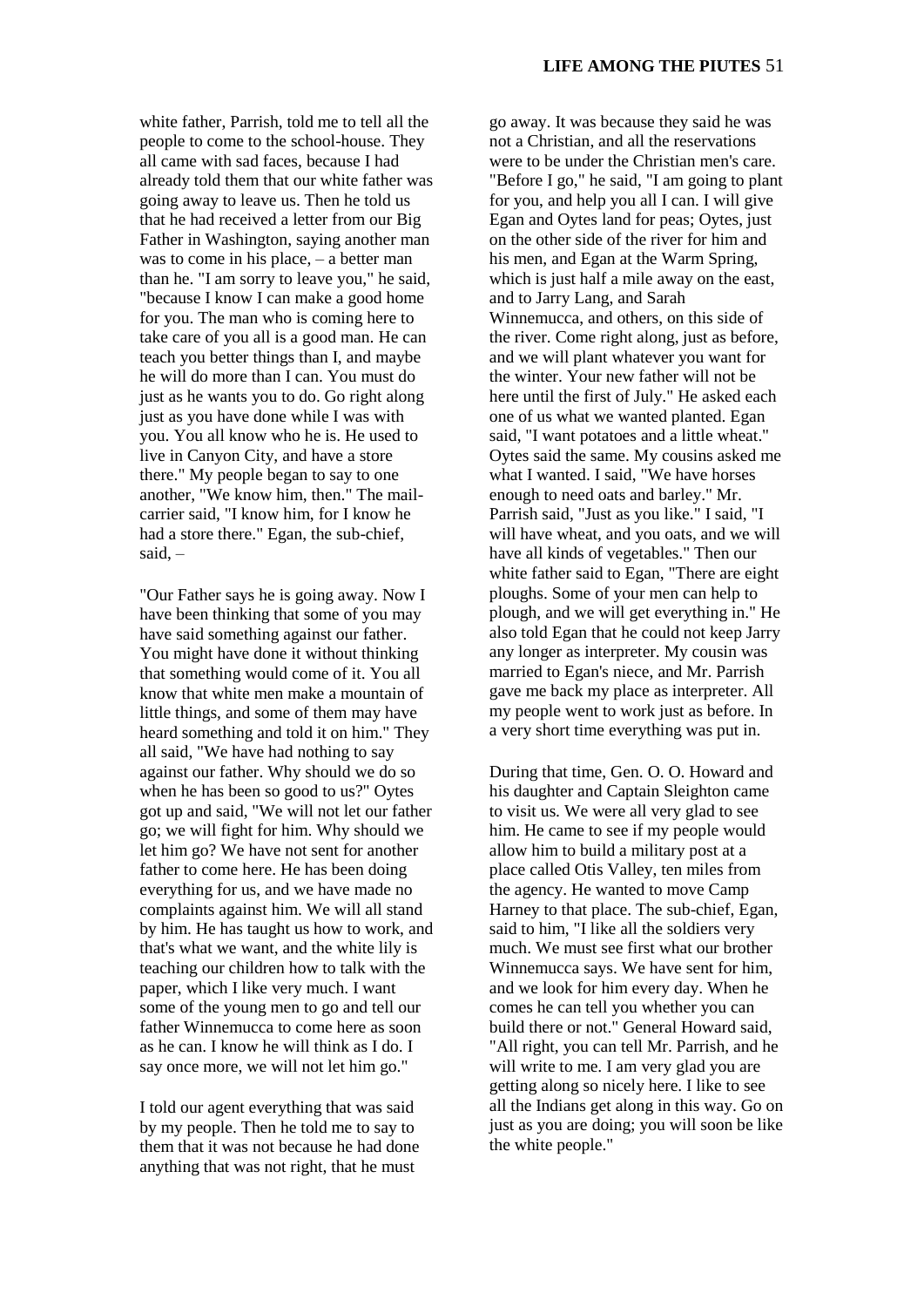Egan got up and said to him, "You are our Big Soldier Father. We would like to have you come and see us, and see that no bad men come and take away our land. You will tell your soldiers to keep them off the reservation." He promised he would see to it, and he staid all night. The school stopped at this time. Our names were put each on our grain-field or garden. My father came and told him all, and we went to see the agent. My father took his hands in his, and said, "My good father, you shall not leave me and my people. Say you will not go."

He answered: "It is not for me to say. I would like to stay, but your Big Father in Washington says that I must go, and that a better man is coming here. You will like him, I know."

Father said: "I do not want any one but you. I am going to see the soldier-father to-morrow. I know they will keep you here for me, or I think they can if they wish to."

Mr. Parrish said, "They can do nothing against the government."

My father sat a long time without saying a word.

At last Mr. Parrish said:–

"Come with me, Winnemucca, I want to give you some things. Come with me." So we went to our store-house. After we got there father stood in one corner of the room, like one that was lost.

Mr. Parrish said, "What kind of clothes do you want?"

Father said, "I don't want anything if you are not going to stay with me. I don't want anything from you, because it will make me feel so badly after you are gone."

It is the way we Indians do. We never keep anything belonging to our dearest friends, because it makes us feel so badly, and when any of our family die, everything belonging to them is buried, and their horses are killed. When my poor

mother was yet living every time we went near the place where my poor grandfather was buried she would weep. I told father the way white people did if they were to part for a long time was to give each other something to remember each other by, and they would also keep another's picture, if he was dead. "Father," I said, "you had better take what he gives you, for he will feel badly if you don't." So father took everything he gave him, and the next morning, father, Egan, Oytes, and myself started for Camp Harney, to see the officer there. We arrived at Camp Harney, distant fifty miles, at about five o'clock. We rode up to the commanding officer's quarters, and I said:–

"Major Green, my father has come to see you, and to have a talk with you." "Well, Sarah, tell your father to come at ten o'clock to-morrow. Have you a place to stop at while you are here?" I said, "Yes, I have a lady friend here. Father and I can stop with her."

"And where will those two men stop?"

I said, "I don't know." "But, let me see," he said, "They can stop with my men. I will give them a note to the sergeant."

I then told Egan and Oytes to go to the place, and father and I went to Mrs. Kennedy, and she and her husband were very glad to see us. I told her all about our trouble at the Malheur Agency. In the morning, at the appointed time, we went to the office. There were all the officers in waiting for us, to hear what father had to say. They thought we had come to tell something against our agent, for they were the same officers that had the other agent sent away. They were all astonished when my father said to Major Green:–

"My great soldier-father, I am in great trouble, and want you to help me. You can if you will. I come to you in my trouble, knowing that you are our best friends when I and my people are good. Your soldiers have always stood by us. You took us as your prisoners. You know how the white people are always saying Indians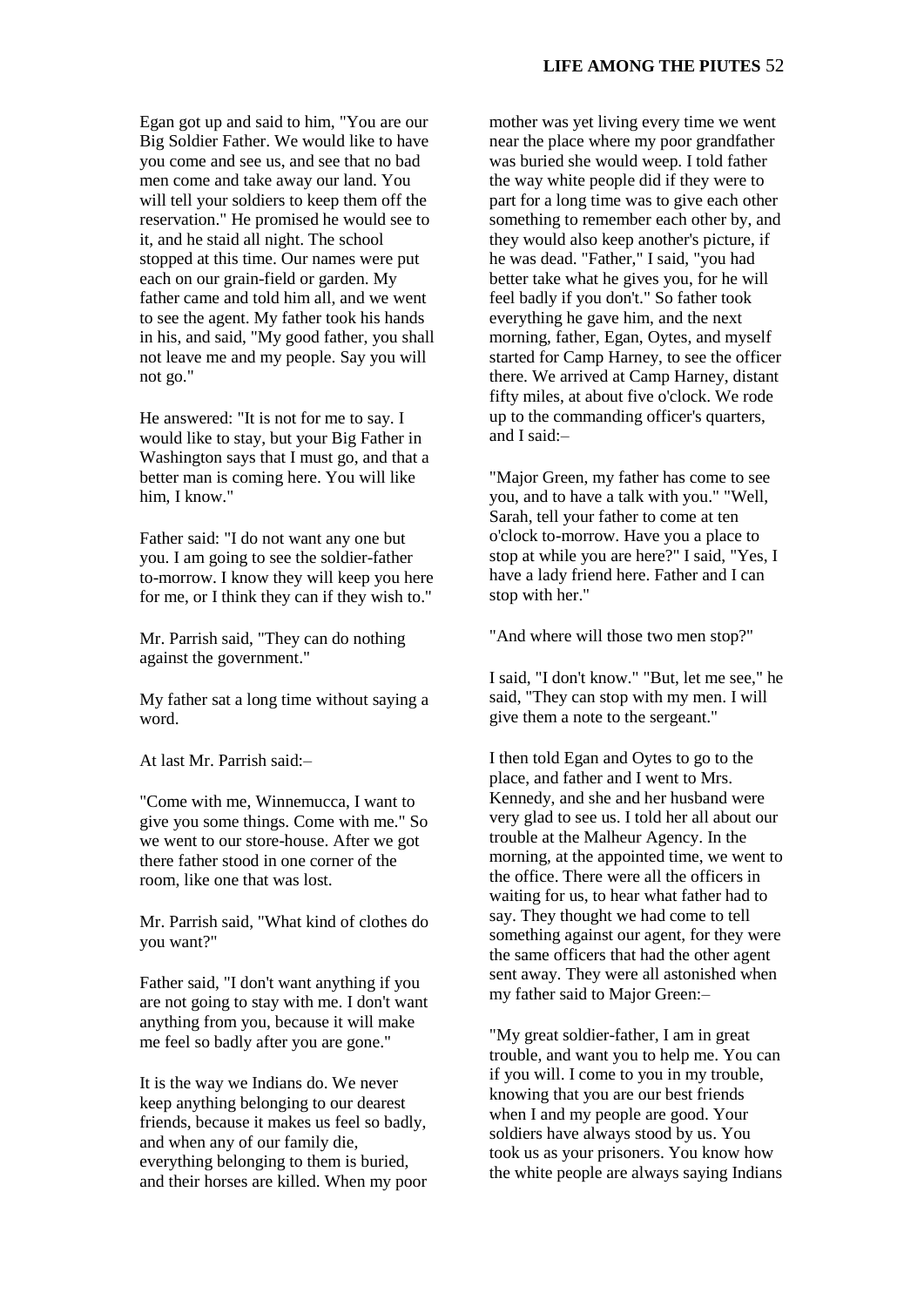are bad and steal cattle. They tell you these things so you can kill us all off. Now they want my reservation. They are sending away my agent. My men and I have not sent for another agent. We all like our good agent Parrish. We don't want him to leave us. He gives us everything we want. He and his men are all friendly. They are teaching us how to work, and our children are learning how to read, just like your children. What more do we want? There can be no better man than he, and why send him away? Oh, my good soldierfather, talk on paper to our Big Father in Washington, and tell him not to take him away. I tell you I never saw white men like them in all my life. I have a reservation at my birth place called Pyramid Lake. For so many years not one of the agents ever gave me or my people an old rag. I am just from there. My people have nothing to live on there but what little fish they catch, and the best land is taken from them. I saw a great many of my people. They say they will come here to make homes for themselves."

He stopped, and then said:–

"Will you help me, Major Green?"

"I will send all you have said to your father in Washington. I am sorry Mr. Parrish is to leave."

He then asked me all about it. I told him everything I knew and our new agent's name. Mr. Parrish called him Major Reinhard.

Major Green told father he would do all he could for him and his people. The next morning we went back. I told Mr. Parrish what my father said to the officer, and he laughed.

On the twenty-eighth of June, 1876, our new agent, Major Reinhard, arrived. My people were all very sad indeed. Our dear mother, as we called Mrs. Parrish, and all the rest, were gone, except Mr. Sam Parrish, our agent. He was with us yet with one man, the head farmer, Dayman by name. Our agent took Major Reinhard all

over the place, showed him how he had got us fixed, showed him where the field of each one was. Our agent had had our names written on boards to show who the fields belonged to. After he had shown him all our gardens, he took him to our store-house, told him all the goods were to be issued right away. He said, "I was going to issue now, because I have not done it this spring. Some of the goods for this year's issue have not come yet. I have sent for coats and pants and hats, so the men need not wear blankets while they are working." He said to Major Reinhard, "These Indians are very good to work. They are always ready to do whatever I tell them to do. They are honest and will do what they can." He also told him how often he issued rations. After he had turned everything over to the new agent, he was going to leave. At the dinner Mr. Parrish said to the new agent: "Sarah has nice fields of wheat, and the next field to hers is Jerry Lang's; his field has oats." Mr. Reinhard did not say anything. After dinner; Mr. Parrish, who is dearly loved by my people, went away. That was the last my people saw of him. Two days afterwards, that is the thirtieth of June, Major Reinhard's men came, – two men called Johnson, brothers. L. Johnson had a family. One came as school-teacher, and the one with a family was blacksmith. They were the poorest-looking white people I ever saw. The two men did not have decent pants, but the next day I saw them with new ones such as Mr. Parrish gave to my people, and a woman came to me and asked me if I had any dress goods. I asked her what kind of dress goods she wanted. She said calico, and I sold her ten yards to make her a dress. Then came the farmer; his family name was Howell; then the clerk, our agent's nephew, and then the agent's family. In a few days they were all well clothed, men, women, and children.

I was now all alone, as my father left the next day after Mr. Parrish went away. One day Egan and Oytes came to me and said, "We know this man who is going to be our father. He is a bad man. He used to be over at Canyon City. He has sold me many bottles of firewater." "Yes," said Oytes, "we know him well." Just then he came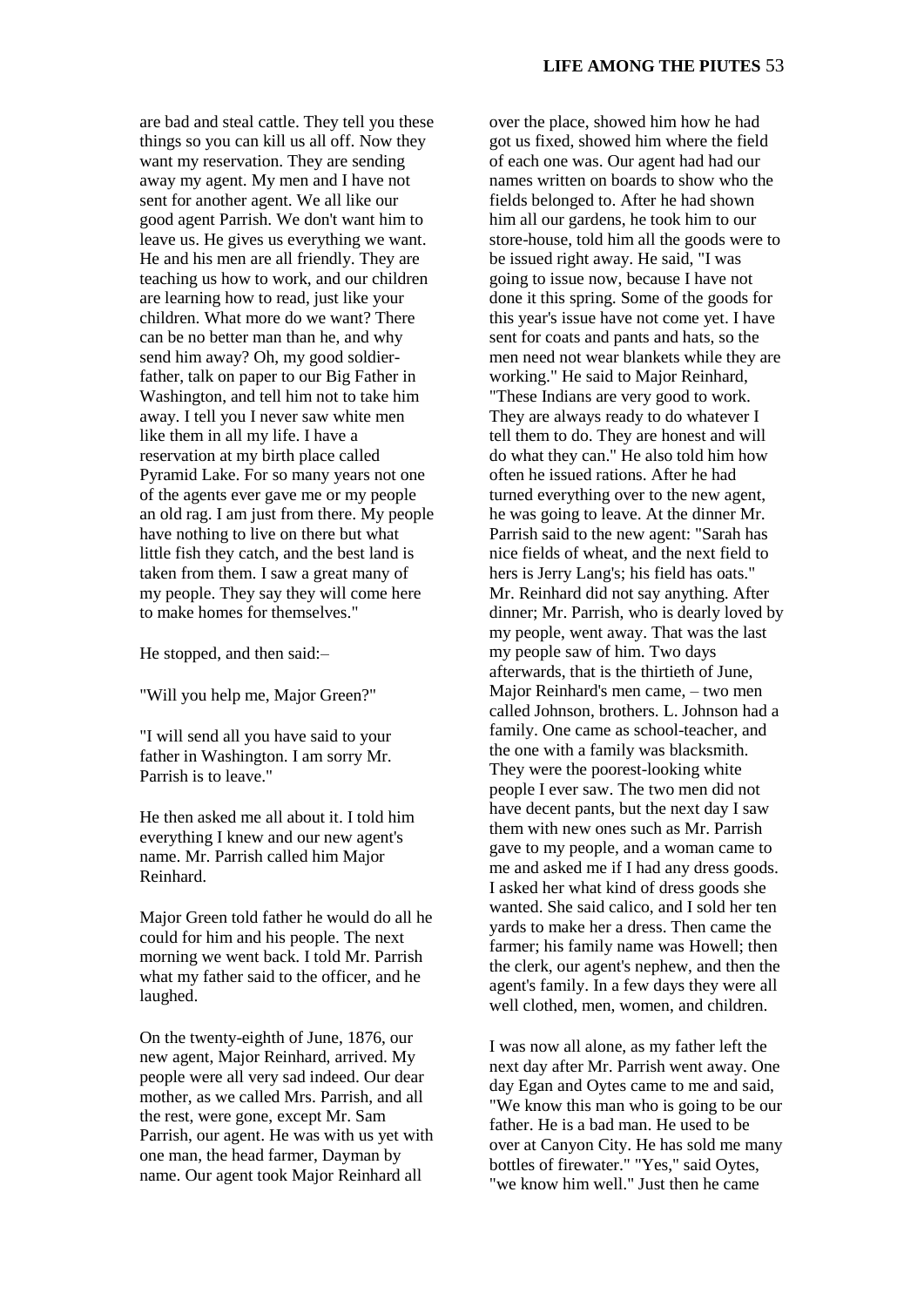along towards us. He held out his hand to the two sub-chiefs, and said, "How do you do?" He said to me, "Sarah, tell them I want them to come to me to-morrow. I want to have a talk with them. Tell them to tell old Winnemucca to come, too." I said, "My father is gone." "Where is he gone?" "To Pyramid Lake Reservation." "Will he be back soon?" "I don't know, sir."

Next morning Egan and Oytes came with their men.

"Now, Sarah," he said, "tell your people that the Big Father in Washington has sent me here. He told me how I must make you all good people. This land which you are living on is government land. If you do well and are willing to work for government, government will give you work. Yes, government will do more than that. It will pay you one dollar per day; both men and women will get the same. Boys who can do a day's work will get the same. This is what the Big Father in Washington told me to tell you."

All the time he was talking, my people hung their heads. Not one looked at him while he talked. He stopped talking. My people passed some jokes, and laughed at him because he was trembling as if he was afraid. Egan said to Oytes, "You had better talk to your father. I don't want to talk to such a man." Oytes said, "I am not a boy, I am a man. I am afraid he will die if I talk to him." I said, "Say something to him." Then Egan got up and said, "Our father, we cannot read; we don't understand anything; we don't want the Big Father in Washington to fool with us. He sends one man to say one thing and another to say something else. The man who just left us told us the land was ours, and what we do on it was ours, and you come and say it is government land and not ours. You may be all right. We love money as well as you. It is a great deal of money to pay; there are a great many of us, and when we work we all work."

Our Christian agent got mad and said, "Egan, I don't care whether any of you stay or not. You can all go away if you do not like the way I do."

"Our good father does not understand me. I did not say I would not work."

Oytes said, "Don't say any more; we will all go to work, and then see how much he will pay us." Then the agent said, "When I tell you to do anything I don't want any of you to dictate to me, but to go and do it."

When I told them what he said, they all jumped up and went away. The next morning men, women, and boys went to work. Some went into the fields to cut the grain, some to mow hay, and some to cut rails for fences. Some went to cut wood, and some to haul it in. Everybody was busy all the week. Saturday, at half past six o'clock, my people came right from their work to get their pay, men, women, and boys; thirty-eight women, forty-three boys, and nineteen hundred and nine men. We all went to the agent's office. I went in first and said, "All my people have come to get their pay." "Well, tell them to come in." Then he began to write: Blankets, six dollars; coats, six dollars; pants, five dollars, shoes, three dollars; socks, fifty cents; woollen shirts, three dollars, handkerchiefs, fifty cents; looking-glasses, fifty cents; sugar, three pounds for one dollar; tea, one dollar per pound; coffee, two and a half pounds for one dollar; shawls, six dollars; calico, ten yards for one dollar; unbleached muslin, four yards. "The rations they have had are worth about four dollars a week, and then they have two dollars left to get anything they want out of the storehouse." Some of my men said, "Let us go; why do we fool with such a man?" A good many got up and left. Egan, the sub-chief, got up and said, "Why do you want to play with us? We are men, not children. We want our father to deal with us like men, and tell us just what he wants us to do; but don't say you are going to pay us money, and then not do it. If you had told us you wanted us to work for nothing, we would have done it just as well if you had said, 'I will pay you.' We did not ask you to pay us. It is yourself that said you would see that government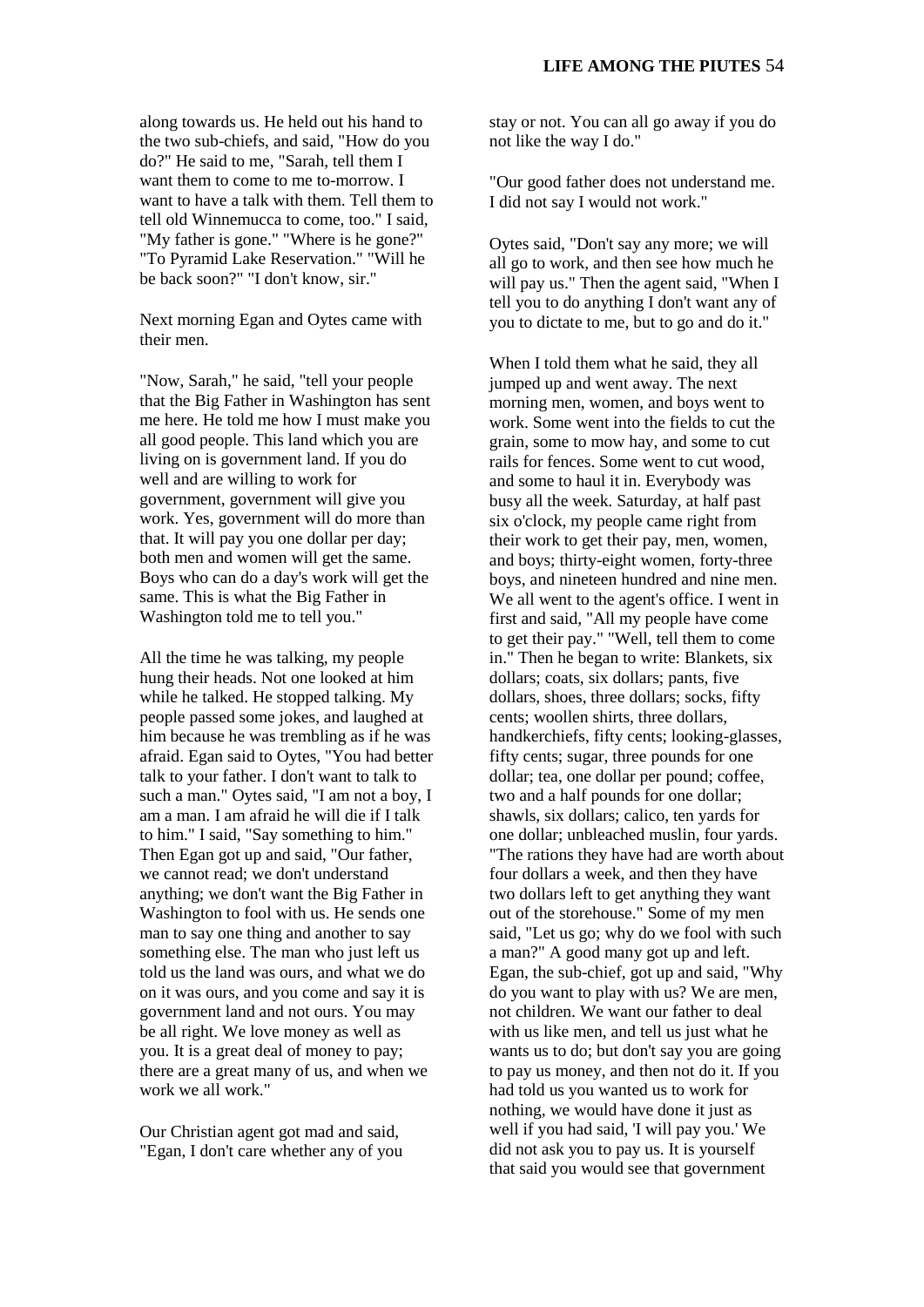paid us, and we would like to have you pay us as you said. You did not say anything about the clothing nor about what we ate while we were working. I don't care for myself, but my men want their pay, and they will go on with their work just the same. Pay them in money, and then they can go and buy whatever they like, because our Big Father's goods are too dear. We can go to our soldier-fathers, and get better blankets for three dollars than yours."

He said, "Well, I will give you an order on a store in Canyon City which belongs to your Big Father in Washington, where you can get nice things." Egan got up again and said, "Our good father Sam Parrish sent for those things which are in the store for us, and you want us to pay you for them. You are all wearing the clothes that we fools thought belonged to us, and we don't want you to pay anything."

He turned round to his men and said, "Go home." Then our Christian father again forgot himself and said, "If you don't like the way I do, you can all leave here. I an not going to be fooled with by you. I never allow a white man to talk to me like that."

My people all went away to their camps. They sent for me during the night. I went to see what they wanted with me. The head men were all together. Then Egan asked me what I thought about our new father.

I said, "I don't know. What do you think about him? Do you think what he tells us is true? Are we to lose our home? It looks that way, don't it?" I said, "I have nothing to say. I am only here to talk for you all." "What do you think we had better do? Where shall we go? He tells us all to go away. We have no way of getting our living. If he would only give us what we have raised, we could live on that this winter."

Some of the women said, "Oh, our children will surely die of hunger." I said, "We will wait and see what he will do."

Oytes said, "Let us go and tell our soldierfathers about him!"

I said, "No, we must wait."

The next day was Sunday, and there was nothing to do. Some of my people came to make a home with us who were never on the reservation before. I went to them, and they said, –

"We have come to make a home with you. We heard that your white father was so good to all, so we thought we would come here."

I said, "Our good father has gone away, and there is another one here, and I don't know what he is going to do for us."

They said, "We have nothing to eat."

I said, "To-day is the day when people don't work. It is called Sunday. It is the day when the white people talk with the Spirit-Father, and the agent told me to tell my people never to come for anything on Sunday. To-morrow is ration-day. I will go and see him, anyhow."

I went to him and said, "Mr. Reinhard, some of my people have come here to make a home with us. They were never here before. They say they have nothing to eat. This is why I came to speak to you. Excuse me for coming on Sunday to tell of my people's wants."

He told me to say to them that he was not going to issue any more rations to them.

I said, "Very well, I will tell them."

I went and got my horse and told one of my cousins to saddle it while I went to tell Jarry, my cousin, my father's sister's son. Our agent and he were talking about me. I heard him say, "I shall have her go away, and if you want to be my friend, I will give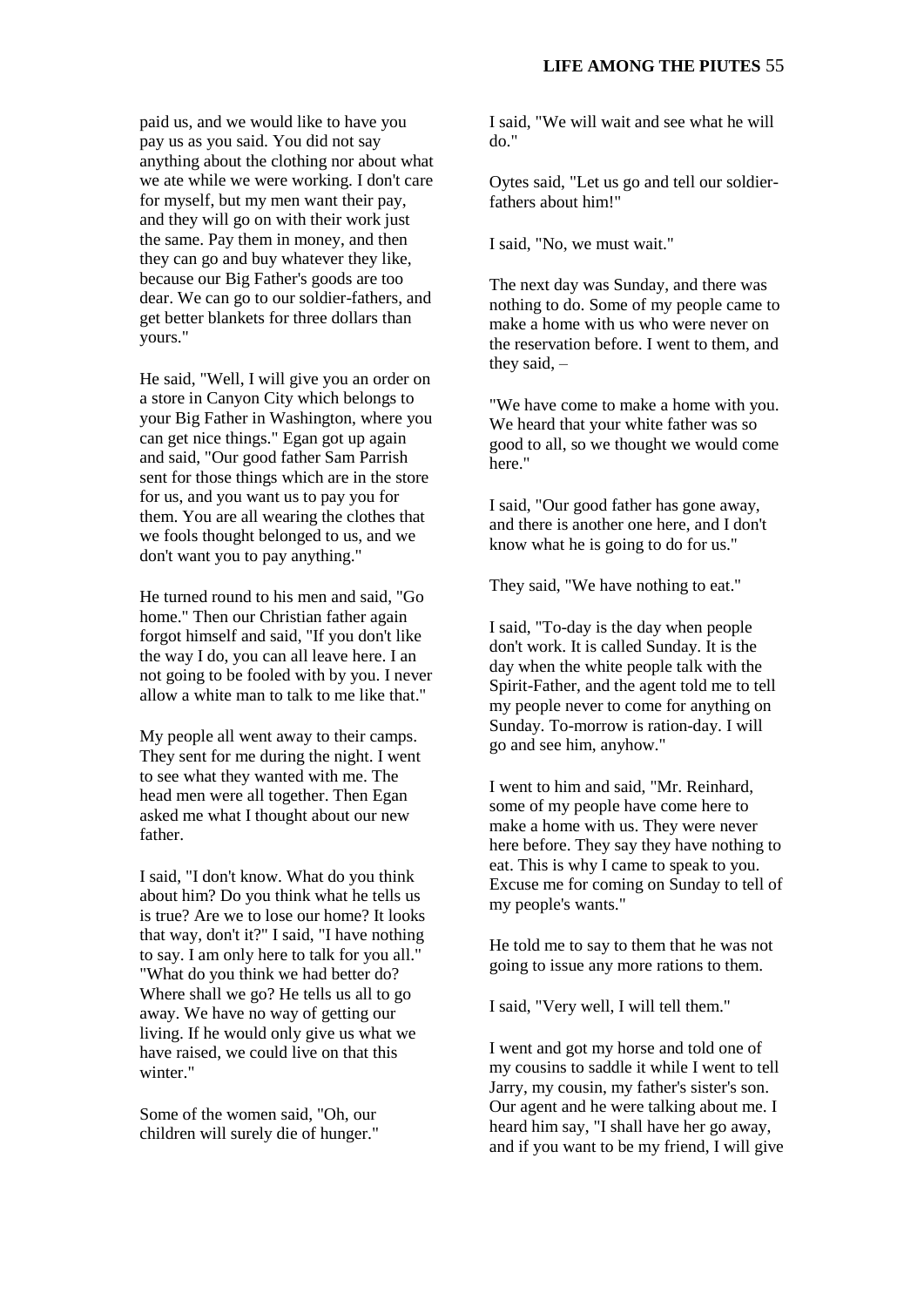you a good living if you will do as I want you to."

I heard my cousin say, "I will do whatever you say."

I did not go in, but went back and got upon my horse and went to the Oytes camp, and told them what the agent told me to say to them. We all went then to the sub-chief's camp and told them. I said, "You can talk it over amongst yourselves, and think what it is best to do."

Egan told some of the young men to go with me and tell Jarry to come. Jarry was his son-in-law. After I got home, as I was sitting in the doorway, I heard such a scream! I looked round, and to my horror saw our agent throw a little boy down on the ground by his ear and kick him. I did not go to the rescue of the little boy, but sat still. At last the boy broke from him and ran, and the agent ran after him round the house. But the little boy outran him. He looked over at me and saw me looking at him. He then came towards me. I hung my head, and did not look up. He said, "Sarah, that little devil laughed at me, because I asked him to go and tell Jarry that I wanted him to come to my house. I will beat the very life out of him. I won't have any of the Indians laughing at me. I want you to tell them that they must jump at my first word to go. I don't want them to ask why or what for. Now, do you understand what I am saying?" I said, "Yes, sir, I will tell them." I said, "Mr. Reinhard, that little boy never meant to laugh at you. He thought you were saying something nice to him, and another thing, he cannot understand the English language. I am your interpreter. Whatever you say to me I am always ready to do my duty as far as it goes." After he went away my cousin Jarry came to me and said, "Sister, I don't think it right that you should always tell everything to our people." I said, "Dear brother, I have not told anything but what I was told to tell them."

We Indians always call our cousins brother and sister, just as if they were our own fathers' sons and daughters. Although we are savages, we love one another as well as the fairest of the land. My cousin said, "My father-in-law and all the men are coming to talk to the agent, and don't you say a word." I said, "Very well." "They are going to ask him for the grain, but don't tell anybody about Reinhard's doings. What do we care whether he gives our people anything or not, so long as he gives us something to live on? What do you think our people care for us? Let them go wherever they like."

I said, "Dear brother, I am ashamed of you, you talk so heartlessly. I am going to see my people dealt rightly by, and to stand by them, and I am going to talk for them just as long as I live. If you want to see your people starve, that is your own business. I am going to see that they get their wheat, and I am going to get mine too; that is, if he will give it to us. I am here to work for my people, and I am going to my work." Just then the mother of the little boy came crying as if her heart would break. "Oh, my poor child," she was saying, "he will die, – the only child I have left out of four."

I said nothing. I was feeling badly for the little boy and his mother, too. Jarry asked her what was the matter. She told him all, and said the little boy's ear was swelling badly, and it was black and the boy would not speak. "Oh, I am so afraid he is going to die. I have come to see if the white doctor will come and do something for him." I said, "Come with me, "and went for the doctor. There were a great many there to see the boy. Two sub-chiefs were there, and Oytes was laying hands on him as we got there.

I said, "Here is the white doctor; maybe he can do something for him."

Egan said, "No; the white people hate us; he might poison him." His whole head and face and neck were swollen.

I said, "They don't want you to do anything for him." The doctor asked me what was the matter with him. I did not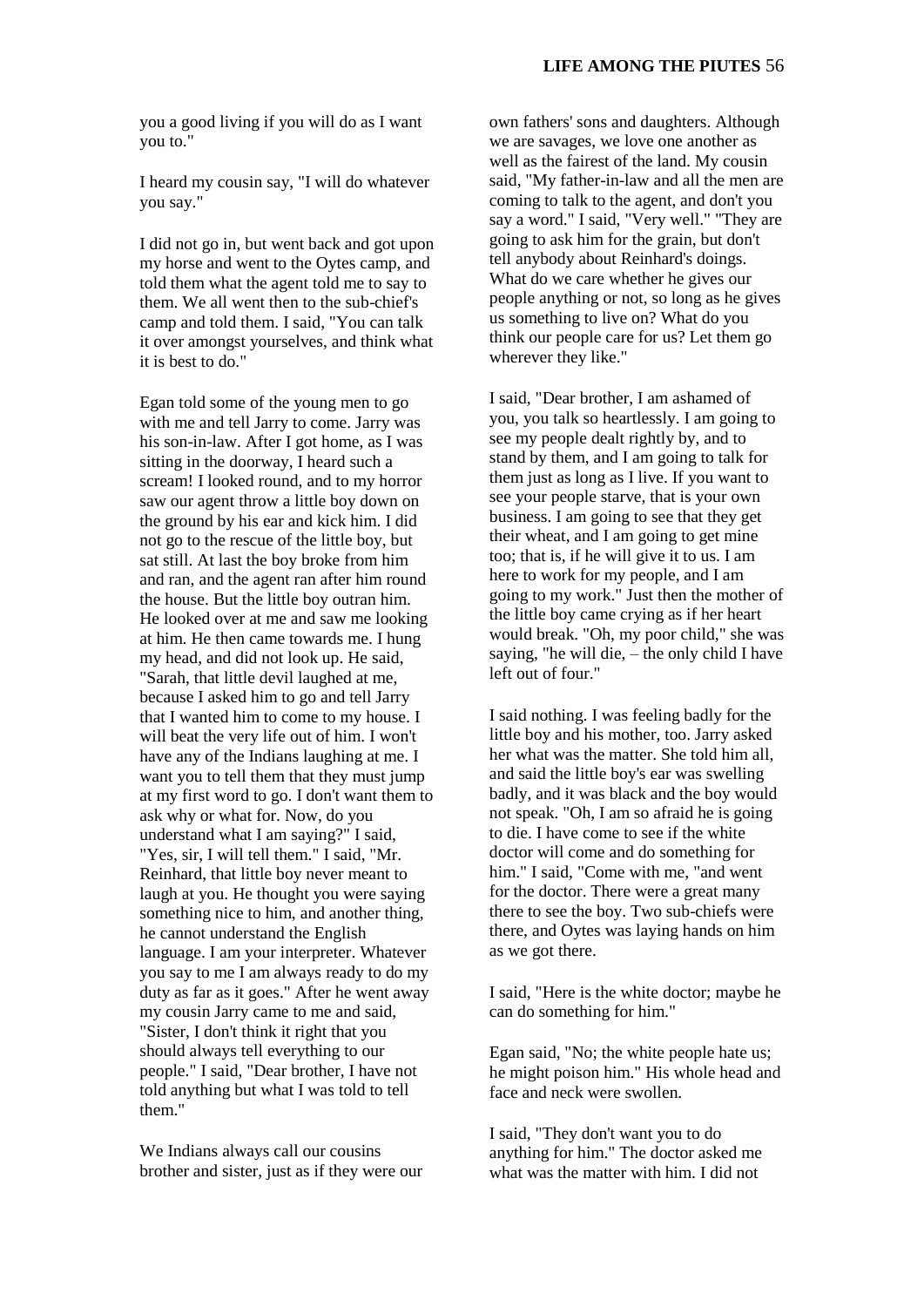say anything, for he knew well enough what it was. He asked again.

I said, "You know; why do you ask? You saw your Christian and your praying man take him by his ear and throw him to the ground." He said, "Is that the boy?"

This doctor's name is Shoemaker. He lived fat while he was there. He had all the firewater he wanted to drink, which was sent there under the pretence that it was sent there for the benefit of my sick people. This doctor was there when our agent Parrish was still with us. I had a room next to the doctor's office, and could hear everything that was said in there.

One morning, just before Mr. Parrish knew he was going away, he came into the office and I heard him say, "Doctor, how much wine and liquor have you on hand? The doctor said, "I have but a very little brandy left, and I have not any wine." "Why, doctor, what has become of it all? I had so much of it for my sick Indians; it was here for that purpose, and I know my men don't drink; if I knew they did I would not have them stay here." The doctor said, "I used the wine for my table, and since the wine ran out we had to use the other." "What are you going to do if an inspecting officer comes here?

"Oh, well, I will make some more. I have alcohol, and I know how to make all kinds of liquor." I heard all this.

The next day was ration day. Many of my people came to get their rations. I saw our agent Reinhard and Jarry going here and there, and talking together. I went to see the farmer's wife, who is a clear, good, Christian lady. She and her husband and son often said to me, "Our hearts ache for your people." She said she should not stay there. I told her everything. That afternoon there came some more of my people; among them was my brother, Lee Winnemucca. They had come from Pyramid Lake Reservation. It was a long way and they were hungry, but I could do nothing for them. I had to buy everything I ate, and I told them our agent had stopped

issuing rations to all. Brother said, "Is there anything we can buy?" I said, "Yes, I will go and see him." I went to see him, and said to Mr. Reinhard, "My brother Lee is here with ten men, and they have nothing to eat. Will you sell some flour and other things to them?" He said, "Where is Johnny?" That was an Indian boy who could talk a little English. I said, "I will go for him." So I ran and soon found him, and we went to see what the agent wanted. He came to meet us and said, "Johnny, go and get some beef; here is the key." Johnny started off; he got only a little way when the agent called him back, but Johnny kept on. He called him again and again, and at last was so angry he ran after him. But the boy would not stop. He looked back and saw him coming; he turned round and said these words, "What in hell do you want?" He ran up to him and took him by his hair, but the boy was too quick for him and got away, the agent after him saying, "Stop, or I will shoot you." But Johnny ran all the faster and got away from him. I went back to where brother Lee and the rest were standing. They all laughed and made all kinds of fun of the agent. He came to me and said, "Sarah, I am going to shoot him. He shan't live to see another day." "Mr. Reinhard," I said, "why do you ask me? Why tell me what you are going to do?" He walked off at that. The rest of the white people were looking on. He went to the house, got his pistol, and came back and said, "Sarah, shall I shoot him? I never had any one talk to me in that way. If a white man talked to me like that, I would kill him right off." I said, "You know best what to do." My brother then spoke and said, "We have come a long way to hear good things from the Good Spirit man. Why talk of killing? Is that the kind of good man Mr. Parrish told us of? Of course, that is the kind of men that are called good, – men who talk to the Spirit Father three times a day, but who will kill us off as they would kill wild beasts."

Brother stopped at that, and I said, "Brother wants to buy some things out of your store." He took us there to get the things. As I walked along with him, he said, "Sarah, I will give the things to your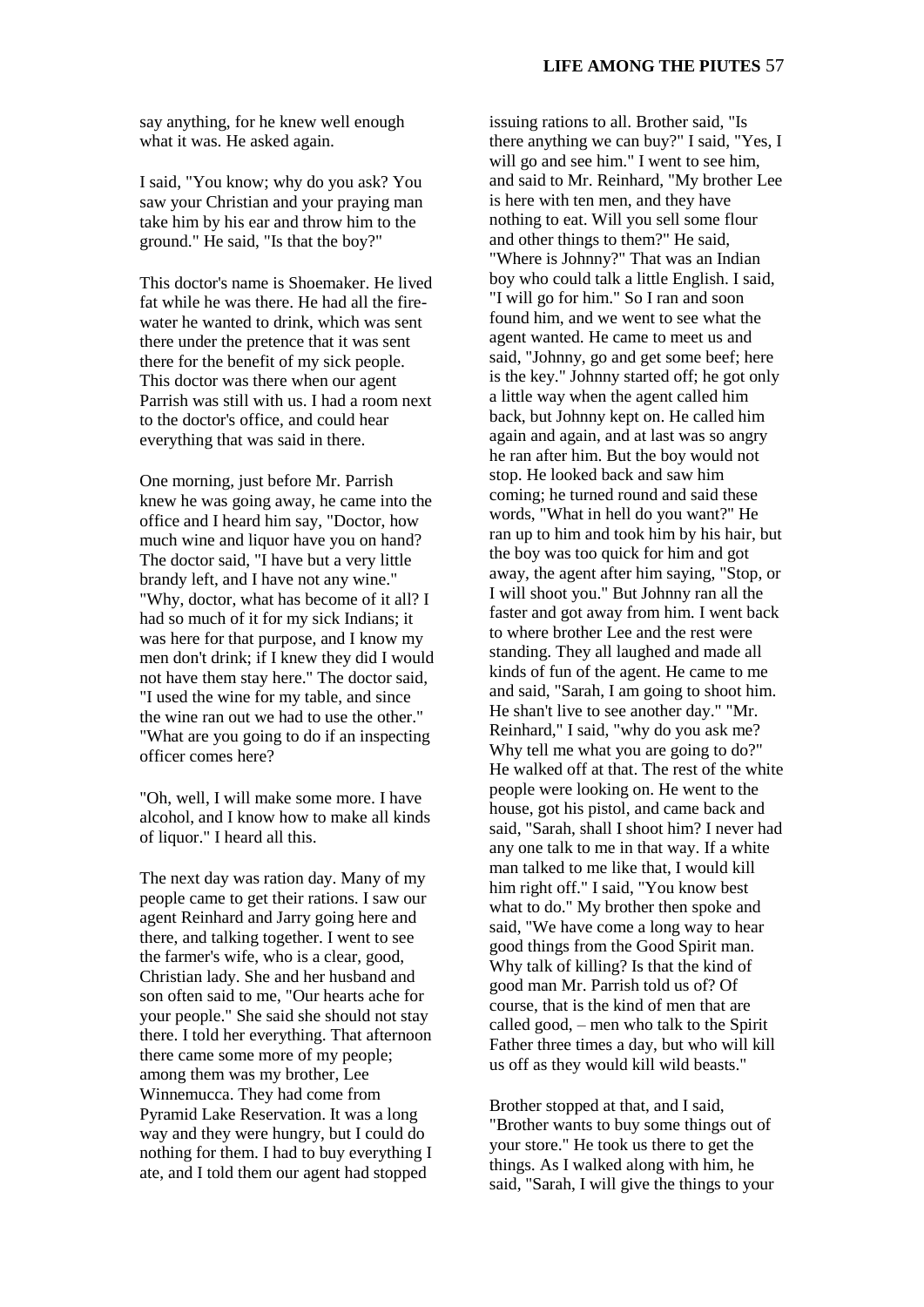brother, and you take the money, for they might think hard of me for it. It is not my fault, but the Big Father in Washington tells me to sell everything to your people." After we went in I told them what he wanted me to do. They all laughed, and I told them when they got all the things, to go right to him and pay him. Brother bought one dollar's worth of sugar, same of coffee, one sack of flour at two dollars. After they got all they wanted, Lee went to pay him. He took out his money and counted it out to him. When he handed it to him he pointed to me. Brother offered me the money. I said, "I am not the Big Father in Washington. I don't own anything in the store, and why should I take the money?" At this I went out. I heard him say to brother, "Lee, you take the things; it's all right."

The same night he took Johnny and put handcuffs on him, saying, "I will send you to Camp Harney and have the soldiers hang you, for you are a very bad boy." The boy did not cry or say anything, but his mother ran in crying, and threw her arms round him. She cried so hard I said, "Mr. Reinhard, I don't know what you are thinking of, by the way you are acting. I think you had better let him go." Then he took me out and told me that he would put him in the store-house and keep him there all night, and let him out in the morning. He then took him and locked him up. I told his mother what he had said.

The next morning all Egan's and Oytes' men came to have a talk with him. Egan said, –

"My children are dying with hunger. I want what I and my people have worked for; that is, we want the wheat. We ask for nothing else, but our agent Parrish told us that would be ours."

The agent said, "Nothing here is yours. It is all the government's. If Parrish told you so, he told you lies."

I spoke up and said: "Mr. Reinhard, why did not you tell me right before him when he was telling you about my wheat? If you had then said it did not belong to us, I would not have told my people about it. I told them, for they asked me if Mr. Parrish said anything about our grain."

"Why, if you take the government wheat, you rob the government," he said.

I said, "I don't want to rob anybody."

Jarry, my cousin, was against us, and said we ought to be ashamed to talk about anything that did not belong to us.

Then Egan got up and said to me, "I want you to tell everything I say to this man."

I did as he said.

"Did the government tell you to come here and drive us off this reservation? Did the Big Father say, go and kill us all off, so you can have our land? Did he tell you to pull our children's ears off, and put handcuffs on them, and carry a pistol to shoot us with? We want to know how the government came by this land. Is the government mightier than our Spirit-Father, or is he our Spirit-Father? Oh, what have we done that he is to take all from us that he has given us? His white children have come and have taken all our mountains, and all our valleys, and all our rivers; and now, because he has given us this little place without our asking him for it, he sends you here to tell us to go away. Do you see that high mountain away off there? There is nothing but rocks there. Is that where the Big Father wants me to go? If you scattered your seed and it should fall there, it will not grow, for it is all rocks there. Oh, what am I saying? I know you will come and say: Here, Indians, go away; I want these rocks to make me a beautiful home with! Another thing, you know we cannot buy. Government gave. We have no way to get money. I have had only two dollars, which I gave you for a pair of pants, and my son-in-law gave you the same for his. That is all the money the government is going to get out of me; and to-morrow I am going to tell the soldiers what you are doing, and see if it is all right." He sat down.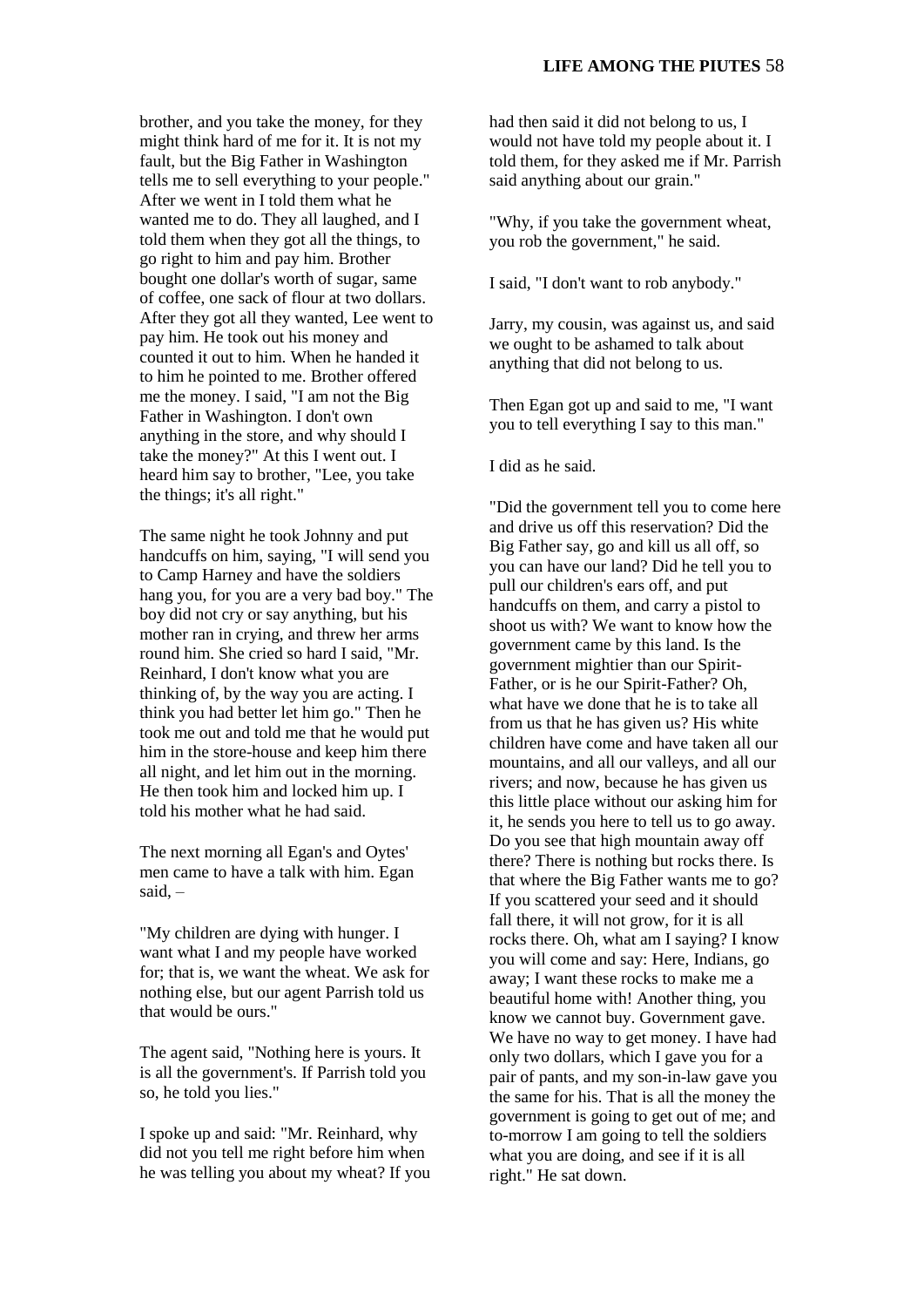Then our agent said, "You had better all go and live with the soldiers. What I have told you is true, and if you don't like what the government wants you to do, well and good; if I had it my way I could help you, but I cannot. I have to do government's will."

We started for Camp Harney the next morning, and arrived there before evening. The distance is twenty miles. We told the commanding officer everything about our Christian agent's doings, and he told me to write to Washington, and he would do the same. I did as I was told; and when I had written it all the head men of my people signed it, and then our Christian agent discharged me from my office of interpreter, for reporting to the army officers, for which I don't blame him. After he discharged me I staid there three weeks. While I was still there, he had another trouble with one of my people. He beat an Indian man almost to death for no cause whatever. He asked him to help him carry a sick woman. The Indian was a little too long getting on his moccasins. The agent knocked him down with a great stick, and beat him so shamefully I ran to him and caught hold of him, saying, "Do not beat him so." The man rose up, and as he did so, the agent raised the stick again to him. At this the Indian took hold of it; then the agent took out a pistol to shoot him; but white men came to him and said, "Do not shoot him." After this, my good friend, Mrs. Howell, went away. My cousin, Jarry, had not spoken to me all that time, and I too went away, and had to leave my stove, for which I had given fifty dollars. Mr. Reinhard used it all the time, for which I tried to get paid; but I had to lose it, because he was a*Christian* man. His men, Frank Johnson, the schoolteacher, and his brother, the blacksmith, were the two greatest gamblers that ever lived. They played with my people, and won a great many of their ponies; and they kept the interpreter Jarry losing all the time. They carried cards wherever they went; and when I was going away, Mr. Reinhard said to me, "Sarah, I want you to give this letter to Mr. Maulrick, and he will give Captain Scott whatever he wants

out of the store. Captain Scott will go with you."

I said, "All right," and went away; and oh, what a wicked thing I did! I read the letter. It said, "Dear friend, as I have promised you, I will send you all the Indians. You know you are to pay them not in money but in clothes. I have given the bearer of this a thirty-dollar check. Write and tell me what kind of clothing you give, so that I can report that it has been issued to him." I kept the letter, and when we got there I gave the money-check to him, and he asked me if I wanted anything in his store. I said, "I will see afterwards." So he gave me the money for the check, and I gave it to Captain Scott. He was so glad to get the money he went back without buying anything. I have often laughed over this. I kept the letter a long time, but I have lost it or I should put it here just as it was. I went back six months afterwards to see my cousin, but the agent sent word to me by his interpreter that he did not want me on the reservation. I said to the interpreter, who was my cousin, "I am only an Indian woman. Why does not he come himself and tell me to go away, and not tell you?" There are only two agents who have been kind to me, Captain Smith, agent at Warm Spring Reservation, and agent Parrish. It was because they did not steal. Captain Smith is the only agent who can truly say, "I have civilized my Indians." They are a self-supporting tribe, and very rich. When he first took them they were the poorest kind of Indians. We Piutes call them snake-headed Indians, for their heads are so flat that when they are turned sideways they look just like snakes' heads. Every year this agent gave from five to ten wagons, and the same number of farming implements, till every one of the Indians had farms. Dear reader, if our agent had done his duty like that one, there would be peace everywhere, on every agency; but almost all the agents look out for their own pockets. Every agent that we Piutes have had always rented the reservation out to cattle men, and got one dollar a head for the cattle, and if my people asked whose the cattle were, he would say they belong to the Big Father at Washington, and then my people would say no more.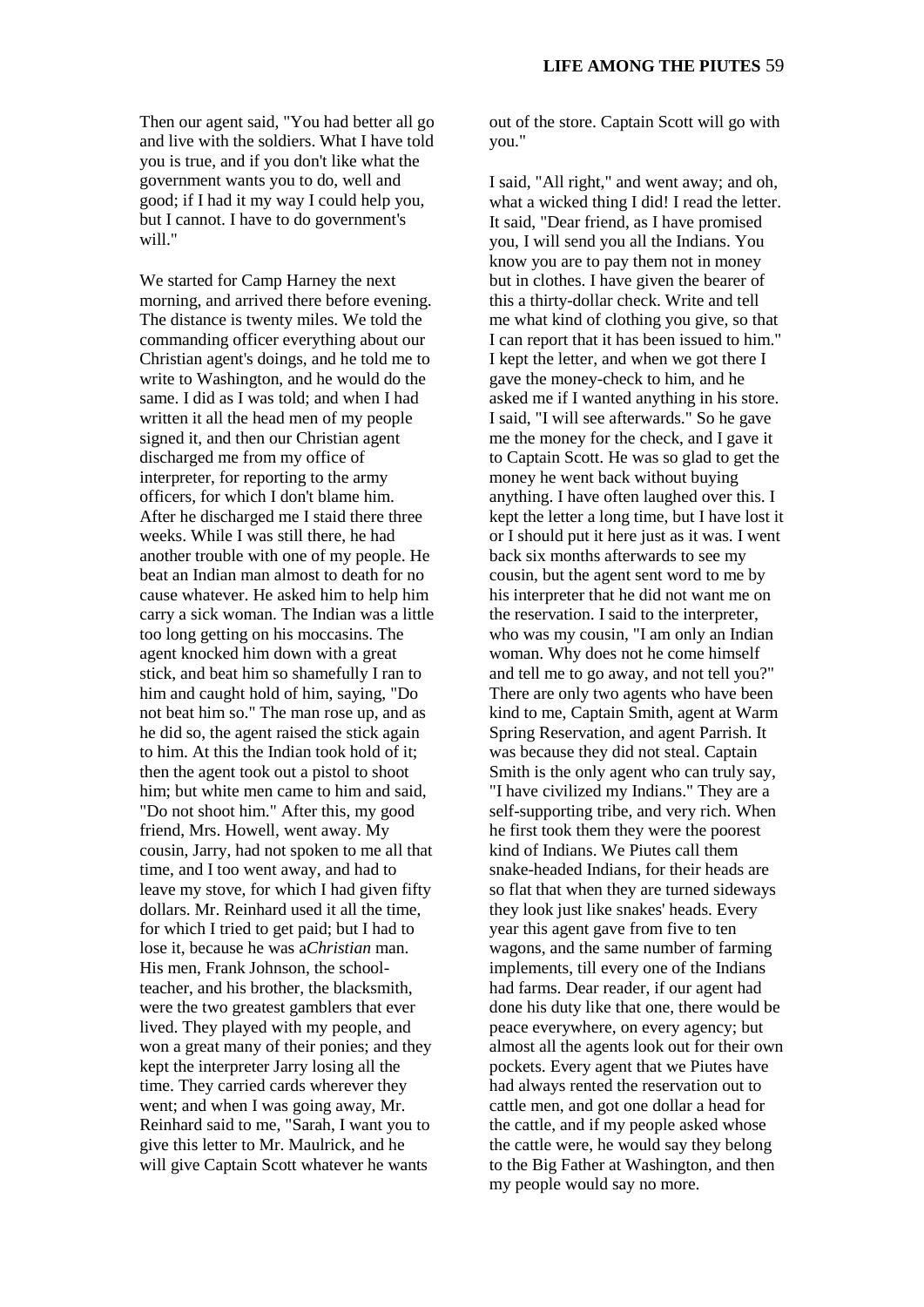# **CHAPTER VII.**

### **THE BANNOCK WAR.**

IN the winter of 1878, I was living at the head of John Day's river with a lady by the name of Courly. On the 21st of April I had some visitors from the Malheur Agency.

They were my own people. There were three of them, and they said they had come to see their sister. They had had a hard time to get over the mountains. There was a great deal of snow at one place on the summit.

"You see, dear sister," they said, "don't we look like men who have lived a long time without eating?" "Yes," I said, "you look poorly indeed. You had better come in and have something to eat, so that you can talk better."

The good lady got them something to eat. Bread and meat tasted very good indeed. It put one in mind of old times when meat and bread were plenty. One of the men said, –

"We have come to see if you can help us in some way. We know that you are always ready to help your people. We will tell you so that you can judge for yourself. Our agent, Reinhard, has been very unkind to us since you left us. He has not given us anything to eat; he is not issuing rations to us as our father Parrish used to do, and our poor children are crying to us for food, and we are powerless to help our little ones. Some two months ago the agent bought a good many beef cattle, but the cattle were only three days at the agent's when they ran away, and cannot be found anywhere in the country. So we are really starving over there, and we don't know what to do. Nor do we get any clothing, as we used to do long ago. They are shooting our ponies down, too, when they break down the fences. The interpreter and the mail carrier go and get everything they want to eat. But poor we! You know, Sarah, there is nothing to be gathered this time of year, so

we are at loss to know what will become of us. Oh, dear sister Sadie, go with us to Camp Harney and see the officers there; see if they can help us in some way, or go to Washington in our behalf."

After they had told me their story, I said to them that I was very sorry for them, as I had nothing to do with. Then they asked me what I meant by saying that.

I said, "In the first place I have no money to go to Washington, but I would be most happy to do all I could for you. In the second place, you all know how Agent Reinhard discharged me for reporting him to the officers at Camp Harney. I will do all I can, but that is very little."

So they went back to the Malheur Agency on the 23d of April, and I staid with Mrs. Courly all along. Then they came back again on the 29th of May, the same men and three others, making six in all. They were very glad to see me, for they said they were afraid I had gone away. They had come back to tell me again about Agent Reinhard's doings. He had driven them away from the agency; and their people were all down the river, about twenty-five miles away from it.

"They are there trying to catch salmon to live upon, as they had nothing else to eat, and we can catch enough for all that are there. There are with us about fifteen families of Bannocks at the fishery. They came from Fort Hall. It is Bannock Jack's band. They have brought us very sad news from there. They say that all their ponies have been taken from them, and all their guns too, for something two of their men had done. They got drunk and went and shot two white men. One of the Indians had a sister out digging some roots, and these white men went to the women who were digging, and caught this poor girl, and used her shamefully. The other women ran away and left this girl to the mercy of those white men, and it was on her account that her brother went and shot them. They are the cause of all our trouble, and caused us all to lose our horses and everything we had, and we all left there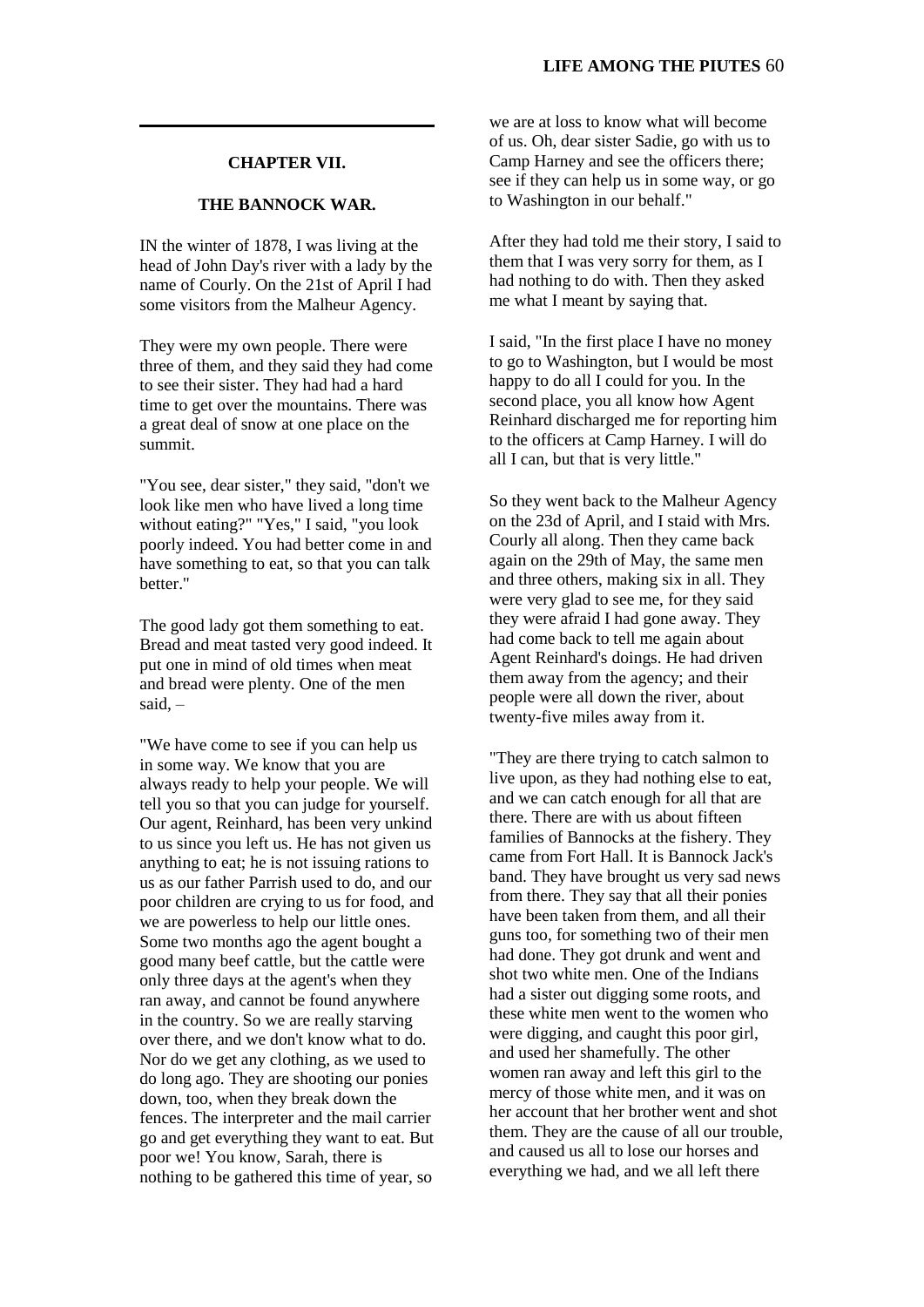thinking your good agent was with you yet. We have come to make us a home with you, but we see that your new agent is very bad indeed, for not giving you anything to live on. He knows you have not got anything and can get nothing, unless you steal it somehow."

This is what the Bannocks told my people, and they brought it to me in St. John Day's valley, and asked me to go with them. I told them I could not go just then, but I would go about the last of the month.

They said, "We ourselves have lost some of our horses, and we would like to have you write us a letter that we can show to some of the whites who live round here. Maybe they could tell us something about it. But we think the Columbia River Indians have stolen them, or the Umatilla Indians, we don't know which, for a party of both of them were at the agency."

Very late in the fall my people came again while I was living with Mrs. Courly, and once more they asked me to talk for them. I then told them I would do what I could. "If it was in my power I would be too happy to do so for you, but I am powerless, being a woman, and yet you come to me for help. You have your interpreter; why does not he talk for you? He is the man for you to go to." Then they said to me, –

"Sarah, we know that Jarry is in with the agent, and it is no use for us to ask him or the mail-carrier, who have everything they want and enough to eat, and Reinhard does not care whether we get anything or not. So we came to you, for you are the only one that is always ready to talk for us. We know our sister can write on paper to our good father in Washington if she will."

I told them I would come over as soon as I could get over the mountains with my wagon, as I had a nice little wagon of my own. Then they said good-bye and went away.

On the first of June two gentlemen called on me from Canyon City. They said they

had heard down there that I was going over to the agency soon. I told them it was true.

"We heard that you have a team of your own, and we have come to ask you if you would take us over with you, and from there we can go over to Malheur City."

One of the men said, "I have a daughter, and there will be three of us who would like to go with you if you will take us. We will pay you well. How much will you charge us to go with you?"

I told them I did not know. I could not tell just then. I then asked the gentleman who said he had a daughter to bring her to see me, and I would then tell him. So on the same day, he and his little daughter called on me, and he introduced her as Rosey Morton. She was only twelve years old and very pretty. I then told him I would take them to Malheur City for twenty dollars. He said, "I will give it to you," and I told them to be ready on the morning of the fourth of June. They came. We started that afternoon and went on to the Summit that night; started early again the next morning and got to the agency about six o'clock in the evening. I took my passengers to the agent's house and left them there, and went to where the interpreter lived. It was about two miles and a half further. As soon as I got there my cousin, the interpreter, sent for Oytes and Egan, as they were down at the fishery. I heard Jarry say to the men he was sending,–

"Tell them that Sarah is here. If they can come to-night, well and good. If not, tell them to be sure to come to-morrow. Tell the Bannocks to come, too." The interpreter did not tell me many things. He only said, "A great many of the Bannocks are here with us now, and I don't know what they are going to do here. They will tell you all about themselves."

It was some time in the night when they came. I heard Jarry, the interpreter, say to Egan, –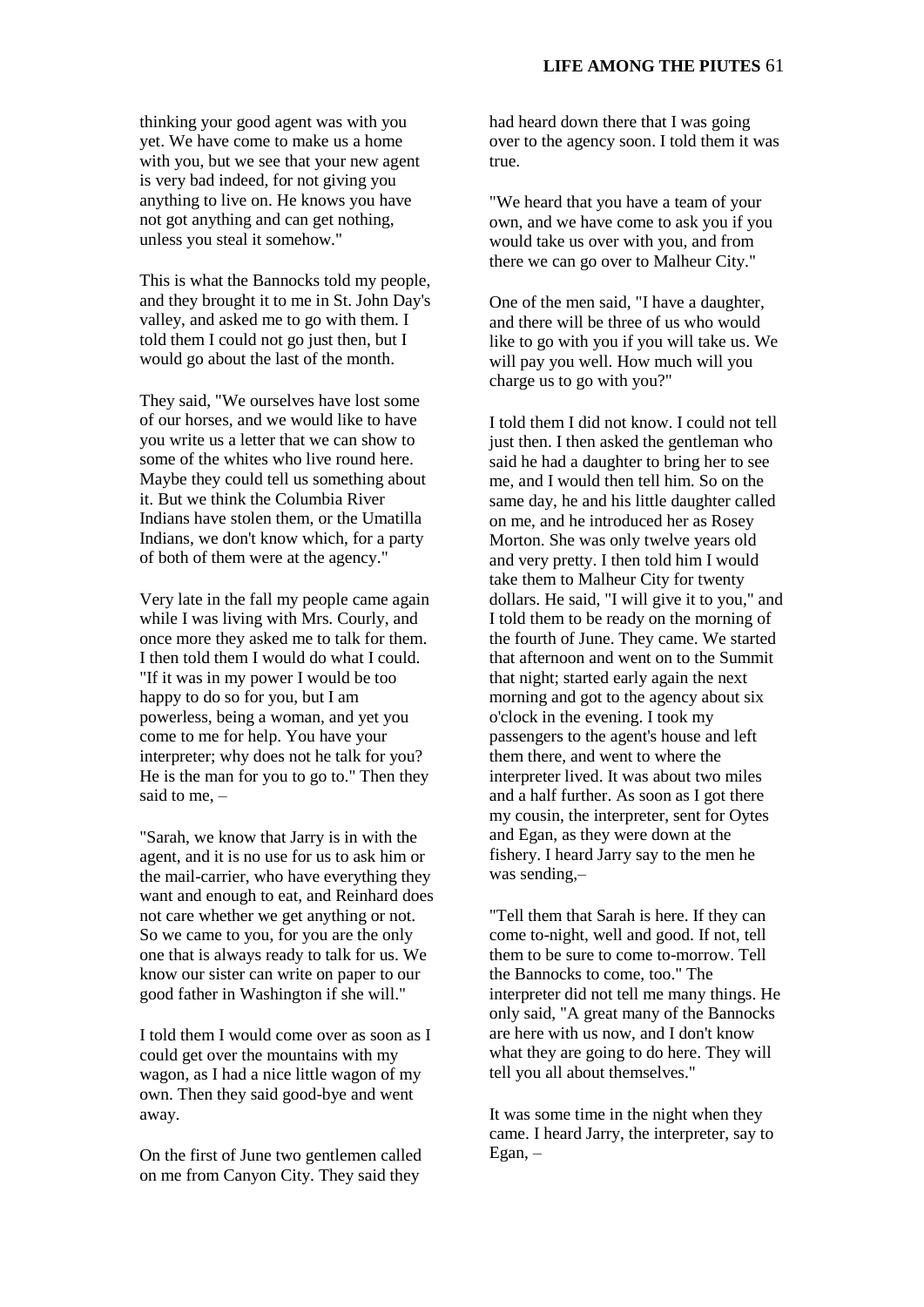"Did you bring any salmon or anything to eat? Sarah went to bed without anything to eat. We have not anything at all down here."

"We have not caught any salmon for ten days," Egan said, "and, therefore we had nothing to bring. What does that praying agent mean by not giving us our rations? What does he say about giving rations, anyhow; or, what does he say about giving us some of the wheat which we raised last year?" "Well, Egan, he did not say anything, when I told him what you and Oytes said about the wheat. I was there yesterday to see if I could buy some flour of him, but he won't sell me any. He told me to tell you and Oytes that he has written to Washington about the wheat, and just as soon as the order comes he would send to your people."

"Well, what has Washington to do with the wheat, I'd like to know?"

"Well, Egan, that is what he told me to tell you and Oytes."

Then I heard Egan say, "Is Sarah asleep? We had better talk to her now for fear Reinhard will find out she is here, and send her away, as he did before."

So my cousin came and told me that the chiefs Egan and Oytes wanted to have a talk with me. I did not dare to say no, so I got up and went to the council-tent. As I went in, Chief Egan introduced me to the Bannocks. He told them I was their former interpreter at the agency, and that I was their teacher also.

"She has done everything in her power for us," he said, "and our praying agent discharged her for no other cause than that Oytes and I took her to Camp Harney to report him. Therefore you need not be afraid to talk to her. She is our friend. Tell her all your troubles. I know she will help you."

Egan stopped talking and then Bannock Jack went on and said, –

"You say our great chieftain's daughter is good, and you say she can talk on paper, too, and therefore I will ask her if she heard what the papers are saying about our troubles at Fort Hall?"

When this question was put to me I told them I had been living quite a way from Canyon City, and had not seen the papers, and could not tell them anything about it.

"Well," said Bannock Jack, "you can talk on paper."

I said "Yes, I could." Then he said, "Will you be so kind as to write down all I will tell you?"

Then I sent for some paper and a pencil to write it down as he asked me to. He went on and told me the very same thing that my people had already told me when they came to see me at St. John Day's Valley, except this: Bannock Jack said the white people had told their chiefs to go and get the two men who had killed the two white men. They said they must get two Indian men within ten days. If they did not they would all suffer for it. When this was told us our chiefs sent our men to find them, and it took some little time to do so, and when they did find them they were bringing them in. One more day would have brought them to Fort Hall. But some of the friends of the two men came and met them, and said that all of their people were in prison, and "oh, everything was taken from them, their guns and their ponies, and they were guarded by a great many soldiers, and it is said they are all going to be killed."

"And what is the use," they said, "for us to go with these men? We had better keep away from them." Well, it was these men's friends who went on the war-path, and this was the beginning of the Bannock war. Then Bannock Jack asked me if I had it all written down. I said, "Yes." Then he said, "Will you be so kind as to send it to Washington and ask our Great Father in Washington to help us get back our guns and our ponies. They were not given us by our Good Father in Washington. If they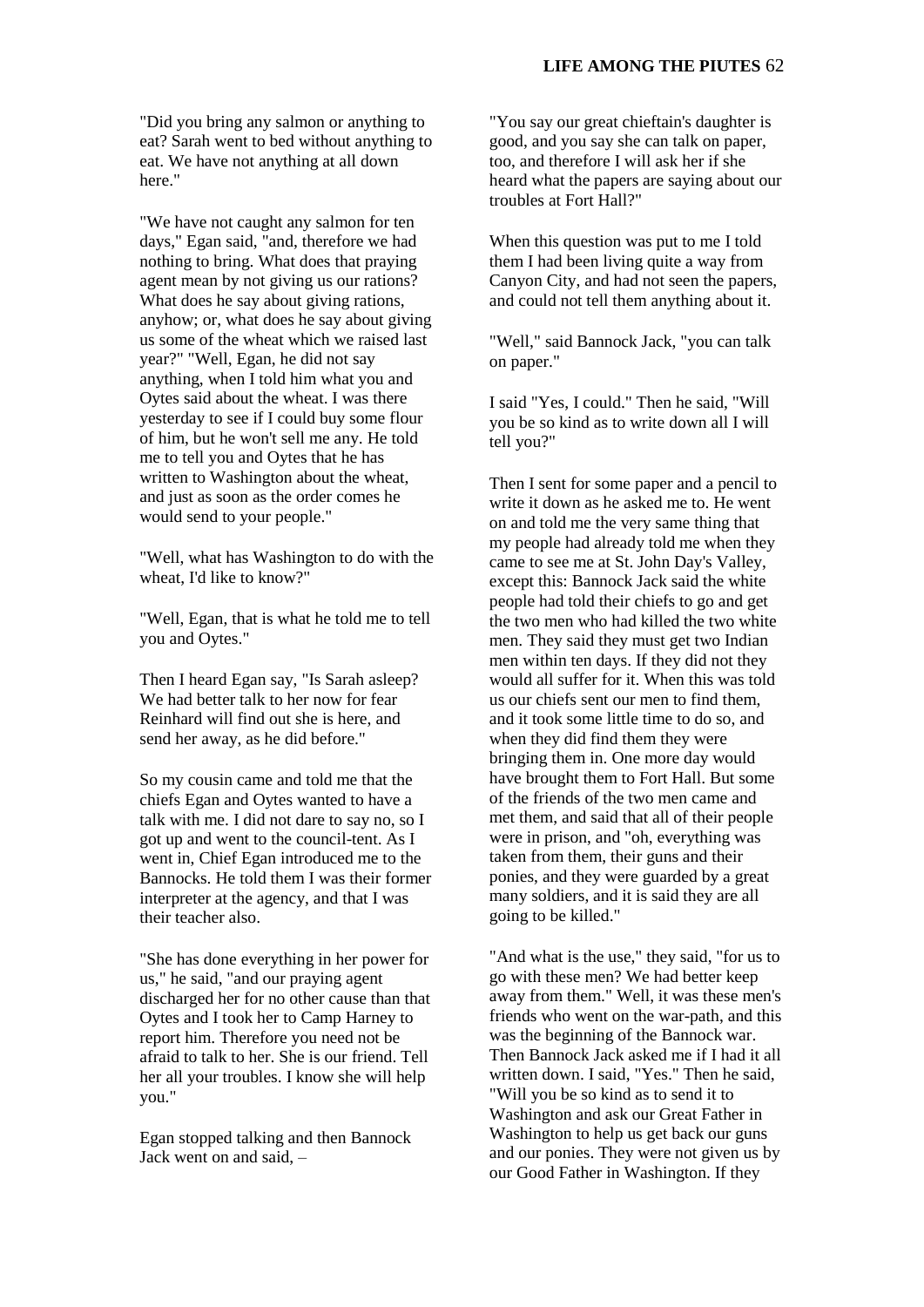had been we would not say a word. They were bought by our own hard work. We think it very hard for a whole tribe to lose everything and to be all killed beside, and for what they did not give us time to do, and as if we had refused to get the men."

The second chief, Egan, got up again to talk. He began by saying, "My dear mother," – for this is the way our people address any one who is their superior. If a woman, it is their mother; if a man, it is their father. So Egan began in this way. When he got up to talk to me, he said,  $-$ 

"When our good father, Sam Parrish, was here, oh, then we were happy. Our children were not crying for anything to eat, and causing our hearts to ache for them. We all had everything we wanted, we had plenty of clothes, and were all doing well. And you, our dear mother, told us the truth. You told us that Sam was going away, and that there was a Christian agent to be sent here in his place; but you said you knew he would not do for us like our father Parrish. Oh, it was too true! Here we are all starving under this Christian man. He has not made any issues of clothing since he came here. After he discharged you, and you were gone, he called for a council, and all went to hear what he had to say. He told us that if we did not like the way he did, all we had to do was to leave the place, that he did not care, and he also said, "If my interpreter does not do as I want him to, he can go too. The government is not going to fool with you. Now if you want to work, the government will pay you one dollar a day." I, chief of the Snake River Piutes, stopped the agent by saying, 'I want to talk a little.' I commenced by saying, 'You are a good man. You talk with our Great Father up in the Spirit-land. You look up to the sky, and make us think you are a good Christian, and we want you to tell us the truth, not lies. We know nothing. We don't read, and therefore we don't know what to think. You, who are greater than anybody, say that this is government land, not land for us; and you say we must work for government, and government will pay us one dollar a day for our work. Yes, we

will work for the government for money, for we love money just as well as you do, – you good Christian men who have come here. We were told by our good agent, Sam Parrish, that this land was ours for all to work upon and make us homes here. He also told us the government had set it apart for us Indians, and government would help us all if we would help ourselves, and that we must always be ready to go to work at whatever work he put us to, and that everything we raised on the place was ours, and the annuities that were sent here were given to us by our good father Parrish. He gave us everything our hearts could wish for. He also told me to tell all my people who had no homes to come here and go to work like white men. The white folk have to work very hard and we must do the same. Our good agent never had any trouble with us, because we would do everything we could to please him, and he did the same by us. He gave us our annuities without saying 'You must do this or that, or you leave here.' No: he treated us as if were his children, and we returned his kindness by doing everything he set us to do. He was with us two years, and we were all happy. He did not shoot our ponies because the ponies broke the fences, but he would say, 'Your horses have broken into your grain, look out for them'; and then we would run and get them out and mend the fences. He did not do like you, good Christian man, by saying, 'Here, my men, go and shoot those Indians' horses! They are in our grain.' Our father Parrish told us all to be good and never take any stray horses that came on our agency; nor did he want us to go and get stray horses. Have you done so? No: you and your men have done everything that is bad. You have taken up every horse that came along here, and you have them in your stable, and you are working them. And another thing, your men are doing what Parrish told us not to do, that is gambling. You and your men have brought a book amongst us that has big chiefs' pictures and their wives' pictures on the papers, and another picture which you call Jack, and another something like it.

"And with these your men come to our camps, and gamble with your interpreter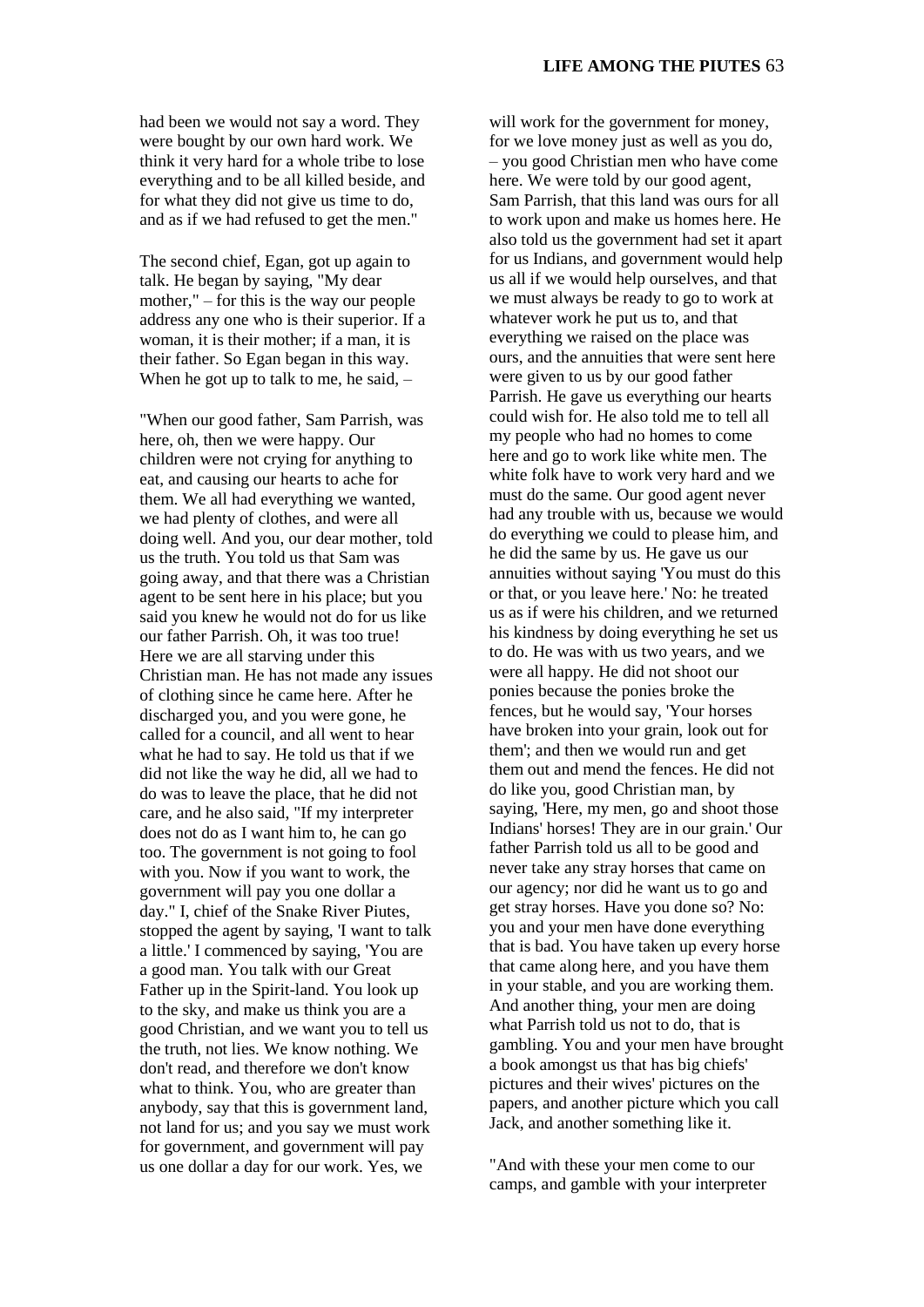and your mail-carrier, every time you pay them off. This is what your blacksmith Johnson is doing; and your school-teacher, Frank Johnson, instead of teaching my people's children, does more gambling than teaching. What you pay to your interpreter and mail-carrier, the two Johnsons win back again with the book that you brought here. So we are at a loss to know which of you are right: whether Sam Parrish told us lies or you, or our chieftain's daughter, Sarah Winnemucca, about the land being ours; and you who talk with our Great Father in the Spiritland three times a day, have come here and told us the land is not ours.' This is what I said to the agent after you left us, and now you have come and found me almost starved.

"Now one and all of you, my men, give our mother what little money you have. Let her go and talk for us. Let her go right on to Washington, and have a talk with our Great Father in Washington."

Then they all asked me if I would go if they would give me the money to go with. I told them I would only be too happy to do all I could in their behalf, if they wanted me to. So they went to work and got together and every one gave what they could, and all Egan got for me was twentynine dollars and twenty-five cents. This was got for me by Egan, the chief of the Snake River Piutes. This was indeed very little to start with. But as I had promised, I thought I would go to Elko, Nevada, with my horses and wagon and sell them there, and go to Washington and see what I could do for them. So our council ended on the 7th of June, 1878. And Mr. Morton asked me again if I would take him and his little daughter to Silver City, Idaho. I told him yes, if he would pay fifty dollars for the three of them, and pay one half of it down, which he did. So we started on the morning of the 8th of June. We journeyed on for three days, and heard nothing about an Indian war. But we saw houses standing all along the road without anybody living in them; and we talked about it, and did not know what it meant. On the twelfth we met a man on the

summit, just before getting to a place called Fort Lyon, who told us there was the greatest Indian war that ever was known. He said the Bannock Indians were just killing everything that came in their way, and he told us to hurry on to a place called Stone House. That was the first I heard that the Bannocks were on the warpath. So we hurried on to the place. We got to the stage-road, and as we were going up the road we met three men coming down. They told us that the stagedriver had been killed. There had been no stage running for three days. He said there had been fighting going on at South Mountains, and a great many were killed, and some Piute Indians were killed too. I said, –

"Are they on the war-path, too?"

They said, "No, they were with white men who went out to fight the Bannocks, and the Bannocks had whipped them. Everybody is at the storehouse with their families." He told the not to go any farther than there, for they would surely kill us if they came across us.

"They want nothing better than to kill Chief Winnemucca's daughter."

So these men went on down the road and we went on as fast as we could, and drove up to the storehouse just at eleven o'clock. They ran out to my wagon. They all had their guns and one of the men asked me who I was and where I was going. I said I was Sarah Winnemucca, and I was going to Elko, Nevada. As I told him who I was he held out his hand and said, –

"I am Captain Hill, and I want you to stop here, for you are in great danger; just drive in there." I did so. I told Mr. Morton to take care of the team, and I took the little girl and went into the house. Then Captain Hill took me into the parlor and asked me if I knew anything about the outbreak of the Bannocks. I told him I did not know anything about it till yesterday, when a man met me at the Summit, beyond Camp Lyon, who told me. He then asked me if I knew Captain Bernard. I told him I did.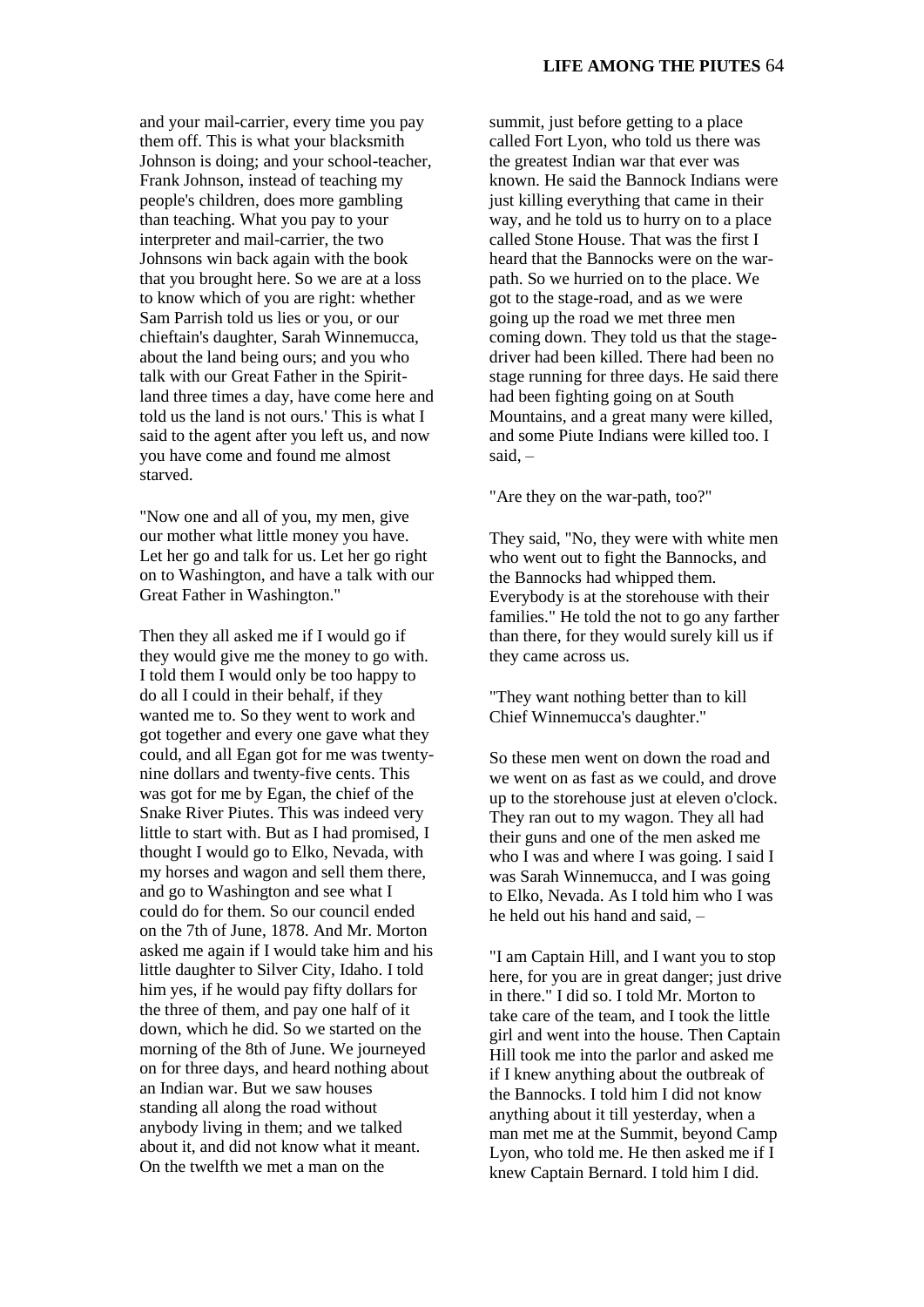"He will be here to-night," he said, "or tomorrow sure, with his command." He asked me who the man was who was with me. I told him I did not know much about him, but he and his little daughter were going to Silver City. All this time I little thought of the talk that was going on about me, until about twenty scouts arrived and with them a Piute Indian. Then the captain of the scouts came to me and asked me to talk English with him, not Indian. So I asked him who he was. He said, "Me name Piute Joe."

"What is the matter?" said I.

"Me no see," he said, "where you all going" – me hope no sauce – " I said, "Captain, what is the use of my talking to you? If you are afraid of me there is a white woman who can talk my language well. You can call her and she can tell you if I say anything wrong."

The captain said, "Where is she?"

"There she is."

So the lady's husband brought her forward. Then he said,–

"The Bannocks are all out fighting. They are killing everything and everybody, Indians and whites, and I and two more of my people went with these men out to South Mountain to fight them, and we came on to Buffalo Horn's camp and had a fight with them, and the scouts ran away and left him to the mercy of Bannocks. I saw that I could not get away when they were all mustered on me, so I jumped off my horse and placed my horse between me and them, and laid my gun over the saddle, and fired at Buffalo Horn as he came galloping up, ahead of his men. He fell from his horse, so his men turned and fled when they saw their chief fall to the ground, and I jumped on my horse again and came to Silver City as fast as I could. I tell you, my dear sister, my captain was surprised when he saw me coming, for he had left me to be killed by the Bannocks. The two other Indians were wounded, and I am wounded also."

Just then Captain Bernard came along on his way down to Sheep Ranch, with his one company. All the soldiers looked at me as if I was some fearful beast, when Captain Bernard came to talk to me after he had seen the two captains. Captain Bernard said to me, –

"Sarah, these citizens say that you have a good deal of ammunition in your wagon."

Oh, can any one imagine my feelings when he said this to me? My heart almost bounded into my mouth, I said,–

"Captain, they must know or they would not say so. Go and see for yourself, captain, and if you find anything in my wagon besides a knife and fork and a pair of scissors I will give you my head for your football. How can I be taking guns and ammunition to my people when I am going right away from them?"

I told Captain Bernard everything, – why I was there, and that I had started to go to Washington for my people, as they wanted me to do.

I once more said to him, "Go to my wagon and see." "No, Sarah, I believe what you tell me is true." Then I told him what Piute Joe had told me about his killing Buffalo Horn out at South Mountain.

"Now, captain, you do me a great favor by believing me. If I can be of any use to the army, I am at your service, and I will go with it till the war is over."

He said, "Well, Sarah, I will telegraph to Gen. O. O. Howard. He is at Fort Boise, and I will see what he says about it. Do you know the country pretty well?"

I told him I did.

"Well, Sarah, I will send for you from the Sheep Ranch. You will come if I send, will you?"

I said, "I will come if the citizens don't kill me."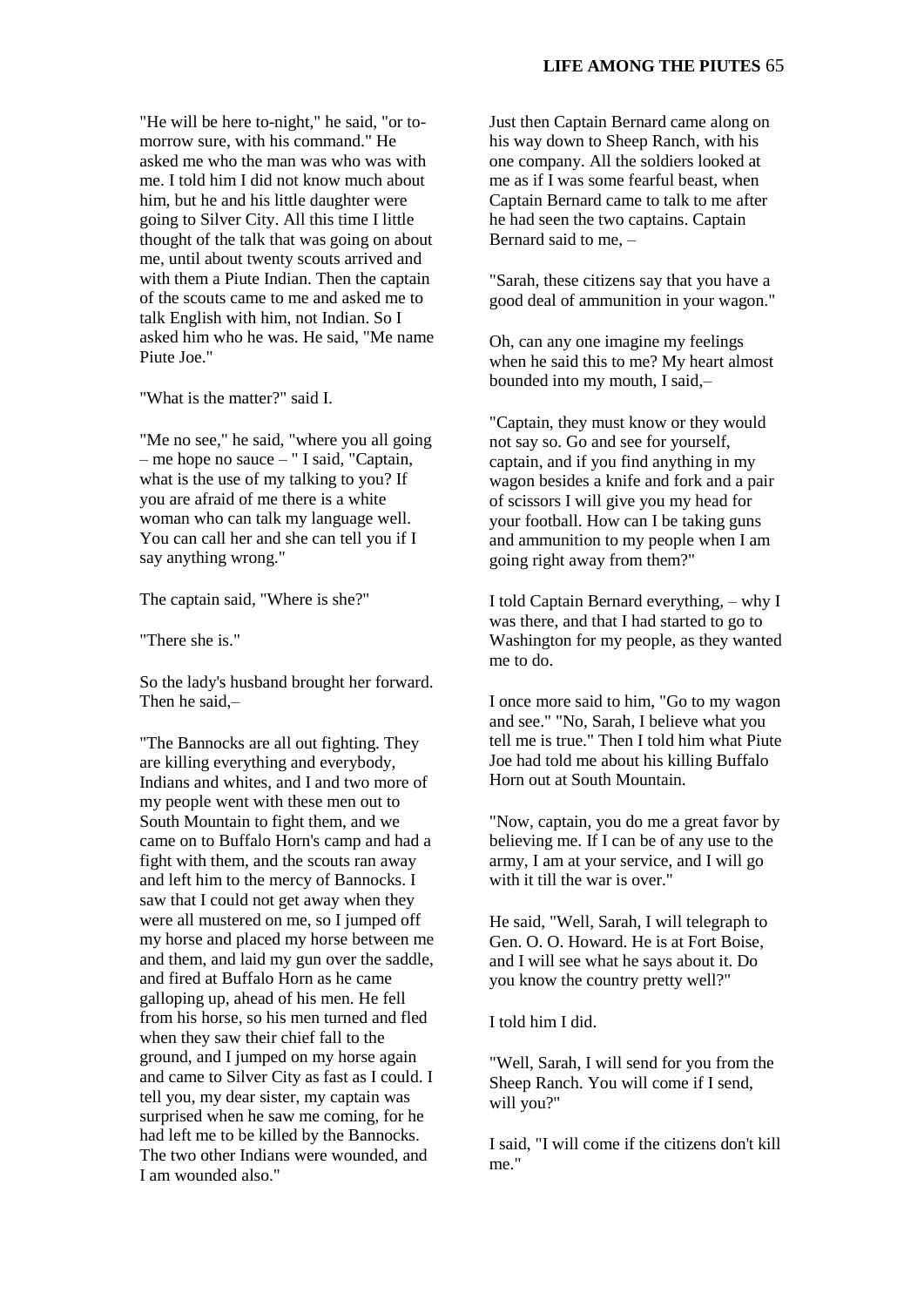"Yes, Sarah, I would like to have you go as my guard, for I can get no Indian to go with me for love or money."

"Yes, captain, I will go and do all I can for the government, if Gen. Howard wants me."

Then Captain Bernard said good-bye and went away with his company. I staid at the place all night, and the citizens were mad because the captain did not search my wagon for the ammunition, and they put a guard on my wagon that night. I cried and told them they ought to be ashamed of themselves. So passed the night quietly. I got up in the morning, had my breakfast, and looked after my horses. I went to the captain and said, "Please come to my wagon with all of your men and women. I want to show you all how much ammunition I have in it."

Captain Hill asked me to forgive him for saying such a thing about me to the army officer. "I know your father is a friend to the whites. If I can do anything for you I will be most happy to do it. If you want to go to the command I will give you a horse any minute you want to go."

Just then there came four Indians and one white man. I ran to meet them. I knew them all. I asked where they came from. They said, –

"We were sent by the commanding officer from Camp McDermitt with a dispatch to the chief of the soldiers."

"Which way did you come?"

"We came by Camp Three Forks of Owyhee River." They had to come that way because there was no travelling on the stage road since the driver was killed. The telegraph wire was cut, so there was no communication between Sheep Ranch and Camp McDermitt.

I then said to the captain, "I want to go with these men to the command."

"Yes, Sarah, I can let you have a horse and a saddle, too."

Then I told my people I would go with them. Then George, one of the men, said, –

"Oh, Sarah, I am so glad you are going with us, for we are all afraid that the white people will kill us if we go alone, for just about here we met some men, and they would have killed us anyhow, only this white man saved us."

I ran to my wagon to get ready. I told Morton and his little girl that I was to leave them, and the little girl began to cry. Her father talked to me and said, –

"Sarah, don't leave Rosey, for she has come to love you." I told him I had to work for my people.

"Now, Sarah, as I have never talked to you before, will you be my wife? We will go to Silver City and get married right away."

I said to him, "You honor me too much by offering marriage to me, Mr. Morton. I thank you very much for your kind offer, but I cannot marry a man that I don't love. You and your daughter can go down tomorrow; I shall be at the Sheep Ranch, and there I will wait for you."

My horse was ready and I bade him goodby. This was on the 12th of June, 1878.

We rode full gallop most of the time. We had thirty miles to go to the command. Just as we got in sight of the camp at Sheep Ranch, we saw a man coming. He did not see us until he got pretty close to us. When he saw us, he stopped and looked at us. We were riding along slowly, and the white man that was with us was ahead of us so that he could see there was a white man with us, but he turned round and ran as fast as he could, and the white man who was with us called to him just as loud as he could. He ran on and turned to shoot. Our white man took off his hat to show him we were not his enemies, but he got worse, and then I said, "Let us run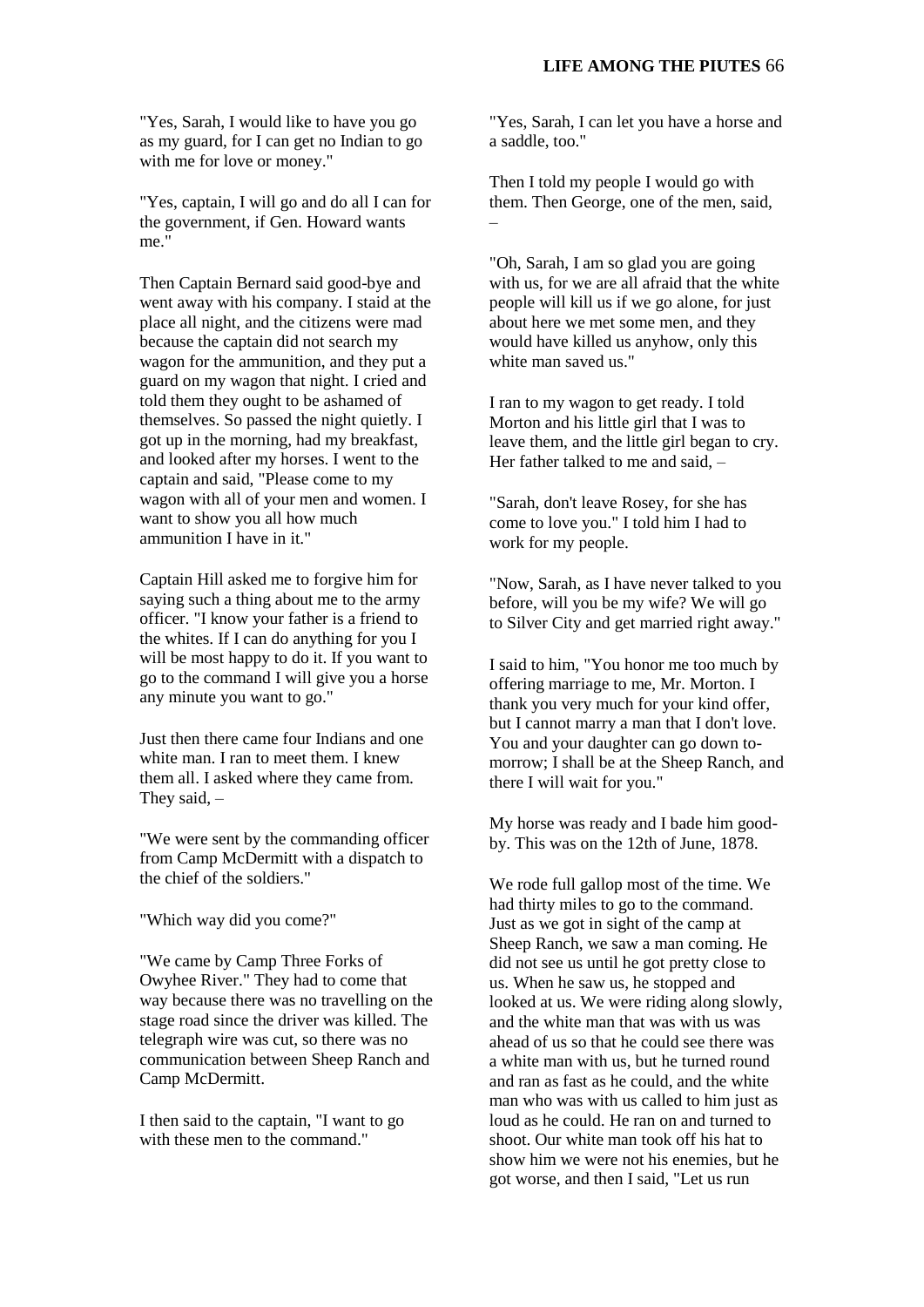after him, for he knows we are not Bannocks, for Bannock women don't ride side-ways nor do they wear ridingdresses." So we put after him just as hard as we could, the white man and I riding side by side, halloing to him just as an Indian would do when he is after his enemy. I tell you we very soon made him stop his foolishness. When Captain Bernard saw me coming with four Indians, he and other officers came to meet me. His first question was, "What is the matter with the Indians?" Without saying a word, I gave him the letter they had given me from Camp McDermitt, which explained all without my saying a word. Bernard told the men to take the Indians to their camp and give them something to eat, as it was eight o'clock, and he took me to his own tent. I was treated with most high respect by the captain and his officers. After supper he took me up to the hotel and I staid there all night. The captain wanted me to help him get the Indians to go with a dispatch to Camp Harney, or to the Malheur Agency, and find out the whereabouts of the hostile Bannocks. He said if they would go they would be well paid. I told them, word for word, what Captain Bernard had told me to say to them. Then they said, –

"Sarah, we will do anything we can for the officers and you; we will go with dispatches anywhere but to the hostile Bannocks; we cannot go to them, for, Sarah, you don't know what a danger that is. Sarah, your brother Natchez was killed, or is dead, for the same morning on which we were to start, three white men said so. Natchez and they made their escape from the hostile Bannocks and the Bannocks pursued them, and Natchez' horse gave out. And all your folks were crying the day we left Camp McDermitt. Dear sister, it is not safe to go to them. Of course we know only what the white men told us. Oh, we do hope it is not so. If Natchez is killed by the Bannocks, oh, it will be too bad indeed."

Oh, when they told me this sad news about my dear brother, my heart was dead within me. A thousand thoughts passed through

my mind. I said to myself, "If my brother was killed by the Bannocks and we do go and be killed by them too!" Then I told Captain Bernard the Indian men would not go for love or money. I told the captain I would go, if I had to go alone, and he would give me a good horse. He said, –

"Sarah, you cannot go, can you?"

"Yes, I will go if there is a horse to carry me."

"Sarah, if you are in earnest, I will send a telegram to General Howard and see what he says about it."

On the morning of June 13th I got up very early and went down to the camp and had my breakfast, and then I called the Indians, and asked George to accompany me to Malheur Agency or to the whereabouts of the hostile Bannocks.

"Are you playing with me, Sarah, or do you think I would let you go alone? No, no, I will go with you, – John and I will go."

"Well, we will go as soon as the telegram comes from General Howard. George, we will go, no matter what comes of it. There is nothing that will stop me."

Just as I got these words out of my mouth, Captain Bernard called me, and I went to him.

The saddest day hath gleams of light, The darkest wave hath bright foam

'neath it,

And twinkles o'er the cloudiest night Some solitary star to cheer it.

"Now, Sarah," he said, "if you will go to your father, tell him and his people that they shall be taken care of and be fed. Get all the well-disposed of your people to come near the troops, where they can be safe. Now, Sarah, if you can succeed, your reward shall be five hundred dollars. Don't forget to tell them that all who behave well shall be properly fed."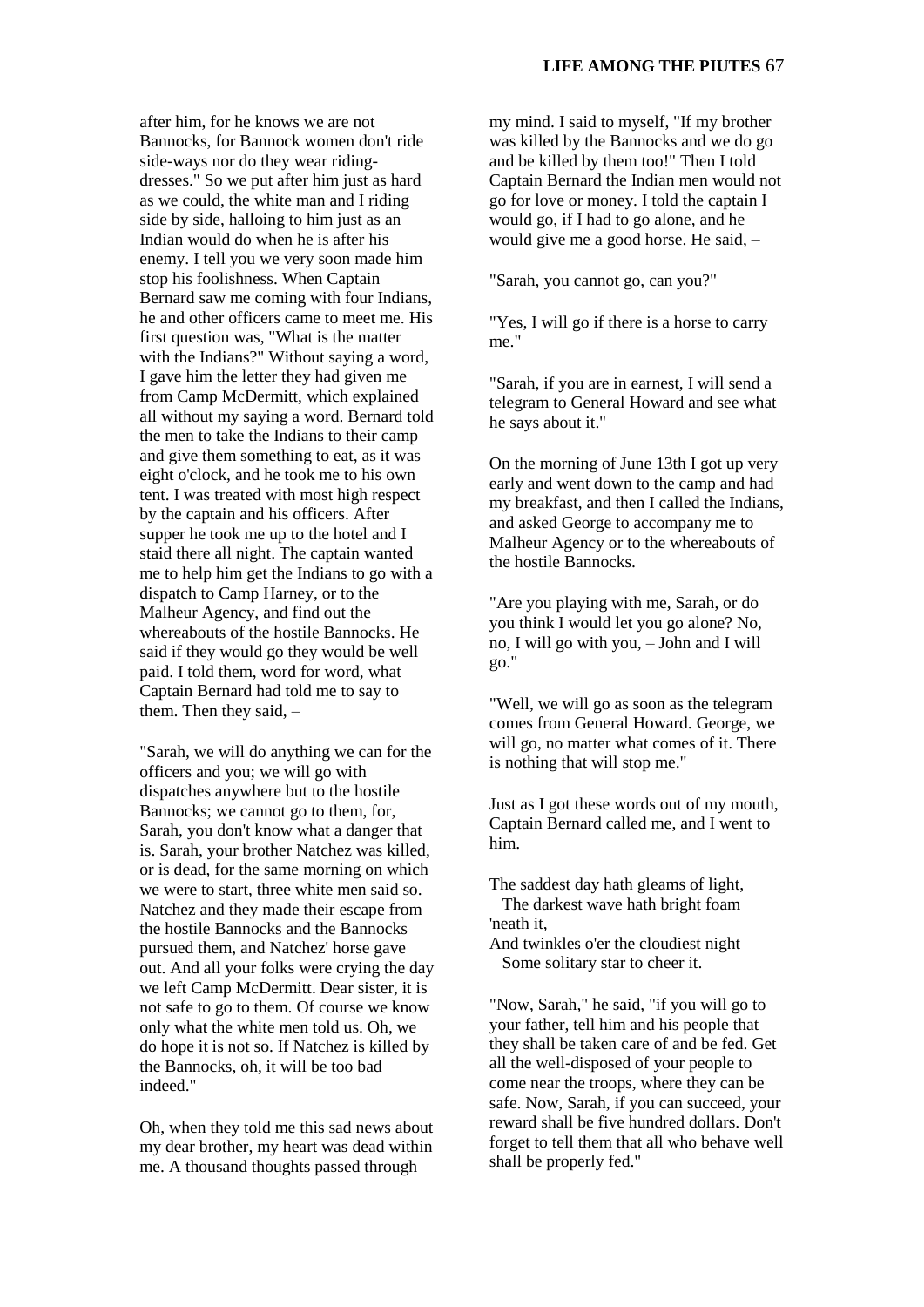I said to the captain, "I came through the Malheur Agency on the 6th of the month and there is nothing for them to eat there."

He said, "Tell them all to come to the troops."

Then I asked him to write me a letter to take with me in case that my horses should give out and I should come to a ranch where I could get some horses. He wrote,–

"To all good citizens in the country:– Sarah Winnemucca, with two of her people, goes with a dispatch to her father. If her horses should give out, help her all you can and oblige

# CAPTAIN BERNARD."

With this letter I started down the crossing of Owyhee River, about fifteen miles from the Sheep Ranch, at about a quarter of a mile from the place where the stage-driver was killed, and when we got there the citizen-scouts were all asleep. If we had been hostile Bannocks we could have killed every one of them. Some of these scouts were getting from fifteen to twentyfive dollars a day, and this is the way the citizen-scouts earned their money during an Indian war. They go off a little way from the troops and lie down and come back and report that there are Indians within half a mile from the troops. We went into the house and waked them up. I said to them, "Is this the way you all find the hostiles? We could have killed every one of you if we had been they. I want a fresh horse if you have one, as I don't think one of our horses will stand the trip, as we are going to the Malheur Agency or to the hostile Bannocks wherever they are. We are sent by General O. O. Howard, and here is a letter which Captain Bernard gave me."

One of them read it and said, "All right, Sarah, we will give you the best horse we have here." Then they gave us our dinner and we started on our work. We had not gone but about a mile beyond the crossing at Owyhee River when we struck the hostiles' trail. We followed it down the

river as much as fifteen miles, and then we came to where they had camped, and where they had been weeping, and where they had cut their hair. So we knew that it was hereabout that Buffalo Horn had been killed, for they had been tearing up clothes, cutting off hair and breaking up beads there. Here they left the river and struck off toward Barren Valley. They had to go up a hill and here I found the poor stage-driver's whip, which I took with me. We rode very hard all day long – did not stop to rest all that day. The country was very rocky and no water. We had travelled about fifty miles that day. Now it was getting dark, but we rode on. It was very difficult for us to travel fast, for our horses almost fell over sometimes. I said, –

"Boys, let us stop for the night, for our horses will surely fall over us and kill us, and then the hostile Bannocks will not have the pleasure of killing us." Here my men laughed at me, so we stopped for the night and ate our hard bread without any water. Then I gave my orders by saying, –

"John, you stand guard, George and I will sleep a little, and then wake him and let him stand guard the rest of the night, and we must start just as soon as we can see to travel." So I lay down to have a little sleep, using my saddle for a pillow. I did not sleep, as my horse kept pulling me as I had tied him to my arm. I heard John come and say to George, "It is daylight." I jumped up and said, "We will go; I am almost dead for water." We started on the full jump across Barren Valley, toward Mr. G. B. Crawley's ranch. As we came nearer and nearer. I said. "I can't see the house." So we rode on until I saw it was burnt down, and the men said, "Yes, and we see the smoke yet." Yes, it was still burning. We saw a fresh track here and there. I saw by the look of everything that it was set on fire the morning of the thirteenth of June. George said to me, "Sarah, let us not stop here, for they must be close by."

I saw that they were afraid. I said to them, "It is of no use to be afraid; we have come to see them and see them we must, and if they kill us we have to die and that is all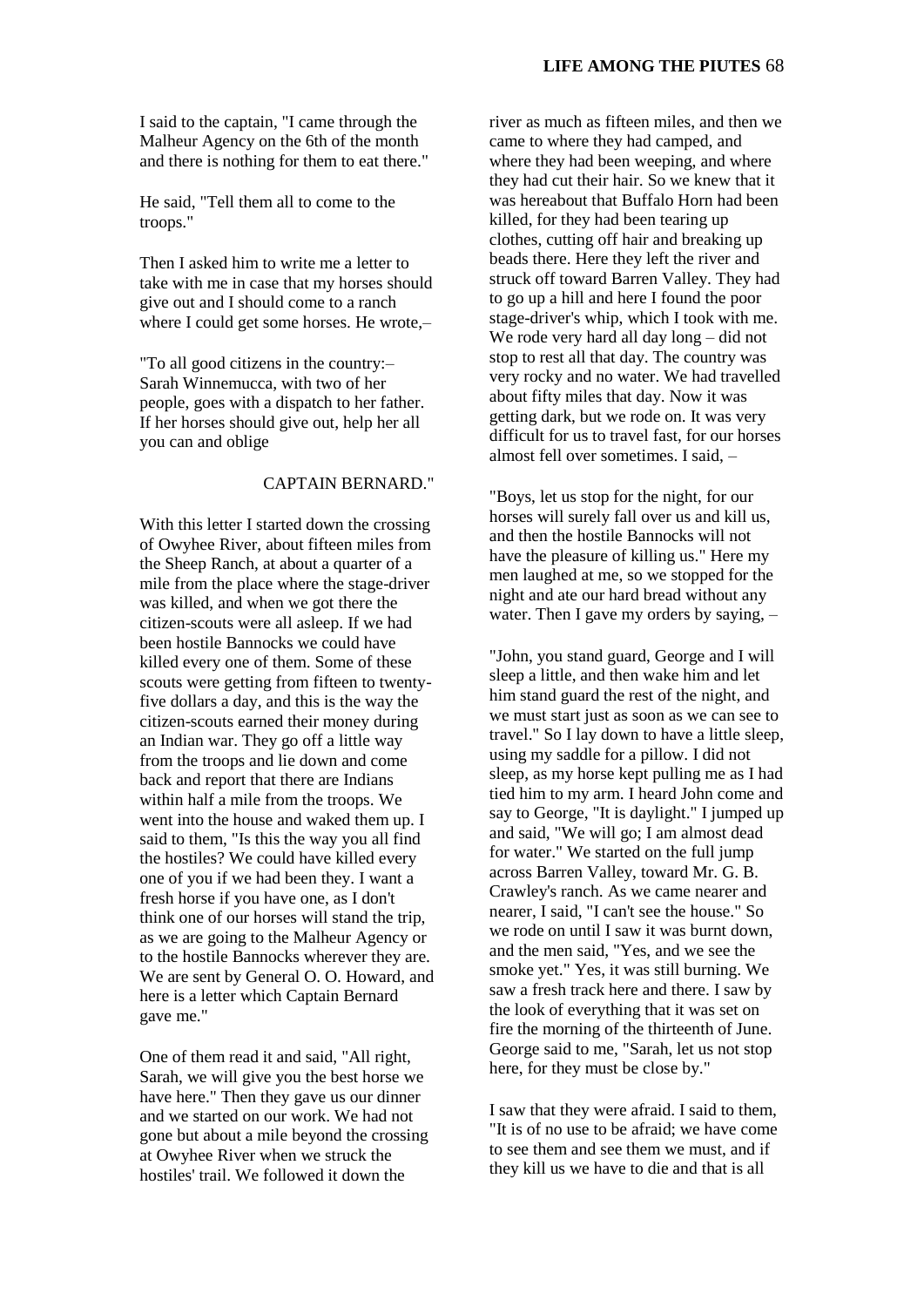about it, and now we must have something to eat. George, you go and look out while John and I make some coffee, and when it is ready we will call you." John said, "Sarah, let us kill some of the chickens." I said, "No, John, we will not, for they do not belong to us."

So we made our coffee as quickly as we could. We made it in one of the tin cans that had been burnt, and called George, who came down, and we all ate our breakfast as fast as we could, and I said to my boys, "What do you two think? Had we better go to the Malheur agency, or follow up the trail, which looks as if all the Indians were going towards Stein's mountains. You are men, you can decide better than I can."

"Now, Sarah, you know this country better than we do, and you know what to do, and if we say go this way or that way you would blame us if anything should happen, and another thing we have come with you and are at your command. Whatever you say we will follow you."

"Well, since you have left it all to me, we will follow up the fresh trail that goes towards Stein's mountains. I think it is our people going to Camp McDermitt." It was now about six o'clock in the morning of the fourteenth of June. So we started again and rode as fast as our horses could travel. We had about sixty miles to go to find some white people. We travelled on and found a clock on their trail at a place called Juniper Lake, and we all knew it was the hostile Bannocks we were following. The next thing we found was a fiddle and I took it along with me. About noon I saw something coming down the mountain. "Oh," said I, "oh, look there! What is it?" "Oh, it is mountain sheep." We galloped up towards them. They came close to us and John shot and killed one. We took some of the meat and there I lost my fiddle, and it is there to this day, as I never went back to find it.

As we rode on about five miles from Juniper Lake, we saw some one upon the mountains, as if they were running, so we

waved our handkerchiefs at them. There were two of them. As we came nearer to them I said to George, "Call to them." He did so. I saw them rise to their feet. I waved my handkerchief at them again and one of them called out, "Who are you?" I said, "Your sister, Sarah." It was Lee Winnemucca, my brother, who had called out. So they jumped on their horses, and came to us, and the minute he rode up he jumped from his horse and took me in his arms and said, "Oh, dear sister, you have come to save us, for we are all prisoners of the Bannocks. They have treated our father most shamefully. They have taken from us what few guns we had, and our blankets, and our horses. They have done this because they outnumber us, and we are all up in the mountains with them Oh, sister, have you brought us some good news? Have you come for us? Oh, dear sister, here I am standing and talking to you, knowing the great danger you are in by coming here, and these men, too. The Bannocks are out in the mountains, looking out. Take off your hat and your dress and upbraid your hair, and put this blanket round you, so if they should come down they would not know who it is. Here is some paint. Paint your face quick. Here, men, hide your guns and take off your clothes and make yourselves look as well as you can."

All this was done as quickly as possible, and we were all dressed like the hostile Bannocks. I asked, –

"Where is our father?"

"We are all up over that mountain. We are but six miles from here."

"I must go to him. I have a message for him and for all our people, too."

"Oh, no, dear sister, you will be killed if you go there, for our brother Natchez has made his escape three days ago. They were going to kill him because he had saved the lives of three white men. Oh, dear sister, let me pray you not to go, for they will surely kill you, for they have said they will kill every one that comes with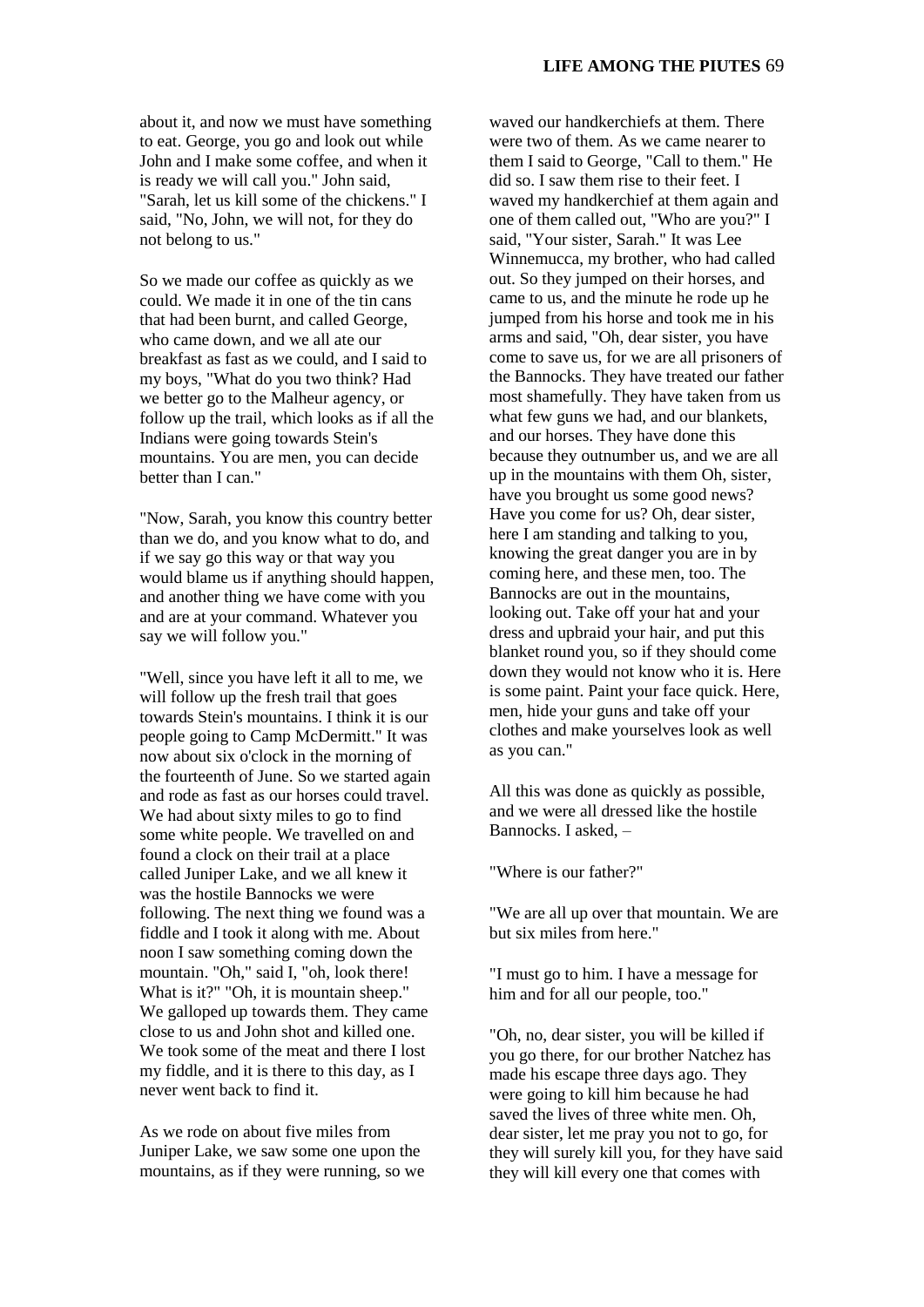messages from the white people, for Indians who come with messages are no friends of ours, they say every night."

"But, dear brother, they will not know me."

"Yes, Oytes will know you, for he is their chief now, since Buffalo Horn is killed."

"Dear brother, I am sorry to tell you that I must go to my father, for I have come with a message from General O. O. Howard, I must save my father and his people if I lose my life in trying to do it, and my father's too. That is all right. I have come for you all. Now let us go."

The mountain we had to go over was very rocky and steep, almost perpendicular. Sometimes it was very hard for us to climb up on our hands and knees. But we got up at last, and looked down into the hostile encampment. Oh, such a sight my eyes met! It was a beautiful sight. About three hundred and twenty-seven lodges, and about four hundred and fifty warriors were down Little Valley catching horses, and some more were killing beef. The place looked as if it was all alive with hostile Bannocks. I began to feel a little afraid. I looked down upon them, and I said, –

"Brother, is our father's lodge inside the line? We must leave our horses here and go on foot. I can run down the mountain very fast."

Brother said, "If you are discovered, how will you get out?"

"Oh, well, our horses are almost given out anyway; so, dear brother, we must trust to good luck, and it is not so very far. Let us go quick and be back, for I have no time to lose."

So we ran all the way down the mountain. Before I went into my father's lodge, I sent brother in to tell him I was coming. He did so, and I heard him whistle, and I then said to the men, "We will go in." Oh, how glad my father was to see me! He took me in his arms and said,  $-$ 

"Oh, my dear little girl, and what is it? Have you come to save me yet? My little child is in great danger. Oh, our Great Father in the Spirit-land, look down on us and save us!" This was repeated by every one in the tent.

Every one in the lodge whispered, "Oh, Sadie, you have come to save us!"

I said, "Yes, I have come to save you all if you will do as I wish you to and be quiet about it. Whisper it among yourselves. Get ready to-night, for there is no time to lose, for the soldiers are close by. I have come from them with this word: 'Leave the hostile Bannocks and come to the troops. You shall be properly fed by the troops.' Are you all here? I mean all the Malheur Reservation Indians."

"Yes, all are here, and Oytes is the chief of them."

"Father, you tell the women to make believe they are gathering wood for the night, and while they are doing that they can get away." And while I was yet talking, I saw the women go out, one by one, with ropes in their hands, until we were left alone, – that is, I was left alone with eight men: my father, and my brother Lee, and my cousins, George Winnemucca, Joe Winnemucca, and James Winnemucca, and the two men that were with me.

"Now, father, let us go, as it is getting dark."

Then father said, "Now, dear son, go and get as many horses as you can get, and drive them down as fast as you can. We shall wait for you at Juniper Lake."

My brother Lee jumped up, rope in hand, and went out of the tent, and then my father gave orders to his nephews, and we four started out, leaving father's lodge all lonely. It was like a dream. I could not get along at all. I almost fell down at every step, my father dragging me along. Oh, how my heart jumped when I heard a noise close by. It was a horse running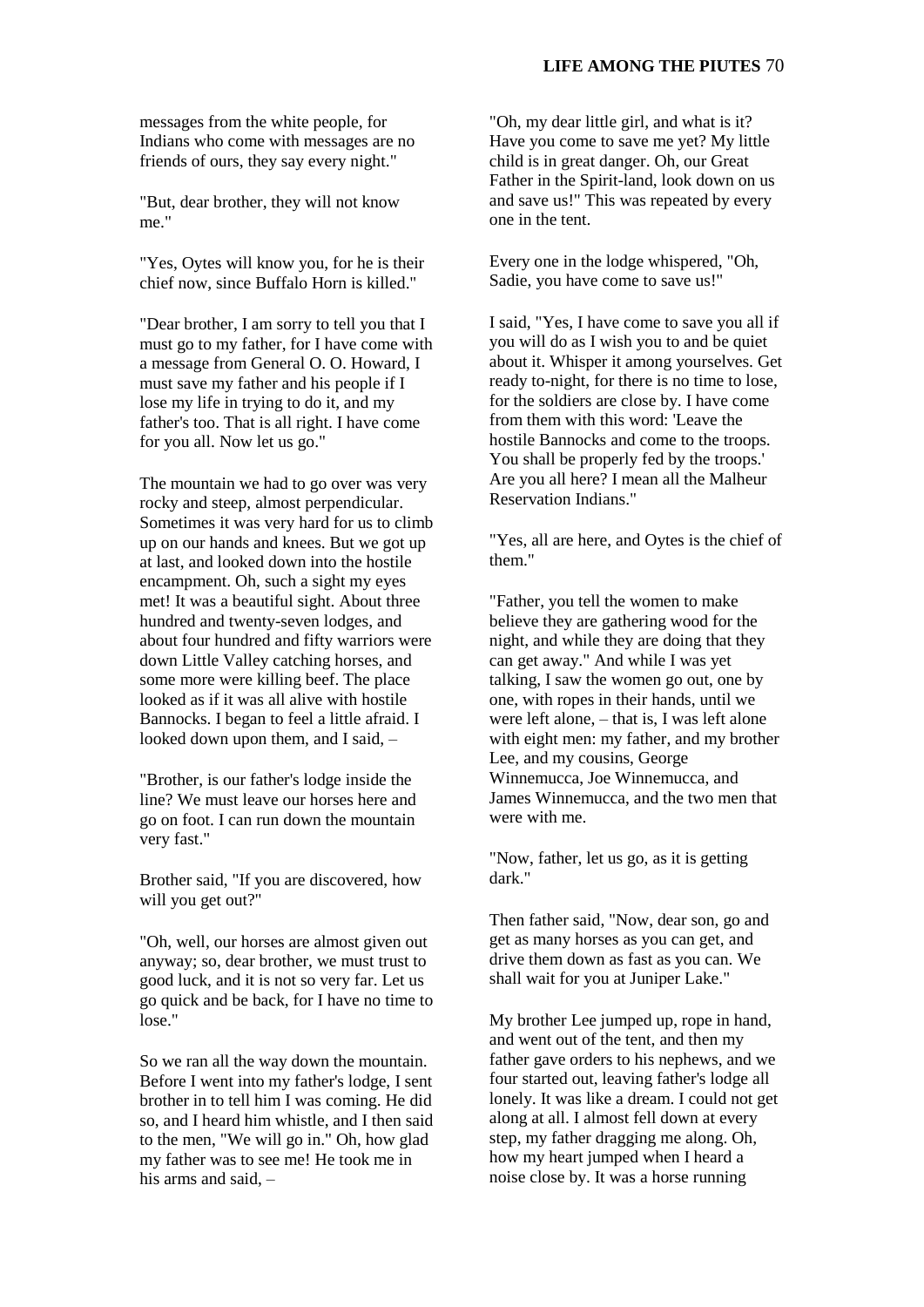towards us. We had to lie down close to the ground. It came close to us and stopped. Oh, how my heart beat! I thought whoever it was would hear my heart beat. It stood a little while and some one whistled.

"Yes," the whistle said, "where is father?"

It was dear little Mattie, my sister-in-law. She had waited for her husband in the woods, and he came out. She went with him and he sent her to me with a horse. Oh, how thankful I was to Mattie for the horse! So my father helped me on to the horse. We went on faster and got to where we had left our horses, and found them all right.

"George," I said, "take off my saddle and put it on this horse, the horse my brother has sent me, and you take my horse. It is better than yours."

The men led the horses down the mountain, while Mattie and I ran down hand-in-hand. We could run down the mountain faster than horses could. When we got down to the Juniper Lake, Lee was there all ready waiting for us, also the women. Lee also had had the women cook the mountain-sheep meat we had left there for me, for I assure my readers that I did not know what hunger was all that time, – I had forgotten all about eating. I said, –

"Come, women, take some in your hands and get on your horses, and eat while you are travelling, for we have many miles before us to-night. Tie your children to your backs. If they should sleep so, they will not fall off, for we must travel all night."

Lee came up to me and said, "Sarah, I am going back to get Jarry Lang," – that was our cousin, agent Reinhard's interpreter. "He is a close prisoner. I will go and see if I can get him."

I said, "Lee, if you go, try and get all you can." I turned round and said "Are you all ready?"

"Yes." My father gave the order by saying, "Ride two by two, keep close together. Men, march your children and your wives. Six men keep back, for fear we will be followed."

So father and Mattie and my two men and myself led at the head of my people. We marched for some six hours. Mattie and I saw a track, and father called out "Halt!" And the men came forward and lighted a light. It had been a herd of cattle. We marched all night long. Just at daybreak, we got to a place called Summit Springs.

I said, "Father, we will stop here and wait for Lee, as we promised we would." So we unsaddled our horses, and I lay down to have a little sleep, having had no sleep for two nights. No sooner did I lie down and fall asleep, than my father called me and said, –

"Eat something." (They had cooked some of the sheep meat.) "You cannot sleep until your brother comes."

I tell you I did eat, for indeed I was really starved. When I got through, I asked if the men were out watching. Just as father said "Yes," came a warning alarm. Everybody jumped for their horses. Mattie and I ran and got our horses, jumped on their bare backs, and went to meet the man who brought the warning. I said, "What is the matter?"

"We are followed by the Bannocks." His horse was almost falling from under him.

I said, "Jump on behind me." He did so. We galloped up to the camp. "Oh, father, we are followed."

"Yes," said the man behind me, "we are followed. Egan and his whole band is overtaken and are taken back.

"I looked back and saw Lee running, and they firing at him. I think he is killed. Oytes is at the head of this. I heard him say to the Bannocks, 'Go quickly, bring Sarah's head and her father's too. I will show Sarah who I am. Away with you,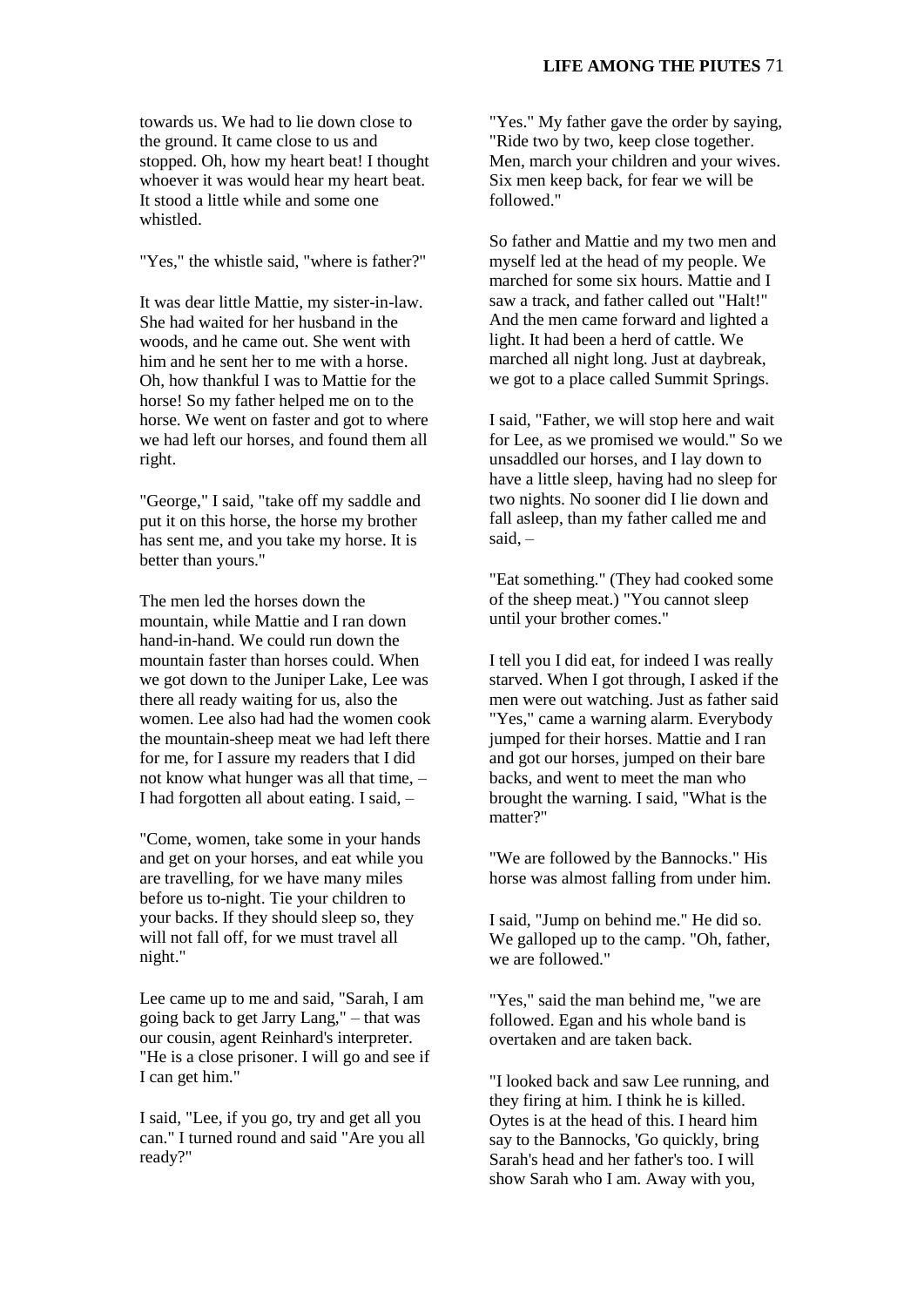men, and overtake them.'" This is the news that came to us the morning of the 15th of June.

My father said, "If my son is killed, I will go back to them and be killed too. If we are to be killed off for what the white people have done to them, of course we cannot help ourselves."

I said, "Father, it is no time to talk nonsense now. Be quick, let us go; for my part, my life is very dear to me, though I would lose it in trying to save yours, dear father."

My stepmother was crying, so was poor little Mattie, Lee's wife.

"Come, father, give me your orders, as I am going back to the troops. What shall I tell General Howard, as I am going to where he is this very day, if the horse can carry me?"

"Tell him to send his soldiers to protect me and my people."

With this message I left my father on the morning of the 15th of June. Poor little Mattie cried out to me, "Oh, dear sister, let me go with you. If my poor husband is killed, why need I stay?" I said, "Come on!" Away we started over the hills and valleys. We had to go about seventy-five miles through the country. No water. We sang and prayed to our Great Father in the Spirit-land, as my people call God. About one o'clock we got to the crossing of a creek called Muddy Creek. We got off our horses and had a drink of water, and tied our horses till they got cooled off while we gathered some white currants to eat, for that is all we found. Now we watered our horses and found a narrow place to jump them across, and off again towards our soldiers as fast as our horses could carry us. We got to the crossing of Owyhee River at three o'clock; stopped twenty minutes to eat some hard bread and coffee while they saddled fresh horses for us. We jumped on our horses again, and I tell you we made our time count going fifteen miles to the Sheep Ranch. We whipped

our horses every step of the way till we were met by the officers. Captain Bernard helped us off. I saw one of the officers look at his watch; it was just 5.30 P.M. I told the General everything, – how I got my people away, how we were discovered and followed by the Bannocks. Oytes, one of the Snake River Piutes, a leading chief, had overtaken Egan, a sub-chief, and his band, and driven them back. "Maybe my brother Lee was killed. My father is on his way here, and wants you to send him some soldiers for protection." When I said this, the officers looked at each other, and so did the soldiers and also the volunteer scouts, just as much as to say, – "You are lying to us."

I saw Lieut. Pitcher wink at Lieut. Wood. The General asked me how many Indians I thought there were in all. I told him that my brother Lee thought there were about seven hundred in all, – men, women, and children. Then the General called the Captain of Volunteers, Mr. Robbins, and ordered him to take all his men and go and bring Chief Winnemucca to the troops. I called Piute Joe, who had killed Buffalo Horn, and told him in a few words which way to go to meet my father. This was the hardest work I ever did for the government in all my life, – the whole round trip, from 10 o'clock June 13 up to June 15, arriving back at 5.30 P.M., having been in the saddle night and day; distance, about two hundred and twenty-three miles. Yes, I went for the government when the officers could not get an Indian man or a white man to go for love or money. I, only an Indian woman, went and saved my father and his people.

"Let us then be up and doing, With a heart for any fate; Still achieving, still pursuing, Learn to labor and to wait."

The next morning was Sunday. The General called me, and said, "I want you to go with me as my interpreter and guide."

I said, "Can I go with Captain Bernard's company?" He said, "Do so. I want you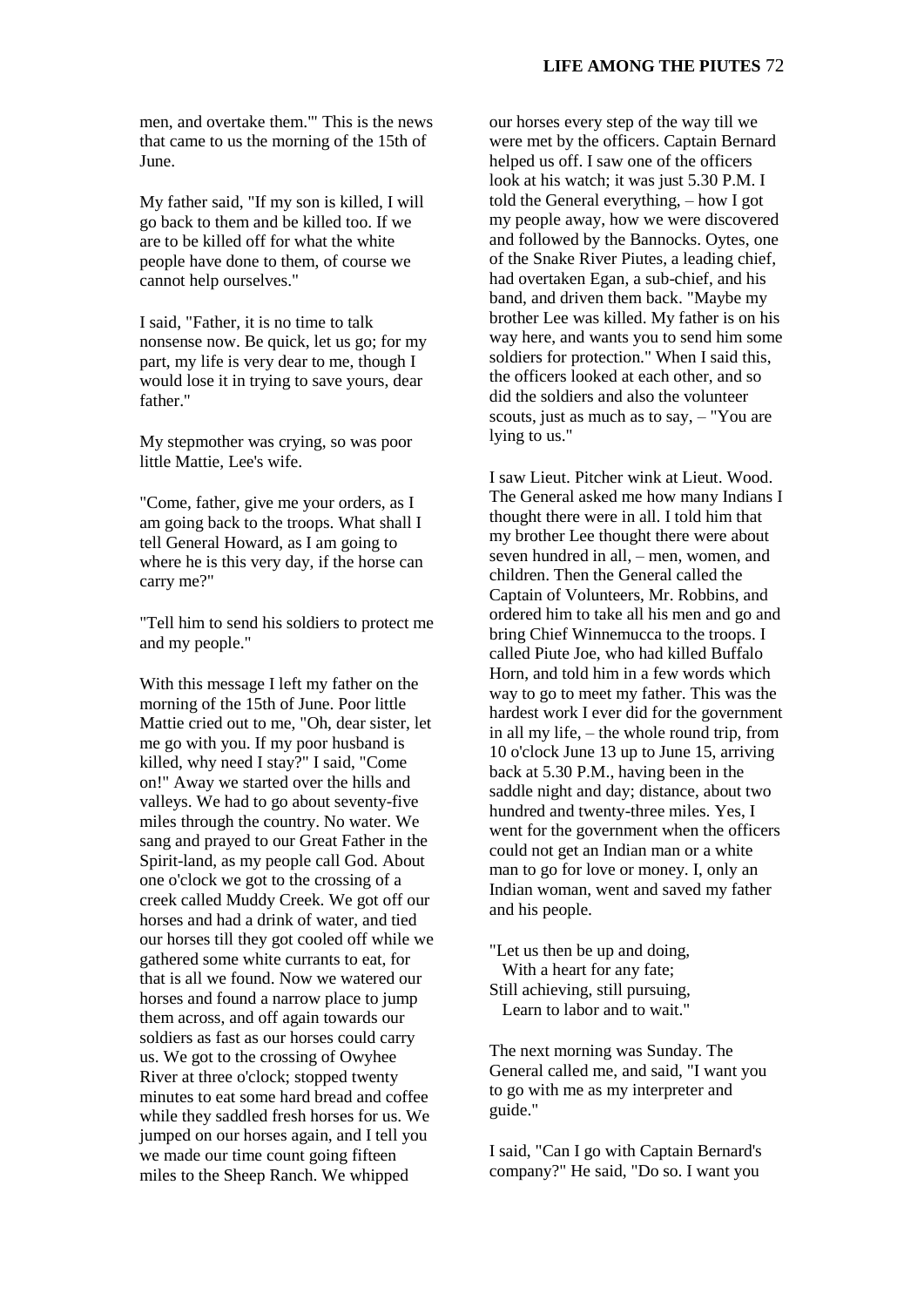and Mattie with the headquarters." I said, "Which is the headquarters?" He said, "We will go to Camp Lyon. The headquarters will be habitually with the right column." The General's staff in the field consisted of Major Edwin C. Mason, 21st Infantry, Acting Assistant Inspector General; Captain Lawrence S. Babbitt, Ordnance Department Engineer and Ordnance Officer; Assistant Surgeon General, Perkins A. Fitzgerald, U. S. A., Chief Medical Officer in the field; First Lieut. Ebenezer W. Stone, 21st Infantry, Chief Commissary of Subsistence in the field; First Lieut. Fred. H. G. Ecstein, 21st Infantry, R. I. M., Chief Quartermaster in the field; First Lieut. Melville C. Wilkinson, 3d Infantry, Aide-de-Camp; Second Lieut. Charles E. S. Wood, 21st Infantry, Aide-de-Camp, Assistant Adjutant General in the field. With these officers, Mattie and I started for Camp Lyon, and I was as mad as could be because I wanted to go right after the hostile Bannocks. Mattie and I had to ride in a wagon going to Camp Lyon. We met three or four companies of cavalry half way. Some of the soldiers cried out, "Oh, I see they have Sarah Winnemucca a prisoner." Mattie and I laughed at this. We got to Camp Lyon about three o'clock. It was Sunday. Captain Lawrence S. Babbitt and Lieut. C. Wilkinson came down from Silver City, Idaho. Later, we had prayers and singing in the evening, as they were all Christians but Captain S. Babbitt and the soldiers by the name of Moffatt and Musenheimer and Goodwin, and Mattie, – four. White men, educated, not Christians; men that are almost born with the Bible in hand. What! not Christians? Yes, that is just what I mean. Poor General! he had some hard words with a citizen who owned a stage, because he wanted thirtyfive dollars a day to take us to Reinhard's crossing of Malheur River. I stood by them when they were talking, and I could hold in no longer.

"That is the way with you citizens. You call on the soldiers for protection and you all want to make thousands of dollars out of it. I know if my people had a herd of a thousand horses they would let you have them all for nothing." The General looked at me so funny, and said, "Yes, Sarah, your people have good hearts, better ones than these white dogs have." The man would not give in, so they had to give him thirty-five dollars and pay all expenses besides.

So we left Camp Lyon. The second night we slept at Henderson's Ranch, near Keeney's ferry, where Lieutenant Ecstein, field quartermaster, joined us, and we went the next day to Reinhard's Crossing, just in time to meet Stuart's column which had already reached that point a few hours before us, and had been kept under arms ready to move. The weather for the poor soldiers and for us had been hot and dry, and the roads very dusty. The country of our route was characterized by the usual alkali and sage brush, much of it bare and mountainous. At the stone house at Reinhard's Crossing were gathered a number of families from the country around. Here I met an enemy, whom I had met about eleven days before, to whom I had given something to eat when he was almost starved. Then he paid it back to me by telling General Howard that he saw me at the Malheur Agency, and that I was the one that started my people on the warpath. General Howard brought him to me and told me what he had said about me. I told the General where I had met him. It was about forty miles this side of Malheur Agency. He and another man came to my camp almost starved, and I gave them their supper and breakfast. "I know the other man will not say that of me," I said. I was crying when he was talking. Then he came forward and said, "Oh, Sarah, I did not mean it, forgive me, Sarah." I said right out, "You brute." He turned out afterwards to be the best friend I had. We staid there all night, the 18th of June. A citizen came in and reported Indians close by. The General asked me what I thought about it. I told him I did not think there were any Indians within ten hundred miles of us. On the morning of the 19th we marched up toward Malheur City about twenty-five miles and camped. General Howard asked me if I would be afraid to go with a dispatch to Camp Harney. Camp Harney had not been heard from for some time. A story having the appearance of truth was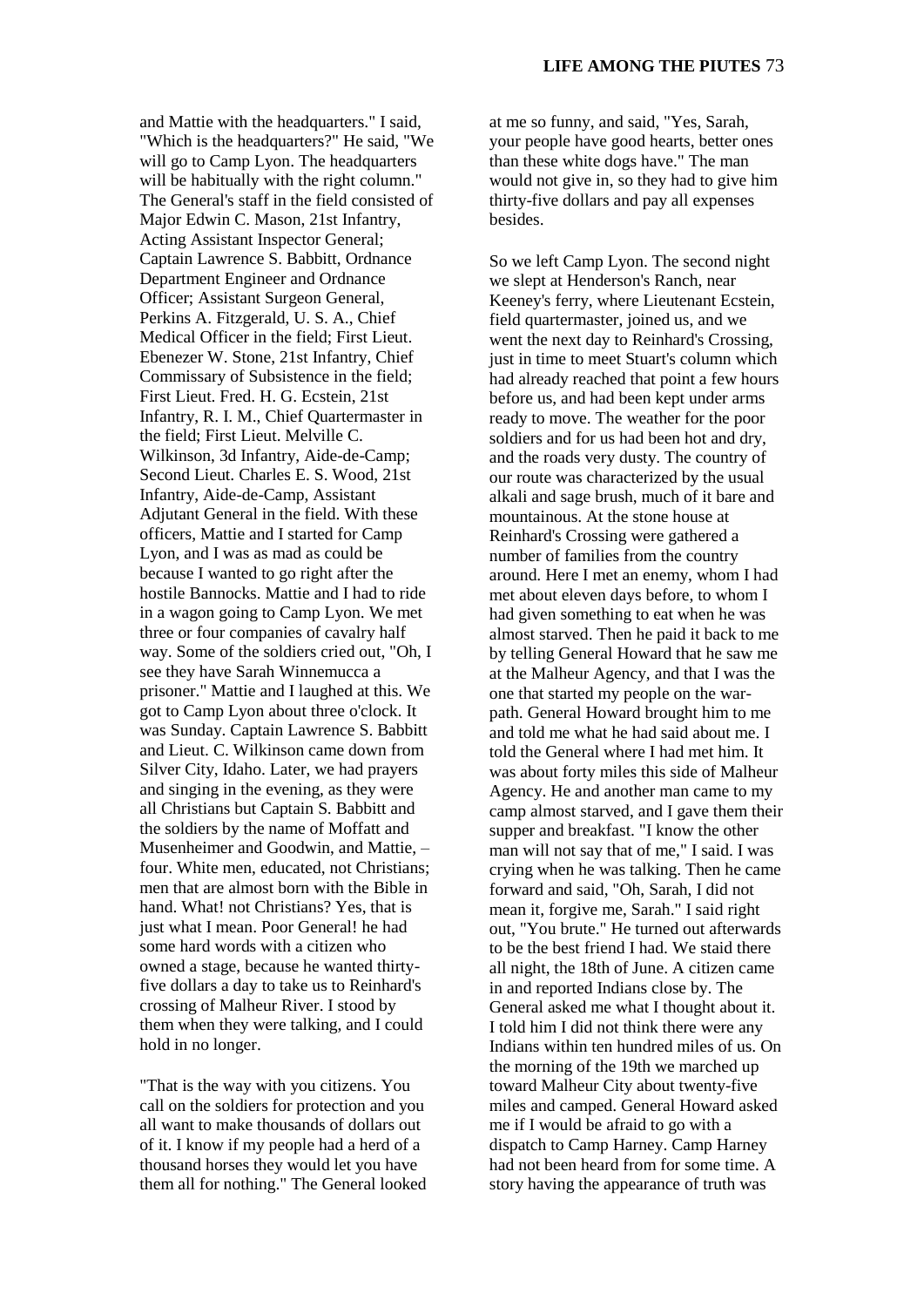brought to us that Captain M'Gregor's company had had a disastrous engagement, and had lost the most of their horses. The news also reached us that the hostiles had abandoned the Stein mountains and gone to Harney Valley, and it was probable that the left column of Captain Bernard's company had pushed after them.

Later in the evening General Howard and Lieutenant Wilkinson came to us again and said, "Well, Sarah, what do you think about going?" I said, "I am always ready to go anywhere you wish me to go."

"Do you think you would want an escort?"

I said, "No, Mattie and I will go alone, for no white man can keep up with us. We can go alone quicker than with soldiers."

But Lieutenant Wilkinson said he would go with us, for they could not let us go alone, as there were bad white men who might harm us, and he would take two soldiers besides.

"Supposing we were to meet the hostiles, and they were to kill me, what would you do?"

Poor Mattie was the first to speak. "Sister and I will throw ourselves on you and they should kill us first, then you."

This made the officers laugh.

So on the 20th, Sister and I started for Camp Harney with Lieutenant Wilkinson, Aide-de-Camp, Corporal Moffatt and Private Musenheimer. After we had travelled about twenty miles, Sister Mattie's horse gave out, and Lieutenant Wilkinson took a stage-horse for her. At twelve o'clock we stopped for something to eat, for it was the last place we should see or where we should find anything until we got to Camp Harney, a hundred miles farther. Here I met another enemy of mine who was unlooked for. We three went in when dinner was ready, and the two soldiers had their lunch outside. We sat

down, and the woman came in with coffee. She looked at me, and then said, –

"Well, I never thought I should feed you again. I hope they will not let you off this time."

She then turned to Lieutenant Wilkinson, and said, "Why do you take so much trouble in taking her to Camp Harney? Why don't you take her and tie one part of her to a horse, and the other part of her to another horse, and let them go? I would see the horses pull her to pieces with good grace."

All this time Lieutenant Wilkinson tried to stop her, saying, "You don't know what you are talking about. This is Sarah Winnemucca." She replied. "I don't care. Rope is too good to hang her with." Lieutenant Wilkinson said to me, "Never mind her. She is crazy." But I could not eat anything.

Dear reader, this is the kind of white women that are in the West. They are always ready to condemn me.

After dinner, Lieutenant Wilkinson brought me another horse. "Now," I said, "it is about sixty miles to the Agency." We went past there just a little after dark for fear some of the Bannocks were hiding there somewhere. We rode on as fast as we could, took a great many short cuts which helped us along greatly, and stopped to rest for half an hour. We stood guard while Lieutenant Wilkinson slept a little while, called him up at the appointed time, and went on without stopping again. As we passed the Agency, everything was dark and still, as if every living thing was dead, and there was no living thing left. This is the way it felt as we passed. We travelled on until our Lieutenant gave out. He would get off his horse and walk awhile. We travelled all night long, got to Camp Harney at ten o'clock on the following day. Oh, how tired I was! Mattie and I went to bed without anything to eat. In the evening Major Downey's wife called on me to see if I wanted anything. She found me very poorly off for dress, and went and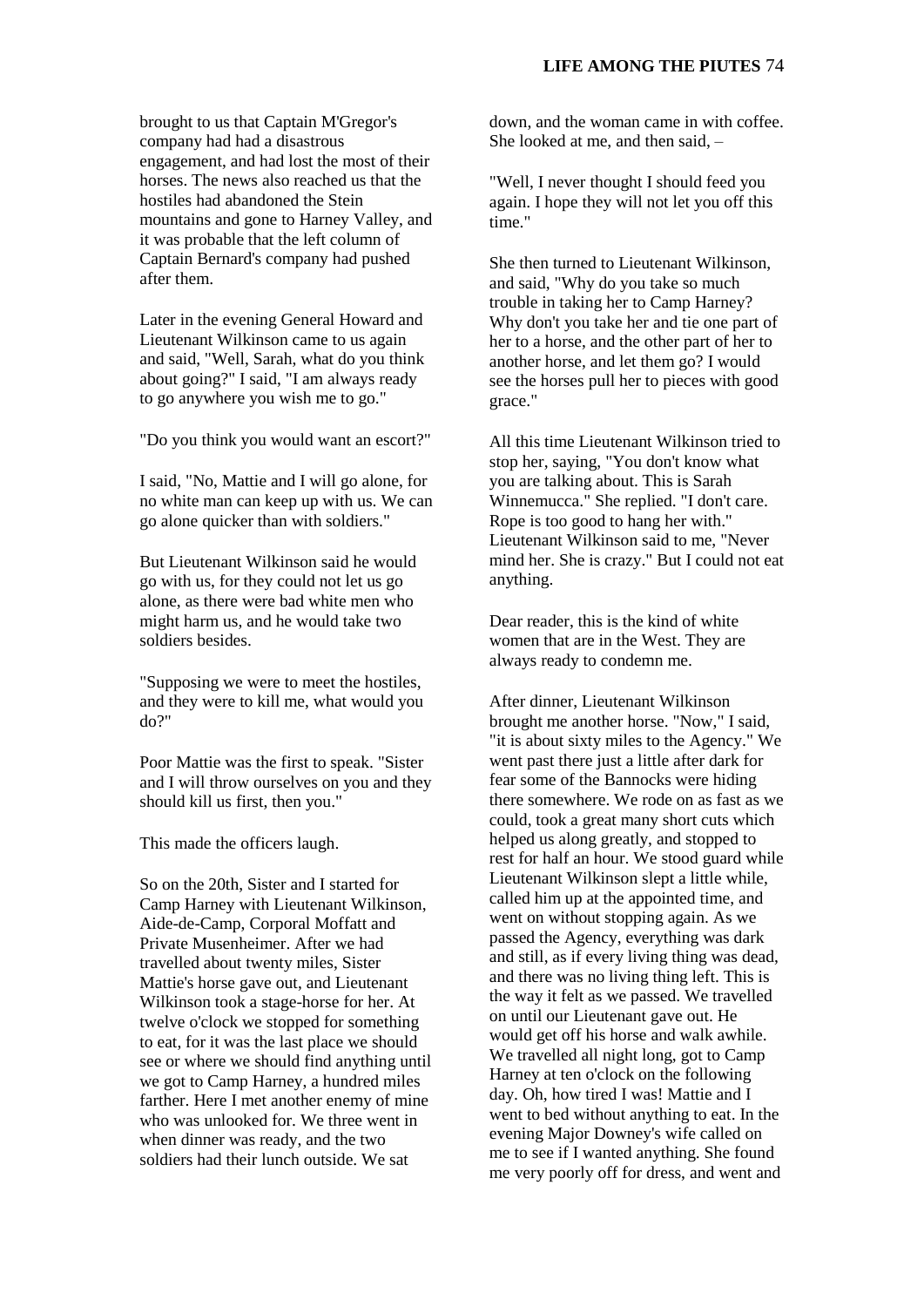got one of her own dresses, for which I was very thankful. The next day was Sunday. Lieutenant Wilkinson was a minister. He was going to preach to the soldiers at ten o'clock, but a courier came riding very fast, and reported Bernard's engagement. Bernard had attacked the hostiles the morning before, Sunday at nine o'clock A.M., surprised and charged their camp, formed and recharged. The enemy rallied. Bernard asked for reinforcements, pressed every man with the utmost speed to his and the enemy's position on Silvery Creek, near Camp Curry, forty-five miles from Harney. Bernard reported only one soldier killed at the time the messenger left him. He had four companies of cavalry, his own, Whipple's, McGregor's, and Perry's under Bomus.

This is the report we brought to General O. O. Howard at eleven o'clock on Sunday night, distance about forty-five miles back on the way we had come Saturday night. I was asked to go back that same night, but I was so tired I could not. So Lieutenant Wilkinson was ordered back. Very early the next morning, Lieutenant Wilkinson and Lieutenant Wood, his Aide-de-Camp, left us with Major Mason and Major Babbitt to stop with the troops. We travelled all day without stopping, got to where sister and I had hidden our rations when on our way to meet the troops. They were hard bread and canned baked beans. On the outside it said, "Boston baked beans." It was about three o'clock in the afternoon and all the officers were very hungry.

We dined as well as we could. Each man gave one dollar. Just think of it. It only cost one dollar a plate for beans baked in Boston. We got into Camp Harney very late that night. It took us three days to overtake the troops. The same night we got there an Indian woman was taken prisoner. They brought her to our tent. I asked her about everything. She did not want to tell me at first. Sister Mattie said, "If you do not tell us we will see why – you had better tell us." She was a Bannock woman. Then she was afraid and told us

everything. She said her people were going right to Umatilla Reservation, and as the Umatilla Indians had told Oytes they would help them to fight the white people, this was why they were going there. She said Oytes had taken her nephew's place as chief over the Bannocks. She cried, and said her nephew Buffalo Horn was killed at South Mountain. I told General Howard what she said. The next morning she was taken to Camp Harney, as she was blind, and the troops were ordered to go and have a fight with Bannocks about fifteen miles above us. The volunteer scouts kept coming to report. They said the Bannocks were waiting to fight there. General Howard asked me what I thought about it. All I said was, "General, if you find any Indians within two hundred miles of here you may say Sarah is telling lies."

"Then you think these scouts are not telling the truth, do you?"

"That is what I mean."

So we pushed on ahead of the troops for a while, and sister and I saw something on a high hill above us and ahead of us. It looked as if there were a great many there. We knew what it was but we did not say anything for we wanted to see what they would do. At last the bugle sounded "Halt!" Sister said, "Now we will have some fun." We just laughed, for we knew what was coming. The captain of the volunteer scouts rode up to General Howard and said, –

"General, don't you see them on that hill, yonder?" The General said, "I see something, but I don't see them moving."

"I do – they are there to fight us. They have a good place up there."

Then General Howard called me and I went up to him. All the officers were there together. He said, "Sarah, what have you got to say now? The Indians seem to be there."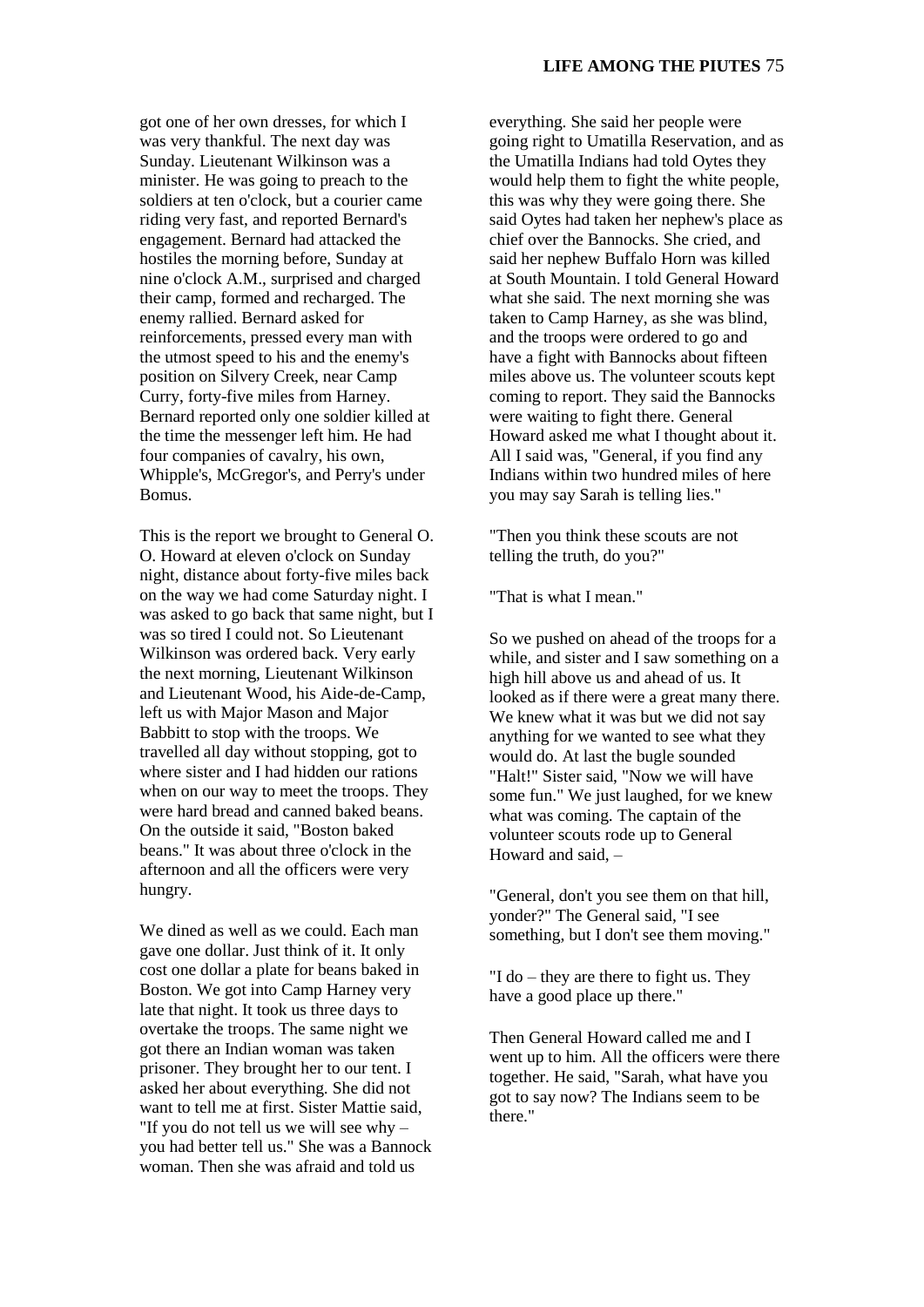"I have the same thing to say as before. I see nothing but rocks put there to deceive you."

The officers took out their field-glasses and looked up and said, "Sarah, it surely looks like people there."

I said, "Well, I can't say any more. Do as you think best."

One of them gave me a field-glass and told me to look. I said, "I will show you that there are no Indians there. I will go up there."

So I started to go, when General Howard called me back and said, "I don't want you to get killed. I will send the troops up."

They found everything just as I had told them.

How they did laugh that evening when we camped for the night. It is a way by which we Indians do deceive the white people by piling rocks on each other and putting round ones on the top to make them look like men. In this way we get time to get away from our enemy.

In the morning we took up the trail in good earnest. At the dawn of the 28th we were at the end of the wagon-road in the direction where the Bannocks were moving. Yet rough and impassable as the way appears it was necessary, with the means of transportation then existing, to move the wagons across this mountain region. Just think – we were going to overtake them with wagons and wellmounted on fresh horses every day, and we with our wagons only. We might as well say an Indian will overtake white men in building railroads.

On the morning of the 28th of June we were riding on. At six A.M. a rough wagon trail was all the road. We arrived in camp at eight P.M. Bernard goes some miles further. He sends back word of Indian pony tracks just ahead, and that they turned back suddenly. Sister and I again said, "Not so." We were again on the way. The 29th of June was very cold, snowing all day. We went on ahead of the troops. At this place we came to a large camp. From fifteen hundred to two thousand Indians had been there, and there I found they had left a scalp behind them. It was the first scalp I had seen in my life, for my people never scalped any one. The Bannocks had left it there. We waited there until the troops came up. I ran to the General and showed him what I had found. All the officers gathered round to look at it. They all said it was a real scalp. Colonel Bernard said, "Sarah, you have done more than any of us. You have rescued your father and your people, captured the stage-driver's whip, and now you have captured a scalp from the Bannocks." General Howard said, – "Yes, Sarah, you must keep them." All this time Mattie was looking round. She called to me. I ran to her and left my scalp and when I went back to get it some one had taken it, for which I was very glad. We camped here and the cavalry went on ahead of us. General Howard ordered Colonel Bernard to go in hot pursuit of the Bannocks and overtake them if he could, but he only went a little way and camped. The cavalry pursued through the deep cañon of the south park of the John Day River. Wagons cross a mountain range gradually working to the highest ridge. Oh, such a time as we did have! On July 1, great difficulty was encountered in getting the wagon train into the deep valley of the South Fork, the hill being five miles in descent and so steep as to cause constant sliding of the wagons. It took from two o'clock P.M. until after ten o'clock at night to worry the train down this hill into the camp. The cavalry was four days ahead of us. On July 2, we proceeded down South Fork about thirty miles to Stewart's Ranch, on Murderer's Creek, and saw evidences of a skirmish between volunteers and Indians. Here sister and I went on ahead, and came to where the bodies of two men were buried by our advanced scouts. On the third of July the infantry went into camp in John Day valley, near the mouth of South Fork. The wagon train was replaced by pack-mules that came to us from Canyon City. July 4, General Howard with his staff and sister and I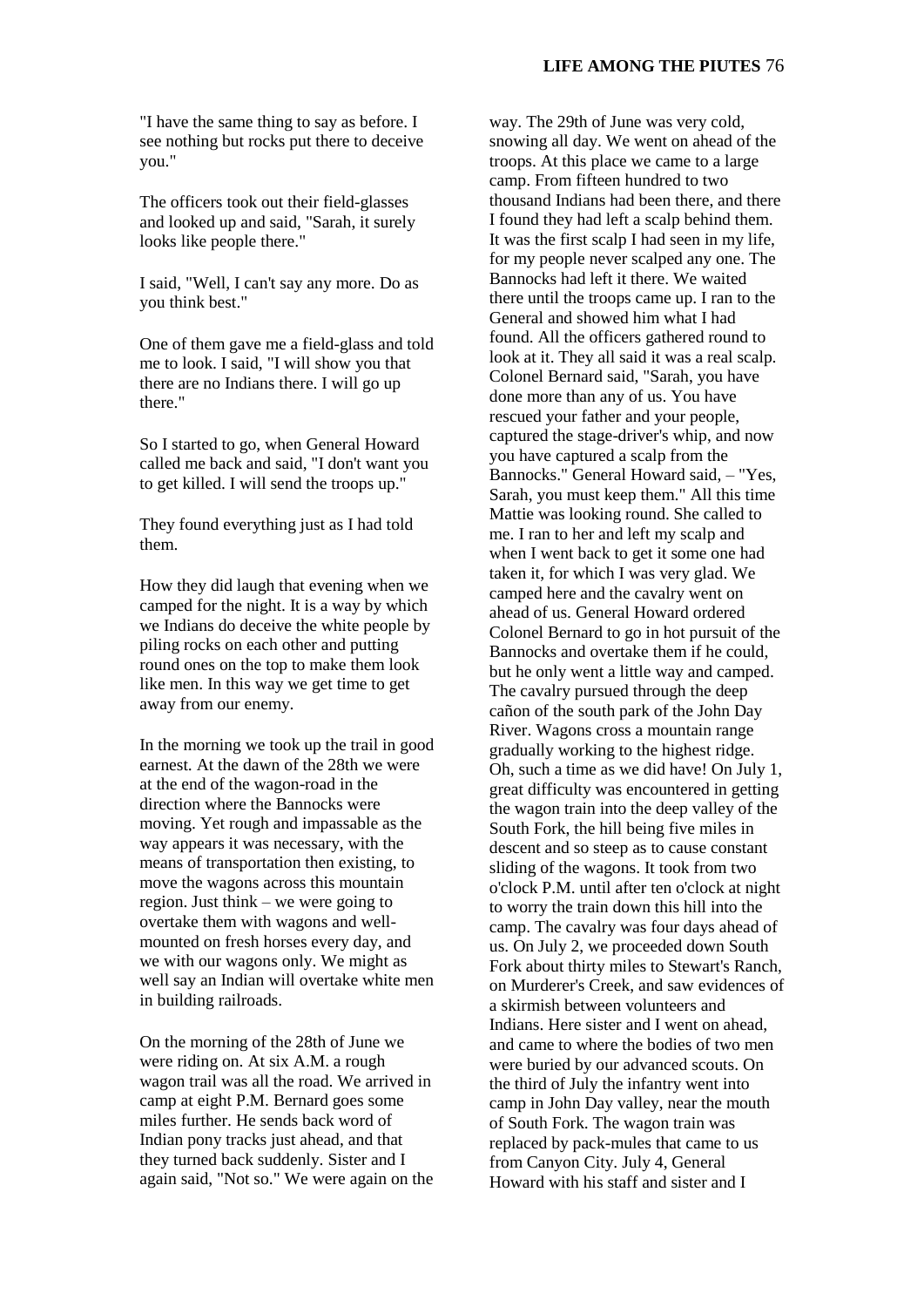pushed on to the advance and came up with the McGregors, and came on with them to Fox Valley. While we were marching along in the hot sun, some one came running his horse toward us, just as if he was running for his dear life. He said, "Oh, somebody shot at me. They are after me." General Howard asked him if they were Indians. He said, "I don't know, but I think they are white men."

"No wonder; you look just like an Indian, and they take you for such and shoot at you. Take your feathers off your horse."

This man would tie everything he could find belonging to Indians – feathers, beads, and red rags – on the mane and tail of his horse. He is no other than the man who talked so badly to me at the crossing of Malheur River, who, I said, was my best friend afterwards. He was a newspaper reporter of the name of Parker from Walla-Walla. It was he who sent word to the "Chronicle" that there were no Indians on the reservation after the Bannock war. The next day we went on with M'Gregor's company, and overtook Bernard and the remainder of the cavalry. On July 6, the cavalry reached Canvass Prairie, in Oregon, passing through much timber. At this place a scout came and told us of another encounter of the volunteers with the Bannocks, and a rumor that the Umatillas had not joined the hostiles, but fought them. Just then came up another party of scouts, saying the Indians were coming right over the hill. All the cavalry drew up in line of battle. Sister and I put whips to our horses and rode up the hill. Colonel Mason and Major Babbitt rode up also. We could not see anybody. About two miles off on a mountain we saw some scouts going up with white linen coats. These are the reporters of the so-called noble citizens. Then Colonel Mason waved his hat to the troops to come on. The evening of the seventh brings our advance to Pilot Rock, where a junction is formed with the troops sent thither by Colonel Wheaton. At this place I told General Howard we had passed the Bannocks. Maybe they will go back the same way they came, or will go through

the Blue Mountains. They know all the troops are on this side of the mountains. Just then three volunteer scouts rode up, and said the Indians were about fifteen miles from there. General Howard asked how many they thought they were. They said, "We think fifteen hundred, maybe more." General Howard asked me if I would go to them and see if they would surrender without fighting. I said, "I will." "I will see after supper," he said. All the officers had a talk over it. At supper he said, "Sarah, I will not send you. If you should get killed your father will blame me. I will send some scouts to watch their camp during the night." At the battle of Birch Creek General Howard formed a junction with his troops. Here they thought they would have an effective battle with the Bannocks and capture the fugitives. I did not think so, because the Bannocks had the best of it. They had the timber on their side. I knew they would go into the timber and get away, and this I told the General, but he would not believe it. Seven companies of 1st cavalry and twenty of Robbins' scouts, with a Gatling gun, proceeded some three miles toward Battle Creek, when we met the two scouts who reported that the Indians were in position on a height about three miles from us. Bernard, taking the trail, moved quickly into position over the troublesome front hill, the east of which is fenced by a cañon, and over a mile in the ascent. The cavalry sped from hill to hill till in the vicinity of the enemy, strongly posted on a rocky crest. Oh, what a feeling I had just before the fight came on! Every drop of blood in my veins went out. I said to sister, "We will see a great many of our people killed to-day, and soldiers, too." Then the bugle sounded "Fire!" I heard the chiefs singing as they ran up and down the front line as if it was only a play, and on our side was nothing but the reports of the great guns. All my feeling was gone. I wanted to go to them. During the engagement the advance was made along several approaches in a handsome manner, not a man falling out of the ranks. The different sides of the hill were steeper than Missionary Ridge; still the troops, though encountering a severe fire that emptied some saddles and killed many horses, did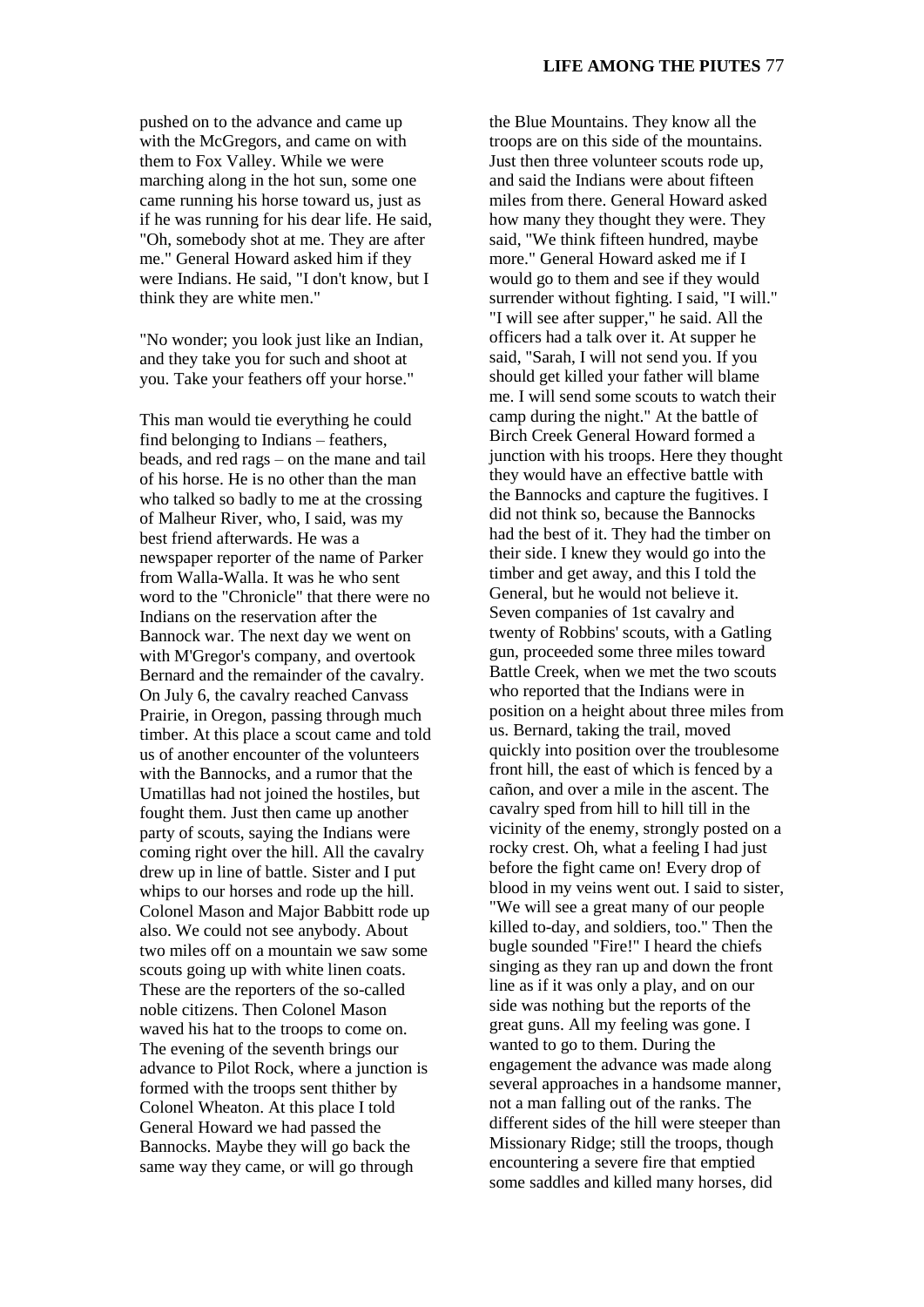not waver but skirmished to the very top, the enemy abandoning his position and running to the next height in the rear, slightly higher and specially crowned with natural defences of lava rock. In twenty minutes this height was charged from different sides and taken. Then the soldiers commenced a rapid pursuit of the flying Indians, who abandoned their spare horses that were in the field, perhaps two hundred. They were mostly jaded and worthless. They also left provisions and ammunition and camp material. The hostiles struck for the thick pines which crest the Blue Ridge, and again made a stand, using the trees for defences. Again the cavalry pressed them in the front and on the flanks, and in a few minutes dislodged them a third time, and pushed them four or five miles further into the mountains. The rough country and the great exhaustion of horses and men caused a cessation of the pursuit for that day. In this battle I did not see an Indian fall, nor one killed, and there were five enlisted men wounded, and probably twenty horses killed. The Indian women and their children and their best horses in droves were well out of the way before the battle began, and all the officers and scouts said they were making for Grande Ronde, but I for one said, "No, they will go back or through Blue Mountains and Malheur Agency, and back to their own country," but they all said the flight was in that direction. Captain Bernard was entitled to special credit for this engagement; yes, indeed, for the entire campaign, and his officers and men did as well as brave and true men can do. Dear reader, if you could only know the difficulties of this wilderness you could then appreciate their loyal service. The fight commenced at 8 A.M., under a hot sun and with no water. The whole of it was watched by the general commanding. The bullets were whistling all round us, and the general said to me and Mattie, "Get behind the rocks, Sarah, you will get hit." I did not feel any fear. I asked the general to let me go to the front line where the soldiers were fighting. At last I heard Oytes say, "Come on, you white dogs, – what are you waiting there for?"

I again asked the general if I might go to the front line, to hear what Oytes was saying, and he said, "Go, Sarah." I put the whip to my horse, and away I went to where the Gatling gun was placed. I jumped off my horse and stood alongside of it, but Oytes did not speak again. Then General Howard rode up and took his stand at the Gatling gun. This battle lasted from 8 A.M., to 12:30 P.M. Where do you think the citizen volunteer scouts were during the fight? The citizens, who are always for exterminating my people (with their mouths only), had all fallen to the rear, picking up horses and other things which were left on the battle-field, and after the battle was over they rode up to where we were and asked where were the Indians. Gen. Howard said, –

#### "Go look for them."

Sometimes I laugh when I think of this battle. It was very exciting in one way, and the soldiers made a splendid chase, and deserved credit for it; but where was the killing? I sometimes think it was more play than anything else. If a white settler showed himself he was sure to get a hit from an Indian; but I don't believe they ever tried to hit a soldier, – they liked them too well, – and it certainly was remarkable that with all these splendid firearms, and the Gatling gun, and General Howard working at it, and the air full of bullets, and the ground strewn with cartridges, not an Indian fell that day. One scout came running in to General Howard, and said an Indian was lying in a stream at the bottom of a deep cañon, tied to the tail of a horse, and dead.

General Howard always sent sister and me to look after the Indians when he heard any were killed; and he sent us down that steep cañon that day to see if we knew the dead Indian; but we found nothing, though we went two miles along the stream. It was a false report, just such an one as citizen-scouts give. They take good care not to go too near Indians, and the officers know well enough what they are good for. If they wanted to find enemies, they would not send them to reconnoitre. They know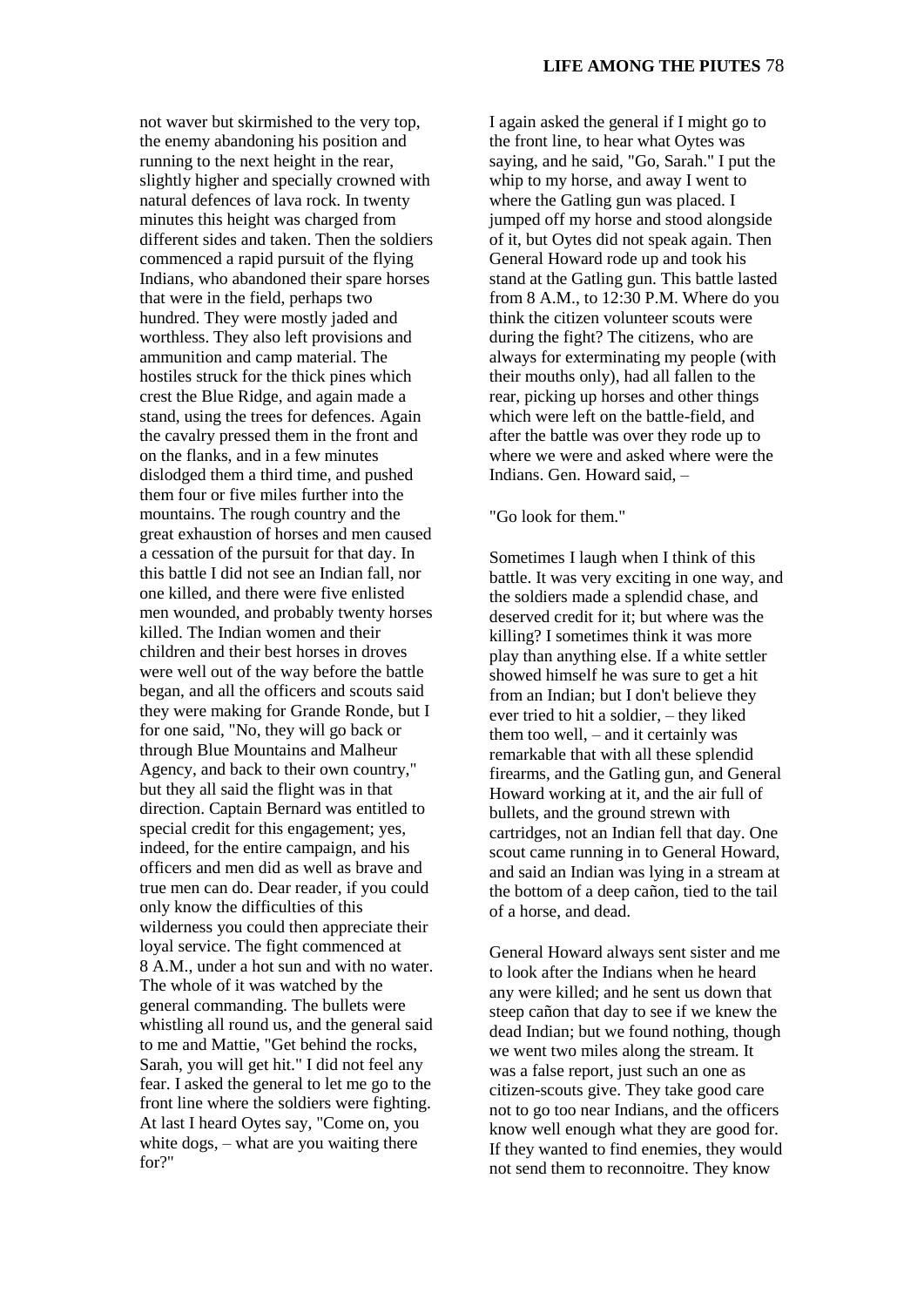very well that they would shirk any such duty, Have not the Indians good reason to like soldiers? There were no Custers among the officers in Nevada. If the Indians were protected, as they call it, instead of the whites, there would be no Indian wars. Is there not good reason for wishing the army to have the care of the Indians, instead of the Indian Commissioner and his men? The army has no temptation to make money out of them, and the Indians understand law and discipline as the army has them; but there is no law with agents. The few good ones cannot do good enough to make it worth while to keep up that system. A good agent is sure to lose his place very soon, there are so many bad ones longing for it.

We camped here for the night. Here the poor soldier who was wounded so badly was brought to us, and Mattie and I watched over him. I asked him if I could do anything for him; but he shook his head. Later in the evening General Howard came with a book and read, and prayed with him. There was no one with him during the night. Sister and I went to see him once; but at four o'clock in the morning he cried out for some one to come to him. We went to him, poor fellow, and I asked him again if I could say or do anything for him. He looked at me, but could not speak, and died in a few minutes. He was buried at the same place, under a beautiful pine tree. Late in the fall he was taken up by the Odd Fellows and carried to Walla-Walla, Washington Territory.

On the morning of the twentieth of July we struck the Indian rear guard in the cañon of the north fork of the John Day River. This cañon is about one thousand and two hundred feet deep; and as the walls are nearly perpendicular, our command actually slid down the trail that we were following into the stream, which rushed down the bed of the cañon, and we had to climb up the opposite side, leading our horses, the ascent being so steep that several of our pack animals fell over backwards into the stream and were lost, while trying to follow the puzzling zig-

zags of the trail. The Indians that constituted their rear guard numbered about forty. They had fortified themselves near the brow of the hill, on the trail, so as to command it for several hundred feet below their line of work. The scouts, numbering about eight, were a short distance ahead of us, who were in the advance guard. The Indians, who were in ambush, permitted them to get almost up to their line, when the accidental discharge of a carbine in the advance guard, caused them to believe that they were discovered, and they at once fired upon the scouts, killing H. H. Froman, a courier, who was with the advance, and severely wounding a scout, John Campbell. The advance guard was Company E, 1st Cavalry, under Capt. W. H. Winters. At the sound of the firing, he deployed his company, dismounted, and took a strong position, which was reenforced by sending forward Company H, under Lieutenant Parnell, and Company L, under Lieutenant Shelton, and they extended the line to the right by pushing Company G, under Captain Bernard and Lieutenant Pitcher, up the side of the cañon to a projecting point which commanded and protected the trail and the bench of land upon which we had corralled our stock. As soon as this formation was completed, which occupied us about an hour and a half, and was made under fire of the enemy, the line moved forward, and the crest of the precipitous hill, or, more properly speaking, bluff, was reached, not soon enough however to give us a chance at the foe, who had mounted and fled.

At this fight, a little girl-baby was found by a sergeant, who picked it up. He said it was lying on its little face. He carried it to the officers, and Captain M'Gregor was the first who gave it something to eat. It was ginger-snaps, sugar and water. They also took two Indian women. One of them I knew. She had returned during the night, looking for her lost children, and the other was a Bannock woman. I asked the woman I knew if she would be so kind as to look out and care for the baby for me. She said she would, and General Howard ordered some condensed milk for me, so that the woman might feed it, and I told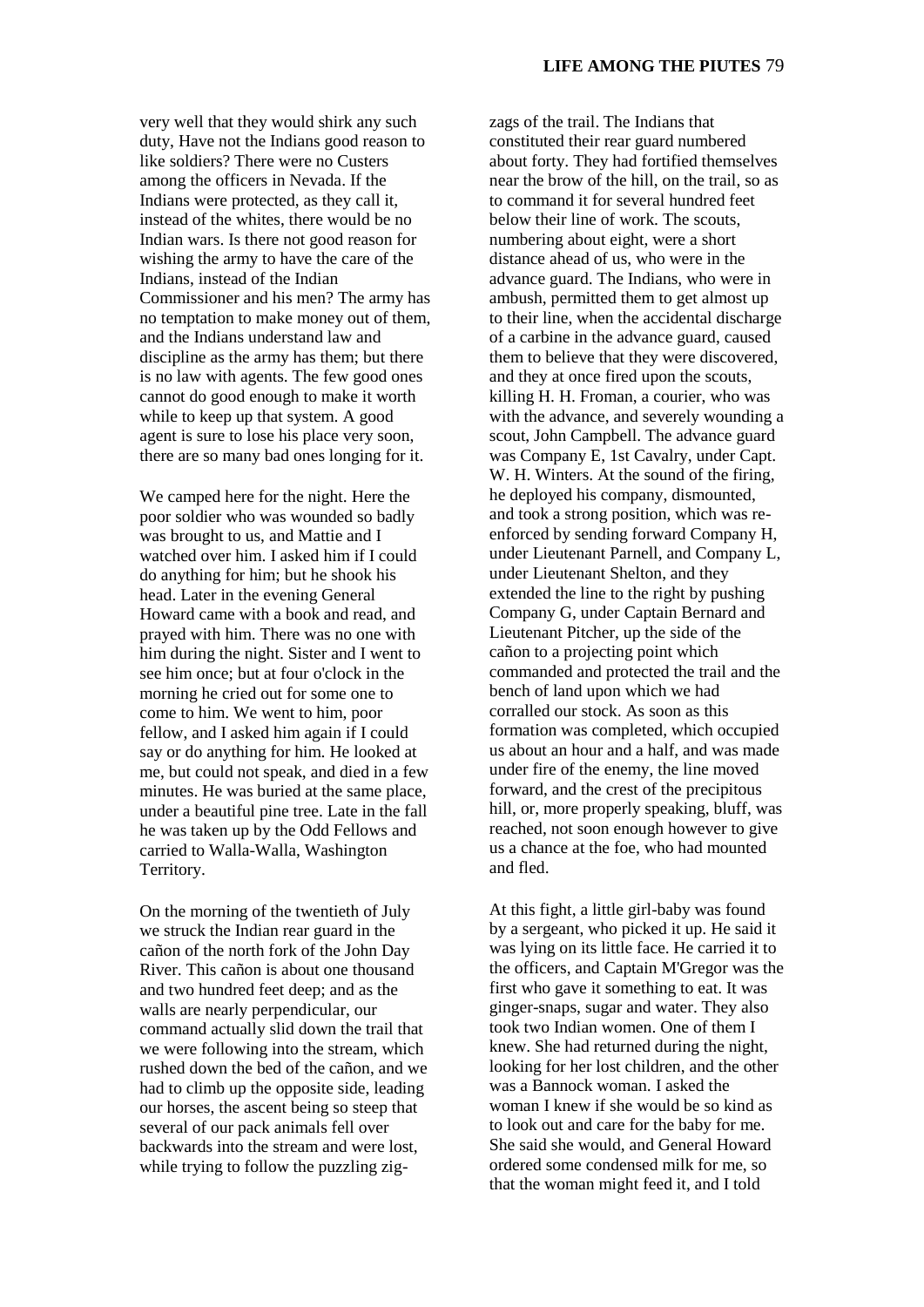her how to fix it. General Howard also told me to take good care of its little shirt and all its beads, and if they should ever surrender, we could find its mother. We had the little baby three months.

Now we went on as quickly as possible to form a junction with all the troops, at what is called Burnt River Meadows. There were only eight companies of soldiers. We went in hot pursuit of the Indians, crossed the Blue Mountains range by very steep and difficult trails, and descended through the Granite Creek Valley.

We camped here. All the troops were out of rations. We were waiting for the return of the commissary from Baker City, when we met at Burnt River Meadows. Sanford divided his rations with all, after which the command took up the Indian trail and moved on rapidly on Wednesday and Thursday. On Thursday morning we met with Mr. Parrish. We had stopped to rest the cattle at Little Creek. He came right up to me and held out both his hands, saying, –

"Oh, Sarah, little did I think when I left you all, it would come to this! Oh, it is too bad! I can't believe it!"

The tears were running down his cheeks, and Mattie and I could not stop our tears. This is the only time and the last that I have seen him since he left us. He rode with us a while, but at last said good-by to us, and went back to Granite City. We went on and camped for the night. About four o'clock a citizen rode up. It was Reinhard's blacksmith, A. L. Johnson. He sold some horses here, which once belonged to my people. They were bought by Mr. Parrish while he was with us. After he sold them he stayed with the troops a long time. On Friday we went to the vicinity of Ironsides Mountain. Here we camped at the crossing of Canyon City and Malheur City Wagon Road. That night General Howard asked me if I would go to the agency to ascertain if some of the flying Indians had not put in an appearance there, about twenty miles down the cañon. So very early next

morning, sister and I started with eight Indian scouts and Lieutenant Wilkinson. We got to the agency about eleven o'clock; not a sign of anybody had been there since June. We staid there all night, and next morning we went back the other way, – that is, on the east side of the mountain called Castle Rock, and back to our place of starting. Oh, what a hard ride we had that day! To my sorrow we found the troops had left the same day. We had gone the day before and thought no one was left behind, and I said to Lieutenant Wilkinson, –

"I am so tired! Can Mattie and I stop a little and rest?"

"Oh, Sarah, I am afraid something might happen to you."

I said I did not think I could go any farther. "Well, then, Sarah, I would not stay long, will you?"

We had not been there but a little while when three men rode up. One of them said, "Come, boys, here are the girls, and the lieutenant is not with them."

At this I said to sister, "Quick, get on your horse," and off we went without stopping. They called out to each other, saying, "Catch them, boys, let us have a good time."

Over the rocks and down the hill we went without stopping, and got to the agency at six o'clock. As soon as I rode up the General knew something was the matter. I told him all, and the men were discharged right there and then. This was the second visit of the troops to the Malheur Agency, July 27. We found still a little flour, and the gardens comparatively undisturbed. It was very hard to see the poor, weary and hungry troops; and the next day Captain Miller with his company of the 4th Artillery reached us by the shortest road, from Bucher City, with plenty of rations. At this time the General told me to send one of the women to her people and tell them to come in and be peaceful. If they would lay down their arms and be good,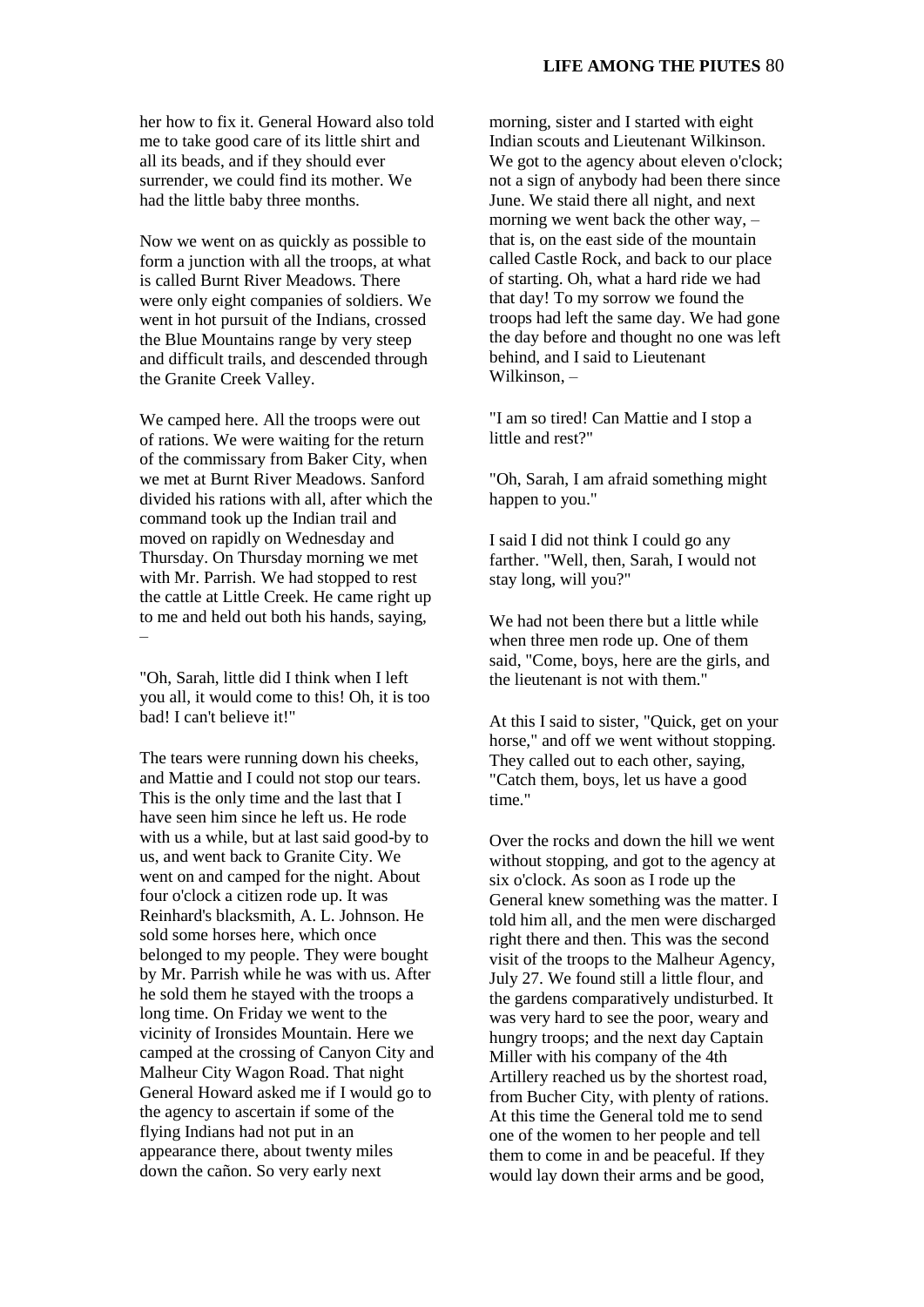they could have their reservation back to live upon all their lives, and then they could be well fed by the government. This is what General Howard told me to say to the woman. I did as I was told, and I said more than he did. I said, "Tell them I, their mother, say come back to their homes again. I will stand by them and see that they are not sent away to the Indian Territory." With this word the woman went away.

Oh, I saw the most fearful thing during that summer's campaign. Poor Egan, who was not for war, was most shamefully murdered by the Umatilla Indians. He was cut in pieces by them, and his head taken to the officers, and Dr. Fitzgerald boiled it to get the skull to keep. A man by the name of Rattlesnake Jack scalped an old Indian who was lost, because he was almost blind, and his wife was blind too. He was leading his wife the best he could through the woods. At last they came to the road. They had gone but a little way when the man rode up to them, and the poor woman could only hear her husband's groans as the man was cutting him to pieces. At last his groans died away. She felt so thankful that she could not see! She said every minute she cried out to her Spirit Father that he might kill her right away, and not let her person be outraged, for she would rather die a hundred deaths than be outraged by a white man. At last she heard his footsteps coming towards her, "and I knelt down," she said, "and held my head down for the blow, for my heart was already dead within me. Instead of giving me a blow on my head he put his foot on the back of my neck, and brought my head down to the ground. I felt him take hold of my hair and the top of my head, and felt his knife cutting off my scalp. Then the blood ran down my hands and face, for I had my two hands over my face. He kicked at me, and stamped my head to the ground, and then I heard him go away. Oh, if he had only killed me, but he left me to starve and to die a slow death. I was left in this way for a long time, and lay just where I was left. It must have been some days, for my mouth and throat were dry, and I was dying. To my great joy I heard some noise – I thought

so, but was not quite sure – but I heard it again more plainly. It sounded like a wagon coming. Yes, it was a wagon. Oh, I was so glad, it was the white people, and that they would kill me. 'Oh, come quick and kill me!' – then I heard them talking very softly. It was a white woman and her children. Oh, if she would be like the wife of our agent, Parrish's brother, who used to come and give me sugar and coffee because I was blind (that was our white lily). I heard them come nearer and nearer until they drove up close to where I was lying. I tried to get up but could not. I tried to speak but I could not. I wanted to say, 'Kill me quick.' I heard the woman make a noise as if she was crying. Some one came and raised me up. Of course I did not know whether it was a woman or a man. They tried to make me stand up but I could not. 'Oh, my good Spirit Father, speak to their hearts that they may kill me. I want to go where my husband has gone. For many years he has taken care of me. I don't want to live.' This was my thought when some one came and put a cup to my lips. I quickly swallowed some, thinking it might be poison, but it was only water. The first swallow almost killed me. Then they gave me more, then a little while after more, then they took me up and put me in the wagon and took me away. It was a long time before they stopped, and then I was taken out of the wagon. Then food was given into my hands which I did not care to eat, but the good woman kept putting something into my mouth. Afterward she went away, and when she came again I held out my hands to feel of her dress, and for the first time I cried out, saying, 'Oh, my sister, who are you? Sarah Winnemucca? Have you come to save my life? Oh, dear sister, I don't want to live – don't try to save me.' I said all these things thinking it was you. When she did not answer me, then I knew it was not you. Whoever that woman was she took good care of me for a long time. She would often wash my head, and when I got well again I thought of my poor husband. Oh, I can hear him now!"

This is what the poor blind woman told me after the war was over, and she is still living at the Yakima Reservation, where I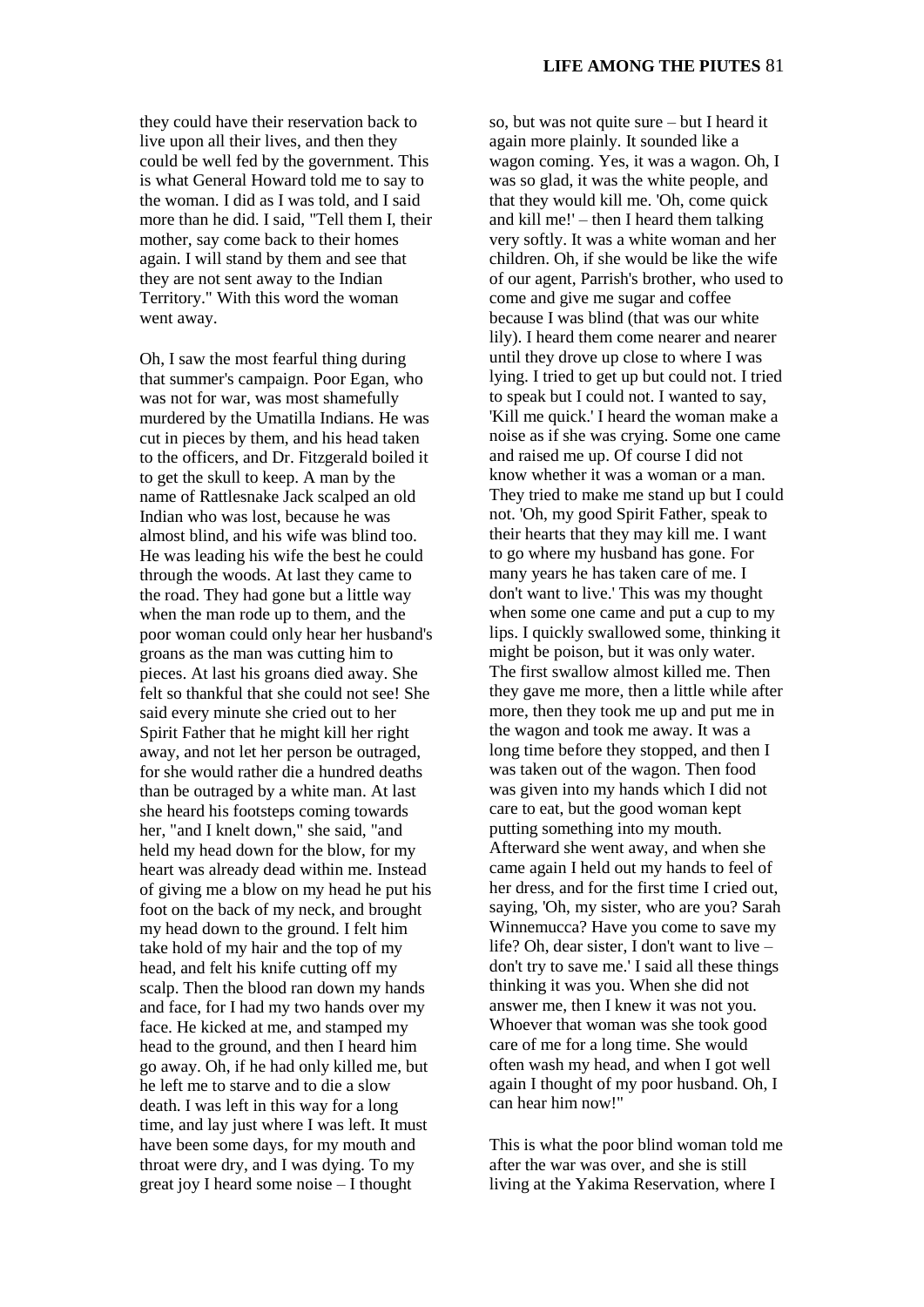saw her last. Her husband had always taken such beautiful care of her.

On the night that Egan was murdered I saw it all in my sleep. I had a vision, and I was screaming in my sleep when Mattie waked me and asked what was the matter. I told her that Egan was murdered, and I saw it all, saw his head cut off, and saw him cut in pieces. This is true. Many of my family have seen things in their dreams that were really happening.

On the 27th of July Mattie and I left General O. O. Howard and went with General Forsythe. We left Malheur Agency, and we left my baby, as they called it, with the rest of the prisoners. General Forsythe and myself were ordered to go throughout the whole country and pick up small parties of hostiles. General Howard said all captives would be held as prisoners of war, subject to the orders of the department commander. So we marched from the Malheur Agency to Stein's Mountains. We marched along the north fork of Malheur, at noon crossed the big Malheur River, travelled along its banks about five miles and camped. No sign of my people. We took up our march again the next day, went about thirty miles, and on the next day about forty miles, for there was no water any nearer. Some of the poor soldiers had to leave their horses, which gave out, and walked in the hot, burning sun. My heart used to ache for the poor soldiers. The next day we camped at the very place where my brother Lee met me and threw a blanket over me to hide me from the Bannocks, at Juniper Lake, Stein's Mountains. On the fifth day we camped east of Stein's Mountains. A good many of the soldiers went on foot. After leaving this camp, we had to go across a desert of forty-five miles without water. I told General Forsythe how far we should have to go without water, but I said, "About six miles ahead of us is a man who has a farm, that has a great many horses and cattle on it. If he is there maybe you can buy some horses for your men, or maybe he will let you have a wagon."

The General gave orders to his men that they must change about with their horses.

I also told him, "If there is nobody living there Mattie and I will go on ahead about twenty miles. There used to be a spring there, and if it is not dried up maybe there would be enough for the men to drink, but not for the horses. We would put up a white flag at the spring and go on. It will be at the left. If the spring is dry we will not put up any flag."

We got up to the man's place and he was not at home, but thanks be to God, the good man, when he came, gave General Forsythe two wagons and barrels to take water in, so we were all right.

About two o'clock, my sister's horse gave out. It could not walk at all, so we took the saddle off and left him. Sister would have to walk and then I would walk a while. In this way the march was kept up all day, till we camped at a place called "Old Camp C. F. Smith." All that time there were no fresh signs of my people, and the citizens living along the road reported that no Indians had been seen by them for ten or twelve days. We had travelled from the Malheur Agency one hundred and fortyfour miles. The first night we camped there sister Mattie and I saw a signal-fire of distress and loneliness, and for help also. All the officers came to me and asked me the meaning of it. I told them it was the signal-fire of one Indian. They asked me how I knew. I said, "I am an Indian woman and understand all kinds of signalfires."

"Well, what do you think? Shall all the companies go over there and send out scouting-parties to find out the fact that the signal-fires were built by only one Indian?"

I said. "Just as you think best."

They went off by themselves and had a long talk. By-and-by General Forsythe came to me and said, "Sarah, are you in earnest in telling me there is only one Indian there?"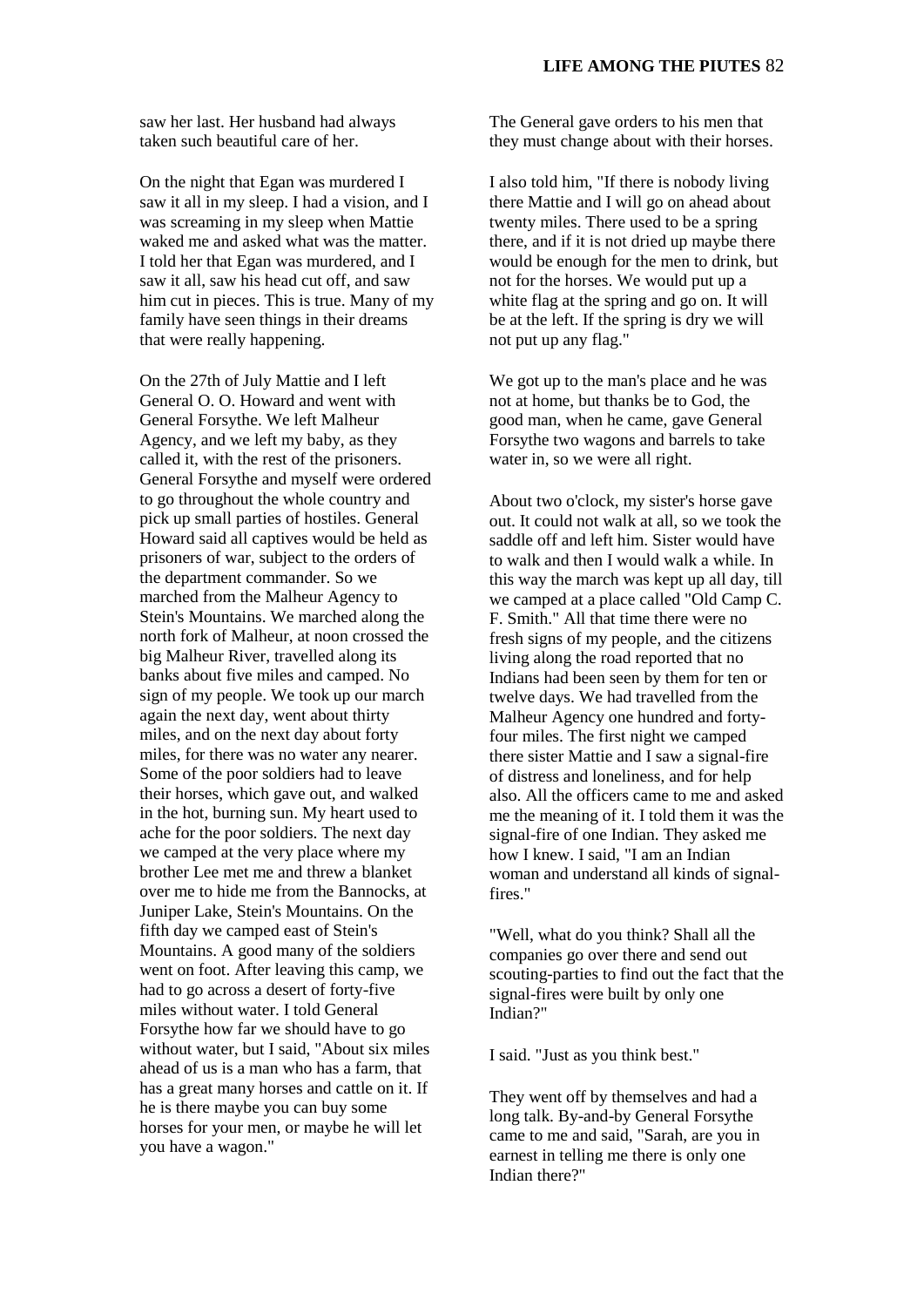I said, "General Forsythe, if what I have told you is not true, I have never told a truth in all my life, and I want you to go over there and hunt the mountain over and over, and if you find more than one Indian there you can say Sarah has deceived you."

He said, "Well, Sarah, I will send some citizen-scouts to-morrow."

The scouts were sent the next day, and they were gone two days, and came back and reported the signal-fire made by one Indian on foot. They said they could not find him.

Some citizen who came said there were some of my people at his house, so the General sent me up there to get them to go after the one Indian. I got four of them to come and see the General. He told them to go and get the man; he would give them ten dollars each if they brought him. They were willing to go if he would give them horses. They went, and on the second day they brought him. I knew him. He was one of the best Indian men Mr. Parrish had to work for him.

Fresh horses were got here from citizens, and everybody was ready to go on. Later I said to Mattie, "I think I had better go and see father and my brothers at Camp McDermitt. You can stay with General Forsythe and come on with him tomorrow. If you say so, I will go to-night and get there some time during the night. Will you let me, Mattie?" She said, "Why, dear sister, you can go, I am not afraid; and another thing, my brother will be here in a little while, and, therefore I will not be alone." We had sent for her brother to come to us.

It was seventy miles to Camp McDermitt. I said to the General, –

"I want to go to Camp McDermitt, to see my father and brothers, and Mattie will stay with you. I will meet you at Antelope Springs."

General Forsythe said, "Can Mattie talk English well enough to talk to me?"

I said, "Yes."

"Well, you will want some one to go with you, to see that no harm comes to you."

I said, "No, General, I can go alone. It will be night."

"No, Sarah, I must send some one with you. I will send Lieutenant Pitcher and two soldiers." I said, "Very well, but I had as soon go alone as not."

So everything was made ready for my going. About four o'clock, nine of my people came. Among them was Mattie's brother. We were both made happy by it. At six o'clock we were ready for our journey. I kissed my sister and away I went. Oh, what riding we did all night long. We did not stop to rest all night long, nor did the lieutenant stop our horses from trotting from the time we started, and about four o'clock the next morning he stopped and said to the men, "Fix my saddle." I said, "Lieutenant, can I go on?" He said, "Yes." Oh, what a relief it was to gallop my horse! At last I stopped and looked back, but could not see them coming. I would not wait for them, and got to Camp McDermitt just at daybreak. I saw a great many encampments there, – yes, as many as six hundred camps. I rode up to one camp and said, "Here, you are sleeping too much; get up."

One of the women jumped up and said, "Who is it? What is it?"

"Where is my brother's camp? Where is Natchez?" "Ah, here, next to us."

I rode up to the camp. "Halloo! Get up. The enemy is at hand!"

My brother jumped up and said, "Oh, my sister!" He helped me off my horse and said to his wife, "Jump up, wife, and make a fire, sister is so cold." I had nothing on but my dress. A blanket was put around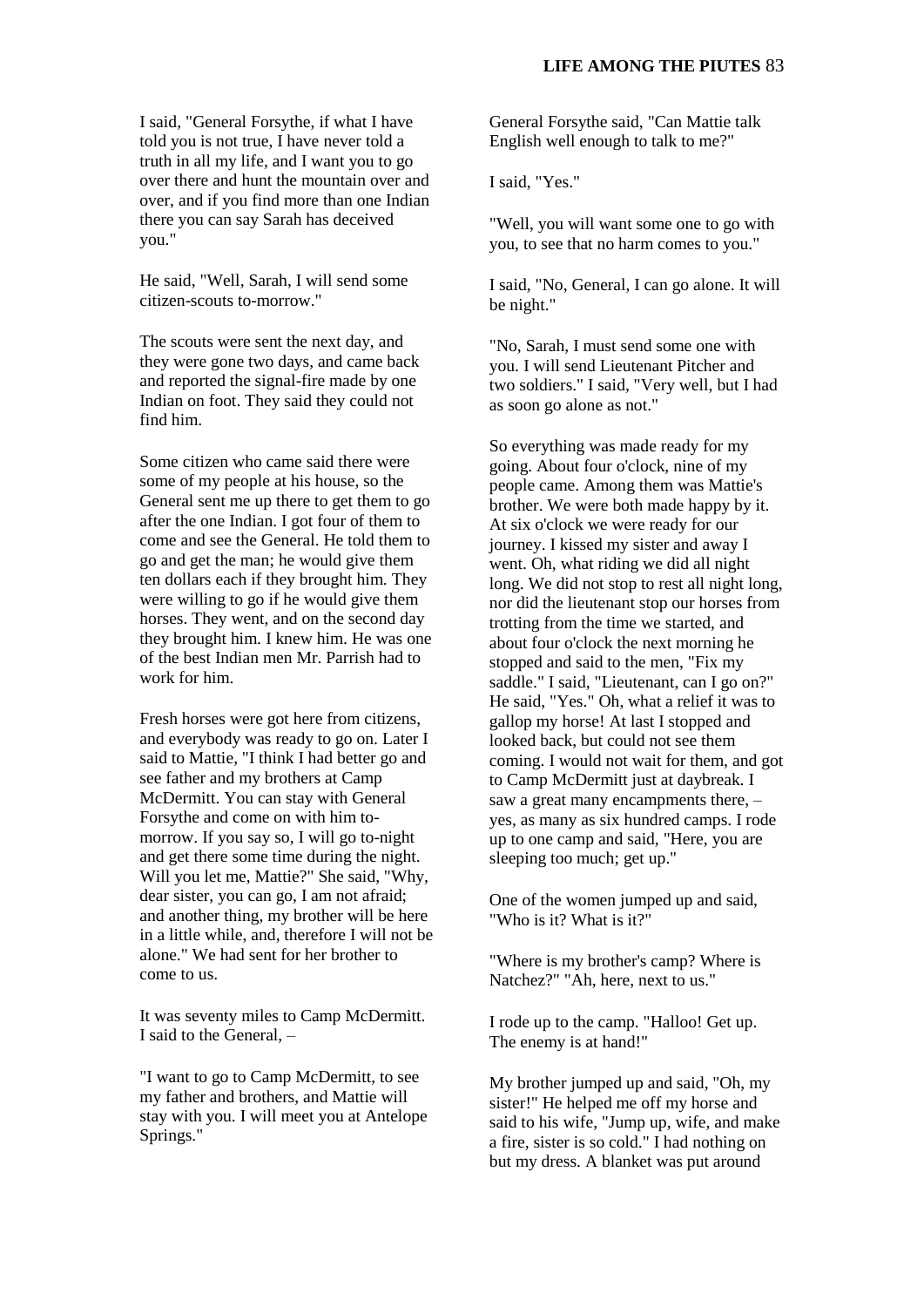me. Fire was soon made, and I sat down to warm myself.

Brother stood up and said, "My children, I hope none of you have forgotten your duty to your Spirit-Father in your sleep. I hope you have passed the beautiful night in peaceful sleep, and are all ready to do his work during the day. I am sorry to say there is no report yet from the young men, saying that we are all safe; no one to say there is no enemy here; none of them have come and said, 'I have done my duty.' I am afraid, my young men, you are not doing your duty; for I have here in my camp a warrior who has just arrived. Come, one and all, and see for yourselves."

My poor papa was the first one who came up. He ran up and took me in his arms and said, "Oh, my poor child! I thought I never would see you, for the papers said you were killed by the Bannocks. We have all mourned for you, my child. Oh, when I heard you, my darling, who saved my life for a little while longer, had gone first, I thought my heart would break!"

I put my face down on his bosom.

He said, "Look up, dear; let me see if it is really my child." I looked up. The tears were running down his cheeks. I looked round, and I saw tears in everyone's eyes. I told them everything: who was killed, what their names were, and how many prisoners we had, about our baby, and the four women, and the poor blind woman, who was scalped, and about poor Egan. who was cut to pieces. I told them about Oytes, too; and they all said they hoped when the soldiers caught Oytes, they would hang him. "If they don't, we shall kill him ourselves," they said, "for he is to blame for all."

It was Oytes who first carried some of my people over to the Bannocks.

I told them the soldiers did not kill Egan, but the Umatilla Indians, who made General O. O. Howard believe they were friendly to the whites, and at the same time they were helping the Bannocks, because

they are more civilized and know the value of money. They would go out nights for them, and lay out plans for them, and made them believe they were their best friends, and then U-ma-pine, who was acting as chief, and the Umatillas, that were with the Bannocks, got word that the white people offered a reward of one thousand dollars to any one who would bring Egan, alive or dead. This is why Uma-pine, the Umatilla Indian, killed poor Egan, and I said, "He is with us."

"What, with you?"

"I mean with the troops, and there are three more besides him."

After I was through talking, Leggins, my cousin's, husband, got up and said, –

"My brothers, I think we ought to go and kill him. We have never done them any harm, and have always been kind to them when they came on our reservation. We have given them presents, yes, more than they ever gave us. Oh, my brother Winnemucca, and you, my dear Natchez, you are great friends to our soldier-fathers. You and your sister can demand of them to give him up to us." Here I jumped up and said, – "I have not told you all. At the time they took Egan, they also took a great many women prisoners, and most of them are young girls."

I sat down. My brother Natchez got up and said, –

"My children, this is a very sad thing indeed, and if we should go and kill this U-ma-pine, I am afraid we will never get back our women and girls. I want you all to listen well to what I am going to say of what I think it is best for us to do. We will go and have a talk with them right before General Forsythe's whole command, and say to them, 'Friends, we have come to talk to you. Now tell us what our subchief, Egan, has done to you that you should kill him, and have him cooked in the way you did. Was he good to eat? Oh, my dear friends, some of you will suffer the same as Egan did at your hands. If we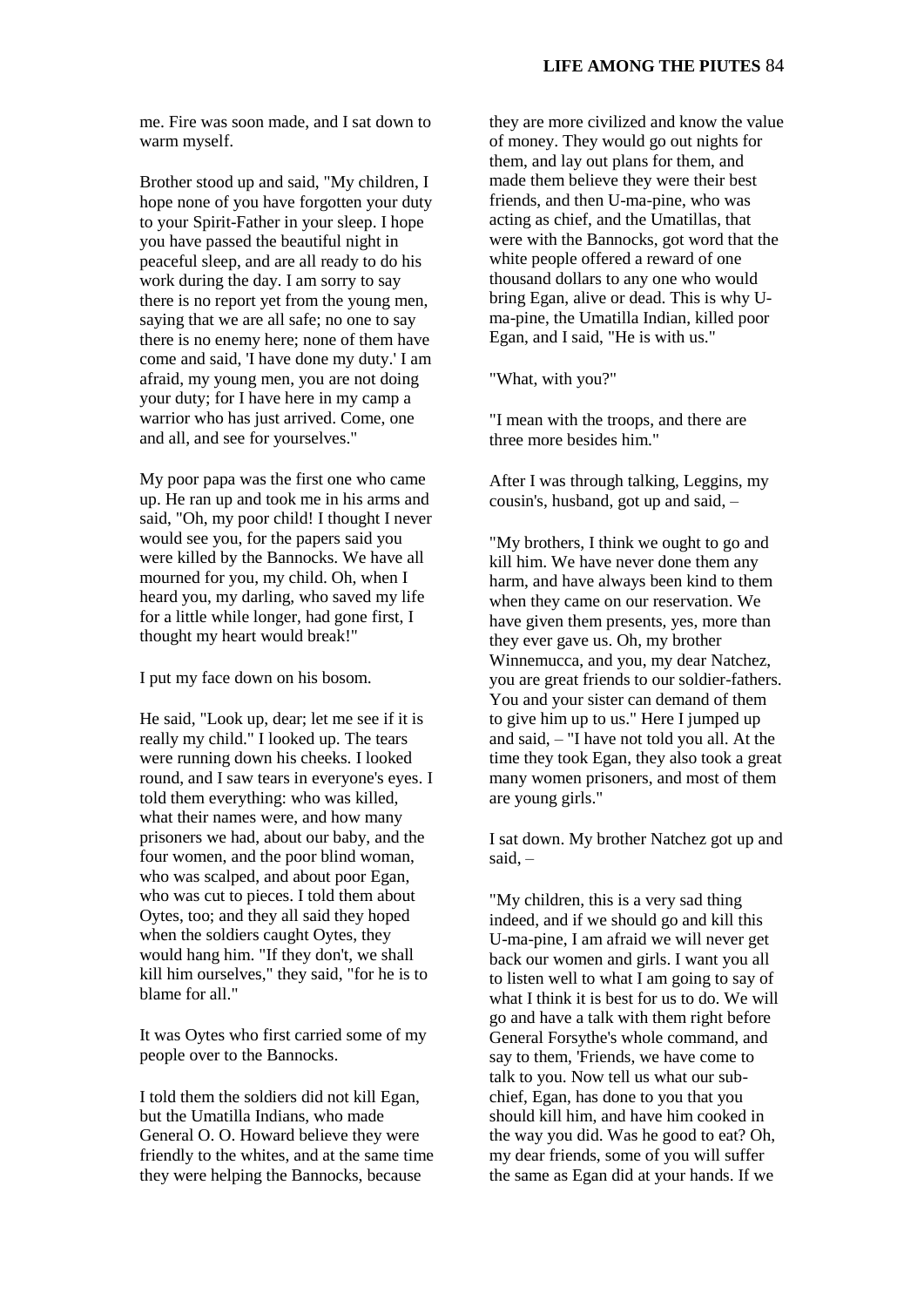had made war with you, and had taken prisoners in battle, we would not say anything; but you helped the thing along, and for four years you have come on the Malheur Reservation, and told Egan and Oytes to make war against the whites. You have called them fools for staying on the reservation to starve; and another thing you have helped the Bannocks to fight the soldiers. You are nothing but cowards; nothing but barking coyotes; you are neither persons nor men. We were never your enemies, for we have let you come to our country and always welcomed you. We have never been to your country. Now we cease to be friends, and after the soldiers quit fighting with the Bannocks and with Oytes' men, we will make war with you for the wrong you have done us, if you do not return our women and girls whom you have taken as prisoners. As soon as the war with the Bannocks is over, we want you Umatillas to bring us our women and children. We will then show you what fighting is. My friends, it must be a beautiful sensation to cut a man or a woman to pieces, and then skin their heads and fasten them on a pole, and dance round them as if you were indeed very happy. Do you know there is not money enough in the world to make me go and fight a people who have not done me any harm? You have done this year after year against your own people. Are you never going to stop? You and the Snake-headed Indians, who are called the Wascoe Indians, and the Columbia River Indians and the Nez Percés, are about alike: you are always ready to take up your arms against your own people. And what do you gain by it? You neither get praised by the so-called government, nor do you get anything more than we do. No: you are as poor as we are, we, who have never taken our own brother's scalp and fastened it on a pole and danced round it to show our white brothers how brave we are.

"My friends, here I stand before you, an old man, the snow has fallen upon me and it has left its mark, and my hair is white. My hands are clean from the shameful work you have done to Egan.

"Why, friends, our great soldier-fathers, General Howard and General McDowell, have asked me to furnish them twenty-five of my men as scouts for them. General Howard and General McDowell are my best soldier-fathers; yet they could not give me money enough to take up arms against any tribe of Indians.

"Now, my dear children, I will go with my sister, and I will say all to the Umatillas that I have said to you, right before General Forsythe and all the officers. I think it is right and just, and I also think it is the only way we can get back our women and girls."

This is what my brother Natchez said to his men; and one and all of them said they were always ready to hear our chief, and to do what he says.

Brother then said, "How many want to go with me?"

They answered, "We will all go."

Brother said, "I am afraid the soldiers will think we have come to fight them, if they see so many of us coming; therefore I think about thirty of us will be enough to go."

While the talk was going on, Lieutenant Pitcher came and said, –

"Sarah, we will be ready to go back this afternoon at one o'clock."

"All right, lieutenant," I said.

Then I said, "Lieutenant, this is my father Winnemucca, and this is my brother Natchez; and father and brother and thirty men are going with us to see the Umatillas who are with you."

The lieutenant said, "Very well, they can go with us."

I had had no sleep yet. In those days I never knew what it was to be tired or sleepy.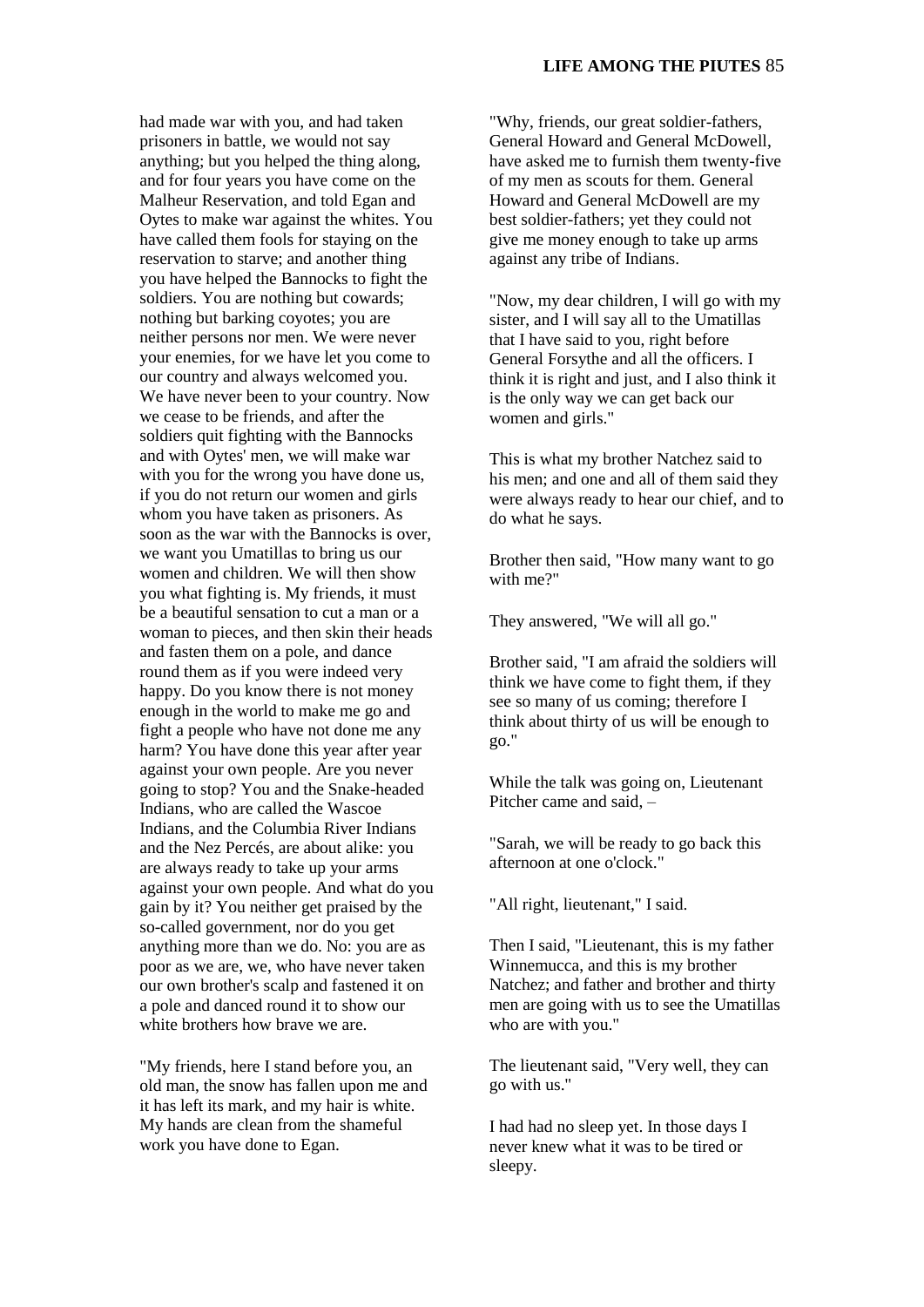My father then got up and spoke, saying, "I am ashamed to have to speak to you, my children. I am ashamed for you, not for myself. Where is one among you who can get up and say, 'I have been in battle, and have seen soldiers and my people fight and fall. Oh! for shame! for shame to you, young men, who ought to have come with this news to me! I am much pained because my dear daughter has come with the fearful things which have happened in the war. Oh, yes! my child's name is so far beyond yours; none of you can ever come up to hers. Her name is everywhere and every one praises her. Oh! how thankful I feel that it is my own child who has saved so many lives, not only mine, but a great many, both whites and her own people. Now hereafter we will look on her as our chieftain, for none of us are worthy of being chief but her, and all I can say to you is to send her to the wars and you stay and do women's work, and talk as women do.

"Now we will go and see the man-eaters. I have never shot anything in all my life but what is good to eat. In my way of thinking and in my father's way of thinking, no man ought to kill anything unless it is good to eat. We were obliged to fight our white brothers at one time. It was only five months after my poor father's death. If he had lived it might not have happened. I have promised to be a friend to white people, and I have done just as I said, although they have killed my people here and there. I have not unburied my bow and arrows yet, and I hope, my children, that you will keep our promise to the end of the world, and then it will be well with us. Now we must get something to eat before we go. You have all heard what your chief has said. There is one among you who did not go out to help defend his people. He is tall and strong, but he is a coward. Put a woman's dress upon him, and give him woman's work to do. Let him dig roots, and prepare food, and make moccasins, and all the rest of his life let him wear women's clothing, and not go among the men."

My dear readers, such is the respect my people have for their chiefs, that that man still wears a woman's dress, and does women's work, and will continue to do so all his life. My people, and I think no Indian people, feel the same respect for a *made* chief. Sometimes chiefs are chosen by others and set over a tribe. There is no respect felt for such chiefs. That breaks up the family life that is the best thing for Indians. I do not like to think of my people separated from each other. Their love for their chief holds them together, and helps them to do right. A tribe is a large family. If a chief appoints sub-chiefs to help him take care of his people, they are respected unless they do wrong; but as I said before, no man can be a leader among Indians who is not a good man. His band may break away from him at any time if he does not do as his great chief does.

My father went on to say, "Some of the young men can go now and get our horses, and then we will go to see the scouts."

We got ready and started to go to a place called Antelope Springs, where we met the troops. All the officers were glad to see my father and brothers and all my people. Rations were issued to them. I told General Forsythe what my people came for and he was glad.

After they had had their supper, all the officers were called, and the Umatillas also. They all came but one and that was U-ma-pine. General Forsythe asked them where U-ma-pine was. They said they did not know. "Well, we want him here," the General said, "go and get him. These chiefs want to talk to you all."

One of them went but soon came back and said he could not find him. He was afraid and staid in the hills that night, and my brother had to talk to the others. I have already told you, my readers, what he meant to say to them. The officers all cheered my brother after the talk was over. They told him that U-ma-pine and his people would suffer yet for what they had done. "General Howard," they said, "is not going to let them off as easily as they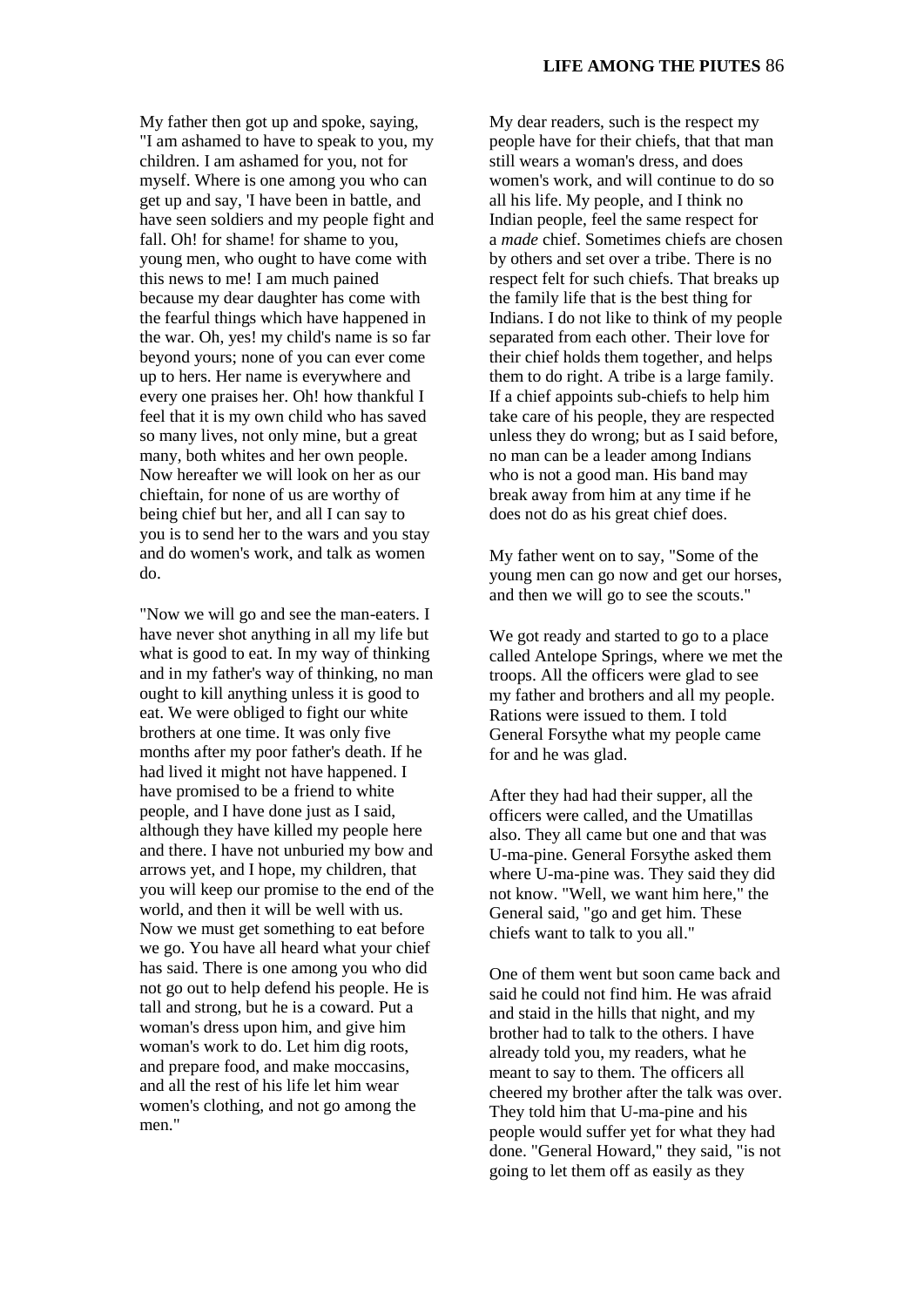think. We will see that they turn all the prisoners over to us, after the Bannocks all surrender."

My people staid all night with us. The next morning, very early, we were ready to go on. But Mr. U-ma-pine could not be found anywhere. My people went along with us some ten miles to get a sight of the brave man who killed Egan. At last they gave it up and said good-bye to me, and went back to Camp McDermitt. Here my brother Lee said, "Sister, can I go with you and my wife?"

I said, "You can if you wish to."

We travelled about forty miles that day on account of no water. A good many of the soldiers' horses gave out. We camped here at a place called, "The Three Forks of the Owyhee River." The cañon is very deep; on the right hand side of the river are very high mountains.

My brother told me a very funny story about the soldiers' doings at this place. "A few years ago we were on that hill yonder. The soldiers were on that steep mountain side. We then called out to them. They stopped, and they were so frightened that they shot at us across, and one and all of us called out to them again."

Here my brother laughed so that I thought he would never stop. At last he said, "Dear sister, they had a cannon on a mule, and they shot at us before they took it off the mule's back, and the poor mule fell down the steep mountain."

Here we all laughed. Brother said, "Some of our people said if the soldiers were going to shoot mules at them they had better go away, and they travelled all night without stopping. They only said that to make fun."

After travelling three days we got to Silver City. We went to Tinker's Mill, on Tinker's Creek, and camped for the night.

General Forsythe received instructions to divide his command, – Sanford to

accomplish what had been given the whole, and Bernard to deviate southward and gather up the Indians who might be lurking in the neighborhood of Duck Valley, South Mountain, and the region on to McDermitt, General Forsythe himself to go at once to Boise City to take command of the troops to the south and east of Boise City. I was ordered to go with Captain Bernard and Captain Winter's company to Duck Valley, to gather up my people, and Brother Lee, with his wife, to go with some of our people who were there. They were told to go with them to Camp McDermitt, Nevada, and two days after we left Silver City we went to Duck Valley, and found some of my people there. They were very glad to see me. I told them that the order was that all our people were to go to Camp McDermitt. The captain told me to tell them that they must go, because the citizens might mistake them for Bannocks, and would kill them. He told me to say that the citizens were very angry with the soldiers because they would not kill all the Indians they could find. "We don't want," he said, "to kill good Indians, but we want to be your friends, and we don't want to see the citizens kill you. That is why I want you to go where the soldiers can look out for you all." Among these was the father of Piute Joe, who killed Buffalo Horn at South Mountain. He said to me, "Tell our soldier-father that we want to go, but are afraid to. If he will send some of the soldiers with us we will only be too glad to go, or give us a paper and then the citizens won't kill us."

I told Captain Bernard what Piute Joe's father had said, and he gave him a letter and he said, "We will go to-morrow." The next day we went back the same way we came, and camped at a place called Trout Spring.

The officers caught a great many trout that afternoon. We staid all night at that place. That evening the captain said to me, –

"Sarah, would you like to take a letter to Silver City for me? The companies will not go that way. We will cut across the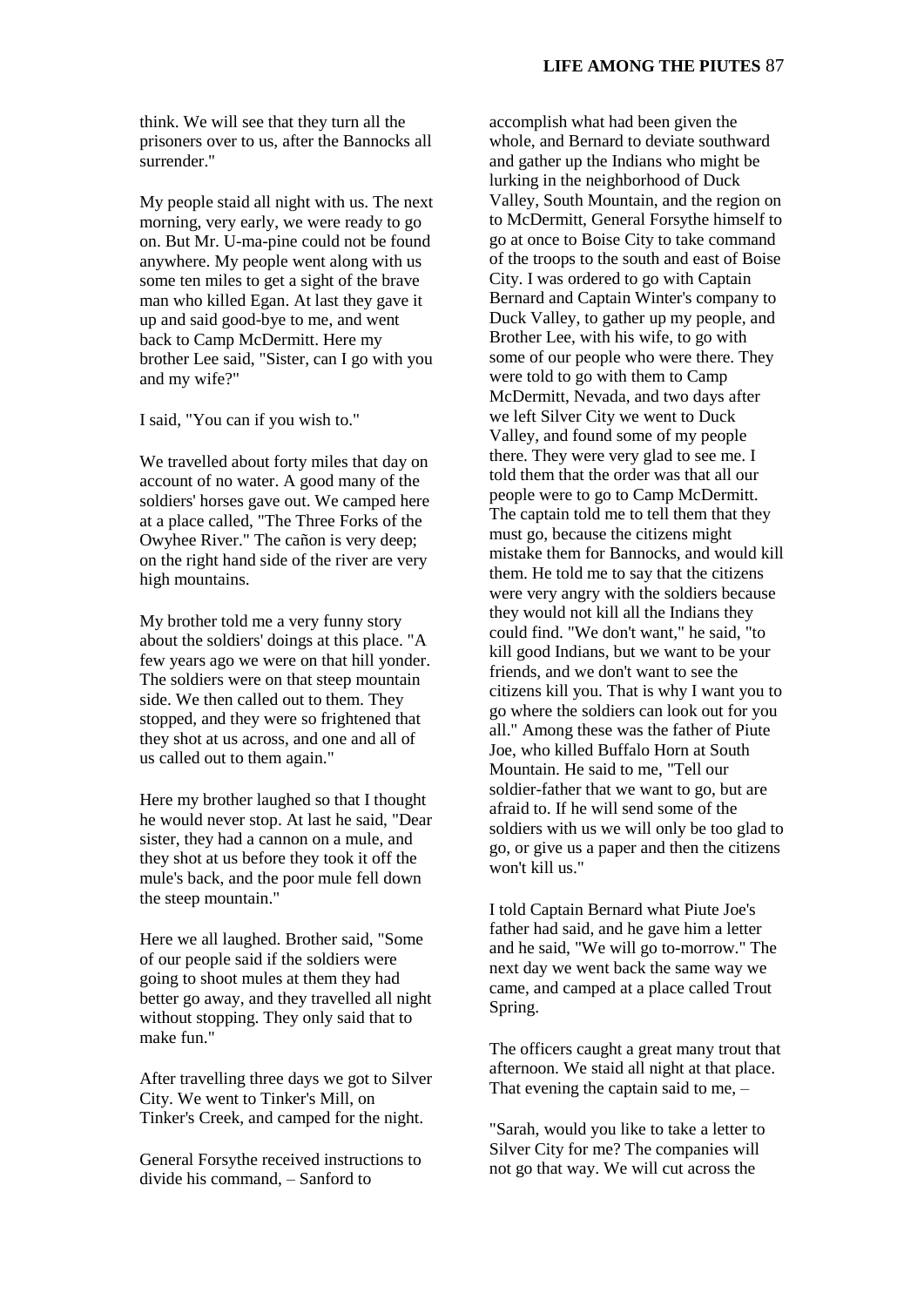country from here if you will go. You can get upon the stage and go to Boise City and leave your horse there. You will get there before we shall."

I said "Yes, I will go." The distance was fifty miles, so I started at seven o'clock in the morning. I said to myself, "I will see how fast I can ride, and at what time I will get there."

I did not meet any one on the way. I rode into Silver City at two o'clock in the afternoon, and the next morning I was in the stage on my way to Boise City, Idaho, and went to see General Forsythe. He found me a place to stop at, and sent me to see the prisoners at Fort Boise. I went, but they would not speak to me. They were Shoshones. I went in first to see the men. While I was talking with the men, one of the women came in and said in Shoshone, "Don't tell her anything. She will tell the soldiers what you say." One of the men said, "I wonder who she is."

"I will tell you who I am if you will ask me; if you will tell me why you are here, maybe I can help you." I waited to see if they would say anything. I again said, –

"Will you tell me where you were when the soldiers took you?" They would not speak yet. "Your soldier-father sent me here to ask you what you want to do," but they would not say anything to me.

I went and told General Forsythe that his prisoners would not speak to me. I staid in Boise City ten days. I was then told to go with Captain McGregor and Sanford's command, two companies of cavalry, going the way of Baker City, and then to Camp Harney, Oregon, where I expected to see a great many of my people, and Bannocks too, for it was reported that the old woman whom I had sent away to my people to tell them to come back to the Malheur Agency was there. After travelling six days in that burning sun we arrived at Canyon City, and camped about three miles down the river. I thought to myself I will go and see Mrs. Parrish, for she was living at Canyon City. I saw all

the officers going up, and I wished to go too and see my clearest friends. I rode into the city, and saw a negress that I knew who used to cook for a woman by the name of Moore. She ran up to me and said, "Oh, Sarah, I am afraid some one will do you harm. There is a woman living here who swears that the first Indian she sees she will shoot, because she had her husband killed during the war."

Just then a man came up to me and gave me a letter. I did not stop to read it, but ran with it to the officers who were right across the street from where I was. I gave it to Captain McGregor. "Come," said he, "go to the camp as fast as your horse can carry you." We ran across to get our horses. I got upon mine and rode down to the camp as if I was riding for dear life. I did not know why Captain McGregor sent me for till he came down from the city. He then told me it was the sheriff who wanted to arrest me as a witness against Oytes.

I did not see my dear friend, Mrs. Parrish (the white lily) that time. We went on to Camp Harney and got there two days afterwards, and found all the Bannocks and the Snake River Piutes there. After we got rested I sent for the baby that was found on the battle-field. I went to every camp with the child, but could not find its mother. The next day I got its little yellow shirt and its beads, as General Howard had told me to keep them, so the little one's mother might find her child by its clothes and beads. I did as I was told by him, and again Mattie and I went to find its mother. At last we came to a camp where there was a young woman. I saw at once they were in deep mourning, and I knew them too. I said, –

"John Westler, I have here a little girl baby that was found on the battle-field, and if I can I want to find her father and mother. It may be a Bannock child."

The father of the little child got up and looked at the baby. He cried out, "Oh my baby, my child, my lost little girl!" Its mother got up also and came. They wept with joy. They said everything that was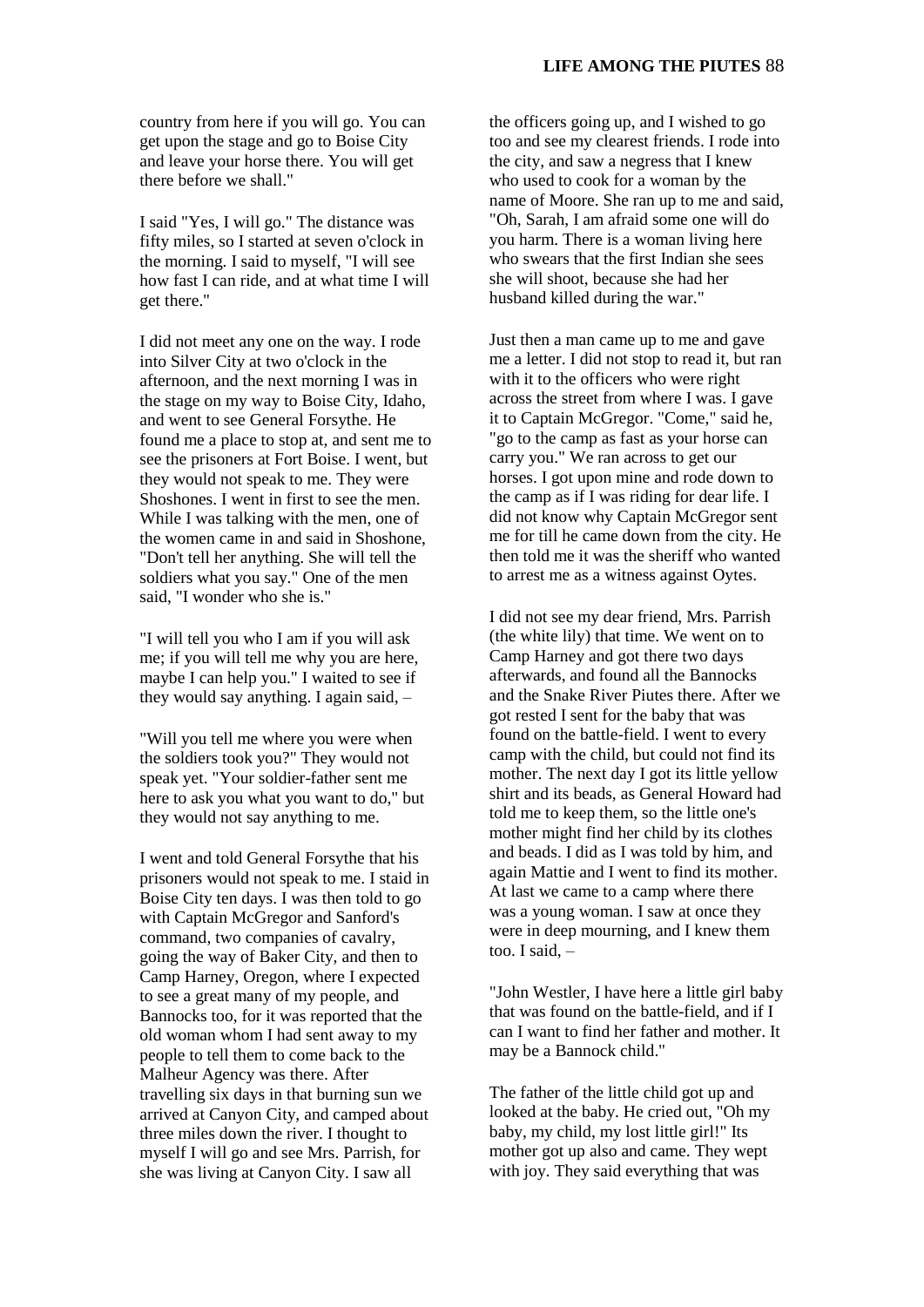beautiful to Mattie and me for saving their little child. They told me most fearful things that happened the same day that the child was lost. They said there was a little baby that was crushed against the trees, as the soldiers fought them through the thick timber. They said they were running for their dear lives through the timber for miles and miles. The timber was very dense; so much so, that it was impossible to travel with pack-animals, except by packing them on top, and not on the side as my people usually pack them. In that timber these children were crushed, and this little one was thrown from its basket and left on the road in the hurry and confusion.

All my people and the officers called this little baby my baby, and they named it Sarah.

Everything went on aright until October, when an order came from Washington, saving that all the Indians that belonged to the Malheur Agency should be gathered together at Camp Harney, and be ready to go to the Malheur Reservation for the winter. So I was told to go to Camp McDermitt and bring all my people to Camp Harney. Company A was first to go with me. So everything was got ready, and we started for Camp McDermitt. It took six days. At last we arrived at the camp. I told my people what the Big Father in Washington said. Some of my people said, "We know there is something wrong. We don't like to go." But the officers told them there was nothing to fear. They would be sent to the Malheur Agency.

My people asked me over and over again. I told them I did not know any more than they did, therefore I could not say. At last I said, "What need have you to be afraid? You have not done anything. All the officers know that you have acted for the whites. General Howard knows all about you. None of you have fought the whites. You have all done your duty to the whites during the campaign."

After talking with them so long, my brother Natchez told them to go. He said

to them, "Our soldier-fathers will see that you are all right. They say you are to go back to the Malheur Agency." Then Leggins said, "Reinhard is there yet. We ought not to go there while he is there, for we shall die with hunger. We all know how we suffered while we were there."

Leggins said to me, "You, our mother, must talk to the soldier-fathers, and have them send him away before we go back to the reservation. Tell them before we leave here that if we go there we will starve, and then have another trouble."

I told the commanding-officer what my people said about Reinhard. Then the commanding-officer, Captain Wagener, got angry and said, –

"I don't want so much talk; if you don't go peacefully, I shall have to make you go. If we had not got orders from Washington, we would not say so. We are just like yourselves: we are ordered and we have to do our work. To-morrow you must all get ready to go."

My poor people were in great trouble. They talked all night, and then at last said, "We will go." Early the next morning, the horses were ready, and we were all ready to start. You should see how my people love each other. Old and young were crying at parting with each other. Brother Natchez went with us for two days. We got to Camp C. F. Smith. Here my brother left us to go back. In six days more we arrived at Camp Harney, and Leggins told the officers he and his people did not want to camp with the Bannocks, and the rest of the wards.

Before we left Camp McDermitt, this man Leggins was appointed chief over them all by my brother and father. The commanding-officer, Major Cochrane, told Leggins he could camp wherever he liked. At this I was very glad. So was he. The major is very humane, – a very kind officer.

After we were at Camp Harney two weeks, my people were told to come to the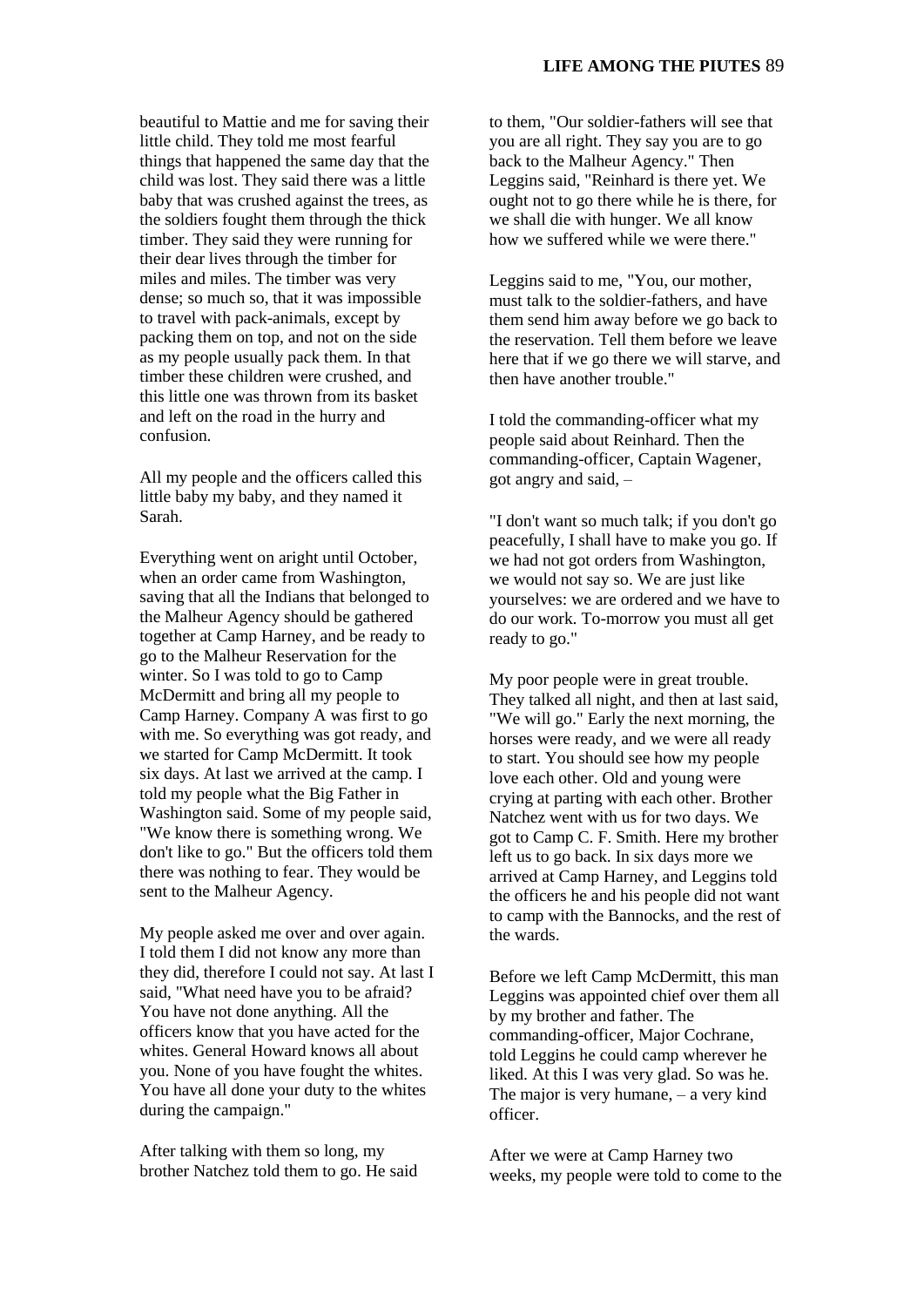commissary, and soldiers' clothing would be issued to them.

After they got their clothes they looked so nice! But my heart ached for the women and children, for there was no clothing for them. There were no calicoes to be issued to them. But it could not be helped. It was not as if they had it and would not issue it to them, as all the agents do. My people knew this, and they had nothing to say. All this time we were so happy. Leggins would often say or ask me, "When are we to go to the agency?"

I said, "I have not heard anything about it."

## **CHAPTER VIII.**

# **THE YAKIMA AFFAIR.**

ONE day the commanding officer sent for me. Oh, how my heart did jump! I said to Mattie, "There is bad news." Truly I had not felt like this since the night Egan was killed by the Umatillas. I got ready and went down to the office, trembling as if something fearful was waiting for me. I walked into the office. Then the officer said to me $-$ 

"Sarah, I have some news to tell you and I want you to keep it still until we are sure if it will be true."

I then promised I would keep it still if it was not too awful bad news.

He said, "It is pretty bad." He looked at me and said, "Sarah, you look as if you were ready to die. It is nothing about you; it is about your people. Sarah, an order is issued that your people are to be taken to Yakima Reservation, across the Columbia River."

I said, "All of my people?"

"No, not your father's, but all that are here." I asked, "What for?"

He said he did not know.

I said, "Major, my people have not done anything, and why should they be sent away from their own country? If there are any to be sent away, let it be Oytes and his men, numbering about twenty-five men in all, and the few Bannocks that are with them. Oh, Major! if you knew what I have promised my people, you would leave nothing undone but what you would try not to have them sent away. Oh, Major! my people will never believe me again."

"Well, Sarah, I will do all I can. I will write to the President and see what he thinks about it. I will tell him all you have said about your people."

I was crying. He told me to keep up a good heart, and he would do all he could for me.

I went home and told Mattie all, and she said, "Well, sister, we cannot help it if the white people won't keep their word. We can't help it. We have to work for them and if they get our people not to love us, by telling what is not true to them, what can we do? It is they, not us."

I said, "Our people won't think so because they will never know that it was they who told the lie. Oh! I know all our people will say we are working against them and are getting money for all this."

In the evening Mattie and I took a walk down to their camp. There they were so happy; singing here, singing there and everywhere. I thought to myself, "My poor, poor people, you will be happy today; to-morrow or next week your happiness will be turned to weeping." Oh, how sad I was for them! I could not sleep at night, for the sad thing that had come.

At last one evening I was sent for by the commanding officer. Oh! how can I tell it? My poor heart stood still. I said to Mattie, "Mattie, I wish this was my last day in this cruel world."

I came to myself and I said, "No, Mattie, I don't mean the world. I mean the cruel, –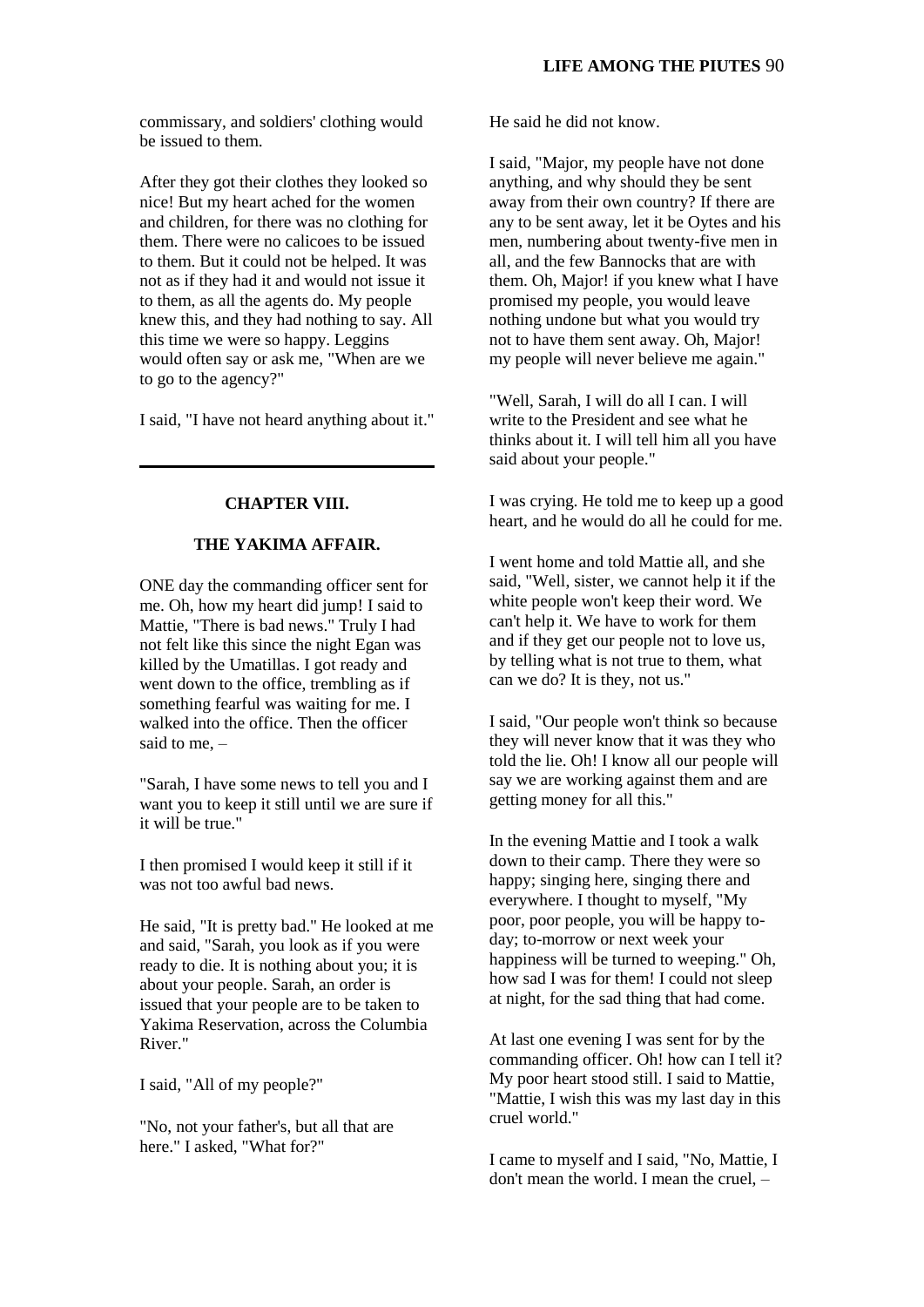yes, the cruel, wicked, white people, who are going to drive us to some foreign country, away from our own. Mattie, I feel so badly I don't think I can walk down there," Mattie said, "I will go with you."

We then went down, and Major Cochran met us at the door and said, "Sarah, are you sick? You look so badly."

I said, "No."

He then replied, "Sarah, I am heartily sorry for you, but we cannot help it. We are ordered to take your people to Yakima Reservation." It was just a little before Christmas. My people were only given one week to get ready in.

I said, "What! In this cold winter and in all this snow, and my people have so many little children? Why, they will all die. Oh, what can the President be thinking about? Oh, tell me, what is he? Is he man or beast? Yes, he must be a beast; if he has no feeling for my people, surely he ought to have some for the soldiers."

"I have never seen a president in my life and I want to know whether he is made of wood or rock, for I cannot for once think that he can be a human being. No human being would do such a thing as that, – send people across a fearful mountain in midwinter."

I was told not to say anything till three days before starting. Every night I imagined I could see the thing called President. He had long ears, he had big eyes and long legs, and a head like a bullfrog or something like that. I could not think of anything that could be so inhuman as to do such a thing, – send people across mountains with snow so deep.

Mattie and I got all the furs we could; we had fur caps, fur gloves, and fur overshoes.

At last the time arrived. The commandingofficer told me to tell Leggins to come to him. I did so. He came, and Major Cochrane told me to tell him that he

wanted him to tell which of the Bannock men were the worst, or which was the leader in the war. Leggins told him, and counted out twelve men to him. After this talk, Major Cochrane asked me to go and tell these men to come up to the office. They were Oytes, Bannock Joe, Captain Bearskin, Paddy Cap, Boss, Big John, Eagle Eye, Charley, D. E. Johnson, Beads, and Oytes' son-in-law, called Surger. An officer was sent with me. I called out the men by their names. They all came out to me. I said to Oytes, –

"Your soldier-father wants you all to go up to see him."

We went up, and Oytes asked me many things.

We had to go right by the guard-house. Just as we got near it, the soldier on guard came out and headed us off and took the men and put them into the guard-house. After they were put in there the soldiers told me to tell them they must not try to get away, or they would be shot.

"We put you in here for safe-keeping," they said. "The citizens are coming over here from Canyon City to arrest you all, and we don't want them to take you; that is why we put you in here."

Ten soldiers were sent down to guard the whole encampment, – not Leggins' band, only Oytes' and the Bannocks. I was then ordered to tell them to get ready to go to Yakima Reservation.

Oh, how sad they were! Women cried and blamed their husbands for going with the Bannocks; but Leggins and his band were told they were not going with the prisoners of war, and that he was not going at all.

Then Leggins moved down the creek about two miles. At night some would get out and go off. Brother Lee and Leggins were sent out to bring them back again. One afternoon Mattie and I were sent out to get five women who got away during the night, and an officer was sent with us. We were riding very fast, and my sister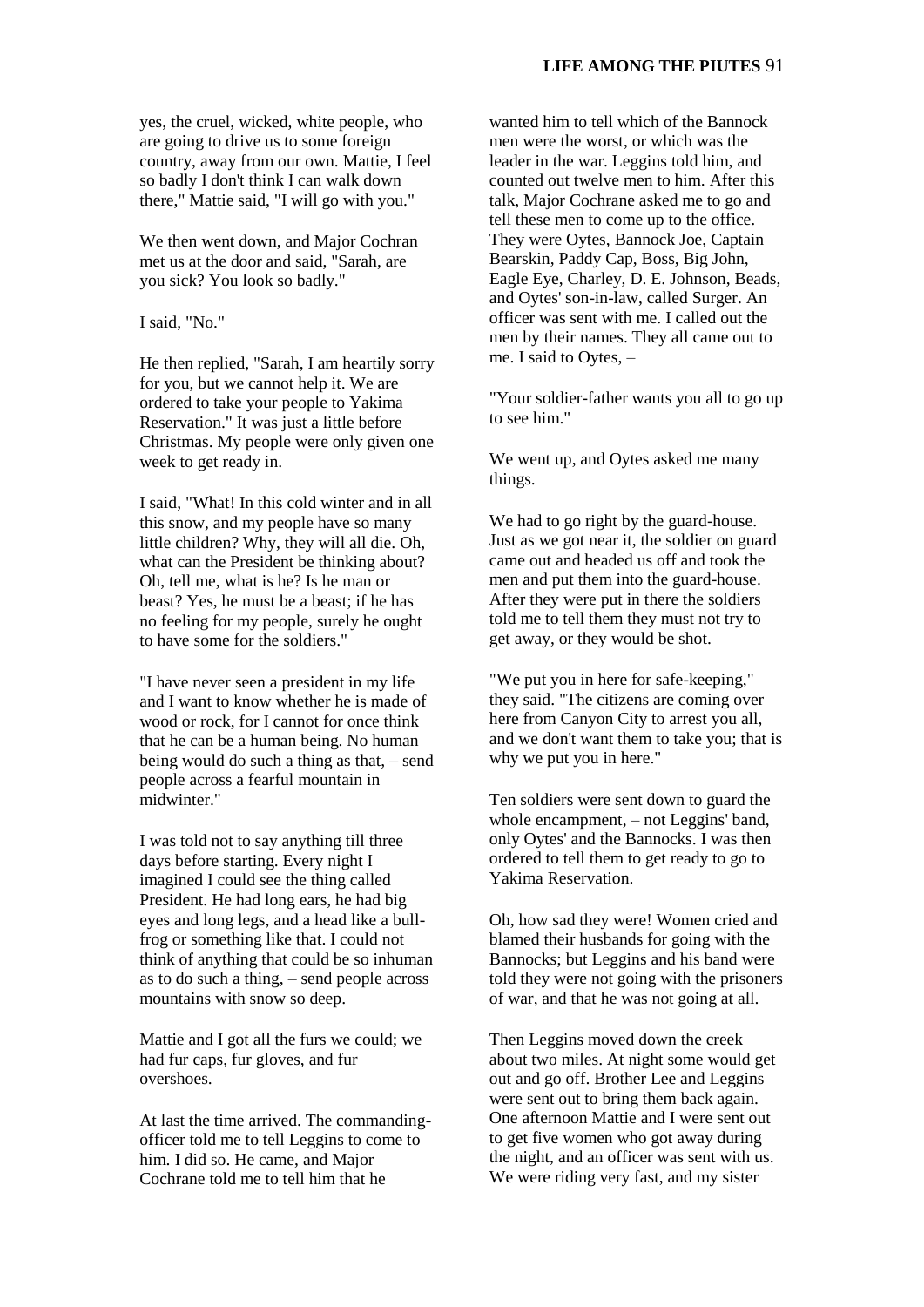Mattie's horse jumped on one side and threw her off and hurt her. The blood ran out of her mouth, and I thought she would die right off; but, poor dear, she went on, for an ambulance was at our command. She had great suffering during our journey.

Oh, for shame! You who are educated by a Christian government in the art of war; the practice of whose profession makes you natural enemies of the savages, so called by you. Yes, you, who call yourselves the great civilization; you who have knelt upon Plymouth Rock, covenanting with God to make this land the home of the free and the brave. Ah, then you rise from your bended knees and seizing the welcoming hands of those who are the owners of this land, which you are not, your carbines rise upon the bleak shore, and your so-called civilization sweeps inland from the ocean wave; but, oh, my God! leaving its pathway marked by crimson lines of blood; and strewed by the bones of two races, the inheritor and the invader; and I am crying out to you for justice, – yes, pleading for the far-off plains of the West, for the dusky mourner, whose tears of love are pleading for her husband, or for their children, who are sent far away from them. Your Christian minister will hold my people against their will; not because he loves them, – no, far from it, – but because it puts money in his pockets.

Now we are ready to start for Yakima. Fifty wagons were brought, and citizens were to take us there. Some of the wagons cost the government from ten dollars to fifteen dollars per day. We got to Canyon City, and while we camped there Captain Winters got a telegram from Washington, telling him he must take Leggins' band too. So we had to wait for them to overtake us. While we were waiting, our dear good father and mother, Mr. Charles W. Parrish, came with his wife and children to see us. My people threw their arms round him and his wife, crying, "Oh, our father and mother, if you had staid with us we would not suffer this."

Poor Mrs. Parrish could not stop her tears at seeing the people who once loved her, the children whom she had taught, – yes, the savage children who once called her their white-lily mother, the children who used to bring her wild flowers, with happy faces, now ragged, no clothes whatever. They all cried out to him and his wife, saying, "Oh, good father and mother, talk for us! Don't let them take us away; take us back to our home!" He told them he could do nothing for them. They asked him where his brother, Sam Parrish, was. He told them he was a long way off; and then they bade us good-by, and that was the last they saw of him.

While we were waiting for Leggins, it snowed all the time. In two days the rest of my people overtook us. It was so very cold some of them had to be left on the road; but they came in later. That night an old man was left in the road in a wagon. The next morning they went back to get the wagon, and found the old man frozen to death. The citizen who owned the wagon did not bring him to the camp; but threw him out of his wagon and left him! I thought it was the most fearful thing I ever saw in my life.

Early the next morning, the captain sent me to tell Leggins that he wanted him to help the soldiers guard the prisoners and see that none of them got away. He said the Big Father in Washington wanted him to do this, and then he and his people could come back in the spring. I went to tell Leggins; but he would not speak to me, neither would my brother Lee. I told him all and went away. When I got back, the captain asked me what he said. I told him he would not speak to me.

"Did you tell him what I told you to?"

"I did."

"Go and tell the prisoners to be ready to march in half an hour."

We travelled all day. It snowed all day long. We camped, and that night a woman became a mother; and during the night the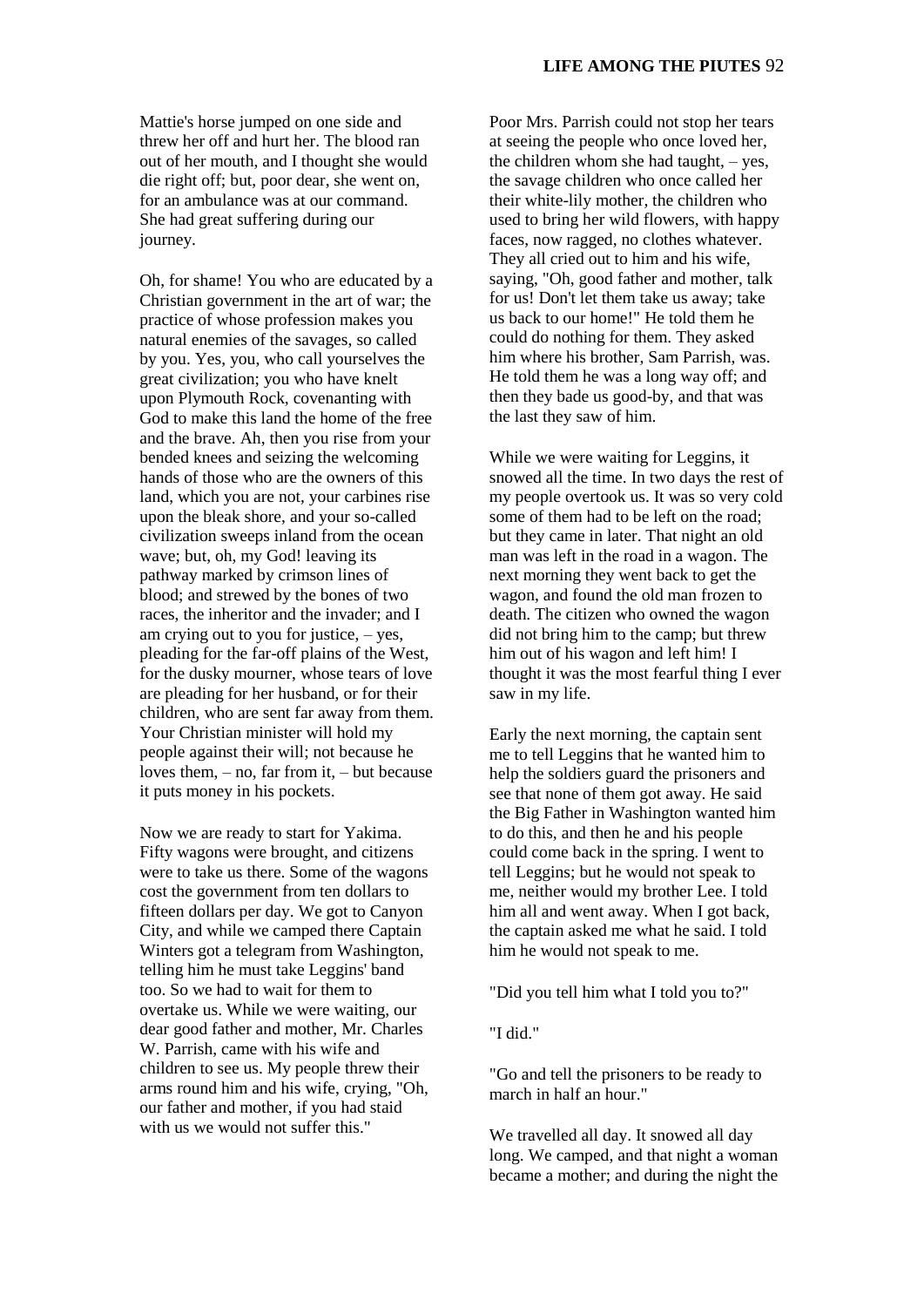baby died, and was put under the snow. The next morning the mother was put into the wagon. She was almost dead when we went into camp. That night she too was gone, and left on the roadside, her poor body not even covered with the snow.

In five days three more children were frozen to death, and another woman became a mother. Her child lived three days, but the mother lived. We then crossed Columbia River.

All the time my poor dear little Mattie was dying little by little.

At last we arrived in Yakima on the last day of the month. Father Wilbur and the chief of the Yakima Indians came to meet us. We came into camp about thirty miles from where the agency buildings are, and staid at this place for ten days. Another one of my people died here, but oh, thanks be to the Good Father in the Spirit-land, he was buried as if he were a man. At the end of the ten days we were turned over to Father Wilbur and his civilized Indians, as he called them. Well, as I was saying, we were turned over to him as if we were so many horses or cattle. After he received us he had some of his civilized Indians come with their wagons to take us up to Fort Simcoe. They did not come because they loved us, or because they were Christians. No; they were just like all civilized people; they came to take us up there because they were to be paid for it. They had a kind of shed made to put us in. You know what kind of shed you make for your stock in winter time. It was of that kind. Oh, how we did suffer with cold. There was no wood, and the snow was waist-deep, and many died off just as cattle or horses do after travelling so long in the cold.

All my people were dressed well in soldiers' clothes. Almost all the men had beautiful blue overcoats; they looked like a company of soldiers, but we had not been with these civilized people long before they had won all my people's clothes from them. Some would give them one buckskin for an overcoat and pants, and some of them got little ponies for their

clothes, but the ponies would disappear, and could not be found in the country afterwards. Leggins had a great many good horses, which were lost in the same way. My people would go and tell the agent, Wilbur, about the way his people were treating them, and the loss of their horses; but he would tell them their horses were all right on the reservation somewhere, only we could not find them. My people would ask him to tell his people to tell us if they saw our horses, so that we might go and get them. He told his Christian and civilized Indians, but none of them came to tell us where our horses were. The civilized Indians would tell my people not to go far away, for the white people would kill them; but my cousin, Frank Winnemucca, and his sister's son, who was named after our good agent, Samuel Parrish, were out hunting their horses. They were gone eight days. They travelled along the Yakima River, and saw an island between Yakima City and the reservation. They swam across to it, and there they found their horses, and two of the Christian Yakima Indians watching them. They brought them back. After that it was worse than ever. All our best horses were gone which we never did find. My Meride was found three months afterwards. They were using my horse as a pack-horse. It was so lean the back was sore. I took it to Mrs. Wilbur to show her what the Yakima Indians were doing to our horses. I asked her if I could turn the horse into their lot. She told me I could, but the horse was gone again, and I have never seen it since.

We had another talk with Father Wilbur about our horses, but he kindly told us he did not wish to be troubled by us about our horses. Then my people said,  $-$ 

"We have lost all our clothes and our horses, and our father says he does not want to be troubled by us." My people said everything that was bad about these people.

Now came the working time. My people were set to work clearing land; both men and women went to work, and boys too.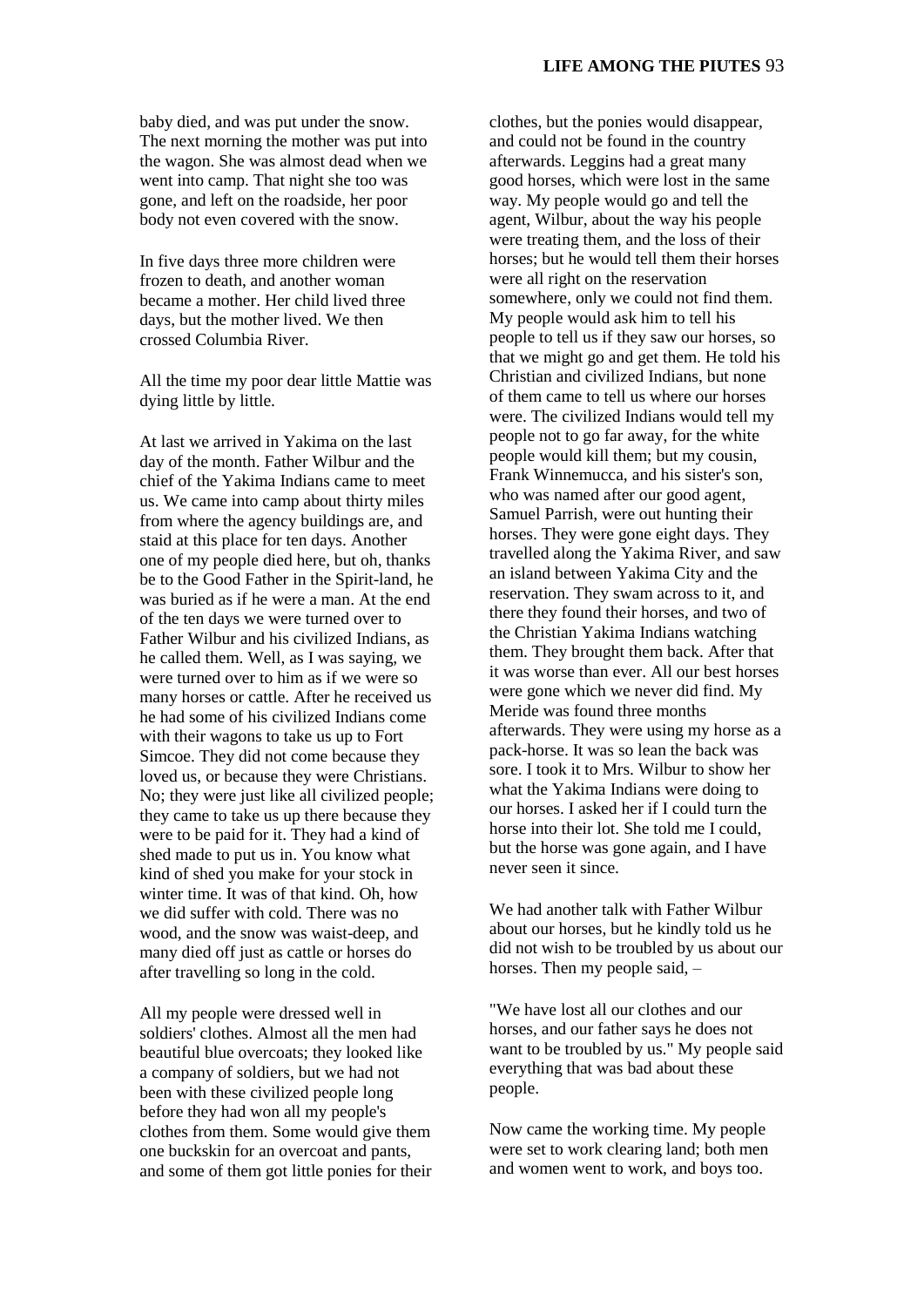They cleared sixty acres of land for wheat. They had it all cleared in about ten days. Father Wilbur hired six civilized Indians to plough it for them; these Indians got three dollars a day for their work, because they were civilized and Christian.

It was now about the last of April. I was told to tell my people that he had sent for clothes for them, and it was already at the Dalles. He was going to send seventeen wagons down, and have them brought right off. I told my people what he said, and I assure you they were very glad indeed, for they were almost naked. No money, – no, nothing. Now our clothing came; everything you could wish or think of came for my poor, dear people – blankets of all kinds, shawls, woollen goods, calicoes, and everything beautiful.

Issuing day came. It was in May. Poor Mattie was so sick, I had to go by myself to issue to my people. Oh, such a heartsickening issue! There were twenty-eight little shawls given out, and dress-goods that you white people would sift flour through, from two to three yards to each woman. The largest issue was to a woman who had six children. It was six yards, and I was told to say to her she must make clothes for the children out of what was left after she had made her own! At this my people all laughed. Some of the men who worked hardest got blankets, some got nothing at all; a few of the hats were issued, and the good minister, Father Wilbur, told me to say he would issue again later in the fall, that is, blankets. After the issue was over, my people talked and said, –

"Another Reinhard! – don't you see he is the same? He looks up into the sky and says something, just like Reinhard." They said, "All white people like that are bad." Every night some of them would come and take blankets off from sleeping men and women until all were gone. All this was told to the agent, but he would not help my poor people, and Father Wilbur's civilized Indians would say most shameful things about my people. They would tell him that they were knocking their doors in, and

killing their horses for food, and stealing clothes. At one time they said my people killed a little child. Their Indian minister, whose name was George Waters, told me one of my women had been seen killing the child. He said the child's head was cut to pieces. I said to brother Lee, –

"We will go and see the child."

I asked the white doctor to go with us to see it. I told him what had been said.

They had him all wrapped up, and said they did not want anybody to see him.

George was there. I said, –

"We must see him. You said our people had killed him, and that his head is cut in pieces." So the doctor took off all the blankets that were wound round him. There was no sign of anything on him. He had fallen into the river and had been drowned.

On May 29, my poor little sister Mattie died. Oh, how she did suffer before she died! And I was left all alone.

During this time, all the goods that were brought for us were sold to whoever had money. All the civilized Indians bought the best of everything.

Father Wilbur said to my people the very same thing that Reinhard did. He told them he would pay them one dollar a day. My people worked the same, and they were paid in clothes, and little money was paid to them. They were told not to go anywhere else to buy but to this store. At this, my people asked him why he told them that the clothes were theirs. At this Mrs. Wilbur said they had to sell them in order to hold their position. This is the way all the agents issue clothing to the people. Every Indian on that reservation had to pay for everything.

For all the wagons they ever got they were to pay one hundred and twenty-five dollars, if it took ten years to pay it. I know this is true, because the agent told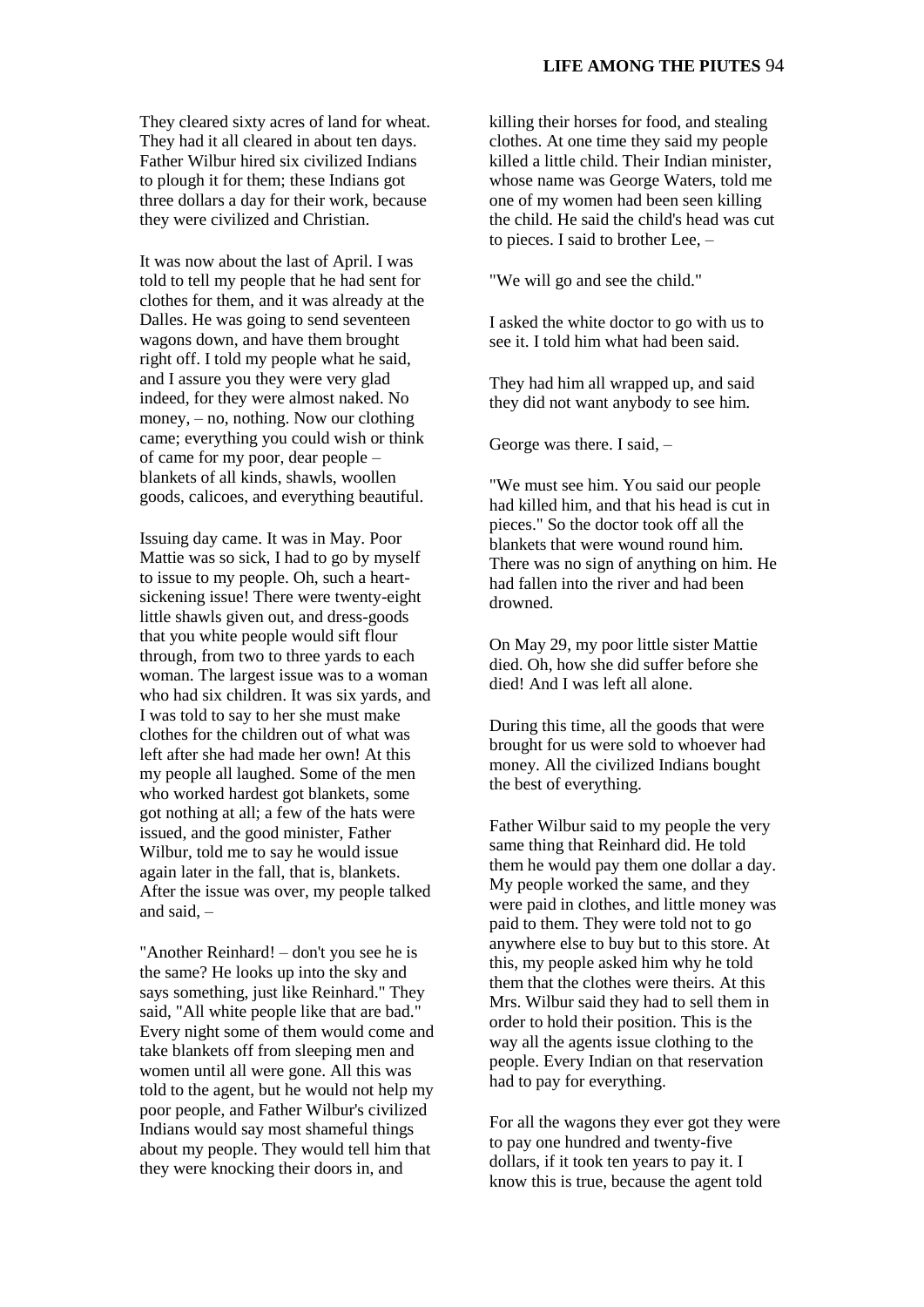me to tell my brother Lee so, and he told Leggins the same if he wanted wagons, and that they could pay him little by little until they had paid it all.

We had the finest wheat that ever was raised on the reservation, for my people pulled out all the cockle and smut. The civilized Indians were so lazy they would not clean their field, and their wheat was so bad that after it was made into bread it was as black as dirt. I am sorry to say that Father Wilbur kept our wheat for his white friends, and gave us the bad wheat, and the bad wheat was ground just as you would grind it for your hogs. The bad flour made us all sick. My poor people died off very fast. At first Father Wilbur and his Christian Indians told us we could bury our dead in their graveyard; but they soon got tired of us, and said we could not bury them there any more.

Doctor Kuykendall could not cure any of my people, or he did not try. When I would go to him for medicine for them, he would say, "Well, Sarah, I will give you a little sugar and rice, or a little tea for him or her"; he would say laughing, "give them something good to eat before they die." This is the way the agent treated us, and then they dare to say that they are doing all they can for my people. I say, my dear friends, the minister who is called agent, says there will be or there is a time coming when every one is going to give an account of all he does in this life. I am a little afraid the agent will have to give an account of himself, and say, "I have filled my pockets with that worthless thing called money. I am not worthy to go to heaven." That is, if that book you civilized people call the Holy Bible is true. In that, it says he who steals and tells lies will go to hell. Well, I am afraid this book is true, as your agents say; and I am sure they will never see heaven, for I am sure there is hardly an agent but what steals a little, and they all know that if there is a God above us, they can't deny it before Him who is called God. This was in July, 1879.

We were now going to have a campmeeting, and some visitors were coming from the East. Bishop Haven and his son and daughter were coming. The agent told me to be sure and keep my people away, as they were very poorly dressed. I did not do as I was told. My poor people were almost as naked as they were born into the world; for the seventeen wagons of supplies were not issued to them.

When the time came, I came with all my people, and camped near the agent's house, and during the meeting I made them all come and sit down on the benches that Father Wilbur made for his civilized and Christian Indians. I wanted all to see how well we were treated by Christian people.

Day after day my people were begging me to go east and talk for them. I told them I had no money to go with just then; but I would as soon as I got some, for I had a little money coming to me from the military government.

The military authority is the only authority that ever paid me well for my interpreting. Their pay to interpreters is from sixty-five dollars to seventy-five dollars, and the lowest is sixty dollars per month. For this pay one could live. All the agents pay to interpreters is from thirty dollars to forty dollars. One has to live out of this money, and there is nothing left.

I always had to pay sixty dollars a month for my board (or fifteen dollars a week) when I was working for an agent. When I was working for the government they gave me my rations, the same as they did to the soldiers. My last appointment was given me at Washington in 1879. It was to be very small pay. I wrote to the Secretary of the interior (Mr. Schurz), telling him I could not pay my board with that; but he never answered my letter, and so it stands that way to this day, and I never got a cent of it. But their pet, Reinhard, without an Indian on the reservation, could be paid three or four years. I have worked all the time among my people, and never been paid for my work. At last my military money came. I told Father Wilbur I wanted to go back to see my people. At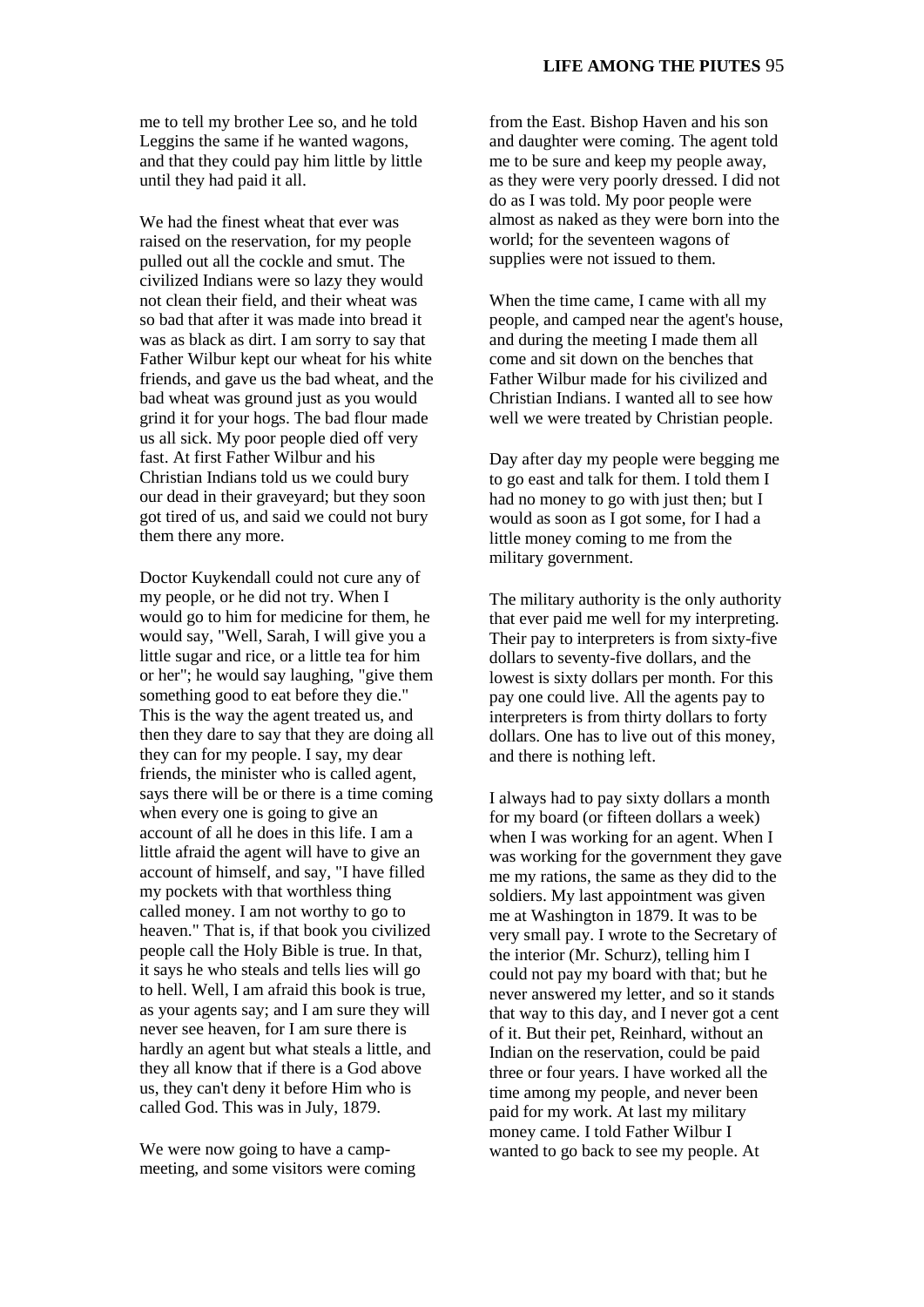first he said I could not go; he stood a minute, and then said, –

"Well, Sarah, I can't keep you if you want to go. Who is to talk for your people?"

I said, "Brother Lee can talk well enough."

Then he said, "You can go after the campmeeting is over."

Now commenced our meetings every day. I went and got all the little children and came with them myself, and sat down, and then went into the pulpit and interpreted the sermon to my people. Right here, my dear reader, you will see how much Father Wilbur's Indians are civilized and Christianized. He had to have interpreters. If they were so much civilized, why did he have interpreters to talk to them? In eighteen years could he not have taught them some English? I was there twelve months, and I never heard an Indian man or woman speak the English language except the three interpreters and some half-breeds. Could he not have had the young people taught in all that time? A great many white people came to see the Indians. Of course one who did not know them might think they were educated when they heard them sing English songs, but I assure you they did not know what they sang any more than I know about logarithms. So I went away in November, and stopped at Vancouver, Washington Territory, to see General O. O. Howard. I told him all that Father Wilbur was doing to my people, and that I should try to go to Washington. Then he gave me a letter to some of his friends in Washington. I went straight from Vancouver to San Francisco. My brother Natchez and others met me there and we staid and talked about the agents, and none of them came forward to say, "Sarah is telling lies." If they ever do I shall say more. I was lecturing in San Francisco when Reinhard tried so hard to get my brother Natchez to send some of our people to the Malheur Agency. Yes, he offered much money for each one he would bring to the reservation, but my brother told him he did not want his people to starve, and he was never going

to tell them to go there. When Reinhard could get no Indian to go there he got the very man whose life my brother saved during the Bannock war. Because my brother had saved his life he thought he had nothing to do but go and get all my people to go to the Malheur Reservation. He told them that Mr. Reinhard had everything for them on the agency.

My people told him to ask Reinhard why he did not give these good things to them before, then Oytes would not have gone with the Bannocks. This was just before I lectured in San Francisco. I was lecturing one evening, and this very man came to me and said, "Sarah, I would like to have you help me get some of your people to go with me to the Malheur Agency. I will pay you well for it. Here are thirty dollars." He handed it to me. I thought to myself, "The white people are better than I am. They make money any way and every way they can. Why not I? I have not any. I will take it." So I did, for which I have been sorry ever since, – many times.

Well, while I was lecturing in San Francisco, a great deal was said about it through the Western country. The papers said I was coming East to lecture. I was getting ready to come, and was at Lovelocks, Nevada, with brother Natchez[.](http://digital.library.upenn.edu/women/winnemucca/piutes/piutes.html#217-1) $\frac{5}{5}$  There came a telegram to me there from a man named Hayworth, saying, "Sarah, the President wants you and your father and brother Natchez and any other chiefs, four in number, to go to Washington with me. I am sent to go with you." I answered, "Come here, we wish to see you." In two days he came, and we told him everything about the doings of the agent. Not only we told him, but the white people told him also. We asked him to go to Camp McDermitt and to the Pyramid Lake Reservation and down the Humboldt River, that he might see for himself, and then he could help us tell the Big Father in Washington. He did so, and when we were ready we started for Washington with him. It took us one week to get to Washington. We stopped at the Fremont House. As soon as we got into the house a doctor was sent to vaccinate us,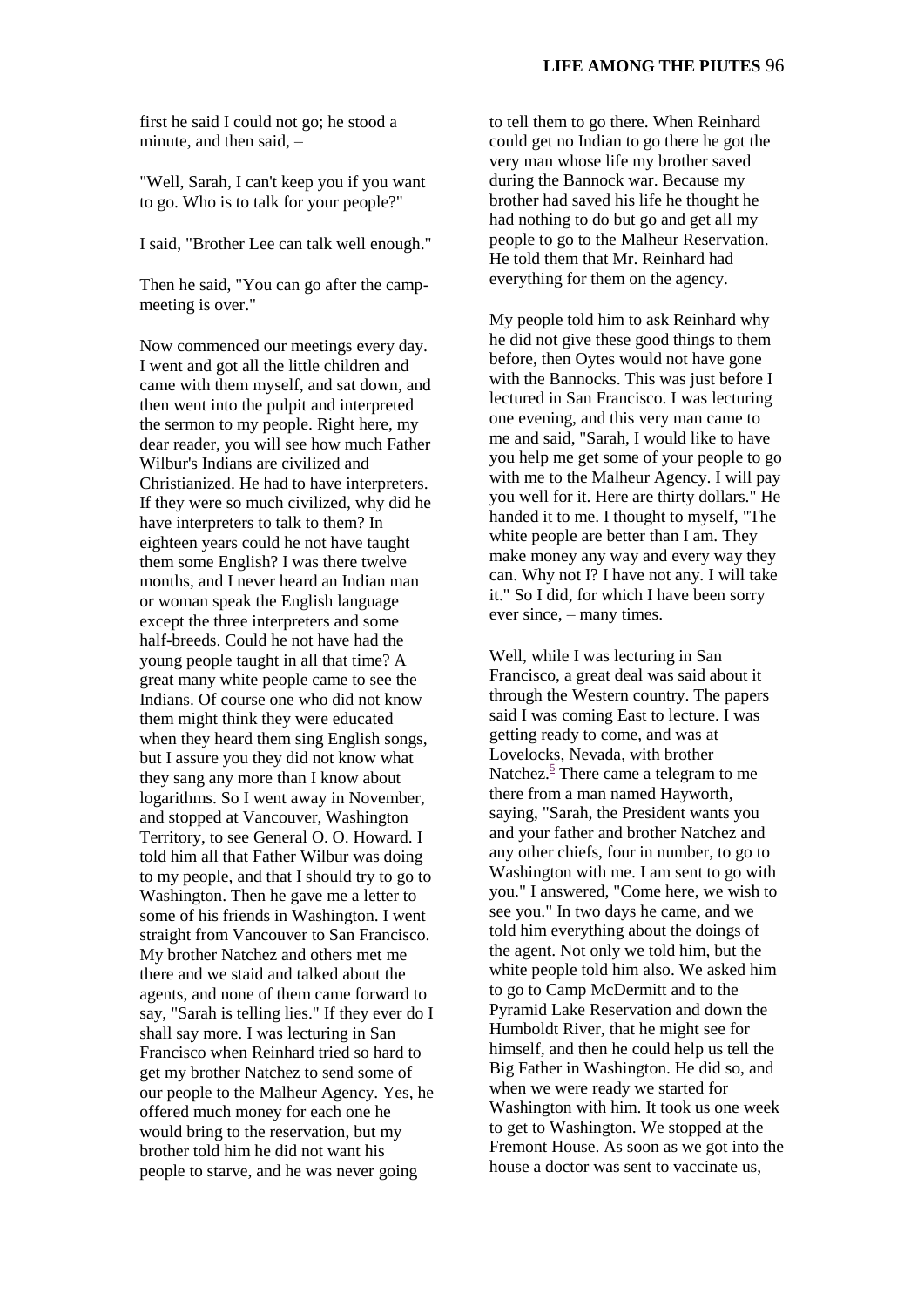for fear we would take small-pox. We were told not to go out anywhere without the man who brought us. The next day, at about ten o'clock, we were taken to the office of the Secretary of the Interior. As soon as we entered, the man there looked at me and said, –

"So you are on the lecturing tour, are you?"

I said, "Yes, sir."

"So you think you can make a great deal of money by it, do you?"

"No, sir; I do not wish to lecture for that."

"What, then?"

"I have come to plead for my poor people, who are dying off with broken hearts, because they are separated from their children and husbands and wives and sons."

"But they are bad people; they have killed and scalped many innocent people."

"Not so; my people who are over there at Yakima did not do so any more than you have scalped people. There are only a few who went with the Bannocks who did wrong. I have given up those who were bad; the soldiers have them prisoners at Vancouver Barracks, Washington Territory. I have not come to plead for the bad ones. I have done my work faithfully. I told the officers if they would surrender I would give up all the bad ones, which I did, and I ask you only to return to their home all that have helped the white people. Yes, sir; the very man who killed Buffalo Horn was sent to the Yakima Reservation."<sup>[6](http://digital.library.upenn.edu/women/winnemucca/piutes/piutes.html#218-1)</sup>

The tears were running down my face while I was talking, and the heartless man began to laugh at me. He then said, –

"I don't think we can do anything about it."

Just at this moment Mr. Hayworth came in, and said Secretary Schurz was ready to see us. "Sarah," he said to me, "you must not lecture here."

Secretary Schurz received us kindly, not like the man we had just left. Secretary Schurz said, –

"I want you to tell me from the first beginning of the Bannock war," which we did.

Then he told Mr. Hayworth to take us everywhere to see everything; to have a carriage and take us round; and when we left him he said, –

"Come again to-morrow, at the same hour."

We had a great many callers who wanted to see us, but the man Hayworth was with us every minute, for fear I would say something. We were taken somewhere every day, only to come in and get our meals. Reporters would come and say, "We want you to tell us where you are going to lecture, that we can put it into our papers." But Hayworth would not let us talk to them. The next day we were again taken to Secretary Schurz. My brother talked this time, and I interpreted for him. My brother said, –

"You, Great Father of the Mighty Nation, my people have all heard of you. We think you are the mightiest Father that lives, and to hear your own people talk, there is nothing you can't do if you wish to; and, therefore, we one and all, pray of you to give us back what is of no value to you or your people. Oh, good Father, it is not your gold, nor your silver, horses, cattle, lands, mountains we ask for. We beg of you to give us back our people. who are dying off like so many cattle, or beasts, at the Yakima Reservation. Oh, good Father, have you wife or child? Do you love them? If you love them, think how you would feel if they were taken away from you, where you could not go to see them, nor they come to you. For what are they to be kept there? When the Bannocks came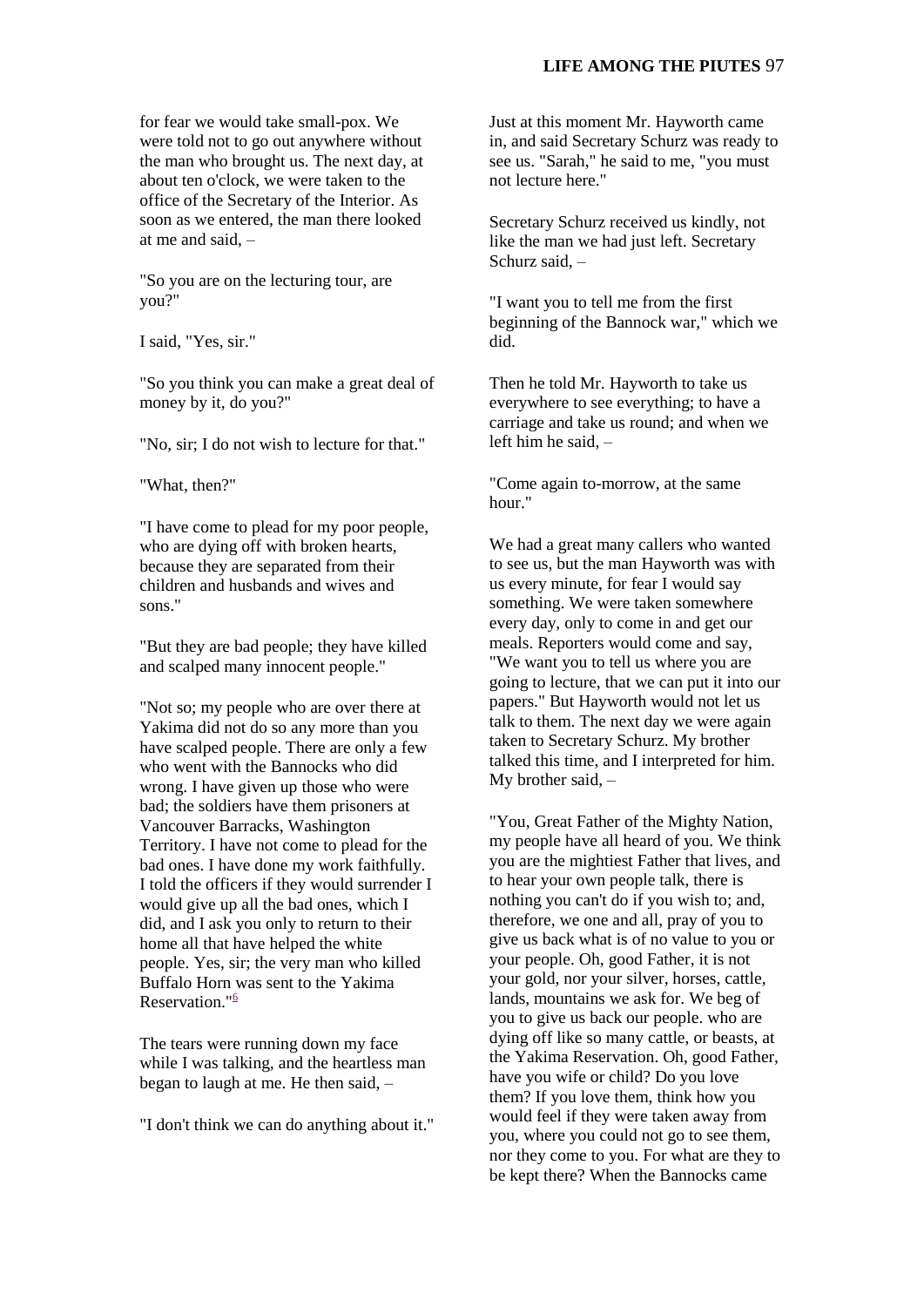to our people with their guns, my father and I said to them everything that we could, telling them not to fight. We had a talk three days, and only one man got up and said he would go with them. That was Oytes, with about twenty-five or thirty men. Oytes is a Harney Lake Piute. We Piutes never had much of anything. The Bannocks took everything we had from us. They were going to kill me, with three white men, who were living near by. I feared I could not get away, but thanks to Him who lives above us, I did get away with the three white men. They followed us about twenty miles as fast as their horses could run. My horse fell down and died. I cried out to Jack Scott, and he let me jump up behind him, but he left me and rode on. I ran a little way till I came to a creek, up which I ran, and in that manner I got away. So you see, good Father, we have always been good friends to your people. If you will return our people whom you sent away to Yakima Reservation, let them come to the Malheur Reservation, and make the bad ones stay where they are. In time I and my people will go there too, to make us homes; and, also, send away Mr. Reinhard, whom we hate."

This is what my brother said to Secretary Schurz, and I am surprised to see that in [t](http://digital.library.upenn.edu/women/winnemucca/piutes/piutes.html#220-1)heir own Report<sup> $\frac{1}{2}$ </sup> they say, "In the winter of 1878-9 a *self-constituted delegation*, consisting of the Chief Winnemucca and others of his band visited this city, and while here made an agreement, etc., to remove to Malheur, and receive allotments of one hundred and sixty acres to each head of a family, and each adult male; they were to cultivate the lands so allotted, and as soon as the law would enable it, patents therefor in fee-simple were to be issued to each allottee," etc.

I say we did not come on of ourselves; we were sent for, and neither my father or brother made any agreement to go to Malheur until those who belonged there could come back from Yakima, and till Reinhard should be sent away.

I said one day I was going to lecture, as the people wanted me to, and try to get a little money to buy something for my father. Mr. Hayworth told what I said, and we were all sent for to go to the office of the Interior. We went in and sat down. Secretary Schurz said to me, –

"Sarah, so you are bound to lecture."

I said, "People want me to."

"I don't think it will be right for you to lecture here after the government has sent for you, and your father and brother, and paid your way here. The government is going to do right by your people now. Don't lecture now; go home and get your people on the reservation – get them located properly; and then, if you want to come back, write to us, and tell us you want to come back and lecture, and we will pay your way here and back again." He told me they would grant all I asked of them for my people, which they did; yes, in their minds, I mean in writing, promises which, like the wind, were heard no more. They asked where I was going to stop after I got home. "We want to know, so that we can send you some canvas for tents for your people. You can issue it to them. Can you not?"

I said "Yes, if it comes."

"We will send enough to make your people one hundred tents. You can issue it, and give the names of each head of the families, and send them back here."

I said, "I shall be at Lovelock's in Nevada." "We will send it as soon as you get home."

My poor father and brother said, "All right."

The secretary then told Mr. Hayworth to take us to the store and get father a suit of clothes, which father got; but brother and I did not get a pin's worth from any one. We never did get anything from the government, or government officials.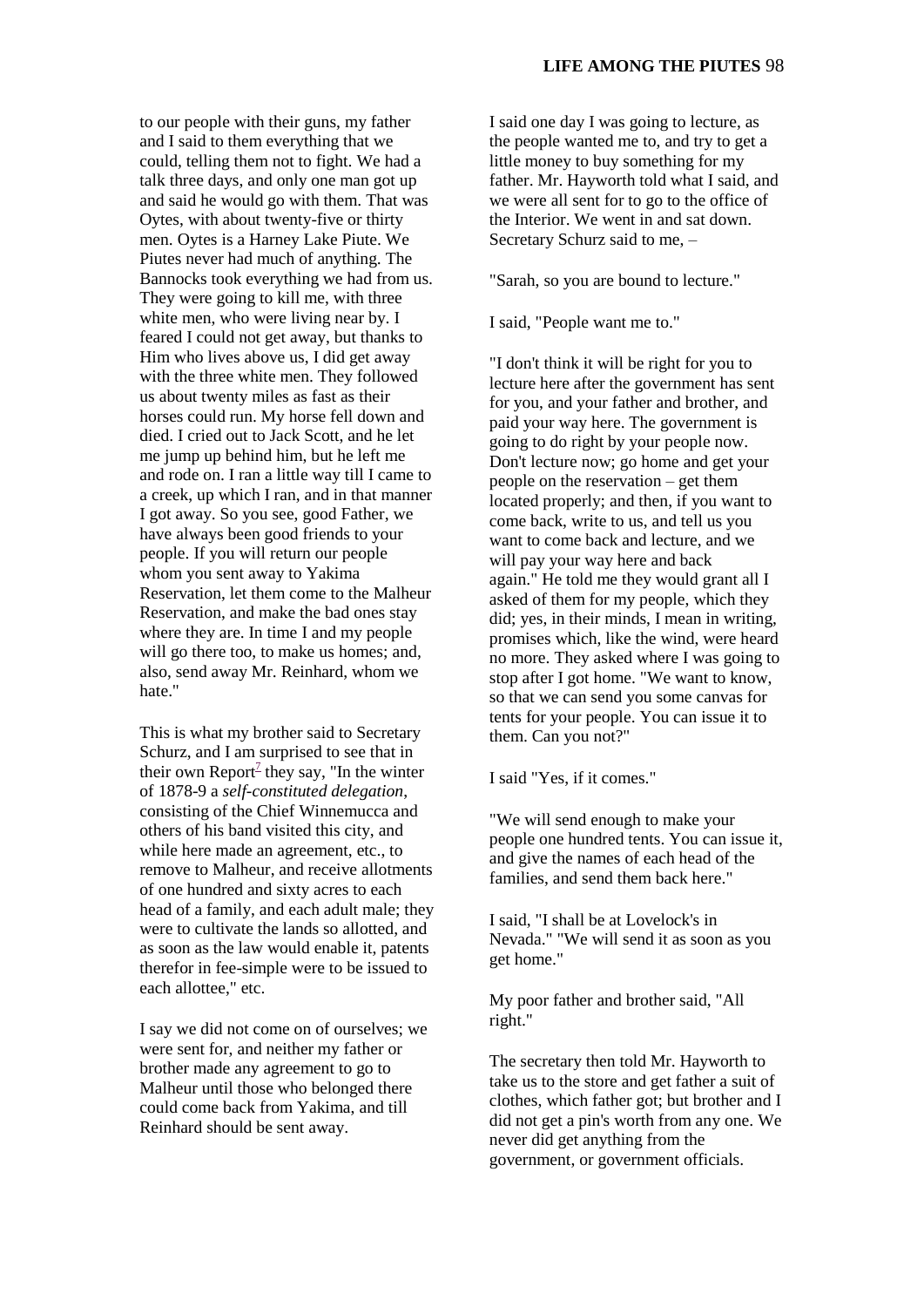Poor father! he gave his clothes away after he got home, saying, "This is all I got from the Big Father in Washington. I am the only one who got anything; I don't care for them. If they had been given me by the good soldier-fathers I would keep them."

On Saturday we were taken to the White House to see the President. We were shown all over the place before we saw him. A great many ladies were there to see us. At last he walked in and shook hands with us, then he said, –

"Did you get all you want for your people?"

I said, "Yes, sir, as far as I know."

"That is well," he said, and went out again. That is all we saw of him. That was President Hayes.

We went back to the hotel. In the afternoon Mr. Meacham came with a carriage to take us to the Soldiers' Home, but we did not go. My father and brother were feeling badly because I told them I was going to New York to lecture, and I would come home by-and-by. I only did this to make the man who was with us angry, because he was forever listening to what I was saying. The Soldiers' Home is the only place we did not see while we were in Washington.

Sunday evening we were to start for home. Mr. Meacham said to me the last minute, –

"Sarah, stop and give a lecture before you go. They can't stop you. This is a free country. If you stop we will see you through."

Oh, if he had lived I know I would have a good friend to help in my work, not like the one who has the charge of his work now. That is Dr. Bland.

"Well, if the government pets are to be the ones to condemn me, I have no fear whatever. I am not going into their private life, because I am not to condemn any one. I am only telling what the agents are

doing. I think it is better for the government to keep the money than to give it to agents." We were now ready to start, and the man who brought us to Washington was going with us. I said to him, –

"I am not going as I came here."

"All right; you shall have a sleeping-car."

We had been on the road two days when a lady joined us. She was going to Duck Valley Agency to her husband, who was an agent there. She had a Bible with her. Ah! ah! What do you think the Bible was? Why it was a pack of cards. She would sit every day and play cards with men, and every evening, too. She was an Indian agent's wife.

Mr. Hayworth went as far as Omaha with us. He came to me there and said, "Sarah, I am going back."

I ran to the car where my father and brother were to tell them. He came in and bade them good-bye, and gave brother three dollars to provide us all with eating on our way, – more than a thousand miles.

This is a copy of the order Secretary Schurz gave me. I have the original in my possession now.

# DEPARTMENT OF THE INTERIOR,

#### WASHINGTON, D.C., July 20, 1880.

The Pi-Utes, heretofore entitled to live on the Malheur Reservation, their primeval home, are to have lands allotted to them in severalty, at the rate of one hundred and sixty acres to each head of a family, and each adult male. Such lands they are to cultivate for their own benefit. The allotment will be made under instructions of their agent. As soon as enabled by law to do so, this department is to give to the Indians patents for each tract of land conveying to each occupant the fee-simple in the lot he occupies.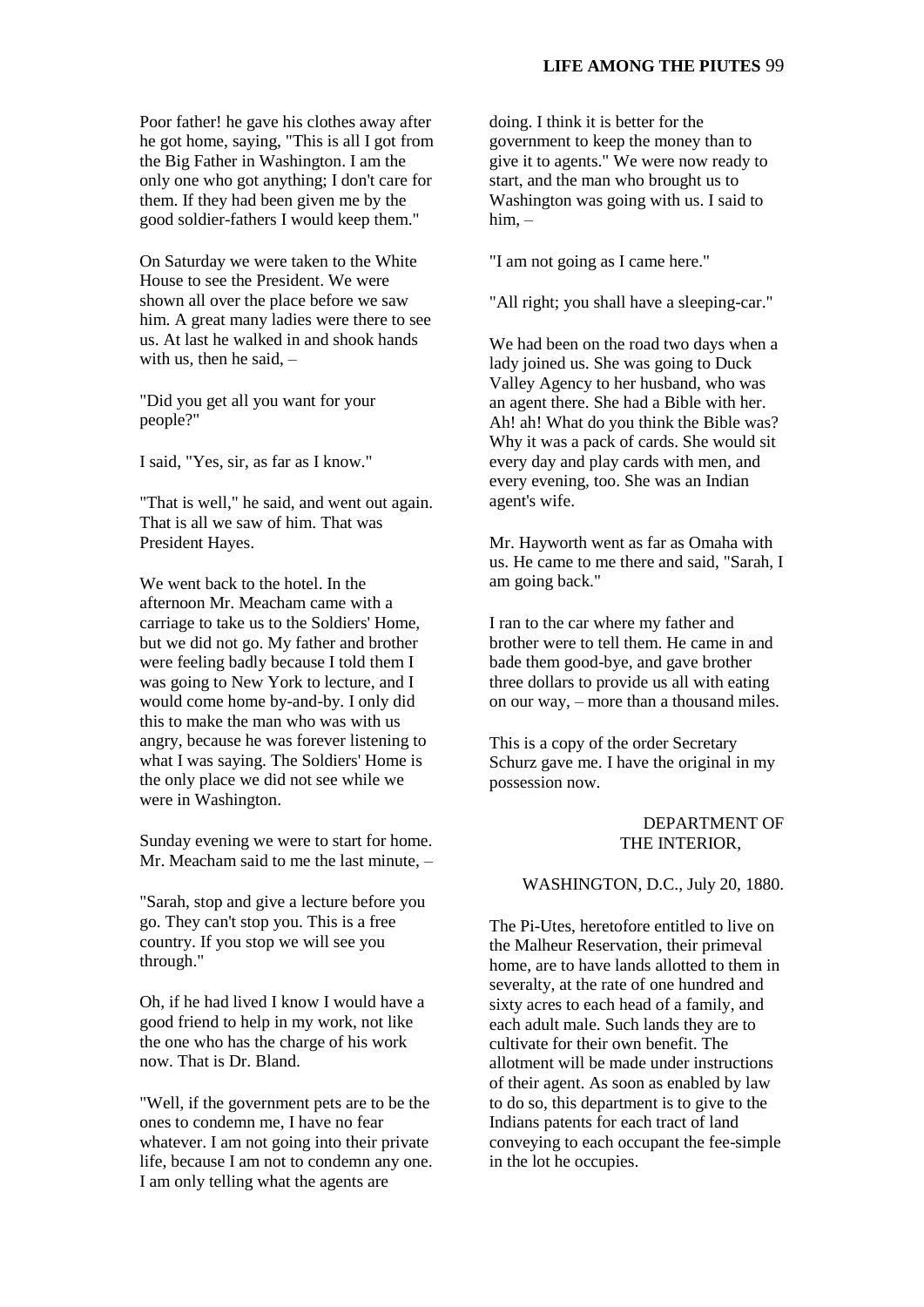Those of the Pi-Utes, who in consequence of the Bannock war, went to the Yakima Reservation, and whoever may desire to rejoin their relatives, are at liberty to do so, without expense to the government for transportation. Those who desire to stay upon the Yakima Reservation and become permanently settled there will not be disturbed.

None of the Pi-Utes now living among the whites, and earning wages by their own work will be compelled to go to the Malheur Reservation. They are at perfect liberty to continue working for wages for their own benefit, as they are now doing.

It is well understood that those who settle on the Malheur Reservation will not be supported by the government in idleness. They will be aided in starting their farms and promoting their civilization, but the support given them by the government will, according to law, depend upon their intelligence and efficiency in working for themselves.

## C. SCHURZ, *Secretary of the Interior.*

When we got home we told our people to go to Lovelocks, and be ready to receive some tents that were to be sent there for them. They came from far and near to hear of the wonderful father we had seen, how he looked and all about him. While we were waiting we almost starved. I wrote to the Secretary of the Interior for God's sake to send us something to eat. He answered my letter telling me to take my people to the Malheur Agency. Just think of my taking my people, who were already starving, to go three hundred miles through snow waist-deep. I told my people what the letter said. They all laughed and said, "We are not disappointed. We always said that the Big Father was just like all the white people."

What could we say? We were only ashamed because we came and told them lies which the white people had told us.

"You must make that up yourselves," they said, "for you have been to the white people's country, and all the white people say the Big Father at Washington never tells a lie."

My father rose and told his people he did not blame them for talking as they did.

"I say, my dear children, every word we have told you was said to us. Yes, they have said or done more than this. They have given us a paper which your mother will tell you of."

Then he called me and said, –

"Read the paper; your brother will interpret for you."

I did as I was told. I read very slowly. My brother did nicely, and after it was over my uncle, Captain John, rose and spoke, saying, "My dear people, I have lived many years with white people. Yes, it is over thirty years, and I know a great many of them. I have never known one of them do what they promised. I think they mean it just at the time, but I tell you they are very forgetful. It seems to me, sometimes, that their memory is not good, and since I have understood them, if they say they will do so and so for me, I would say to them, now or never, and if they don't, why it is because they never meant to do, but only to say so. These are your white brothers' ways, and they are a weak people." Some of them said, –

"Oh, maybe he will send back our people." Others said, "Time will tell." Just then my sister-in-law, brother Natchez' wife, said, "There comes a white man. Oh, it is Mr. Emory."

He came up and gave me a letter. It was my appointment to act as interpreter for my people at the Malheur Agency.

After this, my people went away from Lovelocks.

Then I went from place to place, trying to get my people to go to the Malheur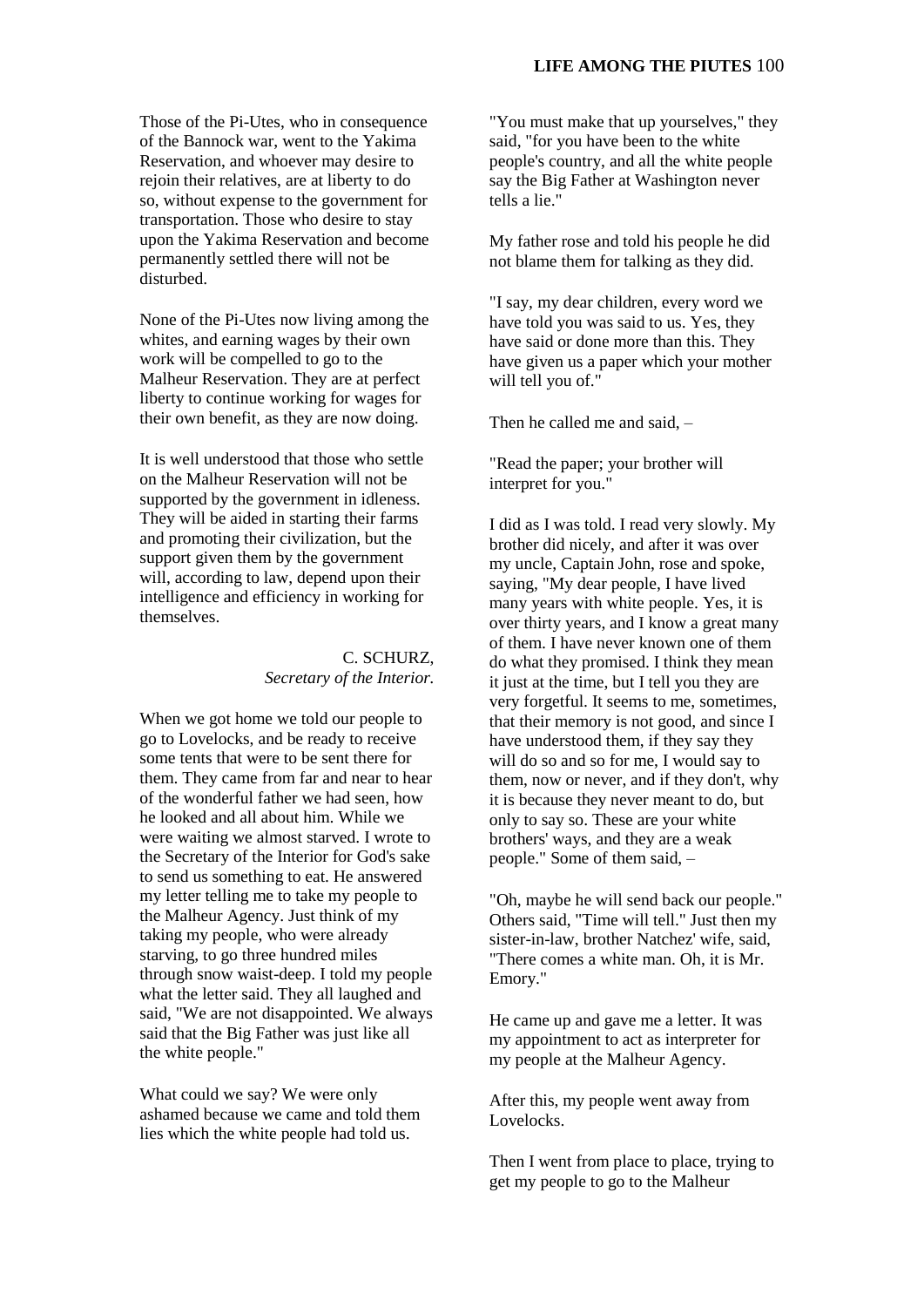Agency; but they told me to go and get those who were at Yakima to come back there, then they would go.

So I took my sister and started for Yakima on the 1st of April. Just think how happy I was! to go for my poor, sick-hearted people. Yes, armed with a paper signed by Secretary Schurz. I thought I would not have anything to do but to go there and get them, because they told me at Washington that they would send a letter to Mr. Wilbur, telling him what to do. I told them in Washington that my people would be afraid to go back to Malheur alone. They told me that Father Wilbur would see that they were taken back all right. If he thought we should need an escort of soldiers he would see to that.

So you see I never once thought I was going to have any trouble, and I travelled three days without seeing any one. We had nothing to eat but hard-bread. Our horses were better off than we were. That was better than all, for I would rather any time have nothing to eat than have my horse go without anything.

We had travelled four days, it was very late in the evening, and we rode up to a house. The men all ran out to see us. I said to sister, "I am afraid." Sister said, –

"I know them. About one year ago, father and others camped here, and they were very kind to father. They killed beef for us, and we camped here a long time."

To my great joy there came up two of our people. One was my own cousin, Joe Winnemucca. Oh, how glad he was to see us.

"Is your father coming, too?" he asked.

"No, we are all alone."

"What! You don't say you have come all the way from the reservation alone, have you?"

"That is just what I mean, and that is not all. We are going a long way."

"That can't be, you two women, all alone."

"That is what we are going to do."

The white man came up to us and said,–

"Who are you? Where did you come from?"

I said, "Sir, I am Sarah Winnemucca, and this is my sister, and we came from Pyramid Lake Reservation."

"Oh, how do you do? I have heard of you so many times! Oh, how I wish my wife was here to welcome you. She would be glad to see you. But, however, you are welcome. Won't you come in?"

Then he called one of his men to come and get our horses and take them to the stable.

I said, "Sir, this man is my cousin and I want to talk to him first."

I told my cousin where we were going, and what for. How I was going to have our people back again at Malheur, and about the beautiful paper that the Great Father gave me, and what beautiful things they were going to do for us. Oh! how glad my poor cousin was, for his brother, Frank Winnemucca, was at Yakima.

Now the man came for us to go to supper. I told the white man the same after supper, and showed him the beautiful letter that Secretary Schurz gave me.

He said, "I am so glad, for your people are good workers, and the government ought to do something for them. I have lived here over twenty years. I never lost anything by your people, and whenever they came I always gave them something to eat. The last time your father was here I killed beef for him and the few who were with him."

We staid here three days, because it snowed so hard we could not travel. At last it cleared off, and my cousin was going with us to the next place. He said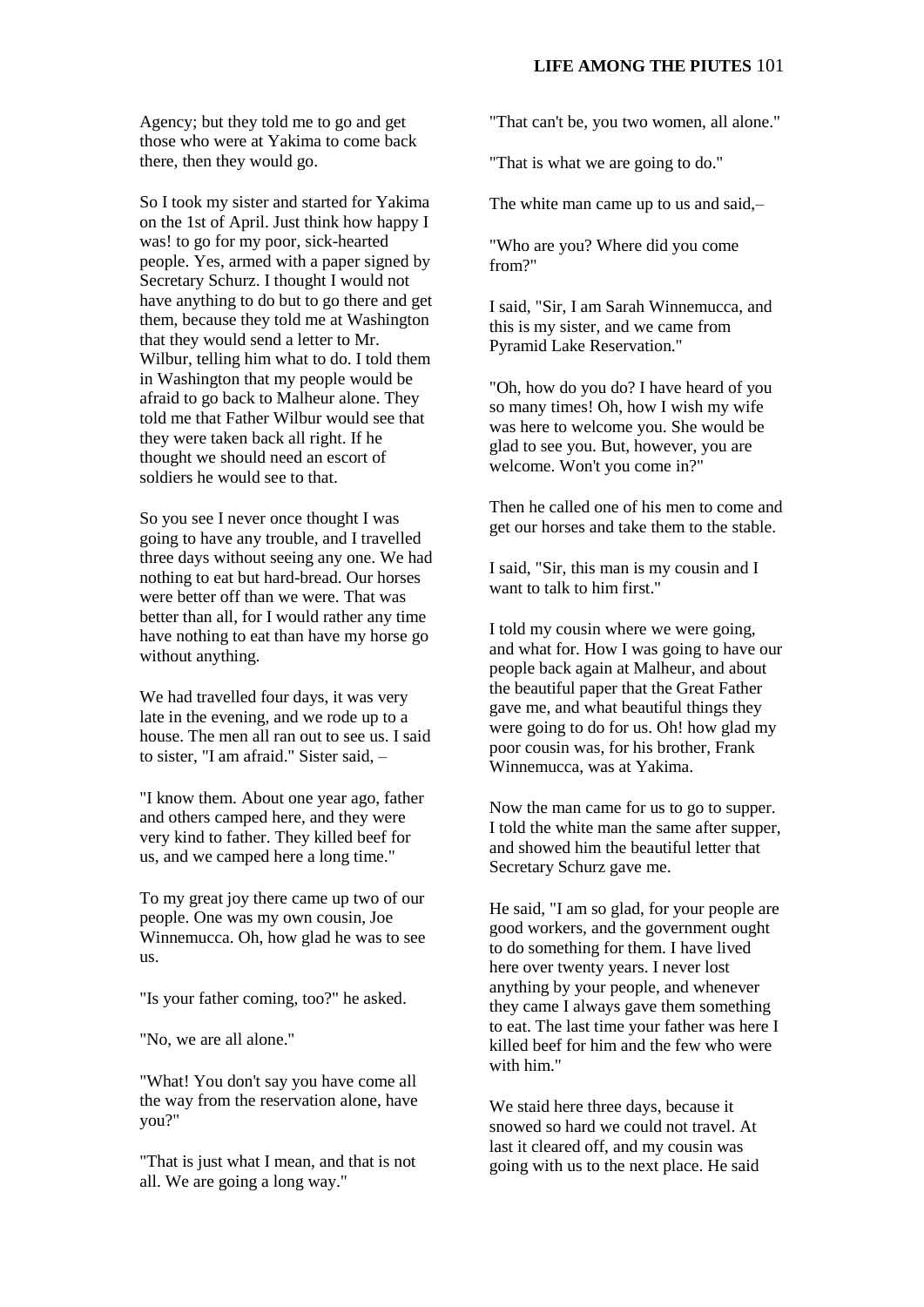there were very bad men there. Sometimes they would throw a rope over our women, and do fearful things to them.

"Oh, my poor cousins," he said, "my heart aches for you, for I am afraid they will do something fearful to you. They do not care for anything. They do most terrible outrageous things to our women."

I thought within myself, "If such an outrageous thing is to happen to me, it will not be done by one man or two, while there are two women with knives, for I know what an Indian woman can do. She can never be outraged by one man; but she may by two." It is something an Indian woman dare not say till she has been overcome by one man, for there is no man living that can do anything to a woman if she does not wish him to. My dear reader, I have not lived in this world for over thirty or forty years for nothing, and I know what I am talking about.

We did not get to the horrible place till the second day. We got there very late in the afternoon. As we rode up to the house, I heard one of the men say, "Why, there is Sarah Winnemucca!" Oh, how glad I was to hear my name spoken by some one that knew me. I knew I was all right. He came up to me and said, –

"Why, Sarah, what in the world are you doing away out here at this time of the year?"

He helped me off my horse. Sister jumped off hers, and he told my cousin to take our horses to the stable. I had known this man for some time. He used to live in Carson City, Nevada. His name is Crowles. I was glad to see him. We staid all night and were treated beautifully. I offered to pay for our supper and breakfast, and for our horses, too, but they would not take anything. So I thanked them, and we went on, and cousin went a little ways with us, and then said good-bye to us and went back. We had travelled about ten miles, when we looked back and saw three men coming after us as fast as they could ride. This Mr. Crowles had some Spanish

boarders, who were living near the house, and they saw us there. Well, we saw it was war then. I said, "Dear sister, we must ride for our dear lives."

Away we went, and they after us like wild men. We rode on till our horses seemed to drop from under us. At last we stopped, and I told sister what to do if the whole three of them overtook us. We could not do very much, but we must die fighting. If there were only two we were all right, – we would kill them; if only one we would see what he would do. If he lassoed me she was to jump off her horse and cut the rope, and if he lassoed her I was to do the same. If he got off his horse and came at me she was to cut him, and I would do the same for her. Now we were ready for our work. They were a long way back yet. We kept looking back to see how far off they were. Every time we would get out of sight, we would rest our horses, and at last, to our great joy, we only saw one coming. He will not dare to do us any harm. Byand-by he overtook us.

"How do you do?" he said.

We did not speak to him. He said, "I know your brother Natchez well, and your father, too."

I was so angry, I said to him, "Clear out, you mean, hateful man; we do not wish to talk." He said again, "What made you run your horses so?"

I said, "What made you bad men run after us?"

We came to where there were two roads, one going to Camp C. F. Smith, and one to Camp Harney. We took the Camp Harney road. We could see a house across the valley, about five miles off. He said, –

"Come with me to that place. I will give you fresh horses, for you have a long way to go."

I did not speak, nor did sister. When he saw we would not talk to him, he turned his horse and went across the valley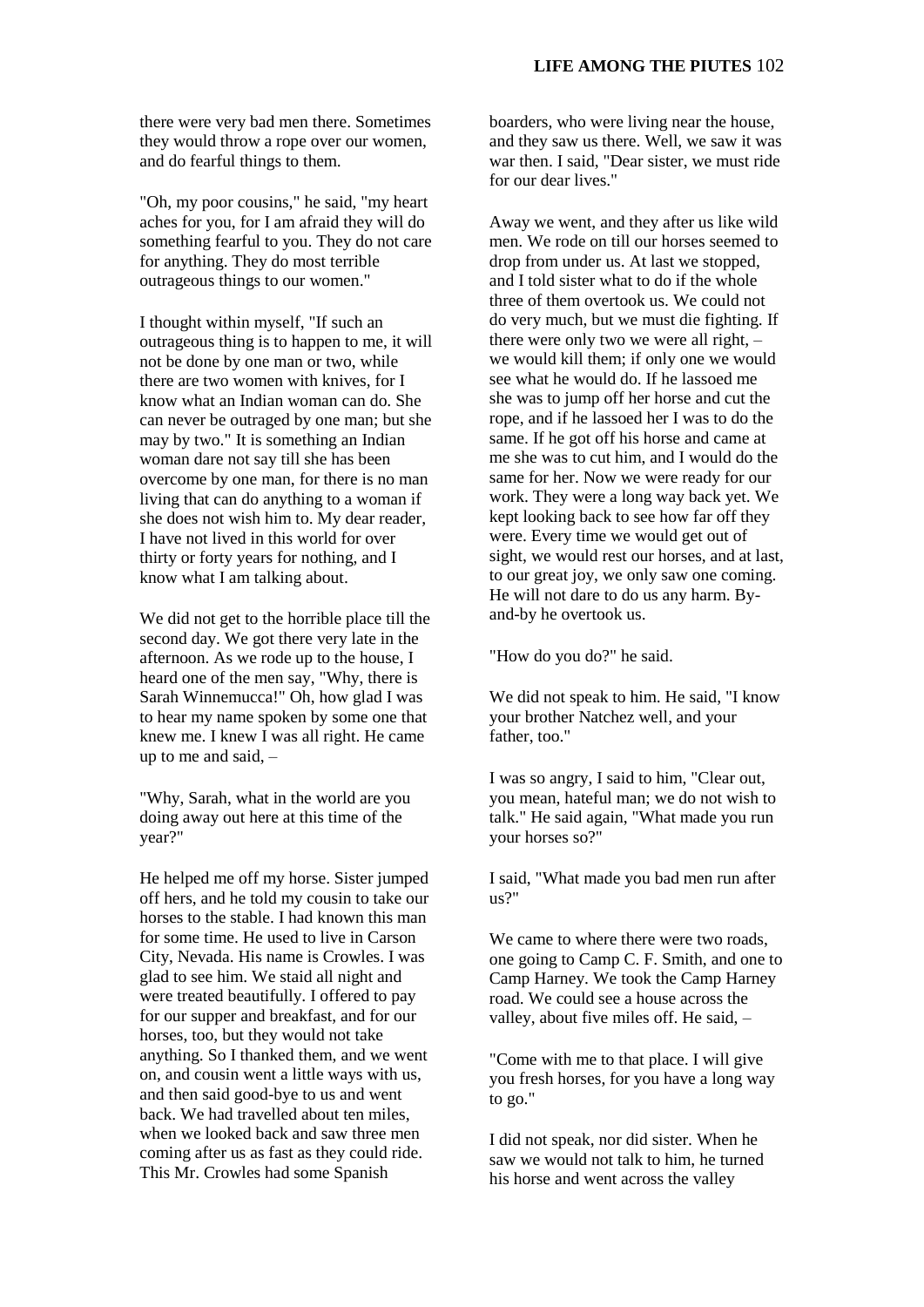towards the house. So we were once more left to ourselves. We rode about five miles, and stopped to rest our horses an hour or so, and went on again. At about two o'clock we came to a warm spring, and stopped and had a bath. Dear sister and I had a good time, and were refreshed, and rode on till about five o'clock, when one of our horses gave out. We had quite a time getting the horse along, so it was very late when we got to the place where we were to go for the night. It was at Mr. James Beby's, who was married to one of my cousins on the south end of Stein's mountains, and at last we got there. My cousin's wife was glad to see us; but he was not at home. We stopped there three days to see him. I knew if he was at home we could get some horses to go on to the next place, where we could take the stage to Camp Harney. I told my cousin we would go on. She said, –

"Dear, take fresh horses, and leave them at Mr. Abbot's. He will go for them when he gets home."

I said, "No, dear, I am afraid he would not like it, and he may get angry with you. I think we can make it nicely to-day," which we did.

The next morning we were ready to go on with a man by the name of Smith, whose father was killed during the Bannock war. We left one of our horses there, and rode in his wagon to Mr. Anderson's place. I knew everybody on that road. No white women on all the places where we stopped, – all men, – yet we were treated kindly by all of them, so far. We did not know what kind of a place Mr. Anderson's place was now, but before the Bannock war none of my people would go there for years and years. But we had to go there now. We got there about four o'clock in the afternoon. I had known Mr. Anderson for a number of years. He was a United States mail-contractor, and always had many cow-boys at his place over night. Sure enough, there were eight of them this night. There was only one room in the house with a fireplace. He was kind to us. I told him what I had told others. After

supper I felt like crying, and said to sister, –

"What shall we do? Where shall we sleep? We have no blankets."

We could sleep out of doors, but there was snow on the ground. Oh, how badly I felt that night! It was hard to keep back the tears. At last they began to make their beds here, there, and everywhere on the floor. Mr. Anderson said to the stage-driver, –

"You and I must give up our bed to Miss Winnemucca to-night, and go in with some of the boys."

Nothing more was said, and they went to bed with some of them, and by-and-by we lay down.

I said to sister, "Oh, how my heart jumps. Something is going to happen to us, dear."

"I feel that way too," sister said. We sat a long time, but it was very cold, and at last we lay down and I soon fell asleep.

Some one laid a hand on me and said, "Sarah!"

I jumped up with fright and gave him such a blow right in the face. I said, "Go away, or I will cut you to pieces, you mean man!" He ran out of the house, and Mr. Anderson got up and lighted a candle. There was blood on the side of the bed, and on my hands and the floor. He said, –

"Oh, Sarah, what have you done? Did you cut him?"

"No, I did not cut him; I wish I had. I only struck him with my hand."

He said, "Well, a man who will do such a thing needs killing. Who was it?" He looked round, but the man was gone. Mr. Anderson did not blow out the light. The man did not come in, but some of the men went out to look for him. When they came in they said he was gone, and had taken his horse. Some of them said they guessed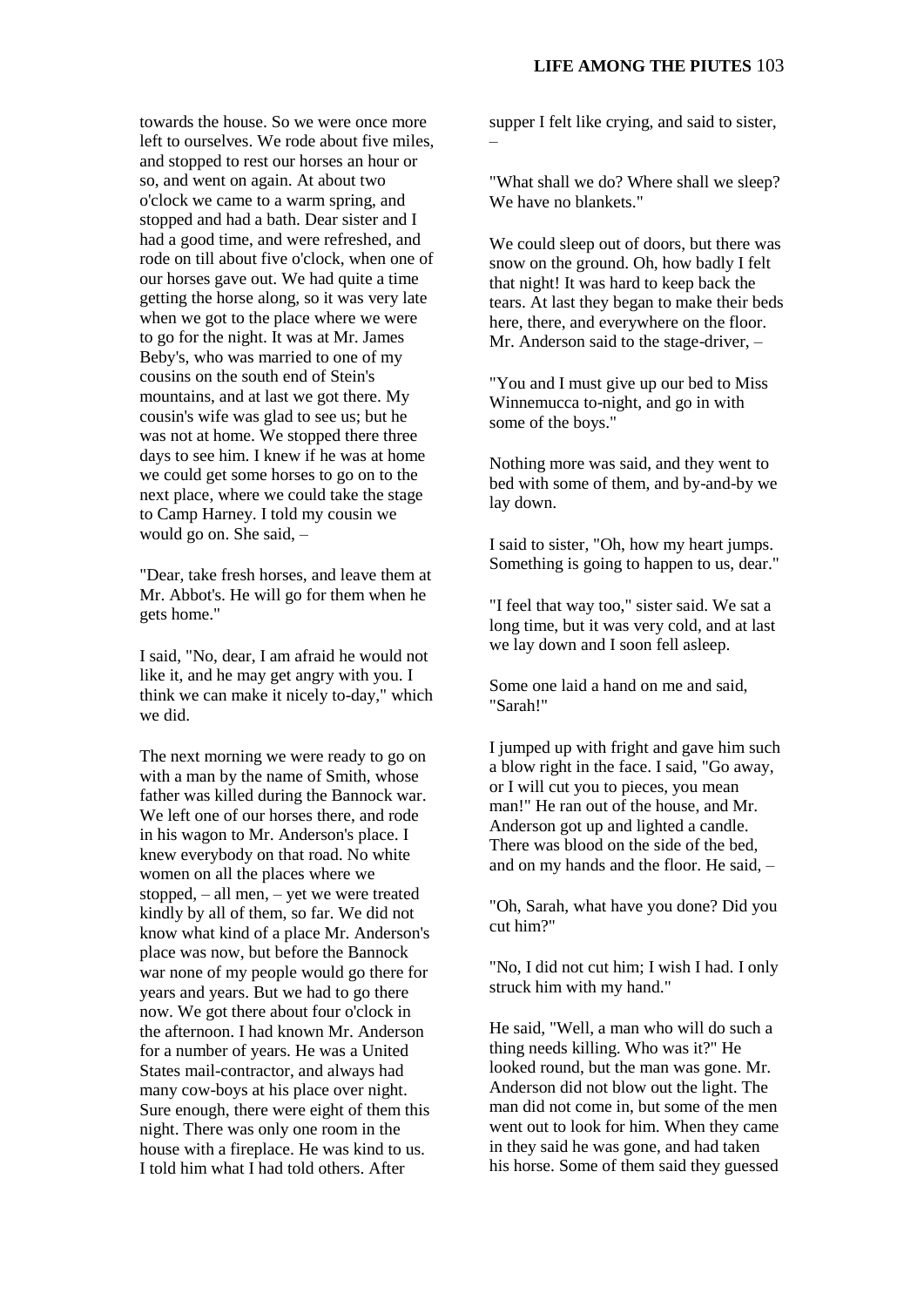he was ashamed, and had gone off. Mr. Anderson said, "The big fool! He ought to be ashamed."

I never said a word more, and we did not sleep any more that night. Mr. Anderson got up a four o'clock breakfast, for we were to start at five. We had to make Camp Harney that day, sixty miles. I still took my horse with me. We arrived at Camp Harney about six o'clock, and Captain Drury, then commanding officer, received us very kindly. There were only three ladies at the post. The captain's wife and the other officers' wives were kind to me while I stayed there. We staid ten days, because we could not get over the Blue Mountains, the snow was so deep. I had no money, and I tried to sell my horse, but could not. I went and talked with Mr. Stevens, who was a store-keeper at Camp Harney for many years. I showed him my appointment as interpreter, and, thanks be to my Father in Spirit-Land, this man gave me a hundred dollars. He thought I was good for it; that is, I would get paid for my work and pay him. So we got ready to go on with the government mail-carrier. Captain Drury was so kind as to let me have a government horse to ride as far as Canyon City, and the mail-carrier was to bring it back. Oh, such a time as we had going over! The snow was soft – our horses would go down and up again. If we walked we would go down too. It rained some during the day. It was ten o'clock before we got to a place called Soda Springs. The next morning it snowed, but we did not mind it, and we got to Canyon City at three o'clock in the afternoon, almost frozen to death. We had to swim our horses at one place. We stayed there three days, because the stage goes only twice a week, and we had to wait for it. Here I tried again to sell my horse, but could not. I got a man named Mr. More to take him and put him on his farm until I should come back. The man sold him because I did not come, and that was the last of my horse. Here I saw Mr. C. W. Parrish again. I showed him the papers which I got from Secretary Schurz for my people, and told him of my visit to Washington. He was so glad, and said, "Sarah, your people will be happy to get

back." I told him the girls and boys that used to love his wife and children were all dead. I told him the names of many of them, so that he could tell his wife. She gave them all names when she had them at school.

A reporter also called on me, and I told all he asked me. He gave me his address and said he would help me, and put any thing into his paper that I wished him to. I thanked him for his kindness. Mr. Parrish told me I had better see to my stage passage the first thing, or some one might get ahead of me. It was not a stage, but a little wagon called buckboard, and would carry only two persons besides the driver. So I went and paid my fare and my sister's, fifty dollars. It went at six o'clock in the evening, and it took two days and nights to go to the Dalles. We were to start that same evening. We had a very hard ride, arrived all right, found brother Lee waiting for us, stayed in Dalles two days, and hired horses from Father Wilbur's Christian Indians. It took us two days to get to Fort Simcoe, which we reached on the eighth of May. Father Wilbur was glad to see me. I did not say anything for four days, but brother Lee went and told everything to our people. They came every day to see me. I told them about our people in Nevada, but did not say anything about my visit to Washington. At last I went to see Father Wilbur, armed with my letters. I said, "Father, I have come to talk to you." He said, "Come in." I went in and sat down. I said, "Did you get a letter from Washington?" He said, "No."

"Well, that is strange, – they told me they would write."

"Who?"

"The Secretary of the Interior, Secretary Schurz."

"Why, what makes you think they would write to me?"

"Father, they told me they would write right off while I was there. It was about my people."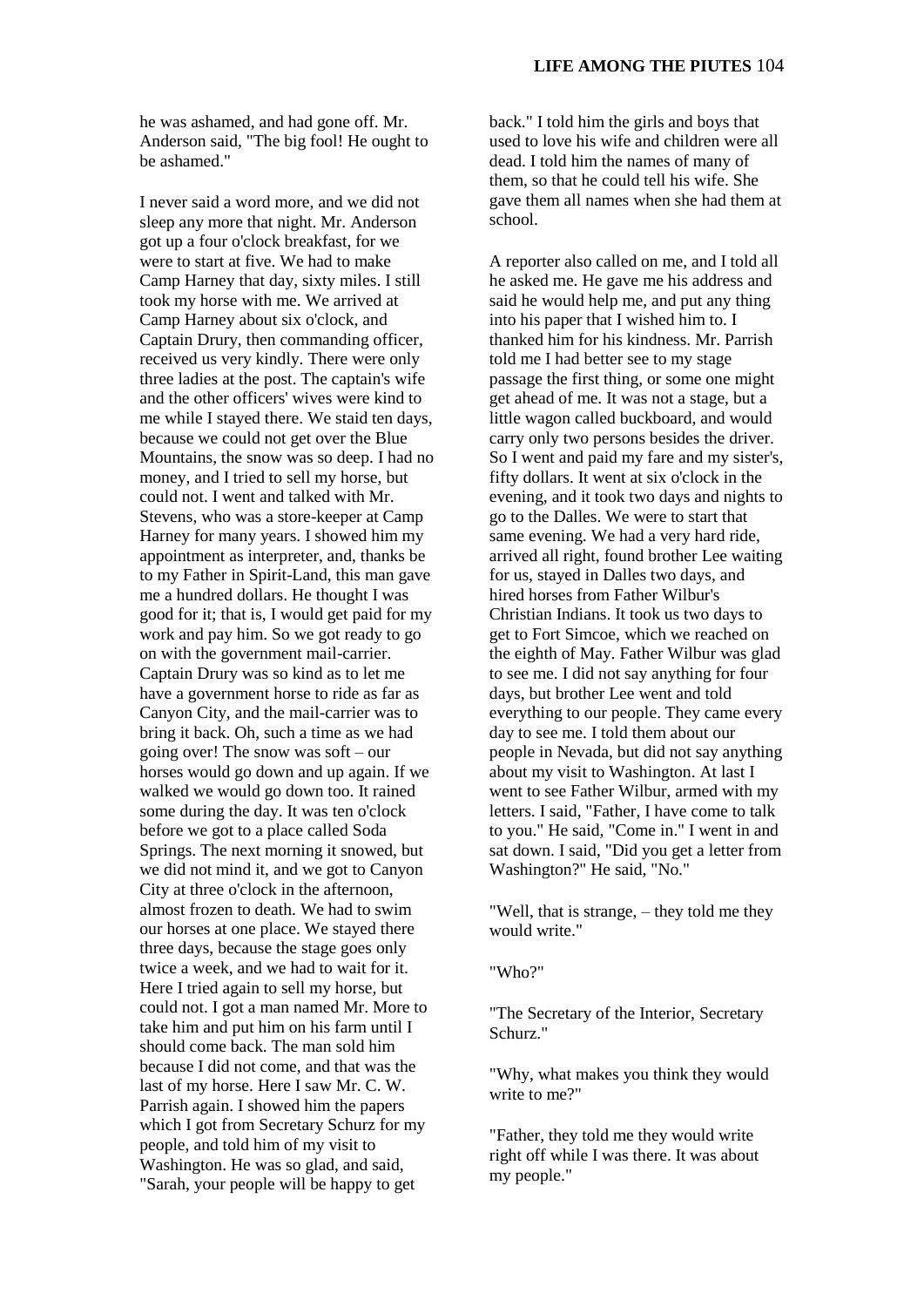He said, "We have not heard from them."

"Father, I have a letter here, which Secretary Schurz gave me." I gave it to him to read. He read it and gave it back to me. I saw he was angry.

"Sarah," he said, "your people are doing well here, and I don't want you to tell them of this paper or to read it to them. They are the best workers I ever saw. If you will not tell them, I will give you fifty dollars, and I will write to Washington, and see if they will keep you here as interpreter."

I said, "How is it that I am not paid for interpreting here so long? Was I not turned over to you as an interpreter for my people? I have worked at everything while I was here. I helped in the school-house, and preached on Sundays for you, – I mean I interpreted the sermons." I told him I thought he ought to pay me something.

He said he would if I would not tell my people about Schurz's letter. I did not promise, and went away. I did not say anything for five or six days. At last my people came and demanded of me to come to them. Brother and I went to them.

Leggins got up and said to his people, –

"My dear children, you all see that we have no friend. You all see that our mother has sold us to Father Wilbur. You see that she does not want to let us know what our father Winnemucca has done for us. We are all told that she has a paper, which has been given to her by the mighty Big Father in Washington, and she has burnt it or hid it, so we won't know it. That way she has made her money, by selling us. She first sold us to the soldiers and had us brought here, and now she has sold us to this bad man to starve us. Oh, we shall never see our friends any more! Our paper is all gone, there is nobody to talk for us, we are all alone, we shall never get back to our sweet country."

The tears ran down his face as he talked, and women cried. Brother could not stand it any longer. He jumped up and cried aloud, saying, –

"For shame! What are you talking about? Are you mad? Why don't you ask before you talk?"

I had told Lee what Father Wilbur had said to me.

"Go and talk to Father Wilbur, not to my sister. It is he who has sold us, not sister; it is he who don't want us to go back."

Some of the women cried out, –

"That's what we told them last night when they were abusing our mother. We knew she would not do such a thing."

Some of them came and laid their hands on my head, and cried, saying, –

"Oh, mother, forgive us for thinking badly of you. Oh, tell us, can we hope we shall see our husbands, our children, our daughters?"

I got up and held up the paper over my head, and said, –

"My dear children, may the Great Father in the Spirit-land, will it so that you may see your husbands, and your children, and your daughters. I have said everything I could in your behalf, so did father and brother. I have suffered everything but death to come here with this paper. I don't know whether it speaks truth or not. You can say what you like about me. You have a right to say I have sold you. It looks so. I have told you many things which are not my own words, but the words of the agents and the soldiers. I know I have told you more lies than I have hair on my head. I tell you, my dear children, I have never told you my own words; they were the words of the white people, not mine. Of course, you don't know, and I don't blame you for thinking as you do. You will never know until you go to the Spirit-land. This which I hold in my hand is our only hope. It came right from the Big Father you hear so much of. We will see what his words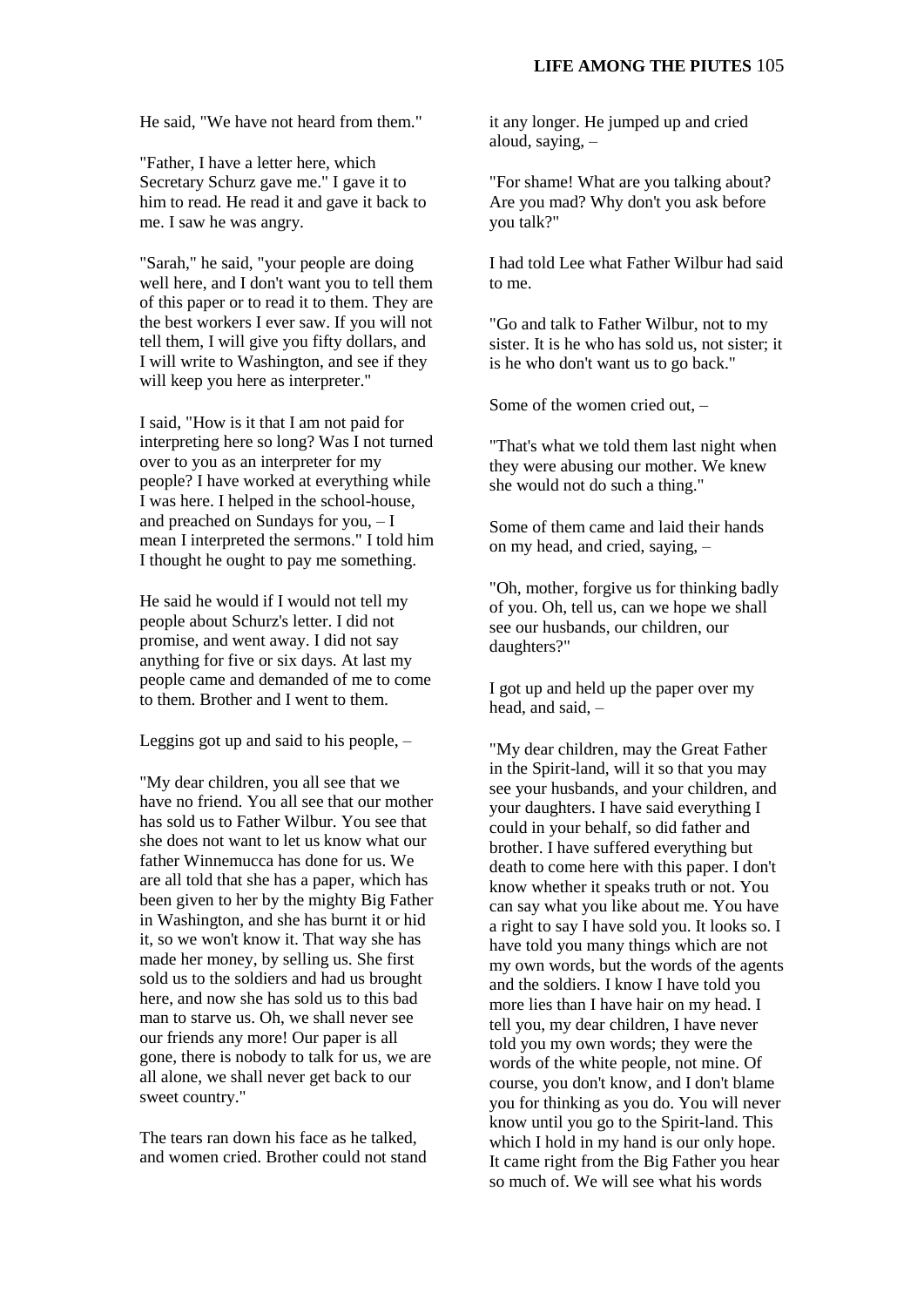are if what the people say about him is truth. If it is truth we will see our people in fifty days. It is not my own making up; it came right from him, and I will read it just as it is, so that you can all judge for yourselves."

After I had read it through, they all forgot they were grown people. They jumped about and cried, "Oh, we shall be happy again." The little girls said, "We shall sing, we shall play in our own play-ground." Men and women were all like children running to me with outstretched hands, saying, "Mother, forgive us for thinking bad of you."

Leggins said, "Now, you have heard what our mother has told us, we will get ready to go at once, and all that want to can go with me, and all that want to can stay. Step aside, so I may know who are going with me, and then we can go and find our Father Wilbur, so he can go with us, or send for soldiers to go with us."

Every one cried, "Why ask us? We are all dying off here. Who wants to stay here? We will all go,  $-$  yes, we will all go, if we have to crawl on our hands and knees."

All but Oytes, he sat with his hands over his face, crying. Paddy says to Oytes, "Why do you hang your head? Have you turned into a woman? You were first on your horse when the Bannocks came. You got us all into trouble, and only for you we had been in our own country. You are the cause of all our suffering. Now it is no time to cry. I felt like crying when you got up and said, 'Come, my men, get your arms, we will help the Bannocks,' At that time there was only one who got up and said, 'Men, what are you all thinking about? Don't you all hear your Chief talking to you, telling you not to go with the Bannocks, or you will all be killed? He is telling you good things, and you dare to cry war?'"

As Paddy talked he pointed and said, "That old woman sits there who said these things. She knew what our Chief Natchez was saying to us. We had ears to hear, and knew what was said was truth. If we had listened to what was said to us then we would not have lost so many of our friends, and now they have done more for us than we deserved, – yea, more than we would do for them. I am as bad as you have been. They went so far to talk in your behalf, and because our mother has come with good news from the Big Father, you have to cry. Stop your crying, and tell us what you are going to do."

Oytes got up and said, "Dear brother," but broke down again and could not speak. He stood a little while. He looked up to me and said, "Mother, pity me. Give me your hand. Help me. I am just as Paddy says - 'I am a woman;' I shall be while I live," and then he cried out to Leggins, "Oh, brother, ask me to go with you to our dear Mother Earth, where we can lie alongside our father's bones. Just say, 'Come,' I will be only too glad to go with you."

I then said, "This paper says all that want to go can go. I say for one, Oytes, come, go with us, but all who want to can go."

Then Leggins said, "Oytes, I have no right to say to you, 'You have done wrong and you can't go to your own country.' No, I am only too glad to hear you talk as you do. We will all go back and be happy once more in our native land."

Then they all said, "We will all go. Why leave one here?"

Then the head men said to me and to brother Lee, "We will go and see Father Wilbur right off, and tell him to send for soldiers to go with us, to keep the white men from killing us."

So we all started up to see our good Father Wilbur. Our father did not want to talk to us. My people came every day to see him for four days. During the time there came some goods for my people. The storehouse was full of goods of all kinds. He came to me and said, "Sarah, I had some forty of your people working for me since you went away, some women, too. I want you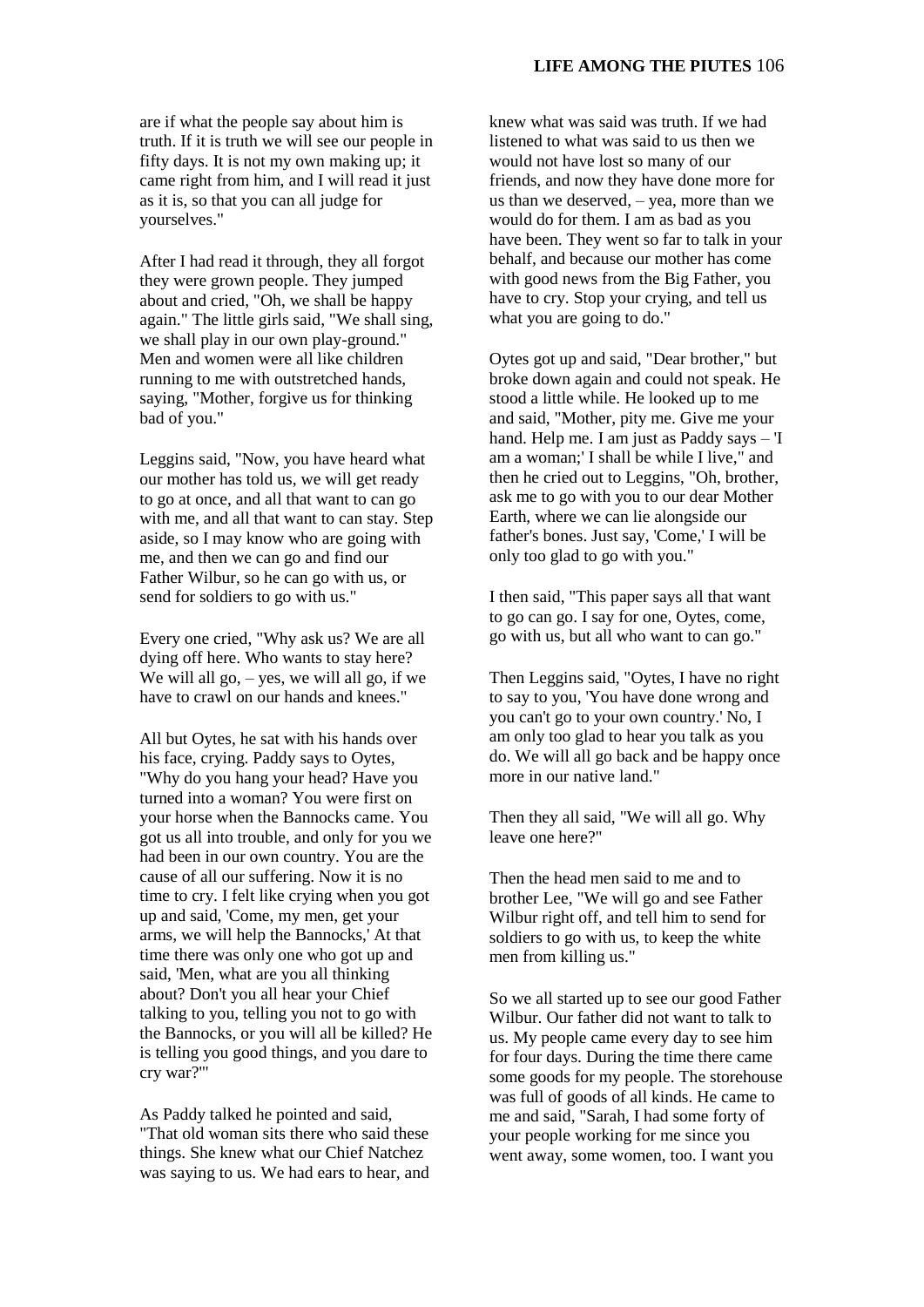to tell them to come and I will pay them right off. I have to pay them in clothing."

I went and told them. My people said, "Now is the time to talk to him," but he did not want to talk to them. Some got blankets, some calico for their wives. Some said, "I worked two months. Some three months. We ought to get more pay." These words were not listened to by Father Wilbur. Eighteen men got paid and six women, and the doors were shut. My people tried to talk to him. I went to him and said, "My people want to talk to you." He did not answer me. I went back to them. They all began to laugh at me, saying, "Ah! ah! Your father talks every Sunday saying we must not get mad or do anything that is not right." "Now, he is the first to get mad at me," said Leggins. They all laughed again and went to their camps. The next morning the agent sent for me. I sent for Leggins and some of the head men, and went to his home. He gave me a chair to sit down in. Dr. Kirkendorff and the head farmer, Mr. Fairchild, were there. My sister ran off and told them I was sent for and they had better go quickly. Then he began on me by saying, "I am sorry you are putting the devil into your people's heads; they were all doing so well while you were away, and I was so pleased with them. You are talking against me all the time, and if you don't look out I will have you put in irons and in prison." Here I jumped on my war-horse. I mean I said, "Mr. Wilbur, you forget that you are a Christian when you can talk so to me. You have not got the first part of a Christian principle about you, or you would leave everything and see that my poor, brokenhearted people get home. You know how they are treated by your Christian Indians. You are welcome to put me in prison. You are starving my people here, and you are selling the clothes which were sent to them, and it is my money in your pocket; that is why you want to keep us here, not because you love us. I say, Mr. Wilbur, everybody in Yakima City knows what you are doing, and hell is full of just such Christians as you are."

"Stop talking, or I will have you locked up."

"I don't care how soon you have it done. My people are saying I have sold them to you, and get money from you to keep them here. I am abused by you and by my own people, too. You never were the man to give me anything for my work, and I have to pay for everything I have to eat. Mr. Wilbur, you will not get off as easily as you think you will. I will go to Yakima City and lecture. I will tell them all how you are selling my people the clothes which were sent here for them."

I had my say, and got up and went away. He tried to keep me, but I walked away. That is the last I saw of Father Wilbur. I almost wished he would put me in prison, for that would have made my people see that I had not sold them. He sent the doctor to talk to me, and to tell me if I wanted to go home he would send his own team down with me to the Dalles. I told him to tell Wilbur I was going to Yakima City first.

"Oh, Sarah, you had better not. The Yakimas have been telling Father Wilbur lies about you, through Oytes." I said, "I have had my say." We all talked the thing over, and they said I had better go to the Dalles and send a telegram to the Big Father in Washington, and then come for them. My brother Lee thought so too. Later the doctor came again and said, "Lee, Father Wilbur wants to see you." He did not want to go. "I am afraid he will put me in irons, too." "Don't be afraid; go and see what he wants with you." He again said to me, "Well, Sarah, do you want to go to the Dalles? I will take you down myself, if you will say you will go." I did not talk to him, but got up and went away until brother came back. He came back laughing. At last he said, "Oh, sister, I am rich. I am going to have some land, and I am going to have a wagon, and I am going to have my own time to pay for it. It will only take one hundred and twenty-five years for me to pay for my wagon. He wants me to stay here, not to go away. Yes, I see myself staying here. Leggins,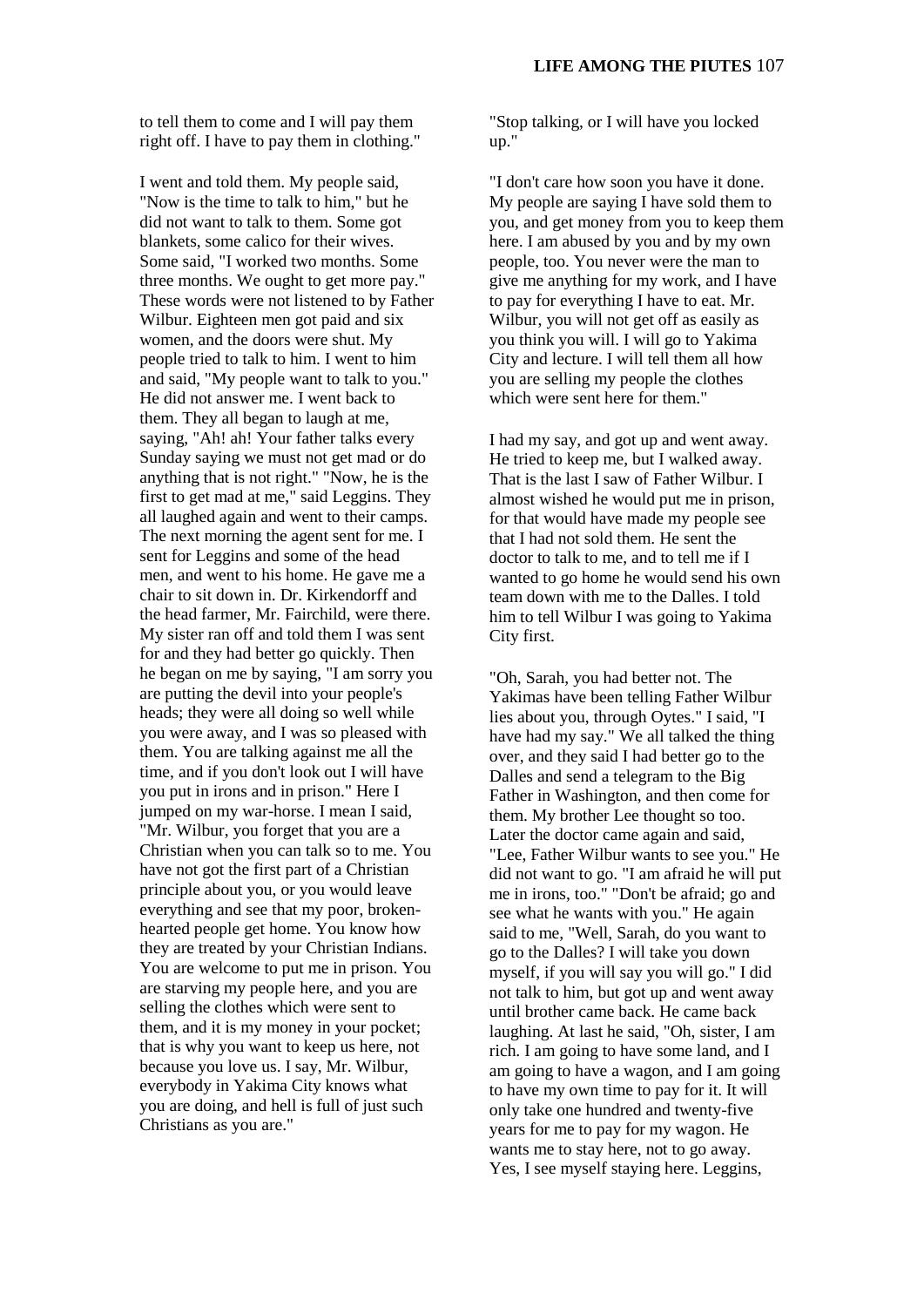Oytes, Paddy, come and have supper with us."

Just as we sat down the doctor came and said, "Sarah, Mrs. Young is going down to-morrow."

"Doctor, I am not going till I get ready; not until then, and when I want to have you take me down I will let you know."

We had another talk, and then I promised my people that I would work for them while there was life in my body. I told them I would telegraph to the Big Father in Washington, as soon as I got to the Dalles. I then told Lee to go to the doctor and say I would go. He came over himself to see me. We got to Dalles the second day. I went to the telegraph office, and sent the telegram, as I said I would.

The two army reports will go in this book, where my readers will see how many were against me. I then wrote to General Howard, telling him I was so poor I did not know what to do. I told him Father Wilbur never gave me a cent for the work I had done for him. I did not have money enough to go down to Vancouver, where General Howard was. Oh, thanks be to my Spirit-Father, General Howard sent for me. They appointed me interpreter and teacher at that place. There were fifty Indians, called the Sheep-Eaters, and some others. I taught their children how to read, and they learned very fast, because they knew what they were learning. During this time I received the five hundred dollars, which I dearly earned during the Bannock war, after working two years for it. I then paid Mr. Stevens what he gave me at Camp Harney. While we were doing so well, there came an order that these Sheep-Eaters and Weisers must go to Fort Hill Reservation. Lieutenant Mills and I took them there, and I left them there. I paid thirty-five dollars which they ought to have paid for me. I wrote to General Howard about it, and he told me how to get it. I did as he told me to; but as in other cases, I never heard from it. I wrote to my school-children afterwards. The head man, who called himself War Jack, got some

one to write to me, saying my children had forgotten what they had learned, as they were not going to school any more. That is the last I heard from them, and my work at Vancouver for the military government may be my last work, as I am talking against the government officials; and I am assured I never shall get an appointment as interpreter. I do have a little hope if the army takes care of my people that they will give me a place, either as teacher or interpreter. I tell you, my dear readers, the agents don't want anybody but their own brothers and sisters, or fathers and mothers, wives, cousins, or aunts. If they do have an interpreter, they get one that is so ignorant he does not know what is said. Yes, one that can't read, one that is always ready to sign any kind of letter that suits his own purpose. My people have been signing papers for the last twenty-three years. They don't know what they sign. The interpreter tells them it is for blankets, coats, pants, shoes, socks, woollen shirts, calicoes, unbleached muslin. So they put their names to it, while it is only a report of the issues he has already made. He knows well enough that if they were told it was the report of an issue they would not sign it. This kind of thing goes on, on all the reservations; and if any white man writes to Washington in our behalf, the agent goes to work with letters and gets his men, and his aunts and cousins to help him, and they get any kind of Indians to sign the letters, and they are sent on to Washington. Yes, General Crook tells the truth about the agents stealing from the Indians, and whoever tells this truth is abused by the agent. He calls him nobody, and the agent is believed, because he is a Christian. So it goes on year after year. Oh, when will it stop? I pray of you, I implore of you, I beseech of you, hear our pitiful cry to you, sweep away the agency system; give us homes to live in, for God's sake and for humanity's sake. I left my poor people in despair, I knew I had so many against me. While I was in Vancouver, Mr. Chapman, the interpreter, was sent over to Yakima to see if he could help my people. He met with the same success I had had. He came back and told me my people were really starving. He said he never saw people in the condition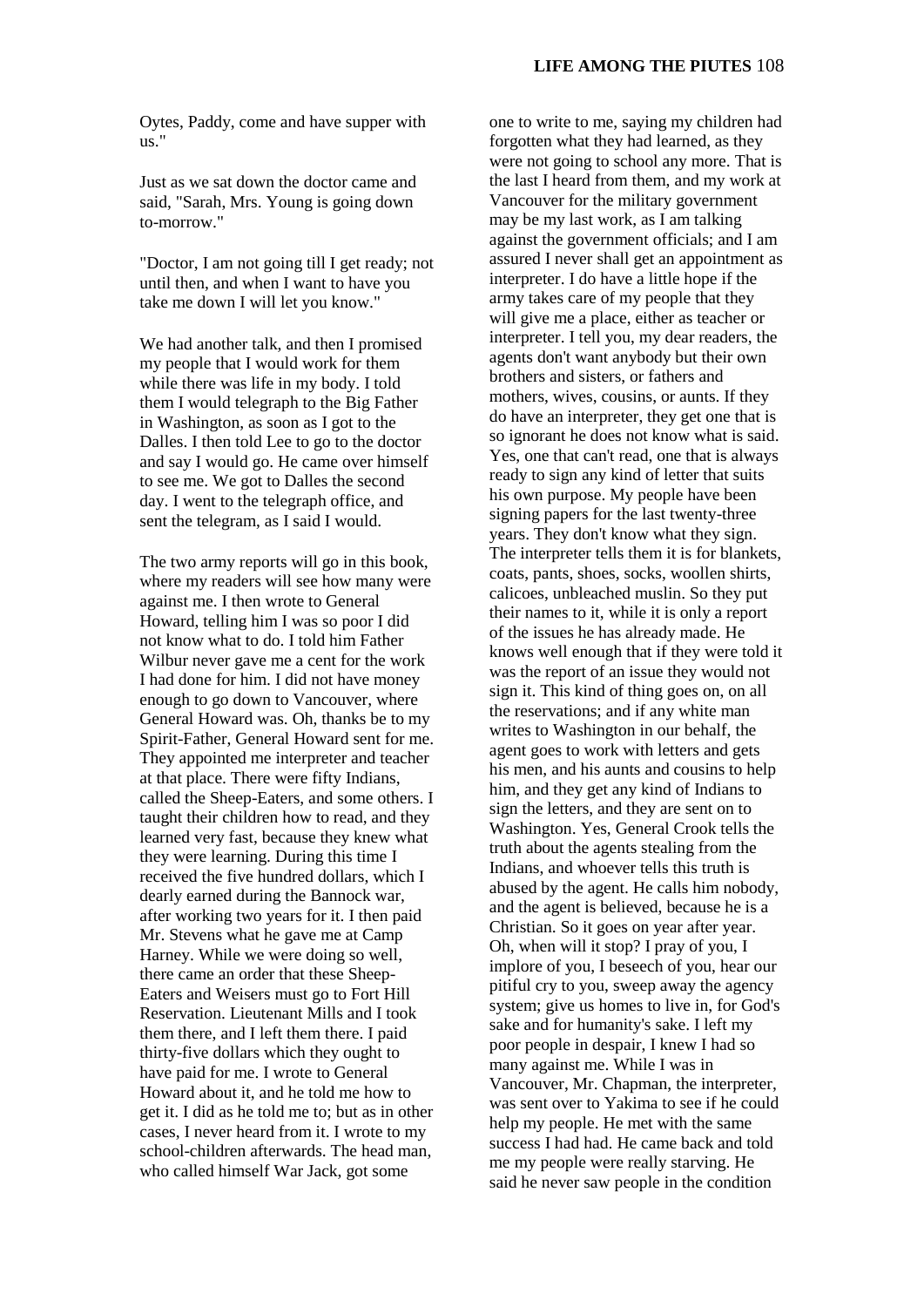they were in. He said he went into their tents to see if they had anything hidden away. He did not find anything; but he said he did it because Father Wilbur told him the people had plenty to eat. Sometimes they went four or five days without having a thing to eat, nor had they any clothes. Poor man! the tears ran down his cheeks as he told me, and of course I cried.

Just then Colonel Wilkinson came up and said, –

"Why, Sarah, what are you crying about? You are only an Indian woman. Why, Indian women never cry."

Ah, my dear friends, he is another one who makes people believe he is working for Indians. He is at Forest Grove. He is another one that started a school for the Indians, something like Hampton School; but people will not send to him, because they have not confidence in him. He is the man that used to preach in the streets in Portland, Oregon. I tell you the world is full of such people. I see that all who say they are working for Indians are against me. I know their feeling pretty well. They know if the Indians are turned over to the army, they will lose their living. In another sense they ought to be glad to have Indians (I mean all my people, who are Indian nations) under the military care, for then if we kill white people, the soldiers can just kill us right there, and not have to go all over the country to find us! For shame! for shame! You dare to cry out Liberty, when you hold us in places against our will, driving us from place to place as if we were beasts. Ah, there is one thing you cannot say of the Indian. You call him savage, and everything that is bad but one; but, thanks be to God, I am so proud to say that my people have never outraged your women, or have even insulted them by looks or words. Can you say the same of the negroes or the whites? They do commit some most horrible outrages on your women, but you do not drive them round like dogs. Oh, my dear readers, talk for us, and if the white people will treat us like human beings, we will behave like a

people; but if we are treated by white savages as if we are savages, we are relentless and desperate; yet no more so than any other badly treated people. Oh, dear friends, I am pleading for God and for humanity.

I sent the following letter to the Honorable Secretary of the Interior:–

## "VANCOUVER BARRACKS, March 28, 1881.

"DEAR SIR, – I take this matter in hand in behalf of the Indians who are prisoners here at this place. There are fifty-three (53) in all. Of this number thirteen are men, twenty-one women, eleven girls from three to fourteen years of age, and eight boys from three to sixteen. Twenty-three of the number belong to the Sheep-Eaters, thirteen belong to the Weisers' tribe, and seven from Boise. These belong to Fort Hall. This is the second winter they have been here, and they have been provided for entirely by the military here. They receive government rations. But the only way they have to provide for the women is by what they make out of selling the savings of some of their rations, and from what castaway clothing I can collect from employés here. I am employed here as an interpreter, and have been teaching them to read. I commenced last July. I have twelve girls and six boys in school. When I commenced to teach them they knew nothing, – never had been to school. They are learning fast. They can all read pretty well, and are desirous to learn. What I want to ask is to have them stay here. They seem to be contented. Most of them would rather stay here than to go elsewhere, but in order to make them more contented and useful it would be well to help them. If they could have a place, or a bit of land given them to use for themselves, yes, a place for their own benefit, and where they could work for themselves, I would teach them habits of industry, and it would help much in supporting them; and it is necessary that there should be, at least for the present,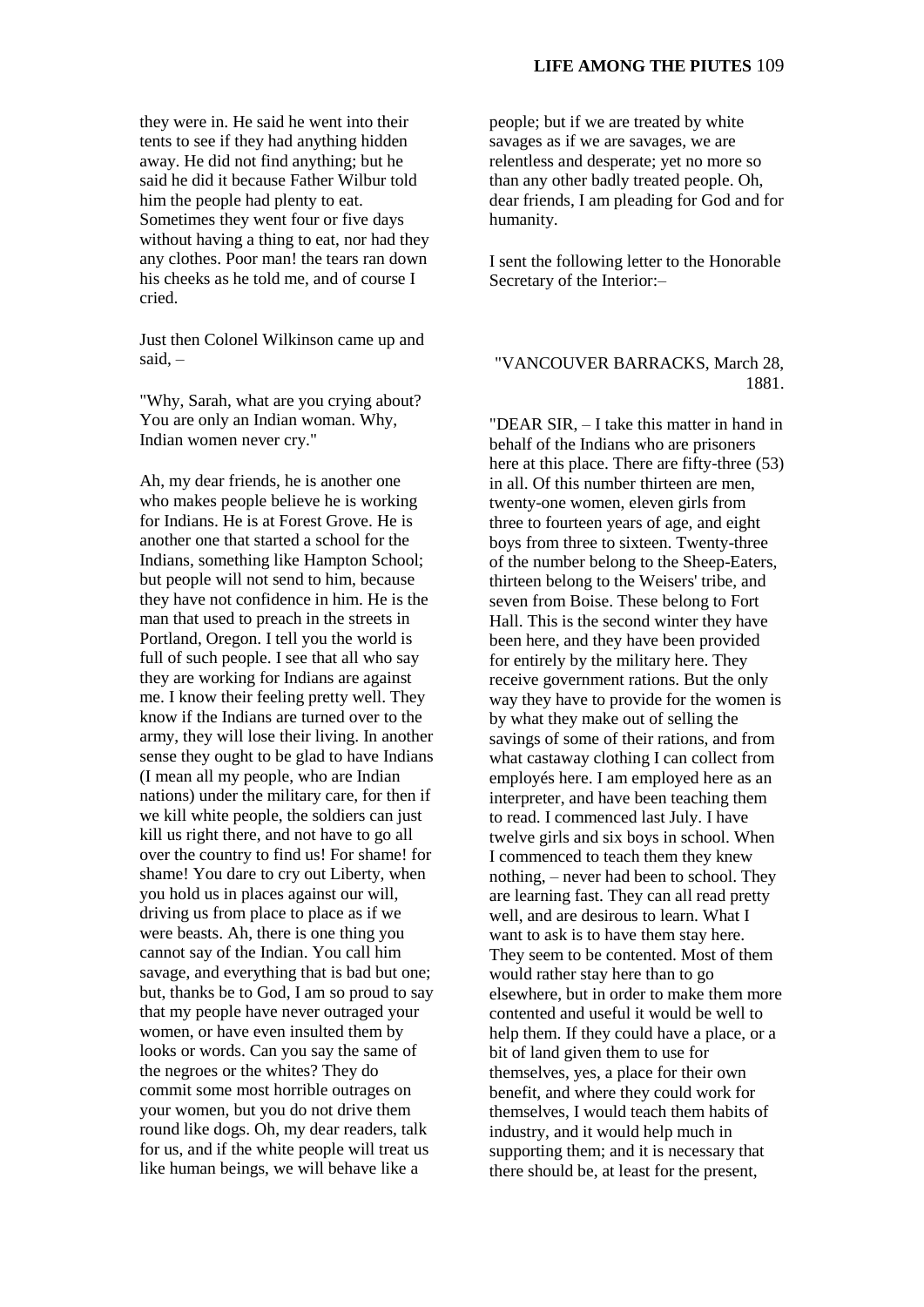some appropriation made for them, in order to provide clothing for the women and children, and a proper place to live in. At present they are living in tents. The men are working for the military here in improving the post, and they all have an interest in them for their work, and I think a little help from your department, as above mentioned, would be better for them than to turn them loose again to wander in idleness or learn evil, or go back to bad habits again. I think it would be the best that could be done for them in the way of enlightening and Christianizing them. They would all rather be under the military authority. They say they are not cheated here, and they can see that the officers are doing all they can for them. Hoping you will give this a careful consideration, I am, sir, very respectfully,

"Your obedient servant,–

# "SARAH WINNEMUCCA."

I never had any answer to this letter, nor to any of the letters I wrote to Washington, and nothing was ever done to fulfil the promise of Secretary Schurz's paper, nor was any canvas ever sent for tents. Gen. McDowell, in [t](http://digital.library.upenn.edu/women/winnemucca/piutes/piutes.html#246-1)he last army report<sup>8</sup> issued before he was retired from the service in California, and which he sent to me after I arrived in Boston, wrote an urgent appeal to the government to do justice to these my suffering people, who had been snatched from their homes against their wills.

Among the letters from the officers, in the Army Report, are two or three from Father Wilbur. He says he should be much relieved if the Piutes were not on his reservation. They have been the cause of much labor and anxiety to him. Yet he does all he can to prevent their going away. What can be the meaning of this? Is it not plain that they are a source of riches to him? He starves them and sells their supplies. He does not say much against me, but he does say that if my influence was removed my people would be

contented there. This is as untrue as it was in Reinhard to say they would not stay on the Malheur Reservation. While I was in Vancouver, President Hayes and his wife came there, and I went to see them. I spoke to him as I had done in Washington to the Secretary, and said to him, "You are a husband and father, and you know how you would suffer to be separated from your wife and children by force, as my people still are, husbands from wives, parents from children, notwithstanding Secretary Schurz's order." Mrs. Hayes cried all the time I was talking, and he said, "I will see about it." But nothing was ever done that I ever heard of.

Finding it impossible to do any thing for my people I did not return to Yakima, but after I left Vancouver Barracks I went to my sister in Montana. After my marriage to Mr. Hopkins I visited my people once more at Pyramid Lake Reservation, and they urged me again to come to the East and talk for them, and so I have come.

NOTE. – Mrs. Hopkins has met with so much intelligent sympathy and furtherance that she has been encouraged to make the following petition to the next Congress, which a Massachusetts representative will present in the hope that it will help to shape aright the new Indian policy, by means of the discussion it will receive:–

"Whereas, the tribe of Piute Indians that formerly occupied the greater part of Nevada, and now diminished by its sufferings and wrongs to one-third of its original number, has always kept its promise of peace and friendliness to the whites since they first entered their country, and has of late been deprived of the Malheur Reservation decreed to them by President Grant:–

"I, SARAH WINNEMUCCA HOPKINS, grand-daughter of Captain Truckee, who promised friendship for his tribe to General Fremont, whom he guided into California, and served through the Mexican war, – together with the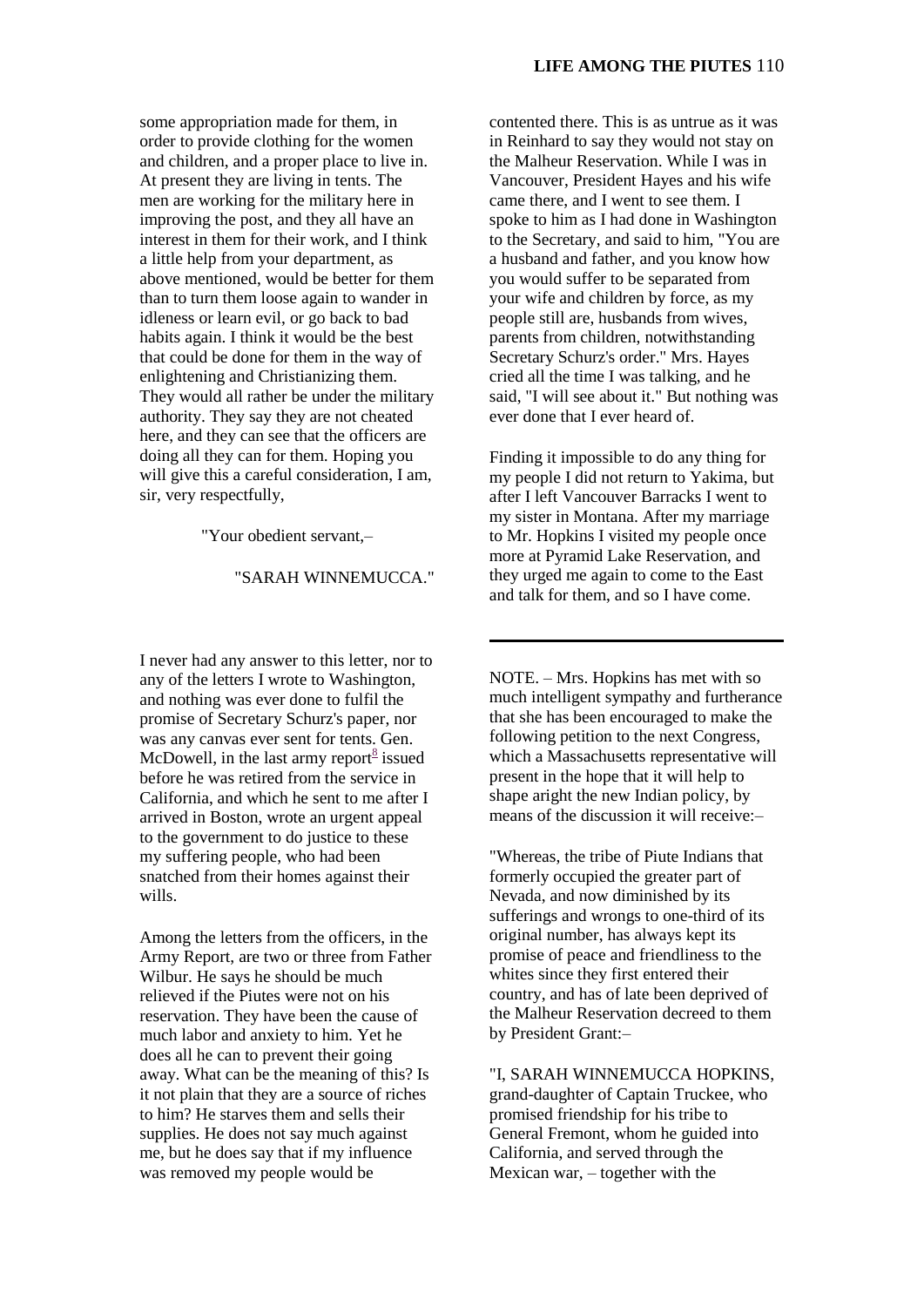undersigned friends who sympathize in the cause of my people, – do petition the Honorable Congress of the United States to restore to them said Malheur Reservation, which is well watered and timbered, and large enough to afford homes and support for them all, where they can enjoy lands in severalty without losing their tribal relations, so essential to their happiness and good character, and where their citizenship, implied in this distribution of land, will defend them from the encroachments of the white settlers, so detrimental to their interests and their virtues. And especially do we petition for the return of that portion of the tribe arbitrarily removed from the Malheur Reservation, after the Bannock war, to the Yakima Reservation on Columbia River, in which removal families were ruthlessly separated, and have never ceased to pine for husbands, wives, and children, which restoration was pledged to them by the Secretary of the Interior in 1880, but has not been fulfilled."

### [Signatures.]

Whoever shall be interested by this little book or by Mrs. Hopkins's living word, will help to the end by copying the petition and getting signatures to it, and sending the lists before the first of December to my care, 54 Bowdoin street, Boston. For the weight of a petition is generally measured by its length. Several hundred names have already been sent in.

The last three pages of the Appendix will show that the friends of the agents she criticizes are active to discredit her; but it has been ascertained that every definite charge made to the Indian office has no better endorsement than the name of Reinhard, who is characterized, to my personal knowledge, by some of the army officers who have known of his proceedings, as "a thoroughly wicked and unscrupulous man."

# MARY MANN.

### **APPENDIX.**

## OMAHA, NEBRASKA, April 3, 1883.

## *To all whom it may concern.*

This is to certify that Sarah Winnemucca, now Mrs. Hopkins, acted for my department and troops in the field as guide and interpreter during the Piute and Bannock war of 1878. Her conduct was always good, and she was especially compassionate to women and children who were brought in as prisoners. After this war she worked as interpreter and teacher for quite a time near Vancouver Barracks, Washington Territory. In this capacity she gave abundant satisfaction to all who were interested in Indian children. She always appeared to me to be a true friend to her own people, doing what she could for them.

Since my departure from Washington Territory and her marriage with Mr. Hopkins, I have had no further knowledge of her except from the public press; but she is probably endeavoring to do something for the upbuilding of the Indians as well as earning her own living.

> OLIVER O. HOWARD, *Brevet Maj.-Gen., U.S.A.*

### NEW YORK CITY, April 5, 1883.

### *This is to certify to whom it may concern.*

That Sarah Winnemucca was instrumental in bringing her father and his immediate band of Piute Indians out of the hostile Bannock camp near Juniper Lake, Oregon, in 1878; after which she remained with General Howard's command and rendered good service as scout, guide, and interpreter, and in inducing members of her tribe to come in and surrender themselves. She is intelligent, and appreciates the position of her people, and is not insensible to their destiny.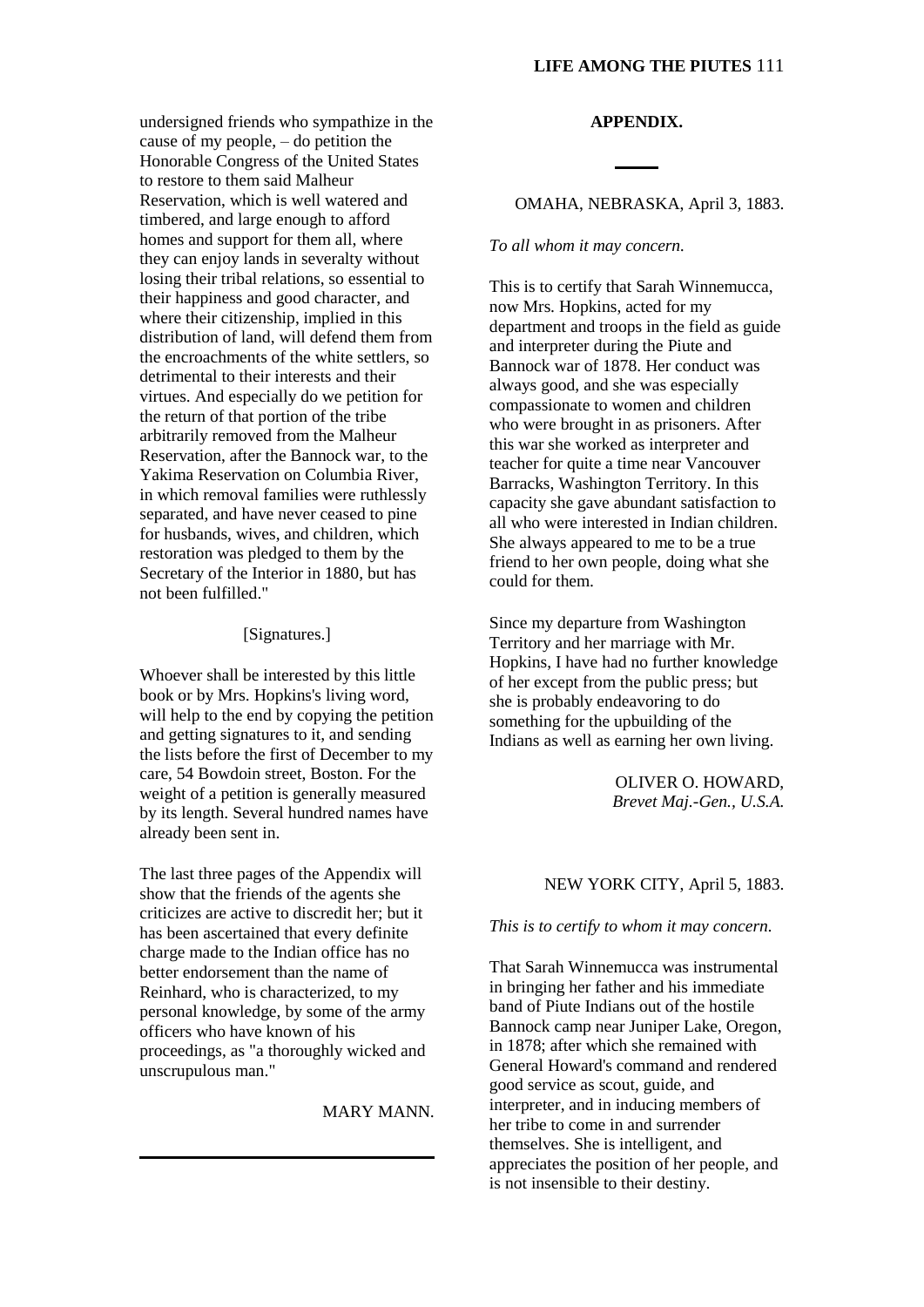C. E. S. WOOD, *U.S.A.*, *Aide-de-Camp and Adjutant-General of troops in the field, Bannock and Piute campaign, 1878.*

> OFFICE OF INSPECTOR OF CAVALRY, HEADQUARTERS MIL. DIV. OF THE MISSOURI. CHICAGO, May 8, 1883.

To Mrs. SARAH HOPKINS (Sarah Winnemucca), 74 Temple St., Boston, Mass.

MADAM, – In acknowledging the receipt of your note of the twenty-sixth of April, it affords me much pleasure to state that I do not hesitate to concur with Gen. O. O. Howard in indorsing and commending you to the favor and consideration of the philanthropic people of the country.

Wishing you success in your present endeavor, I remain yours sincerly,

JAMES W. FORSYTH, *Lt.-Colonel.*

1606 VAN NESS AVENUE, SAN FRANCISCO, CAL., April 19, 1883.

Mrs. SARAH HOPKINS (*née* Sarah Winnemucca), care of First Lieut. C. E. S. Wood, U.S.A., 61 Clinton Place, New York, N.Y.

DEAR MADAM, – I duly received your note of the 7th inst., and do not know that I can better comply with your request than to send you, herewith, a copy of the official papers concerning yourself, kindly given me by the Assistant Adjutant-General at Hd. Qu. Dis. Pacific; and by today's mail a copy of the printed copy of the report of the General of the Army of last year, containing my last annual report of Oct. 14, 1882. You will see that in my last official act before being retired, Oct. 15, I endeavored to have justice done your people in exile on the Yakima Reservation.

All the papers sent will, I think, show that the army have tried to be just to you and yours.

I am very truly your most obedient servant,

IRVIN MCDOWELL.,

*Major-General retired, late commander of Div. Pacific and Dept. Cal.*

That Gen. McDowell did his best "to be just to" my people, may be seen by the following extracts from the army reports he sent me with the above letter, with marginal notes in his own handwriting.

Oct. 14, 1882.

"Before relinquishing the command I now hold, I am constrained to ask the attention of the war and interior departments to the case of certain Piutes who were taken away from their tribes and homes in California, and carried to an Indian reservation among a strange people north of the Columbia River. Their case is fully set forth in the accompanying papers," and he says in a marginal note in his own handwriting, that these "accompanying papers he alludes to were left out of the printed report, no reason being given." He continues: "It will be seen, as it appears to me, that the reasons which caused the refusal of my application to have these innocent and suffering people sent back to their tribe and homes, have been mere questions of administration, of convenience and economy, while I submit their return is a matter of good faith and mercy. The Indians in question (and a list of them is herewith) were not hostile. They had done nothing meriting punishment. During the war they were carried away from their homes, because it was easier to move them during hostilities than to have a force to protect them at their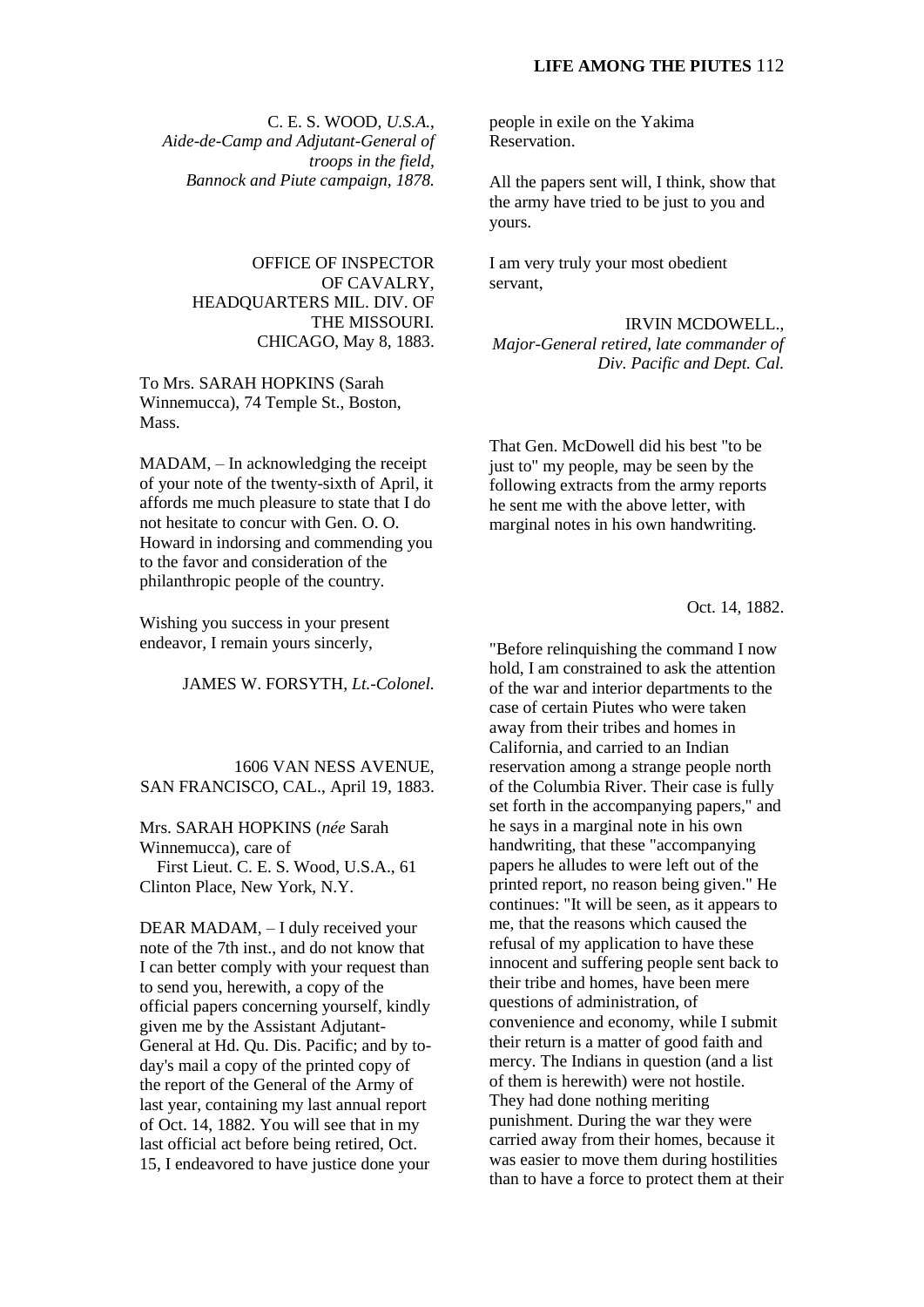homes. They are held in exile against their wills. They are kindred to Winnemucca and his children Natchez and Sarah, who perilled their lives and were indefatigable in doing everything for the whites and the army. I am thus earnest, and may, perhaps, be thought importunate, in arguing this question, because it arose under my command and by officers acting under me, and those people and their families and friends look to me to see their wrongs redressed. I have had visits from Natchez and Sarah, and messages asking me to have these people sent home. They have no representative, no newspaper to speak for them, and, even if they could get their cases before the courts, are ignorant of the way to bring it there. I beg the proper officers may look again into this question, not as a matter of convenience to the service, but one of justice to unfortunate and innocent people." On page 123 in this Army Report is a letter from James B. Wilbur, United States Indian agent of the Yakima Reservation, to which those 502 Indians had been sent against their will, in which he says: "Their atrocities, committed without the slightest provocation when they took up the hatchet, deserve no favor." To this Gen. McDowell writes a marginal note, saying: "The Indians whom it wished to send back to their home did not commit atrocities as stated."

Gen. Miles, commanding at the headquarters of the Columbia, Vancouver Barracks, Washington Territory, writes: "To the Assistant Adjutant-General, Presidio: I am informed that the Piute Indians, who have for the last two years been resident on the Yakima Reservation, have recently moved southward to near the Dalles. They send word they wish to rejoin Winnemucca. This matter has been the subject of correspondence between the interior department and the military authorities for the last two years. I believe a portion of them will attempt to rejoin their friends in the south, even without permission. From all the information I have been able to gather upon the subject, I am satisfied the best disposition for these people will be to send them, under safe escort, to Winnemucca's reservation, and I

request authority to make such disposition." Under date of Jan. 7, 1882, he had already written to division headquarters, as follows: "Many of the Indians taken from Malheur agency by the military and placed on the Yakima Reservation, were always loyal to the government. Since they have been on that reservation they have been living in a wretched condition, with very insufficient food and clothing. I doubt the wisdom or loyalty of this course on the part of the government officials; and, as I understand their reservation has been, or is to be given up, it would, in my opinion, be an act of justice and good policy to promptly restore these peaceable Indians to their people, – those known as the Winnemucca Indians near Camp Dermot, or to the Warm Spring Reservation, where they have friends. This action, if prompt, may prevent an outbreak in the spring. In this connection, I enclose a copy of a recent communication from the interior department on the subject."

Other officers express a similar opinion to that of Gen. McDowell. On page eighteen of the Army Report is a letter relating to the return of the Piutes from the Yakima Reservation to their home in Nevada, from Major A. M. Randol of the First Artillery, to the Assistant Adjutant-General of the Headquarters M. D. P. D. C., Presidio of San Francisco, Cal.:–

### WINNEMUCCA, NEV., Aug. 15, 1882.

SIR, – I have the honor to report that I have just had an interview with Natchez. who, in reply to the questions contained in your communication of the 12th inst., says that about forty-three lodges had left the Yakima Reservation and crossed the Columbia, with the intention of returning to Fort McDermitt or Winnemucca, but that the agent had sent an Indian sheriff after them, who had taken them all back to the reservation, where they now are; that none of these non-hostile Piutes have returned to their old homes. He further says that he has received several letters complaining of their destitute condition,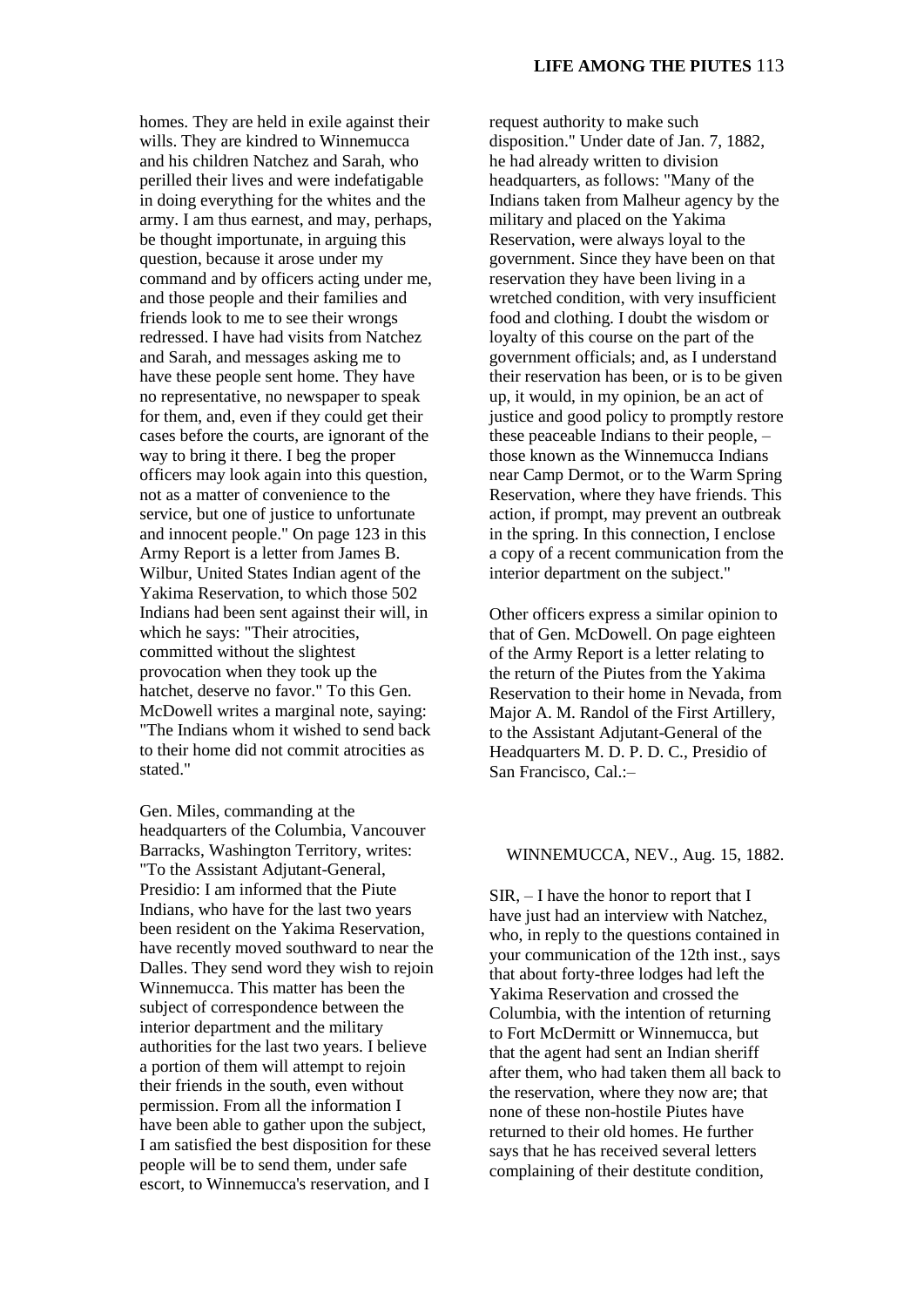and requesting him to try to have them returned to their old homes. He gave me the last letter he received from Lewis, which I herewith enclose, and which he wishes returned to him when you shall have finished with it. This letter contains about all that Natchez knows about the condition of his people at the Yakima Reservation. He says that if it be decided to let them return to their old homes, that he will go after them and select the good from the bad; that he would like to see Gen. McDowell, and hopes he will send for him to come to the Presidio as soon as possible, so that if his people are to return home they may do so before the weather grows cold, etc. He further says that Oytes and his six lodges (about one hundred people) are hostile, and should not be allowed to return.

Very respectfully, your obedient servant,

A. M. RANDOL.

Here is Lewis's letter (corrected in orthography).

July 1, 1882.

MY DEAR FRIEND NATCHEZ, – It is long time since you have written to me. I hope you did not forgotten us. Are you trying anything for my people towards going to their old home? The Piutes have nothing to eat at the Simcoe Reservation. My people there are willing to go to the old home in the fort, if the government should let them go, and will never to fight again. You try hard and come to see us right away; or do your people don't care for my people any more? Legon (Leggins), the chief, is almost blind, and Oytes don't want to go home to Camp Harney. My people want go, about forty-three lodges, and Oytes six.

Yours truly,

J. J. LEWIS.

HEADQUARTERS MIL. DIV. PACIFIC AND DEPT. OF CALIFORNIA, PRESIDIO, SAN FRANCISCO, Aug. 12, 1882.

Official copy respectfully furnished to Maj. A. M. Randol, First Artillery, who will stop at Winnemucca or Wadsworth and Lovelock stations on the Central Pacific Railroad, at whichever place Natchez, an influential Piute, is; and read him this communication, and inquire if he knows anything about the movement of his people, who were not engaged in the Bannock war, southward from Yakima Reservation. If any, how many of these non-hostile Piutes have returned to their old homes; how many of these nonhostiles still remain north of the Columbia river, and their condition, etc., and report fully all the information furnished by Natchez. By command of Major-General McDowell

> J. C. KELTON, *Assistant Adjutant-General.*

# WAR DEPARTMENT, WASHINGTON CITY, July 22, 1882.

## *To the Hon. Secretary of the Interior.*

SIR, – I have the honor to invite your attention to the enclosed copy of a telegram from the Commanding General of the Military Division of the Pacific, dated the 19th inst., stating that he is informed by the Commanding General, Department of the Columbia, that the Piutes who have for the past two years been resident on the Yakima Reservation have moved southward, and have sent word they desire to return to Winnemucca.

General McDowell concurs with the latter that the best disposition of these people would be to send them under escort to the Winnemucca Reservation, and requests authority to do so.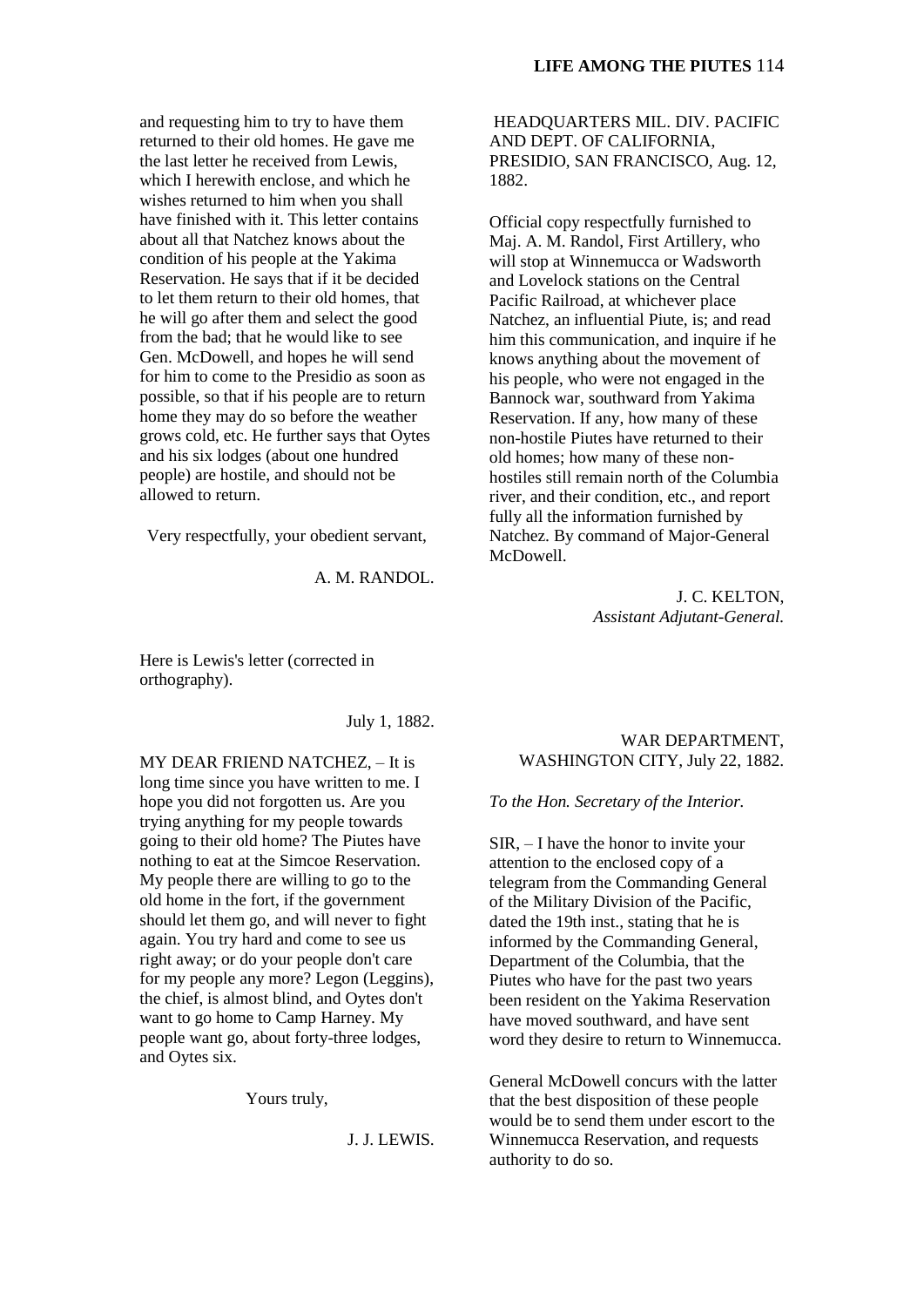Very respectfully, your obedient servant,

Wm. E. CHANDLER, *Acting Secretary of War*.

# DEPARTMENT OF THE INTERIOR, WASHINGTON, July 29, 1882.

*To the Hon. the Secretary of War.*

SIR, – Acknowledging receipt of your letter of 22d inst., inclosing copy of telegram from Gen. McDowell, to the effect that the Piutes, residing for two years past at the Yakima Reservation, Washington Territory, have moved southward en route to Winnemucca, and requesting authority to send these Indians under escort to the Winnemucca Reservation, as in his opinion the best thing to do. I have the honor to invite your attention to the report of the Commissioner of Indian affairs, of the 28th inst., on the subject (copy enclosed) setting forth the reasons why these Indians should remain at the Yakima Reservation, in which I concur.

Very respectfully,

H. M. TELLER, *Secretary.*

## DEPARTMENT OF THE INTERIOR, OFFICE OF INDIAN AFFAIRS, July 28, 1882.

*To the Secretary of the Interior.*

SIR, – I have the honor to acknowledge the receipt, by your reference, of a communication from the Hon. Secretary of War, dated 22d inst., calling attention to a copy of telegram from the Commanding General of the Military Division of the Pacific (Major-Gen. McDowell), dated the 9th inst., stating that he is informed by the Commanding General of the Department of the Columbia, that the Piutes, who have

for the last two years been resident on the Yakima Reservation, have moved southward, and have sent word they desire to return to Winnemucca.

Major-Gen. McDowell concurs with the latter, that the best disposition of these people would be to send them, under escort, to the Winnemucca Reservation, and requests authority to do so.

In reply, I have the honor to respectfully report that no supplies have been provided for those Indians at any other point than at Yakima, and that there are no funds to do so. The agent at Yakima has been authorized to purchase \$2,000 worth of cattle for the Piutes of that place, and I am of the opinion that the best interests of the Indians will be subserved by keeping them there.

I have the honor to report that the following telegram was sent to agent Smith of the Warm Springs agency, Oregon, this day:–

[Tel.] "If Piutes come to your reservation, you must send them back to Yakima, and if they refuse to return, you must not feed them."

Also the following to agent Wilbur, at the Yakima Agency: "*Do all you can to have the Piutes return to your agency. I have telegraphed agent at Warm Springs to aid you.*"

Very respectfully, your obedient servant,

H. PRICE, *Commissioner.*

General McDowell's appeal, it will be observed, was written after the foregoing correspondence between the office of the interior and the various army officers who were acquainted with the subject, and Father Wilbur of the Yakima Reservation. The reasons for and against the people being sent back to their homes, and all the counsels upon the subject, were known to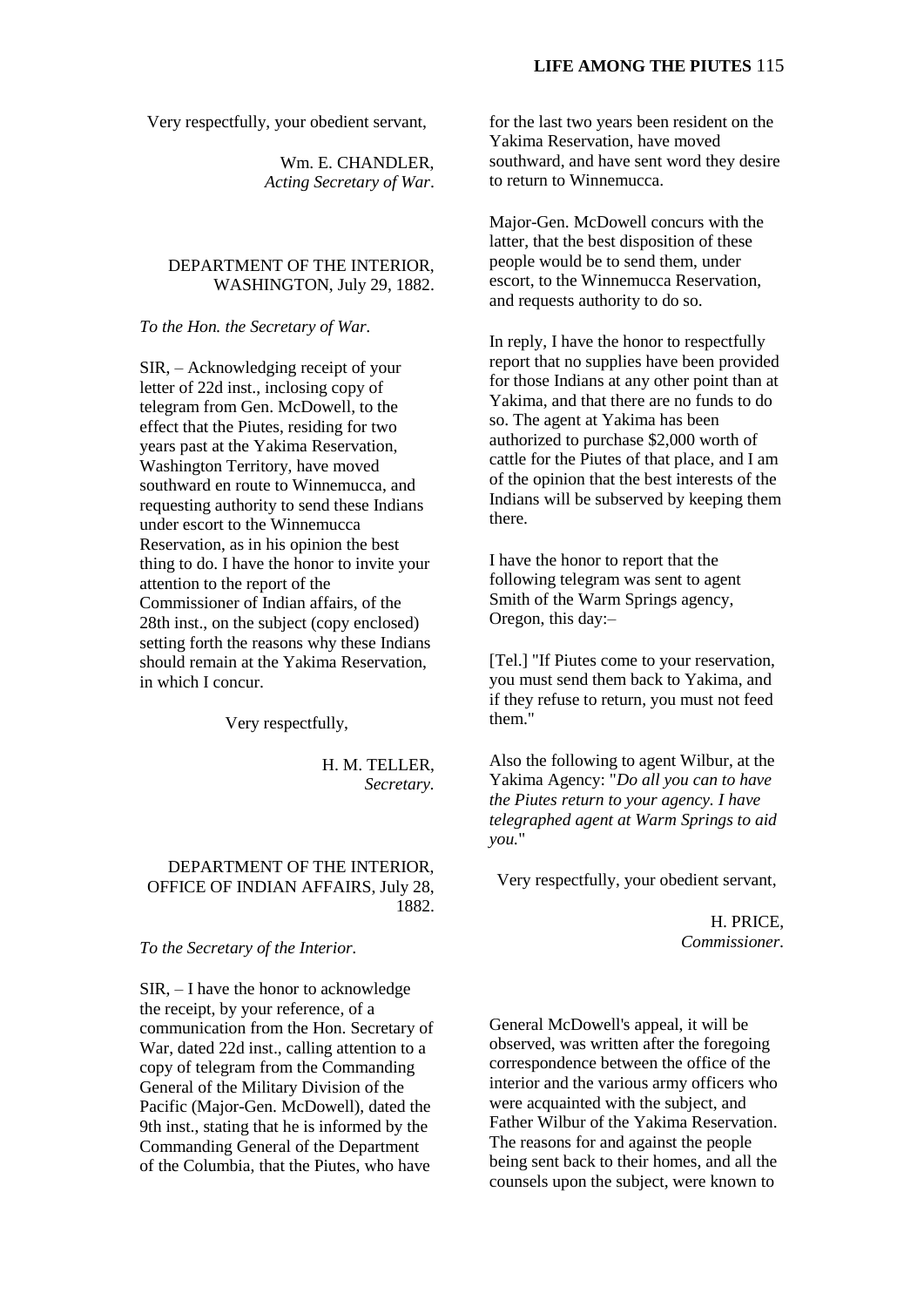Gen. McDowell; and still, at the late date of October, 1882, he gives it as his opinion that the government can only do justice to the banished Piutes by restoring them to their own country. He acknowledges the *inconvenience* of doing justice to them, but still thinks it the *duty* of the government.

I know now, from the highest authority, that the government was deceived by the agent, Renehart, who said the Indians would not stay at the Malheur Reservation. After being driven away by starvation, after having had every promise broken, falsehoods were told about them, and there was no one to take their part but a woman. Every one knows what a woman must suffer who undertakes to act against bad men. My reputation has been assailed, and it is done so cunningly that I cannot prove it to be unjust. I can only protest that it is unjust, and say that wherever I have been known, I have been believed and trusted.

Those who have maligned me have not known me. It is true that my people sometimes distrust me, but that is because words have been put into my mouth which have turned out to be nothing but idle wind. Promises have been made to me in high places that have not been kept, and I have had to suffer for this in the loss of my people's confidence. I have not spoken ill of others behind their backs and said fair words to their faces. I have been sincere with my own people when they have done wrong, as well as with my white brothers. Alas, how truly our women prophesied when they told my dear old grandfather that his white brothers, whom he loved so much, had brought sorrow to his people. Their hearts told them the truth. My people are ignorant of worldly knowledge, but they know what love means and what truth means. They have seen their dear ones perish around them because their white brothers have given them neither love nor truth. Are not love and truth better than learning? My people have no learning. They do not know anything about the history of the world, but they can see the Spirit-Father in everything. The beautiful world talks to them of their

Spirit-Father. They are innocent and simple, but they are brave and will not be imposed upon. They are patient, but they know black is not white.

## FORT BOISE, IDAHO TER., August 31, 1878.

## *To all whom it may concern.*

This is to certify that Sarah Winnemucca has rendered most valuable services during the operations of this year against the hostile Bannock and Piute Indians. About the commencement of hostilities, she went for me from my camp to that of the hostiles, distant about a hundred miles, and returned bringing exceedingly valuable information concerning their number, location, intentions, etc., and she also succeeded in getting her father, the Piute chief Winnemucca, with many of his band, to leave the enemy and go to Camp McDermitt, Nevada, where they remained during the summer campaign.

R. F. BERNARD, *Captain First Cavalry, Brevet Col. U. S. Army.*

# CENTRAL PACIFIC RAILROAD CO., SUPT.'S OFICE, SAN FRANCISCO, Feb. 13, 1878.

#### Mrs. SARAH WINNEMUCCA.

DEAR MADAM. – Yours of the 12th to Mr. Towne received. Mr. Emmons, our agent at Lovelock's, said that Natchez applied to him for passes for himself and others (including you) from Ogden to San Francisco, and I sent them to him a few days ago. You had better see Natchez and get your pass, and if you will show this letter to our conductors, they will also allow your sister to ride to San Francisco with you on the pass. If you should not be able to see Natchez and get your pass, our conductors will let yourself and sister ride to San Francisco, by showing them this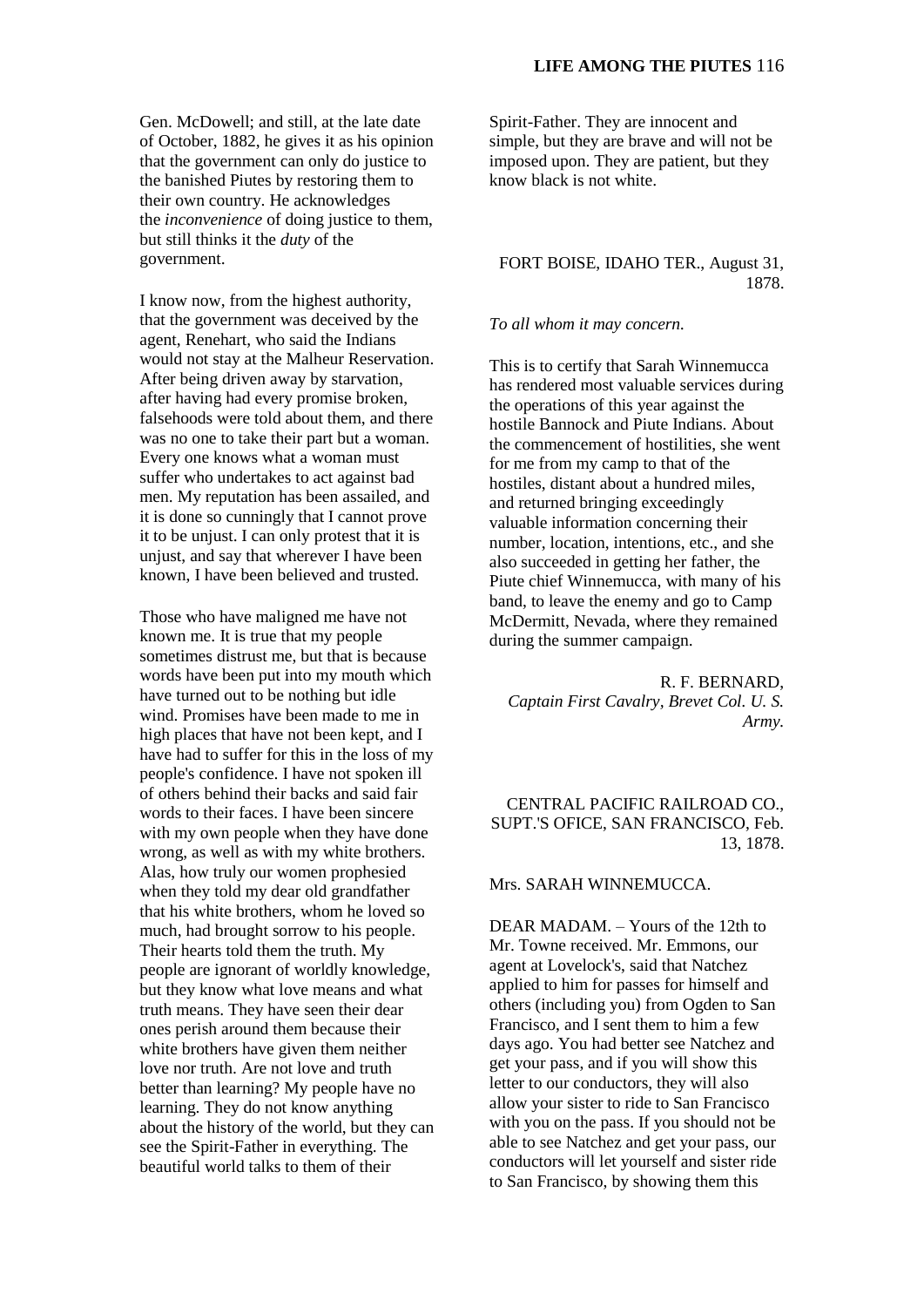letter. When here, and you want to go back, call and see me.

Yours, etc.,

E. C. FELLOWS, *Asst. Gen. Supt.*

# HEADQUARTERS BATTALION OF CAVALRY, CAMP ON FAYETTE RIVER, Sept. 5, 1878.

During the late campaign against the Bannock Indians Sarah Winnemucca has been with the various commands in the field, and has to my knowledge rendered very valuable service. She is entirely trustworthy and reliable. In my opinion she is deserving of great credit for her conduct during the campaign.

> GEO. B. SANFORD, *Brevet Col. Cal. Maj. 1st Cavalry.*

## CAMP HARNEY, OREGON, October 28, 1878.

*To all whom it may concern.*

During the campaign against the Bannock, Piute, and Weiser Indians this summer, Sarah Winnemucca has rendered the troops valuable assistance, from the beginning of June until the tenth day of October (when she brought one hundred and ninety-five Indians from Camp McDermitt to Camp Harney). She has been constantly in the field, enduring hardships that strong men succumbed under. Her efforts in the beginning of the campaign in getting her father and a large portion of the hostile Indians deserve great praise. She is now employed as interpreter at this post, and fulfils her duties to the satisfaction of all parties.

> THOS. M. GREGOR, *Capt. First Cavalry.*

VANCOUVER BARRACKS, Nov. 7, 1879.

Mrs. SARAH WINNEMUCCA, – I have promised to put in writing some opinion as to your capabilities, and it gives me great pleasure to state that during the Bannock campaign of 1878, and also later, you have displayed an unusual intelligence and fearlessness, and loyalty to the whites in your capacities of scout, interpreter, and influential member of the Piute tribe of Indians. Probably very few will ever know how much credit is due you for a successful ending of the war in the surrender of the hostile members of your tribe, and their subsequent settlement on the Yakima Indian Reservation; but it is with sincerity I say that in my opinion you were of very great assistance to General Howard and Agent Wilbur.

I am very truly your obedient servant,

C. E. S. WOOD.

VANCOUVER BARRACKS, WASH. TER., November 7, 1879.

To Gen. B. WHITTELSEY, Indian Commissioner Rooms, Washington, D.C.

DEAR GENERAL, – Please do what you can to assist Sarah Winnemucca to have a fair interview with Mr. Stickney and also with the Commissioner of Indian Affairs, should her people send her to Washington. She was of the greatest assistance to us during the campaign of 1878, and has since been working hard for her people. They are on the Yakima Reservation partly – partly on the Warm Spring Reservation, and the remainder in Nevada, near Fort McDermitt.

Sarah is going now to see the chief, her father, and then may go on to Washington with some propositions. Mr. Wilbur, the Yakima Indian agent, thinks Sarah is now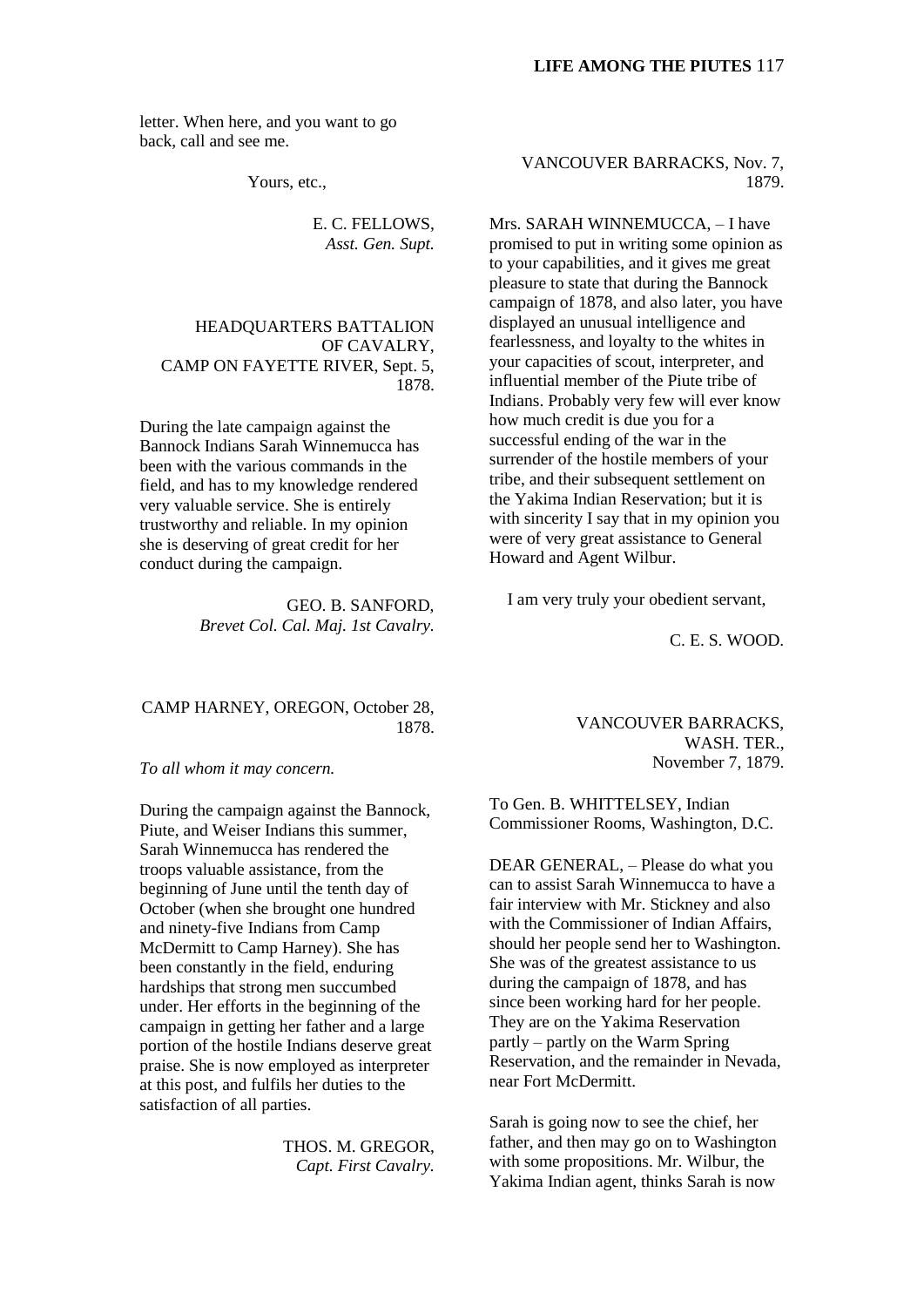a Christian, and wishes me to assist her to prosecute her journey to Nevada, which I have gladly done. Of course she knows but little of city life, and your advice and kindness will be invaluable to her.

Very truly yours,

O. O. HOWARD. *Brig. Gen. U. S. A., Columbia Dept.*

# OREANA, HUMBOLDT CO., NEVADA, Dec. 31, 1879.

Hon. WM. M. EVARTS, Washington, D.C.

DEAR SIR, – The bearer of this, Miss Sarah Winnemucca, leaves here for Washington in behalf of her people. I have lived among them in my mining pursuits for something over a year, and have found them industrious, painstaking, selfsustaining, and dignified in their daily life; quick to see and learn, and intelligent enough to see why they have been the victims of the convolutions of the reservation plan as managed by the agents here. The community do not desire to have them removed, and they seem to have passed the point of needing "reservation" care. While their story of right and wrong may be outside of your official responsibility, I know it is a matter near your heart. Miss Sarah can tell better than any one else why her kindred should be let alone. As a citizen, I can say they have shown by their daily conduct that they deserve to be. She deserves the attention of our best ears at Washington.

Respectfully yours,

ROGER SHERMAN DAY, (Son of Sherman Day of New Haven, Conn.).

This letter is unsolicited.

WASHINGTON, D.C., Jan. 24, 1880.

At the request of Mr. J. M. Haworth, of the Interior Department, the following statement is made concerning the services rendered the government by Sarah Winnemucca during the Bannock campaign in 1878. About the 12th of June, 1878, Captain R. F. Bernard, 1st Cavalry, was encamped with his company on the Winnemucca road near Sheep Ranch, I. T. While there he was directed by General O. O. Howard, commander of the department of the Columbia, to send Sarah Winnemucca into the hostiles' camp to communicate with the Indians, and endeavor to bring in all or a portion of her tribe, offering her a reward should she succeed. Sarah Winnemucca accepted the offer and went into the Indian camp, and succeeded in bringing out Chief Winnemucca and a portion of her tribe. She also furnished valuable information concerning the number of Indians and the position of their camp.

The reward offered was \$500 (five hundred dollars).

> JOHN PITCHER, *Lieut. First Cavalry.*

# OFFICE OF INDIAN AFFAIRS, WASHINGTON, March 29, 1880.

SARAH WINNEMUCCA, Lovelock's, Nevada.

MADAM, – By reference of the Honorable the Secretary of the Interior, I am in receipt of your letter dated the 21st ult., in which you request that your people be furnished with subsistence until such time as they can be removed to the Malheur Reservation, Oregon, and you are advised that this Department is powerless to grant your request, no funds being at its command to meet such expenditure; but here is a large quantity of subsistence supplies at said agency, from which issues will be made at once upon the arrival of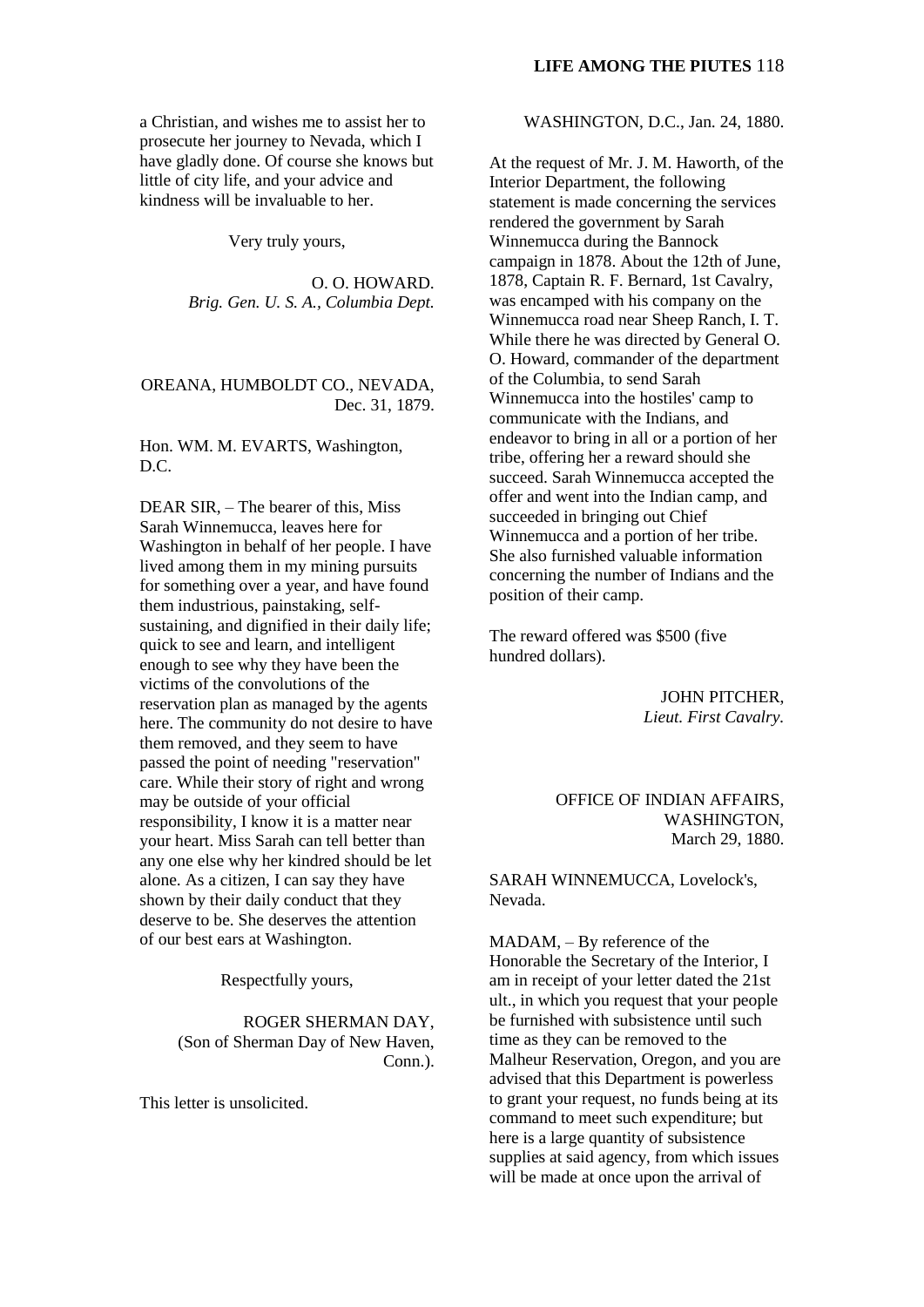your people at that point; therefore, it will be for their interest to remove at as early a day as possible.

Very respectfully,

E. J. BROOKS, *Acting Commissioner.*

WASHINGTON, Jan. 26, 1880.

SARAH WINNEMUCCA, present, – You are hereby appointed Interpreter for the Piutes at the Malheur agency, Oregon, at a compensation of \$420 per annum, from this date. The agent has this day been notified of your appointment.

Respectfully,

E. A. HOYT, *Commissioner.*

# HEADQUARTERS OF THE COLUMBIA, VANCOUVER BARRACKS, W.T., June 17, 1881.

To all who may take interest in the bearer of this letter, Sarah Winnemucca, I desire to say: During the outbreak known as the "Bannock War," Sarah Winnemucca served with General Howard as a scout and guide, and rendered valuable service, as I know from my personal experience. After the capture of "the hostiles" she devoted herself to the interests of her people, the "Piutes," – going with them from Fort Harney, Oregon, to the Yakima Reservation, then to Washington City, ever intent on trying to accomplish something for their good. For the past year she has held a school for the Indian children at Vancouver Barracks with marked success. I have known Sarah Winnemucca for a number of years, and have never known her to do or say a thing that was not perfectly upright and womanly. She is honest, true, faithful, and worthy the respect and esteem of all good people. I earnestly recommend her to the

kindly regard of all who wish well to her race.

EDWIN C. MASON, *Lieut.-Col. of 4th Infantry, Assistant Adjt.- General.*

## WEST POINT, N.Y., Aug. 6, 1881.

DEAR SARAH, – I enclose you a letter to the Chief Clerk, Indian Bureau, whom I know. I have your account for transportation made out in good shape, in duplicate, and send it with my letter to Mr. Stevens, and I guess you'll get a favorable reply.

I cannot help you in the tradership for your brother-in-law. The agent on the Reserve must recommend him.

We are quite well, and Mrs. Howard will be glad to hear from you.

Sincerely your friend,

O. O. HOWARD.

SARAH WINNEMUCCA, Salisbury, Madison Co., M.T.

### WEST POINT, Oct. 1, 1881.

MY DEAR SARAH, – What are you doing now, and how are you getting on? I write to ask you as a favor to me to please to write me out a description of the way the Indian young men and women do their "courting," and the marriage ceremony, and also the burial of the dead. You told me at one time, but I have forgotten. If not too much trouble, please also write me a description of that flower festival you say the Piutes have in the spring-time. Please ask Mr. Symons to give you the paper, pen and ink.

All here are very well. Yours truly,

C. E. S. WOOD.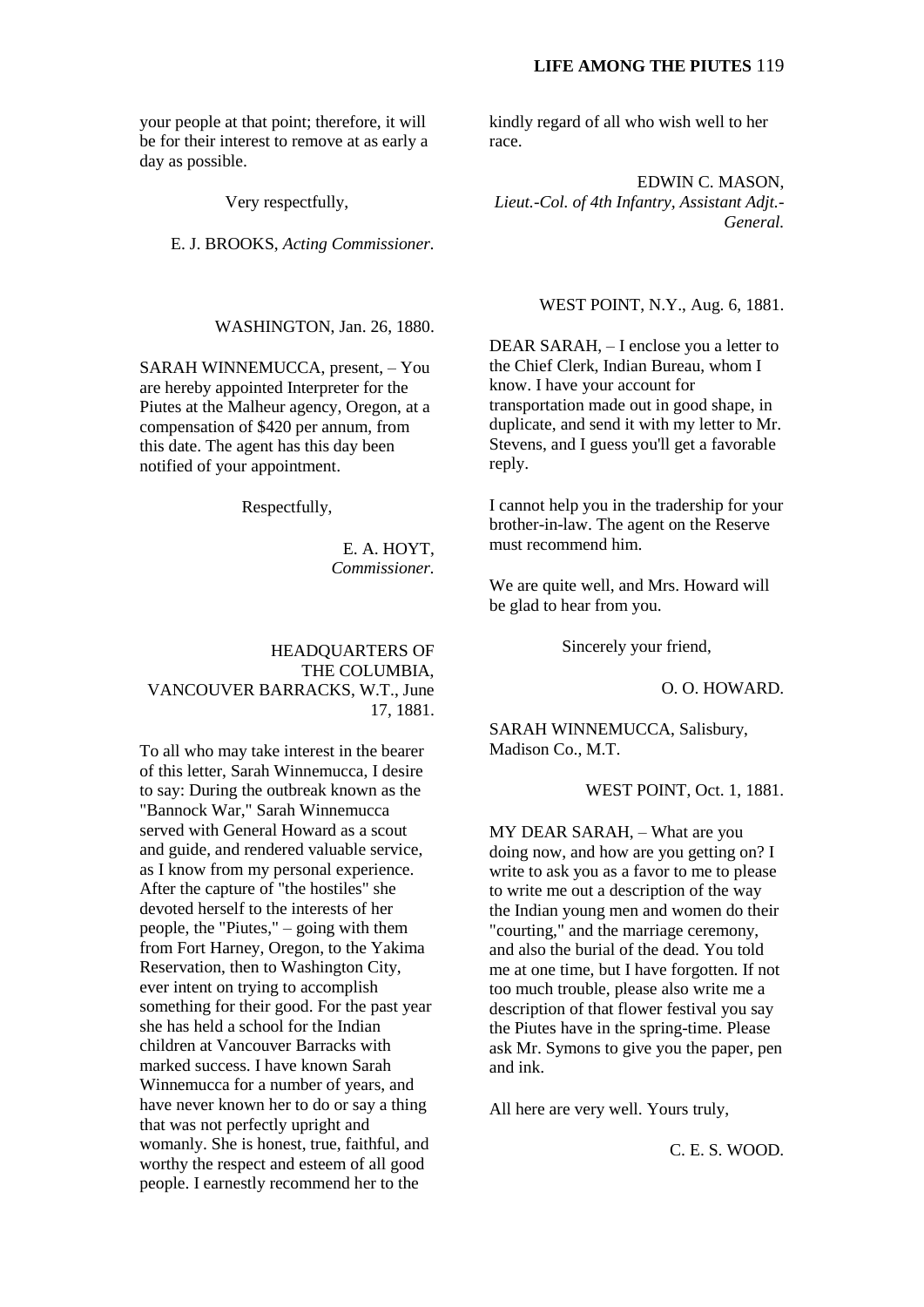# PRESIDIO, SAN FRANCISCO, CALIFORNIA, Oct. 5, 1881.

To the Commanding General, Department of Columbia, Vancouver Barracks, W.T.

SIR, – The Piutes on the Yakima Reservation, who desire to return to their people, have been given permission to do so by the Interior Department; but Sarah Winnemucca represents that they are afraid to travel through the white settlements, without the protection of troops. The Division Commander, therefore, desires that whenever the movement of a command is ordered from their neighborhood towards Fort Boise you notify these Indians, and that they be safely conducted there.

Very respectfully,

## J. C. BRECKENRIDGE.

*By command of Major-General McDowell.*

### WEST POINT, Jan. 9, 1882.

DEAR SARAH, – I congratulate you upon your marriage. I hope your husband will be very kind to you and make you happy, as I doubt not you will try to do for him. He will tell you where you can apply for the Montana matter. I do not know. When your history is done, I will gladly aid you all in my power, though I have not much time to spare here. With the best wishes from Mrs. Howard and myself, I remain

Yours truly,

O. O. HOWARD.

[*Editorial of Boston Transcript, July 6.*]

A DASTARDLY ATTACK. – Sarah Winnemucca (Mrs. Hopkins) has been made the object of a villainous attack (calling in question her private character) in a paper called the "Council Fire," whose obscurity would render the article harmless had not marked copies been circulated through the mails among the people to whom she is appealing for defence for her distressed people against the Indian-agency jobbers who have been robbing them. The elaboration and ingenuity of the means employed to break down her reputation indicate that the attack comes from persons accustomed to working upon public opinion. At once, upon the article in the "Council Fire" coming to her knowledge, Mrs. Hopkins wrote to U. S. Judge Bonnifield of Nevada, and received the following reply:–

### WINNEMUCCA, NEV., June 19, 1883.

Mrs. SARAH HOPKINS (née Winnemucca), – Yours of 10th inst., with an article from the May number of the "Council Fire," is received. In reply, I take pleasure in saying that I have known you personally and by reputation ever since 1869. Your conduct has always been exemplary, so far as I know. I have never heard your veracity or chastity questioned in this community.

I handed the article or editorial of the "Council Fire" to the editor of the "Silver State," and send you herein his reply. I also mail you a copy of the "Silver State."

Your people have just closed a week's "Fandango" at this place. Nearly all the captains were present, besides a number of Shoshones and Bannocks. There were present about four hundred in all. Hoping you may succeed in your war upon the corrupt Indian ring, I am yours, etc.,

## M. S. BONNIFIELD.

THE INDIAN BUREAU ALARMED. – Sarah Winnemucca, the Piute princess, is lecturing in Boston on what she knows about Indian agents. She is throwing hot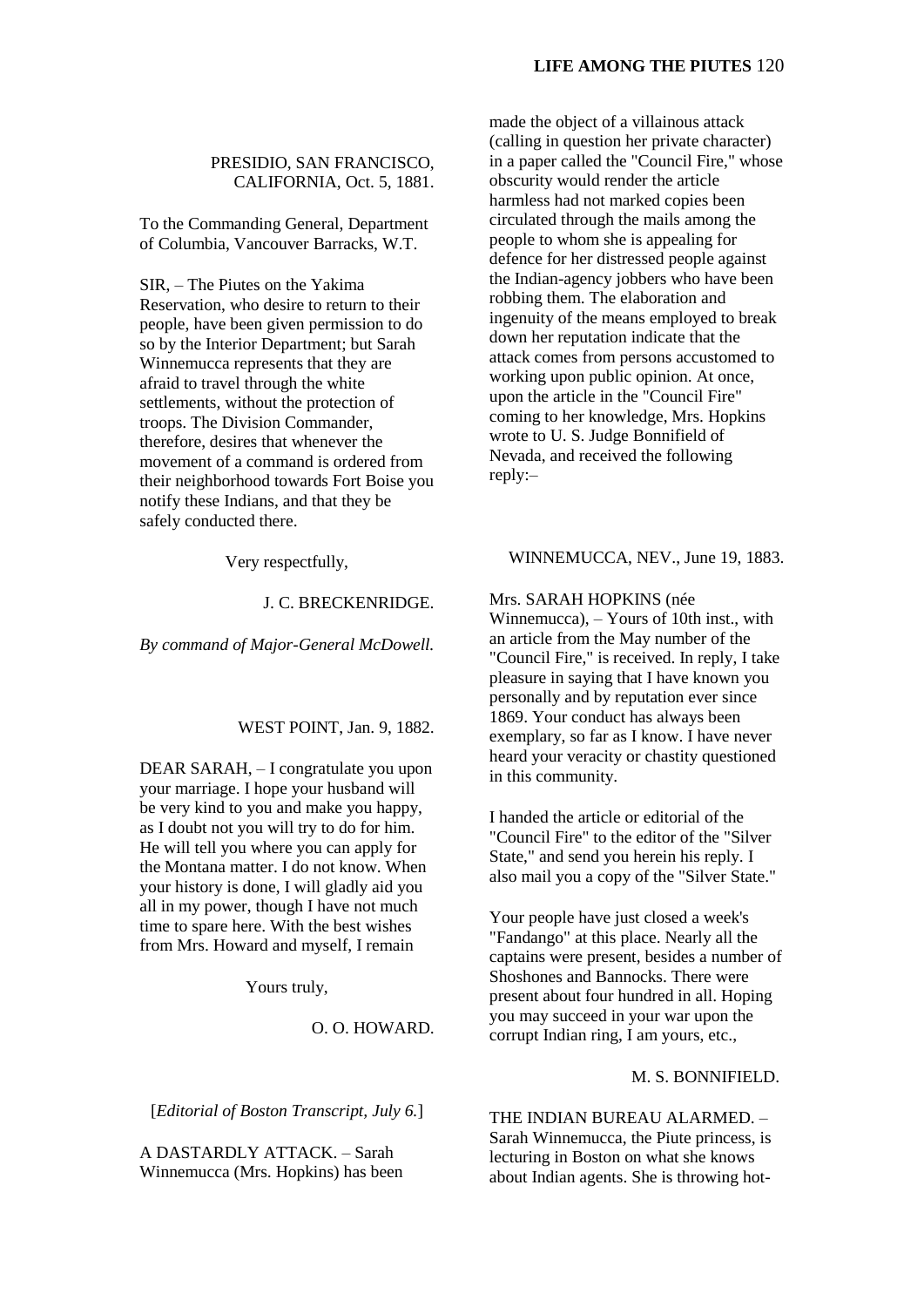shot into the camp of the "peace policy hypocrites," who plunder the red man while professing to be his best, truest, and only friend. She knows by practical experience, acquired at several Indian agencies, that the Indians, with the exception of the head men, are cheated out of their annuities, and not infrequently driven to the war-path by the inhuman treatment of those who are paid by the government to care for their corporeal as well as spiritual wants. She is aware that the Indians at the Malheur Reservation, many of them members of her own tribe, joined the hostile Bannocks in 1878 because they could get nothing to eat at the agency, and were starving when the hostiles, loaded with spoils, invited them to join them. She also realizes the fact that the only time that the Piutes received what the government provided for them was when the military at Fort McDermitt were intrusted with its distribution. Now, because she states, before an audience in Boston, what the whites in Nevada and on the frontier generally know to be facts, the "Council Fire," the Washington organ of the Indian Bureau, roundly abuses her, and styles her the "Amazonian champion of the army." Without attempting to refute or disprove her assertions, which it undoubtedly knows would be futile, it endeavors to break their force by attacking her character. It adopts the tactics of the ring organs generally, and instead of showing wherein she has misrepresented the Indian agents, it contents itself with slandering her, ignoring the fact that it is the Indian Bureau system, not Sarah Winnemucca's character, that the people are interested in and that is under discussion. She was with General Howard during the Bannock war, and though he had an opportunity of knowing more about her reputation for truth and veracity than the "Council Fire," he approves her views of the Indian question, and countenances her *exposé* of the hypocrites, who, while pretending to be the truest friends of the Indians, cheat, starve, and abuse them, and apply the appropriations made by the government for the care of the Indians to their own uses. What Sarah Winnemucca says of Indian agents in Boston she has asserted before large audiences on this

coast, where the Indian policy of the government is thoroughly understood, yet no agent has had the hardihood to publicly deny her statements through the newspapers or before an audience west of the Rocky Mountains. As she states, the true peace policy in dealing with the Indians is to place them under the care of the military, who, so far as experience teaches, deal fairly with them, giving them all that the government appropriates for their use, and holding their chiefs responsible for their good behavior. The "Council Fire" ought to know that scandalous charges against this woman, based on false affidavits of rascally Indian agents and their paid tools, are not arguments, and are no answer to her indictment of these agents, the truth of which is not questioned by persons conversant with the Indian agencies.

## **Notes:**

\_\_\_\_\_\_\_\_\_\_\_\_\_\_\_\_\_\_\_\_\_\_\_\_\_\_\_\_\_\_\_\_\_\_

[For this online edition, footnotes have been renumbered and collected at the end of the book.]

<sup>1</sup> When asked to explain this, she said, "Oh, their eyes were blue, and they had long beards." – EDITOR.

 $2$  Natchez means boy.

3 Indian children are named from some passing circumstance; as, for instance, one of Mrs. Hopkins' brothers was named Black-eye, because when a very small child, sitting in a sister's lap, who had beautiful black eyes, he said, "What beautiful black eyes you have!" If they observed the flight of a bird, or an animal, in short, anything striking that became associated with them, that would be their appellation. – ED.

<sup>4</sup> In one of her lectures, Mrs. Hopkins spoke of other refinements and manners that the Indian mother teaches her children; and it is worthy the imitation of the whites. Such manners in the children account for their behavior to each other in manhood, their self-respect, and respect